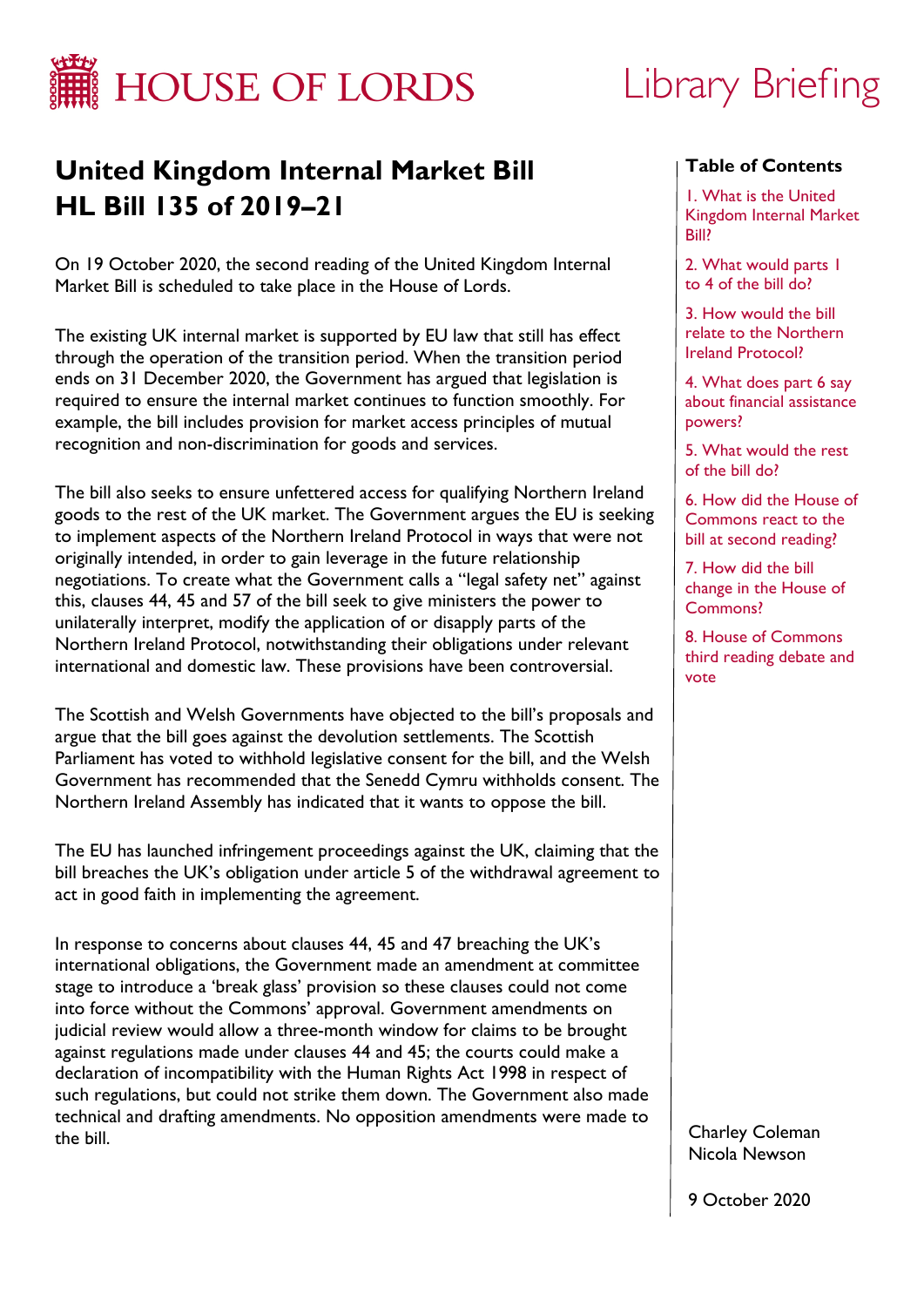# **Table of Contents**

| I. What is the United Kingdom Internal Market Bill?                      |    |
|--------------------------------------------------------------------------|----|
| 2. What would parts 1 to 4 of the bill do?                               |    |
|                                                                          |    |
|                                                                          |    |
|                                                                          |    |
|                                                                          |    |
| 2.5 What is the relationship between the bill and common frameworks?  25 |    |
| 3. How would the bill relate to the Northern Ireland Protocol?           | 27 |
|                                                                          |    |
|                                                                          |    |
|                                                                          |    |
| 4. What does part 6 say about financial assistance powers?               | 55 |
|                                                                          |    |
|                                                                          |    |
| 5. What would the rest of the bill do?                                   | 57 |
|                                                                          |    |
| 6. How did the House of Commons react to the bill at second reading?     | 61 |
| 7. How did the bill change in the House of Commons?                      | 65 |
|                                                                          |    |
|                                                                          |    |
|                                                                          |    |
|                                                                          |    |
| 8. House of Commons third reading debate and vote                        | 75 |

\_\_\_\_\_\_\_\_\_\_\_\_\_\_\_\_\_\_\_\_\_\_\_\_\_\_\_\_\_\_\_\_\_\_\_\_\_\_\_\_\_\_\_\_\_\_\_\_\_\_\_\_\_\_\_\_\_\_\_\_\_\_\_\_\_\_\_\_\_\_\_\_\_\_\_\_

**Any comments on Library briefings should be sent to the Head of Research Services, House of Lords Library, London SW1A 0PW or emailed to [purvism@parliament.uk.](mailto:purvism@parliament.uk)**

A full list of Lords Library briefings is available on the [research briefings page](http://researchbriefings.parliament.uk/) on the internet. The Library publishes briefings for all major items of business debated in the House of Lords. The Library also publishes briefings on the House of Lords itself and other subjects that may be of interest to Members. Library briefings are compiled for the benefit of Members of the House of Lords and *their* personal staff, to provide impartial, authoritative, politically balanced briefing on subjects likely to be of interest to Members of the Lords. Authors are available to discuss the contents of the briefings with the Members and their staff but cannot advise members of the general public.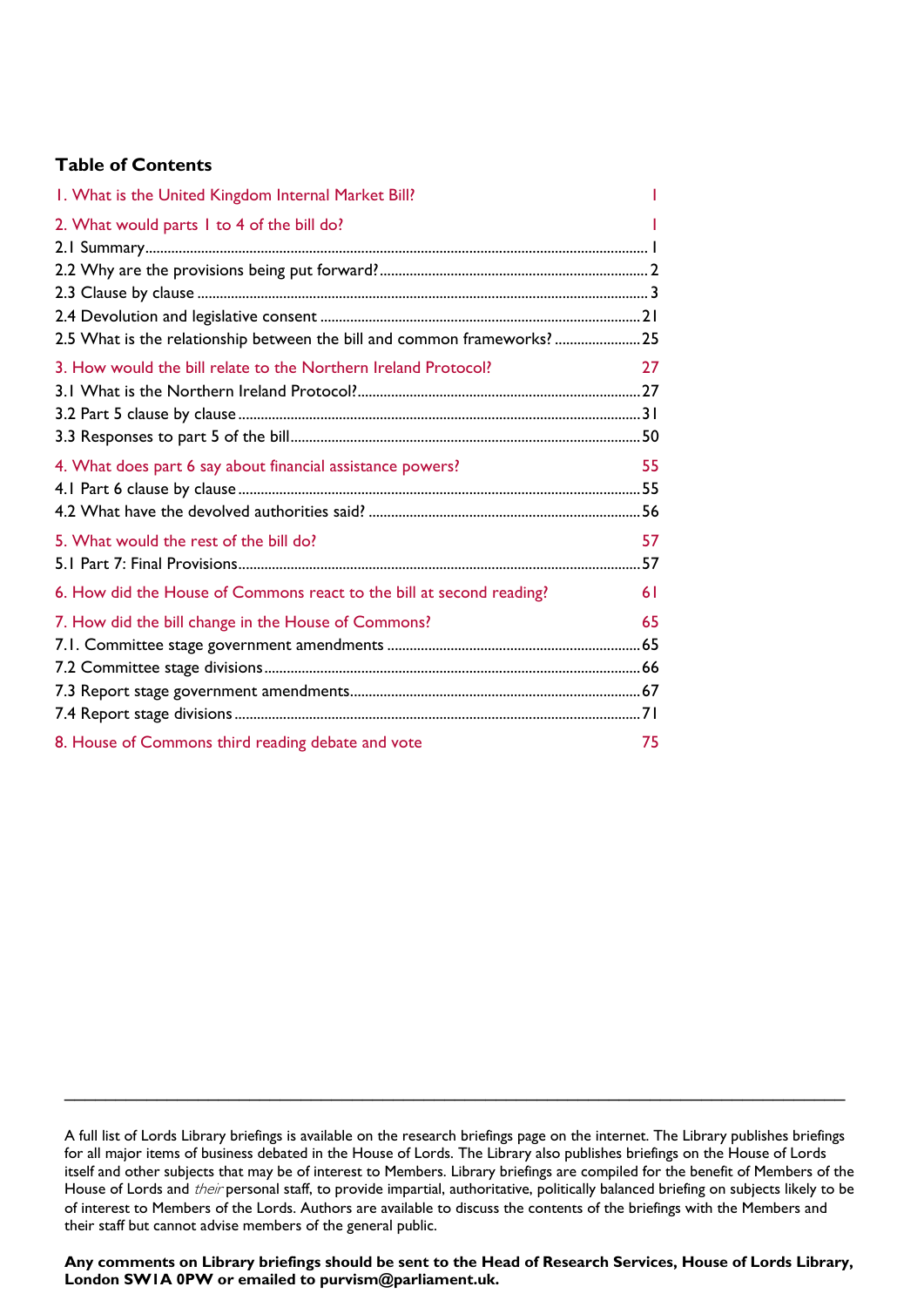#### <span id="page-2-1"></span><span id="page-2-0"></span>**1. What is the United Kingdom Internal Market Bill?**

The [United Kingdom Internal Market Bill](https://services.parliament.uk/Bills/2019-21/unitedkingdominternalmarket.html) is a government bill introduced in the House of Commons on 9 September 2020. It was considered in committee of the whole house over four days (15, 16, 21, and 22 September 2020) and had its report stage on 29 September 2020. It passed third reading on 29 September 2020. It is scheduled to have its second reading in the House of Lords on 19 October 2020.

- **Parts 1 to 4** make provision for the continuation of the UK's single market when the transition period ends on 31 December 2020. The bill would provide for the 'market access principles' of mutual recognition and non-discrimination.
- **Part 5** contains provisions that seek to give ministers the power to unilaterally interpret, modify the application of or disapply parts of the Northern Ireland Protocol, notwithstanding their obligations under relevant international and domestic law.
- **Part 6** would provide for financial assistance powers to the UK Government to allow them to provide financial assistance to people and projects in all four constituent parts of the UK.
- Part 7 includes provisions which would make the regulation of subsidies a matter reserved to the UK Parliament. It also includes provisions that would mean the 'notwithstanding' clauses in part 5 could not come into force without the approval of the House of Commons and the tabling of a take-note debate in the House of Lords.

This House of Lords Library Briefing presents background information on the bill and its purposes; an overview of its clauses and commentary on its provisions. It also includes a summary of the bill's second reading, committee stage and report stage in the House of Commons.

# <span id="page-2-2"></span>**2. What would parts 1 to 4 of the bill do?**

#### <span id="page-2-3"></span>**2.1 Summary**

Parts 1 to 4 concern the UK internal market:

**Part I** would introduce the market access principles of mutual recognition and non-discrimination (both direct and indirect) for goods. Broadly, this would mean that goods that meet the relevant requirements for sale in one part of the UK should be able to be sold in any other part of the UK free from any relevant requirements that would otherwise apply to the sale in the other part. The non-discrimination principle would mean that a relevant requirement would have no effect in a part of the UK receiving a good from another part, if the requirement directly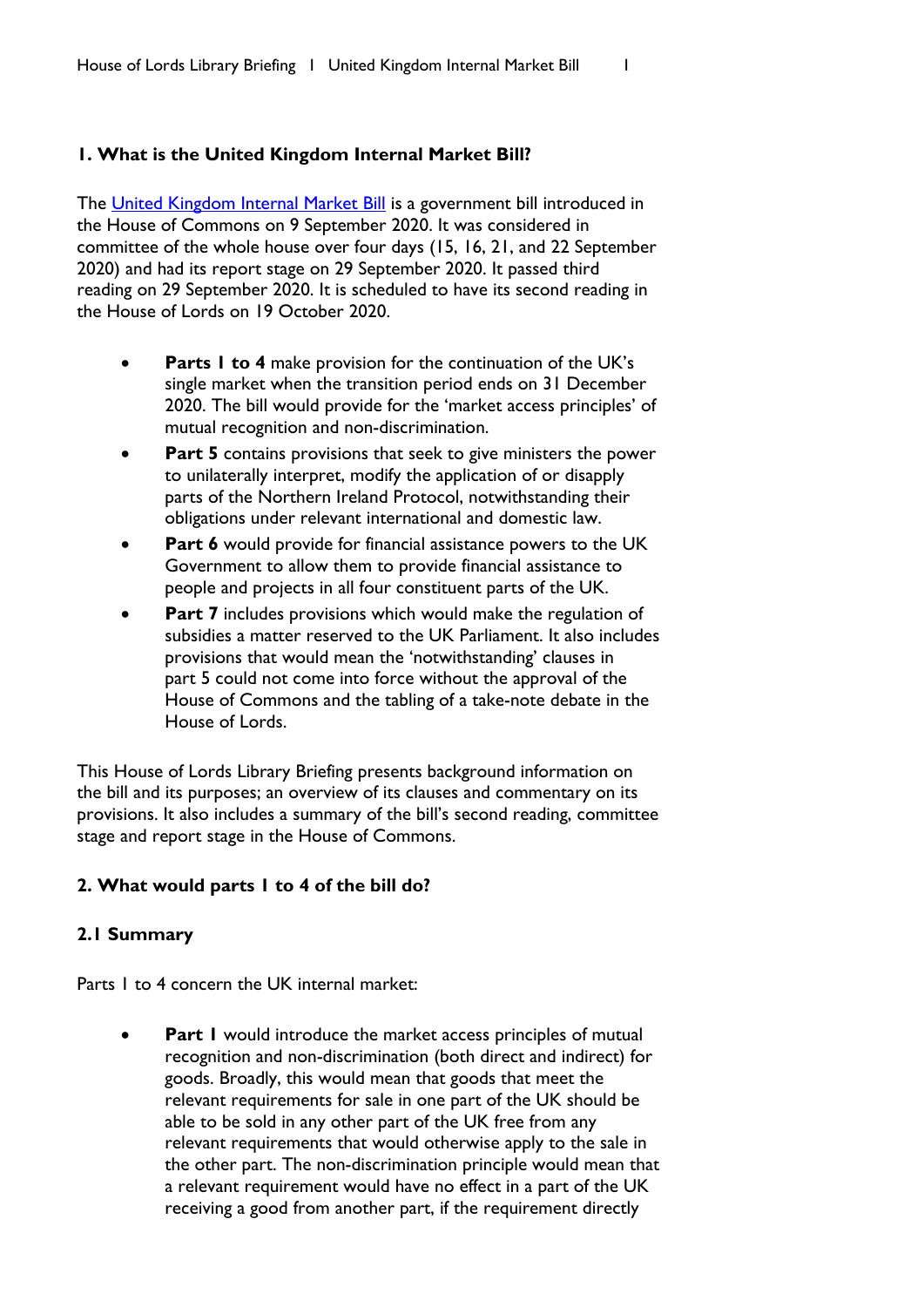or indirectly discriminated against the incoming good.

- <span id="page-3-0"></span>**Part 2** would provide similar rules for the mutual recognition of authorisation requirements by service regulators, and for non-discrimination in the regulation of services.
- Part 3 would provide for the automatic recognition of professional qualifications in regulated professions. It would also allow for an alternative 'manual' approach to recognition.
- The Competition and Markets Authority (CMA) has been chosen by the Government to undertake monitoring of the UK internal market, through a new Office for the Internal Market which is to be established as part of the CMA. **Part 4** of the bill provides the CMA with powers for a series of reporting, advisory and monitoring functions, supported by information-gathering powers.

Exclusions would apply to the application of these rules. The clauses and exclusions are discussed in more detail in the sections below. Clause 11 (modifications in connection with the Northern Ireland Protocol) is discussed in [section 3.2 of this briefing.](#page-31-0)

Additional provisions relating to the reservation of subsidy powers are contained in clause 50. Provisions granting the UK Government powers to provide financial assistance in all parts of the UK, in pursuit of a range of objectives, are contained in clauses 48 and 49.

# <span id="page-3-1"></span>**2.2 Why are the provisions being put forward?**

The existing UK internal market is supported by EU law that still has effect through the operation of the transition period. The Government has said it would need to legislate to "guarantee the continued seamless functioning" of the UK's internal market after the transition period ends. [1](#page-3-2) Both the Scottish and Welsh Governments have expressed disagreement with the UK Government's legislative approach. They have indicated their desire to continue the UK's internal market through the use of common frameworks and not through the provisions of the bill. The common frameworks programme is a joint exercise by the UK Government and devolved administrations to reach agreement on policy frameworks to replace those that were governed by EU law during the UK's membership and the transition period, and that intersect with devolved competence. $2$  The relationship between the bill and the common frameworks programme is discussed in [section 2.5 of this briefing.](#page-26-0)

<span id="page-3-2"></span><sup>1</sup> Department for Business, Energy and Industrial Strategy, *[UK Internal Market](https://assets.publishing.service.gov.uk/government/uploads/system/uploads/attachment_data/file/901225/uk-internal-market-white-paper.pdf)*, July 2020, CP278, para 3.

<span id="page-3-3"></span><sup>&</sup>lt;sup>2</sup> Cabinet Office, *Frameworks Analysis 2020: Breakdown of Areas of EU Law that Intersect with [Devolved Competence in Scotland, Wales and Northern Ireland](https://assets.publishing.service.gov.uk/government/uploads/system/uploads/attachment_data/file/919729/Frameworks-Analysis-2020.pdf)*, September 2020, p 4.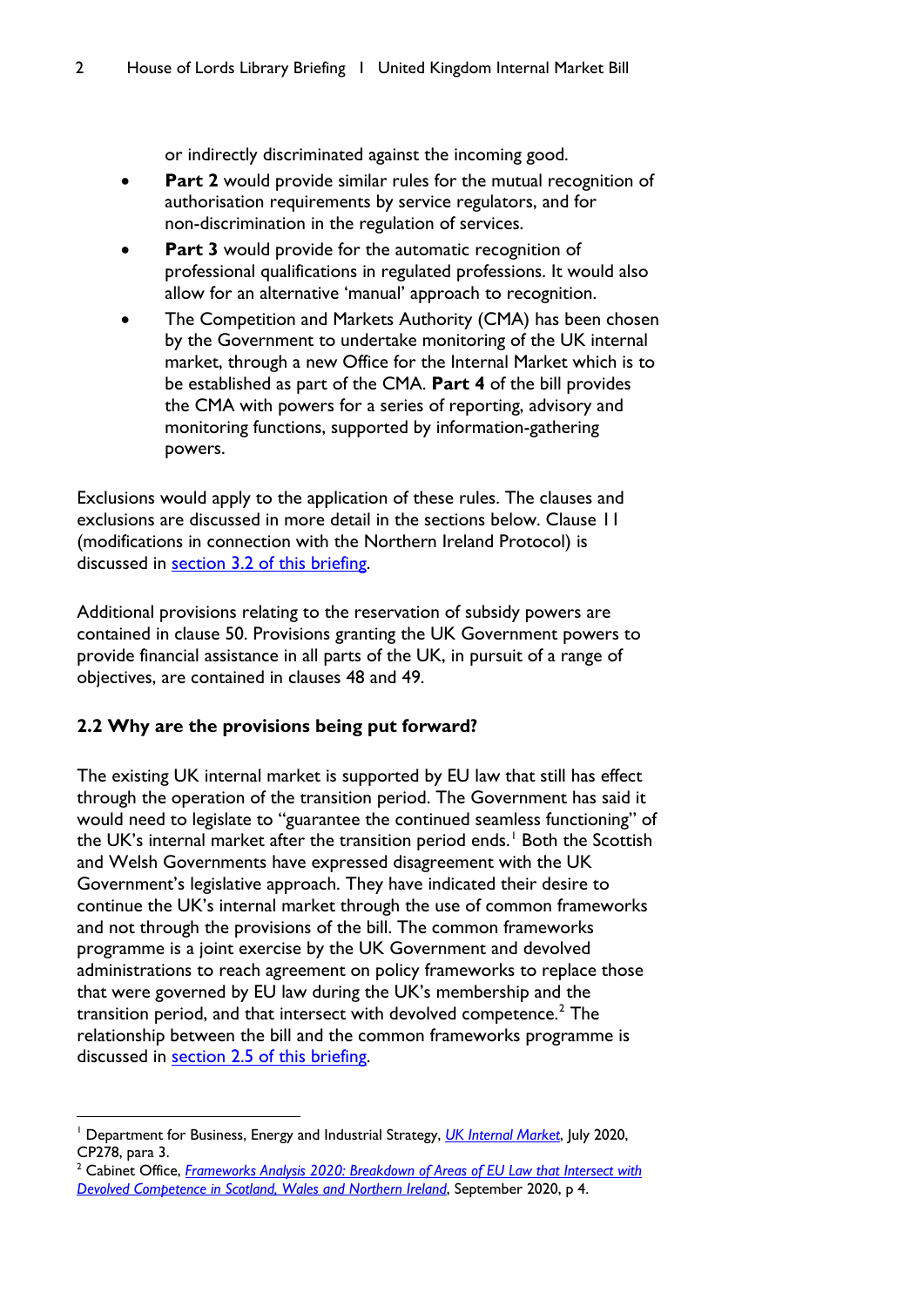The Government has argued that there is a risk that regulatory barriers between the UK nations could emerge.<sup>[3](#page-4-1)</sup> This could block or inhibit trade in goods and impact services. The Government cited the example of construction, arguing that, for example, divergence between Scotland and England in building regulations could make it challenging for firms to plan construction projects across the UK.<sup>[4](#page-4-2)</sup> It also argued that the UK's internal market would make the UK more attractive to foreign investment and "play a vital role" in supporting the Government's "long-term global trade ambitions, ensuring the UK as a whole is capable of competing on the international stage".<sup>[5](#page-4-3)</sup> Speaking during the bill's committee stage in the House of Commons, Paul Scully, Parliamentary Under Secretary of State for Business, Energy and Industrial Strategy, said that the Government had made a "firm commitment to maintaining the UK's high standards across the board".<sup>[6](#page-4-4)</sup> He argued that these high standards would continue in each part of the  $UK.^7$  $UK.^7$ 

The United Kingdom Internal Market Bill provides for the legislative implementation of many of the proposals in its white paper. The Government published its white paper on the internal market of the UK on 16 July 2020.<sup>[8](#page-4-6)</sup> It ran a consultation on its proposals and published its response on [9](#page-4-7) September 2020.<sup>9</sup>

# <span id="page-4-0"></span>**2.3 Clause by clause**

#### *Part 1: Goods (clauses 1 to 15)*

This section provides an overview of the provisions contained in part 1 of the bill.

Part I contains the bill's provisions on the operation of the UK single market as it pertains to goods. The clauses set out the principles of mutual recognition and non-discrimination for goods, alongside exclusions from these principles.<sup>[10](#page-4-8)</sup>

Clause 1(1) sets out the purpose of part 1 stating that it "promotes the continued functioning of the internal market for goods in the United

<span id="page-4-1"></span><sup>3</sup> Department for Business, Energy and Industrial Strategy, *[UK Internal Market](https://assets.publishing.service.gov.uk/government/uploads/system/uploads/attachment_data/file/901225/uk-internal-market-white-paper.pdf)*, July 2020, CP278, para 16.

<span id="page-4-2"></span> $<sup>4</sup>$  ibid, para 17.</sup>

<span id="page-4-3"></span> $<sup>5</sup>$  ibid, para 45.</sup>

<span id="page-4-4"></span><sup>6</sup> HC *Hansard*[, 22 September 2020, col 895](https://hansard.parliament.uk/commons/2020-09-22/debates/0AA112D9-F297-424A-8646-B291BC401248/UnitedKingdomInternalMarketBill)

<span id="page-4-5"></span> $<sup>7</sup>$  ibid.</sup>

<span id="page-4-6"></span><sup>8</sup> Department for Business, Energy and Industrial Strategy, *[UK Internal Market](https://assets.publishing.service.gov.uk/government/uploads/system/uploads/attachment_data/file/901225/uk-internal-market-white-paper.pdf)*, July 2020, CP278.

<span id="page-4-7"></span><sup>9</sup> Department for Business, Energy and Industrial Strategy, *[Government Response](https://assets.publishing.service.gov.uk/government/uploads/system/uploads/attachment_data/file/916154/ukim-consultation-government-response.pdf) to the Consultation [on the UK Internal Market](https://assets.publishing.service.gov.uk/government/uploads/system/uploads/attachment_data/file/916154/ukim-consultation-government-response.pdf)*, 9 September 2020.

<span id="page-4-8"></span> $10$  Market access for services is covered by part 2 of the bill.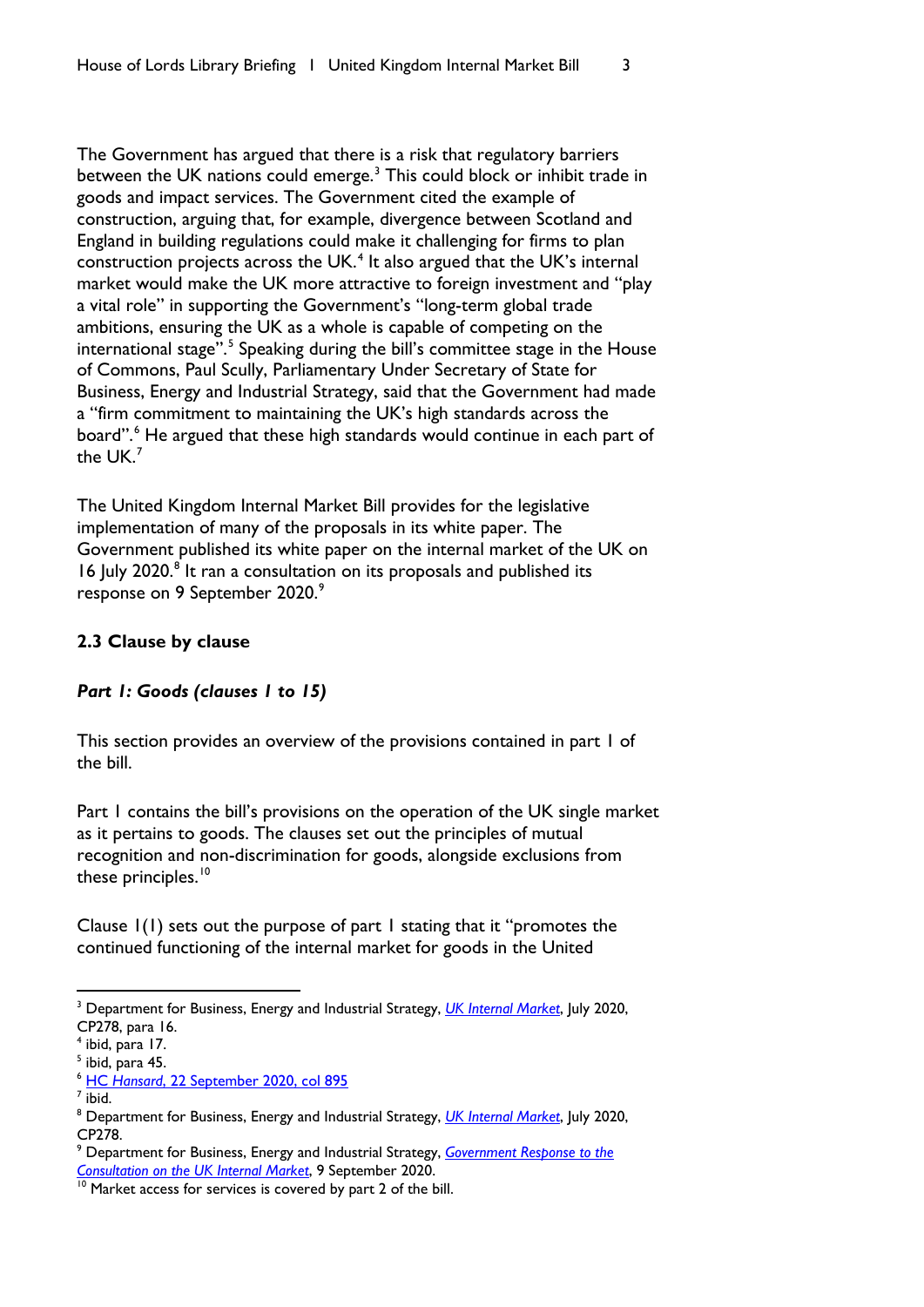Kingdom by establishing the United Kingdom market access principles".

It would establish that the market access principles are the mutual recognition principle for goods and the non-discrimination principle for goods. The principles would have no direct legal effect except as provided for by part  $I$  of the bill.<sup>[11](#page-5-0)</sup>

# **Mutual recognition: Goods**

Clauses 2 to 4 set out the provisions on the mutual recognition of goods principle.

Clause 2(1) defines mutual recognition as the principle that goods which:

- (a) have been produced in, or imported into, one part of the United Kingdom ("the originating part"), and
- (b) can be sold there without contravening any relevant requirements that would apply to their sale,

should be able to be sold in any other part of the United Kingdom, free from any relevant requirements that would otherwise apply to the sale.

The bill's explanatory notes give the example of a packet of crisps:

[...] a packet of crisps made in one part of the UK that met the relevant requirements in that part (for example on the composition of the crisps or the packaging) could be sold in any other part of the UK without having to meet any other relevant requirements that apply there  $12$ 

Clause 3 defines what a relevant requirement is, as referred to by clause 2. A relevant requirement is a statutory requirement that falls within the scope of the mutual recognition principle and which "prohibits the sale of the goods or, in the case of an obligation or condition, results in their sale being prohibited if it is not complied with" (unless excluded from being a relevant requirement by any provision of part 1).<sup>[13](#page-5-2)</sup> A statutory requirement is defined by clause 3(11) as:

[A]n obligation, a condition or a prohibition (however described) imposed by legislation (including legislation imposing mandatory terms into contracts for the sale of goods).

<span id="page-5-0"></span>

<sup>&</sup>lt;sup>11</sup> Clause 1(3).<br><sup>12</sup> [Explanatory Notes,](https://publications.parliament.uk/pa/bills/lbill/58-01/135/5801135en.pdf) para 11.

<span id="page-5-2"></span><span id="page-5-1"></span> $13$  Clause 3(2)(a).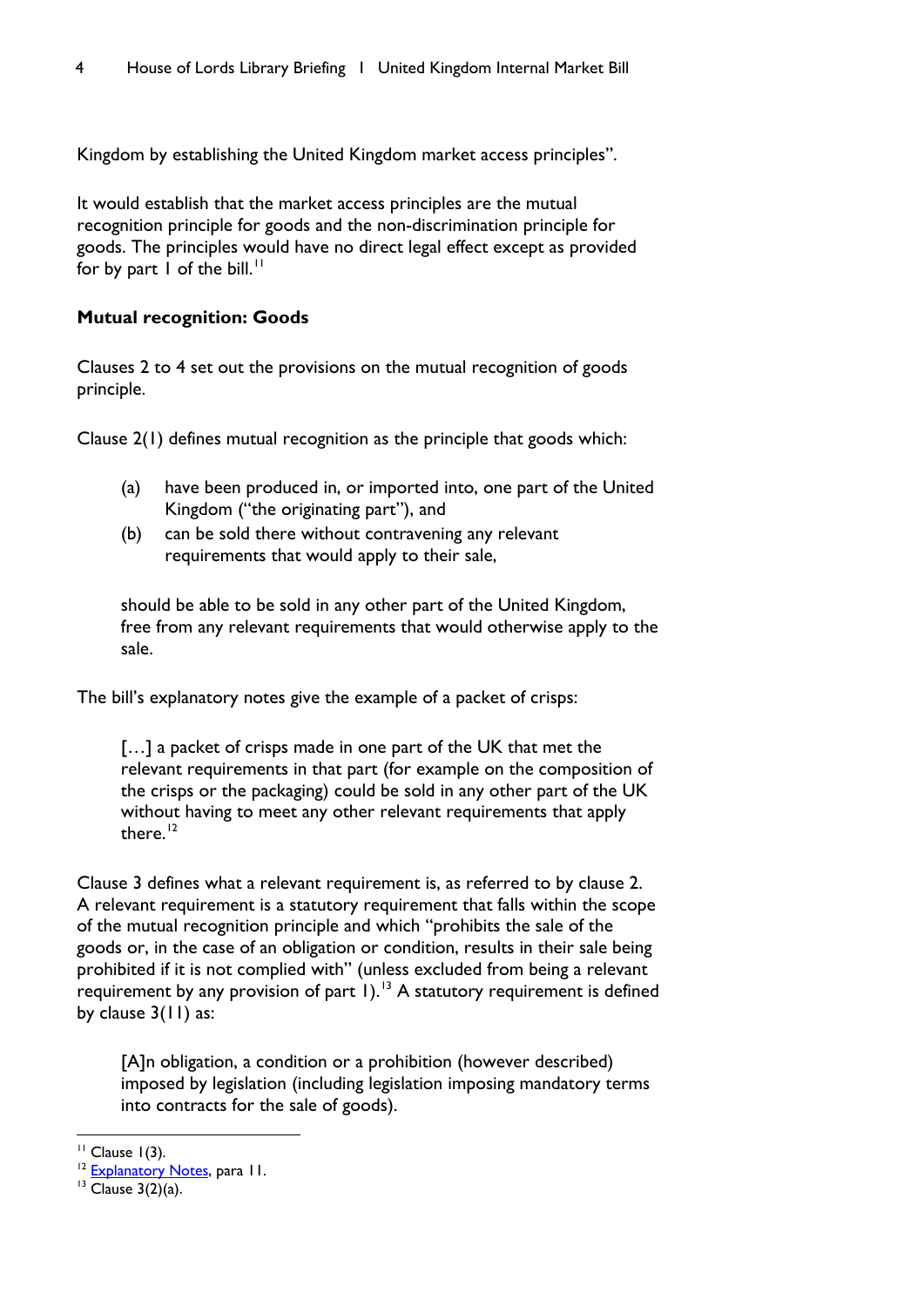A statutory requirement would be in scope of the mutual recognition principle if it related to one or more of the following:

- (a) characteristics of the goods themselves (such as their nature, composition, age, quality or performance);
- (b) any matter connected with the presentation of the goods (such as the name or description applied to them or their packaging, labelling, lot marking or date-stamping);
- (c) any matter connected with the production of the goods or anything from which they are made or is involved in their production, including the place at which, or the circumstances in which, production or any step in production took place;
- (d) any matter relating to the identification or tracing of an animal (such as marking, tagging or micro-chipping or the keeping of particular records);
- (e) the inspection, assessment, registration, certification, approval or, authorisation of the goods or any other similar dealing with them;
- (f) documentation or information that must be produced or recorded, kept, accompany the goods or be submitted to an authority;
- (g) anything not falling within paragraphs (a) to (f) which must (or must not) be done to, or in relation to, the goods before they are allowed to be sold.<sup>[14](#page-6-0)</sup>

Clause 3 was amended at the bill's report stage in the House of Commons to introduce references to "manner of sale requirements" (see section 7.3 [of this briefing](#page-68-0) for further information).

Clause 3 also sets out that the list of requirements in scope of mutual recognition (clause 3(3)) may be amended via regulations made by the secretary of state to "add, vary or remove" paragraphs.<sup>[15](#page-6-1)</sup> Regulations would be made by the affirmative procedure and the secretary of state would have to consult Scottish and Welsh ministers, and the Department for the Economy in Northern Ireland before making them.<sup>[16](#page-6-2)</sup>

Amongst its provisions, clause 4 provides that statutory requirements that related to the sale of goods in a given part of the UK would not be considered relevant requirements if they existed the day before the day on which clause 4 entered into force. The bill's explanatory notes state that therefore "in effect this means that statutory requirements meeting these conditions will be excluded from the scope of mutual recognition and remain

<span id="page-6-0"></span> $14$  Clause 3(3).

<span id="page-6-1"></span> $15$  Clause  $3(8)$ .

<span id="page-6-2"></span><sup>16</sup> Clause 3(9) and (10).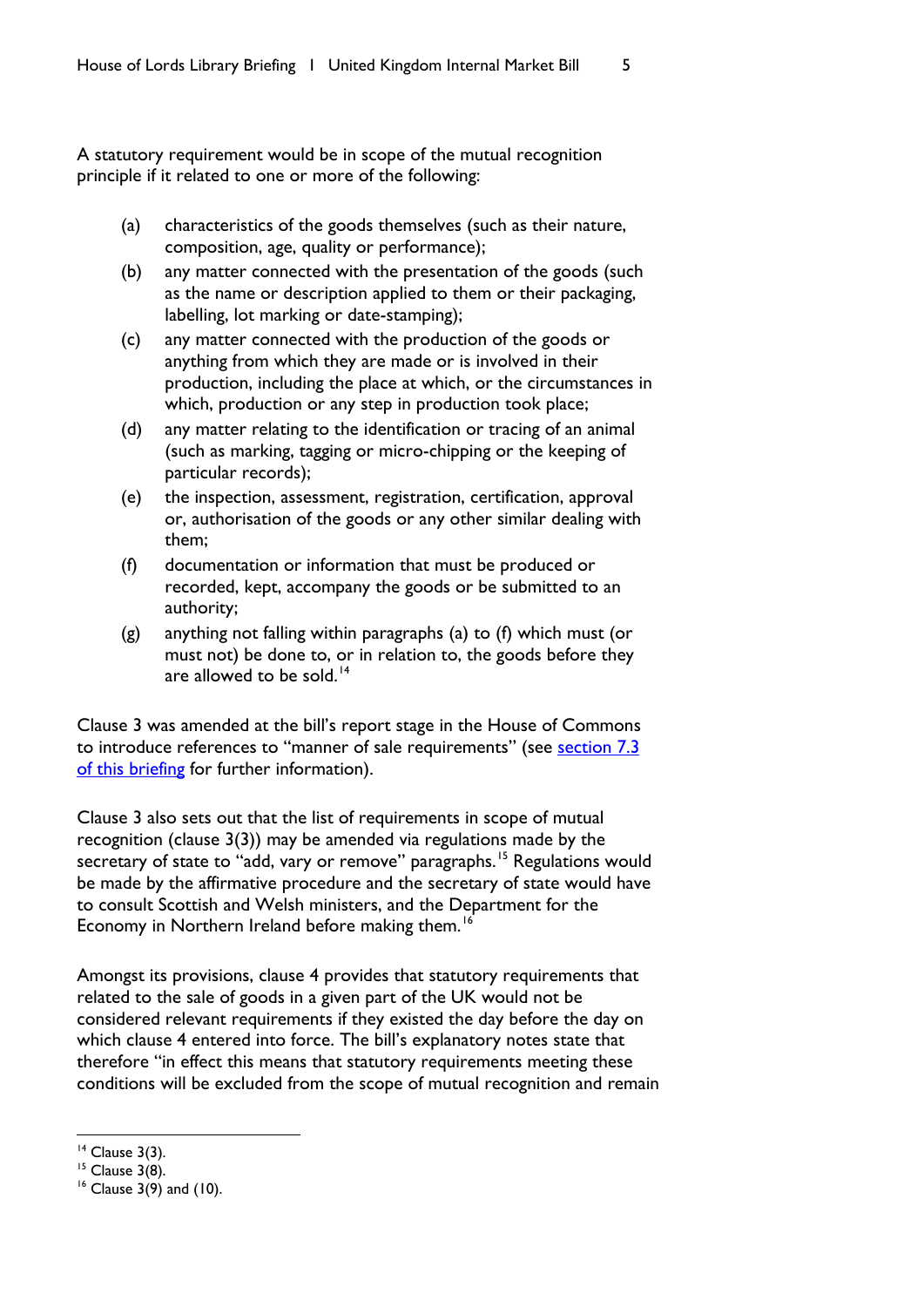unaffected by it".<sup>[17](#page-7-0)</sup> A "substantive change" after this point would bring the requirement in scope of the mutual recognition principle.<sup>[18](#page-7-1)</sup>

# **Non-discrimination: Goods**

Clauses 5 to 9 relate to the non-discrimination principle for goods.

Clause 5(1) defines the principle as the principle that:

[...] the sale of goods in one part of the United Kingdom should not be affected by relevant requirements that directly or indirectly discriminate against goods that have a relevant connection with another part of the United Kingdom.

Clause 5(3) would provide that a relevant requirement would have no effect in a part of the UK receiving a good from another part, if the requirement directly or indirectly discriminated against the incoming good.

Clause 5(4) defines a relevant connection with a part of the UK if the good or any of its components:<sup>[19](#page-7-2)</sup>

- (a) are produced in that part,
- (b) are produced by a business based in that part, or
- (c) come from, or pass through, that part before reaching the destination part.

Clause 6 defines relevant requirements for the purposes of the nondiscrimination principle for goods. For example, clause 6(3) provides that a statutory provision<sup>[20](#page-7-3)</sup> is in scope of the non-discrimination principle if it relates to one or more of the following:

- (a) the circumstances or manner in which goods are sold (such as where, when, by whom, to whom, or the price or other terms on which they may be sold);
- (b) the transportation, storage, handling or display of goods;
- (c) the inspection, assessment, registration, certification, approval or authorisation of the goods or any similar dealing with them;
- (d) the conduct or regulation of businesses that engage in the sale of certain goods or types of goods.

<span id="page-7-0"></span><sup>&</sup>lt;sup>17</sup> [Explanatory Notes,](https://publications.parliament.uk/pa/bills/lbill/58-01/135/5801135en.pdf) para 114.

<span id="page-7-1"></span><sup>&</sup>lt;sup>18</sup> ibid, para 15.

<span id="page-7-2"></span> $19$  Clause 5(5) provides further definitions of "components" and where a business is "based".

<span id="page-7-3"></span><sup>&</sup>lt;sup>20</sup> Under clause 6(8) "statutory provision" would mean a provision contained in legislation.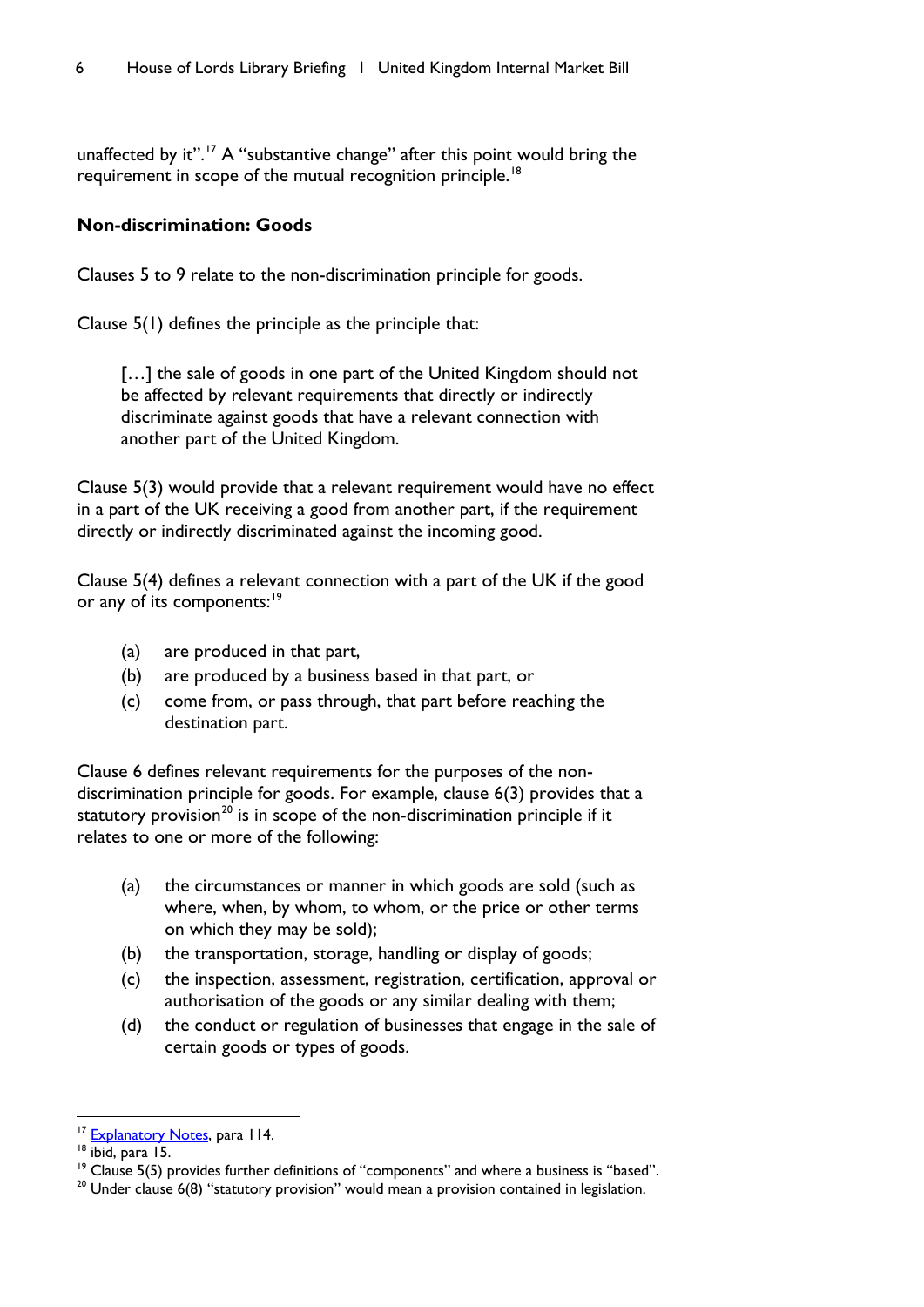Clause 6 also sets out that the list of requirements in scope of the non-discrimination principle (clause 6(3)) may be amended via regulations made by the secretary of state to "add, vary or remove" paragraphs.<sup>[21](#page-8-0)</sup> Regulations would be made by the affirmative procedure and the secretary of state would have to consult Scottish and Welsh ministers, and the Department for the Economy in Northern Ireland before making them.<sup>[22](#page-8-1)</sup>

The bill makes a distinction between direct discrimination and indirect discrimination. The explanatory notes explain direct and indirect discrimination as follows:

- Direct discrimination is where an incoming good receives unfavourable treatment compared to a local good. For example, a requirement that incoming produce has to be chilled but local produce does not. $23$
- Indirect discrimination is where incoming goods are not directly discriminated against, but where regulation disadvantages incoming goods and distorts the market. If this distorted the market and was not justified, then it would not be enforceable due to being indirect discrimination. $24$

Clause 7 makes provisions related to direct discrimination. Amongst its provisions, clause 7(1) sets out that a relevant requirement would directly discriminate against incoming goods:

if, for the reason that the goods have the relevant connection with the originating part, the requirement applies to, or in relation to, the incoming goods in a way—

- (a) in which it does not or would not apply to local goods, and
- (b) that puts the incoming goods at a disadvantage compared to local goods.

Clause 8 makes provisions related to indirect discrimination. Amongst its provisions, clause 8(1) sets out that a relevant requirement would indirectly discriminate against incoming goods if:

- (a) it does not directly discriminate against the goods,
- (b) it applies to, or in relation to, the incoming goods in a way that puts them at a disadvantage,
- (c) it has an adverse market effect, and

<span id="page-8-0"></span> $21$  Clause 6(5).

<span id="page-8-1"></span><sup>&</sup>lt;sup>22</sup> Clause  $6(6)$  and (7).

<span id="page-8-2"></span><sup>&</sup>lt;sup>23</sup> [Explanatory Notes,](https://publications.parliament.uk/pa/bills/lbill/58-01/135/5801135en.pdf) para 19.

<span id="page-8-3"></span> $24$  ibid, para 21.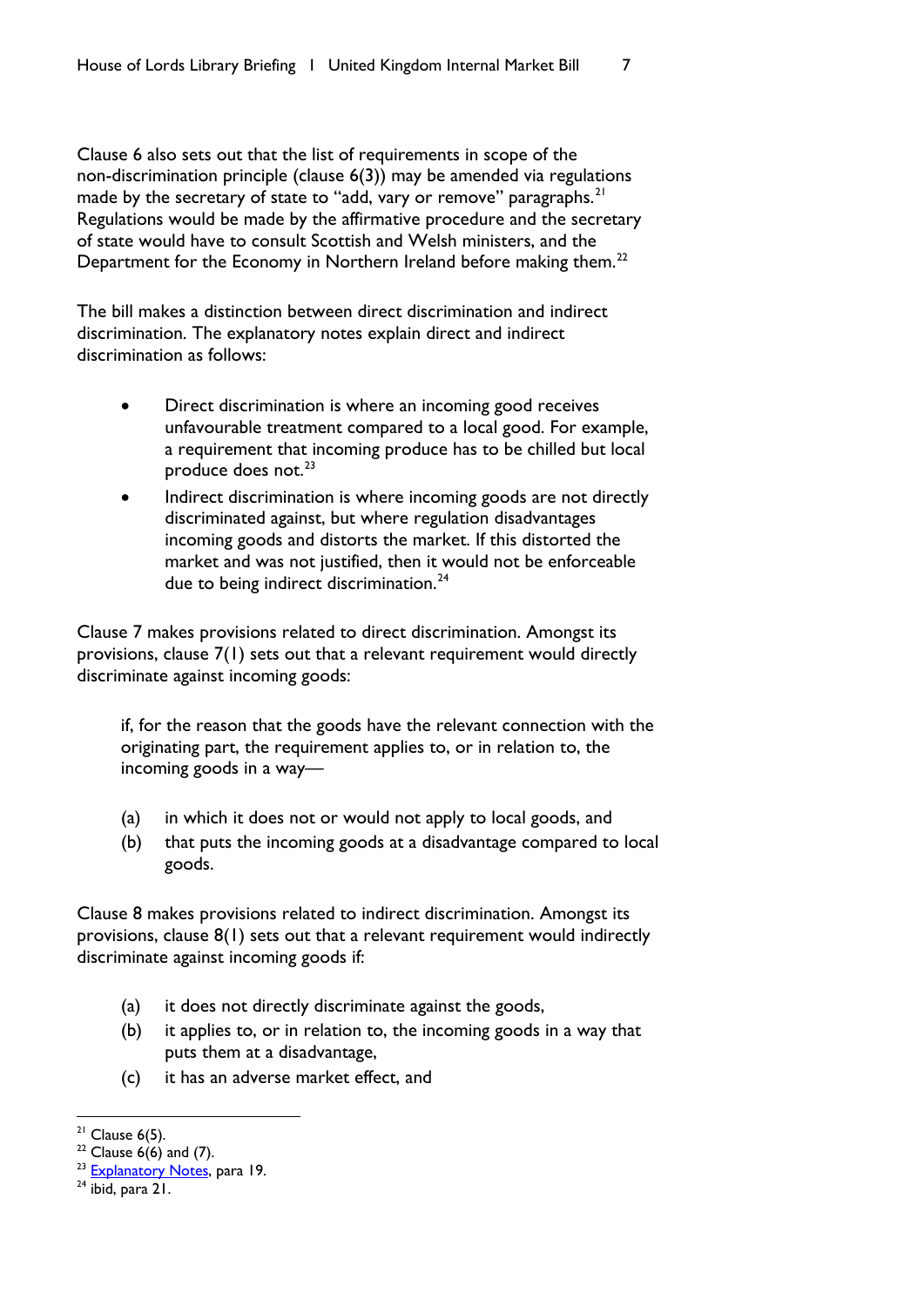(d) it cannot reasonably be considered a necessary means of achieving a legitimate aim.

A legitimate aim would mean one or a combination of the following aims:

- (a) the protection of the life or health of humans, animals or plants;
- (b) the protection of public safety or security. $^{25}$  $^{25}$  $^{25}$

The list of aims could be amended by regulations made by the secretary of state, subject to the affirmative procedure. Clause 8(9) provides that clause 8(1)(d) should be determined with regard to (in particular):

- (a) the effects of the requirement in all the circumstances, and
- (b) the availability of alternative means of achieving the aim in question.

Clause 9 excludes certain statutory provisions from the principle of non-discrimination if they existed the day before the non-discrimination principle came into force.<sup>[26](#page-9-1)</sup>

#### **Exclusions from market access principles**

Clause 10 introduces schedule 1. Schedule 1 of the bill contains exclusions to the application of the market access principles.

For example, tax, rates, duties and similar charges are specifically excluded from the market access principles by schedule 1(11). Other exclusions include certain sanitary and phytosanitary measures that relate to serious threats to animal and plant health.

Not all exclusions in schedule 1 apply to both mutual recognition and non-discrimination. For example, the following areas would be excluded from the scope of mutual recognition but included within the scope of non-discrimination:

- Chemicals in relation to authorisations and restrictions under the UK Registration, Evaluation, Authorisation and Restriction of Chemicals (REACH) regime,
- Food or feed deemed to pose a threat to the health of humans or animals,
- Pesticides in relation to the authorisation for sale of products and approval of active substances, and

<span id="page-9-0"></span> $25$  Clause 8(6).

<span id="page-9-1"></span><sup>&</sup>lt;sup>26</sup> [Explanatory Notes,](https://publications.parliament.uk/pa/bills/lbill/58-01/135/5801135en.pdf) para 25.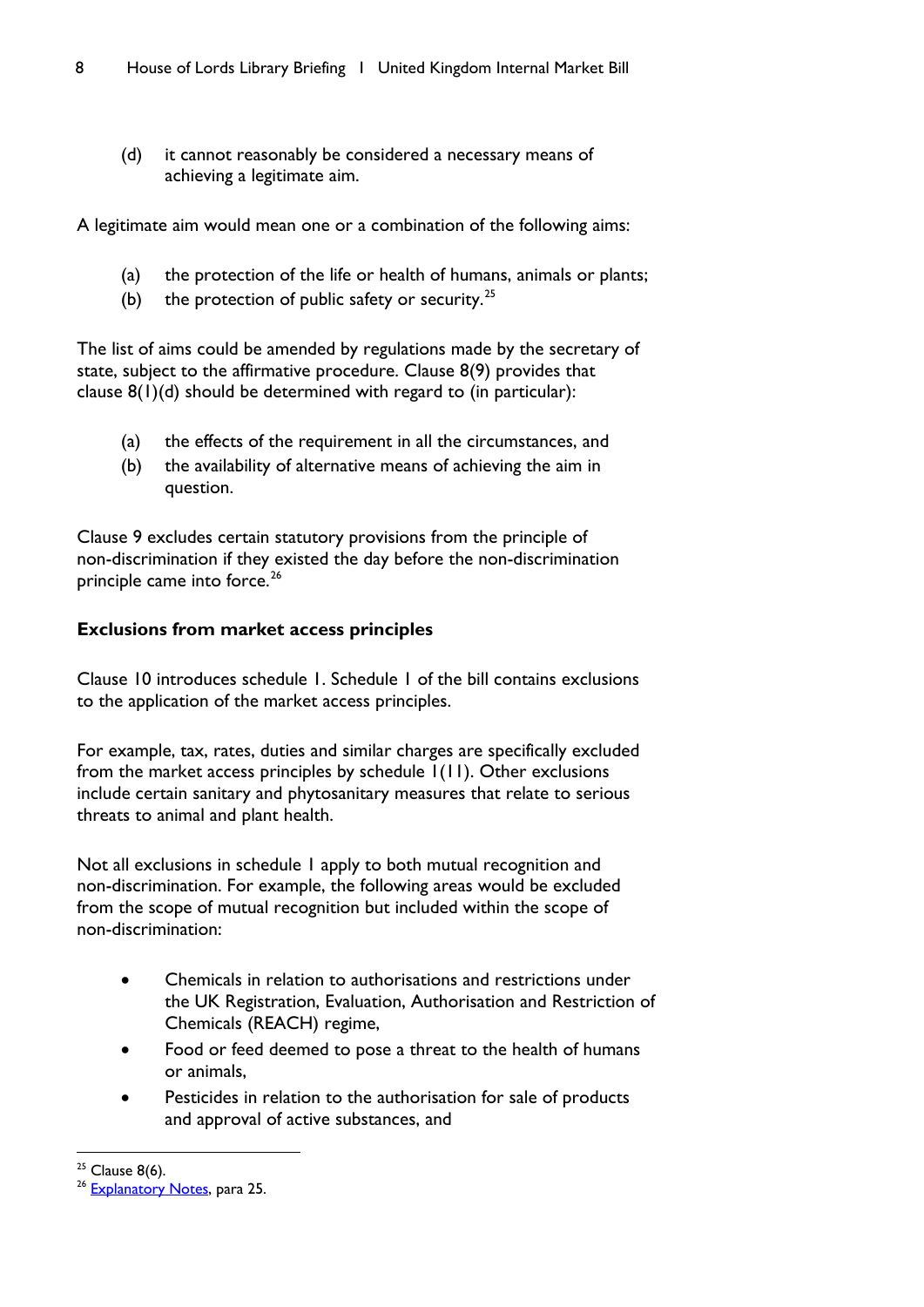• Fertilisers in relation to safeguarding measures taken by each administration.<sup>[27](#page-10-0)</sup>

Schedule 1 can be amended by regulations made by the secretary of state, subject to the affirmative procedure. $^{28}$  $^{28}$  $^{28}$ 

# **Supplementary**

Clause 11 provides for market access principles to apply to qualifying goods from Northern Ireland. This is discussed in further detail in [section 3.2 of](#page-31-0)  [this briefing.](#page-31-0)

Clause 12 was added to the bill at its committee stage in the House of Commons. It would provide for the secretary of state to issue guidance on the operation of the UK's internal market or on the effect of any provision of part 1. Speaking to the new clause at committee, Paul Scully indicated that the guidance "[…] will explain how the internal market principles operate within the current regimes and how they apply to the product in scope".<sup>[29](#page-10-2)</sup> He argued that the clause was "necessary to support traders and existing regulatory authorities to understand, comply with and benefit from the principles and provisions in this bill".<sup>[30](#page-10-3)</sup>

Clause 13 would provide that:

Nothing in this Part prevents goods produced in or imported into a part of the United Kingdom from being sold in another part of the United Kingdom if (apart from this Part) the sale complies with any requirements applicable in that other part of the United Kingdom (or there are no such requirements).

Clause 14 defines the term 'sale of goods' for the purposes of part 1. Amongst its provisions, this would mean that a "sale":

[E]xcludes sales which are not made in the course of a business or are made in the course of a business but only for the purpose of performing a public function. "Sale" will generally exclude sales made by public bodies or authorities, except where these sales are made for commercial purposes and not for the purpose of performing a public function (other than a function related to the carrying on of commercial activities). For example, the supply of medication by the NHS to a patient through a prescription would not be covered as it is

<span id="page-10-3"></span><sup>30</sup> ibid.

<span id="page-10-0"></span><sup>&</sup>lt;sup>27</sup> [Explanatory Notes,](https://publications.parliament.uk/pa/bills/lbill/58-01/135/5801135en.pdf) para 28.

<span id="page-10-1"></span> $28$  Clause 10(2) and (3).

<span id="page-10-2"></span><sup>29</sup> HC *Hansard*[, 22 September 2020, col 895.](https://hansard.parliament.uk/commons/2020-09-22/debates/0AA112D9-F297-424A-8646-B291BC401248/UnitedKingdomInternalMarketBill)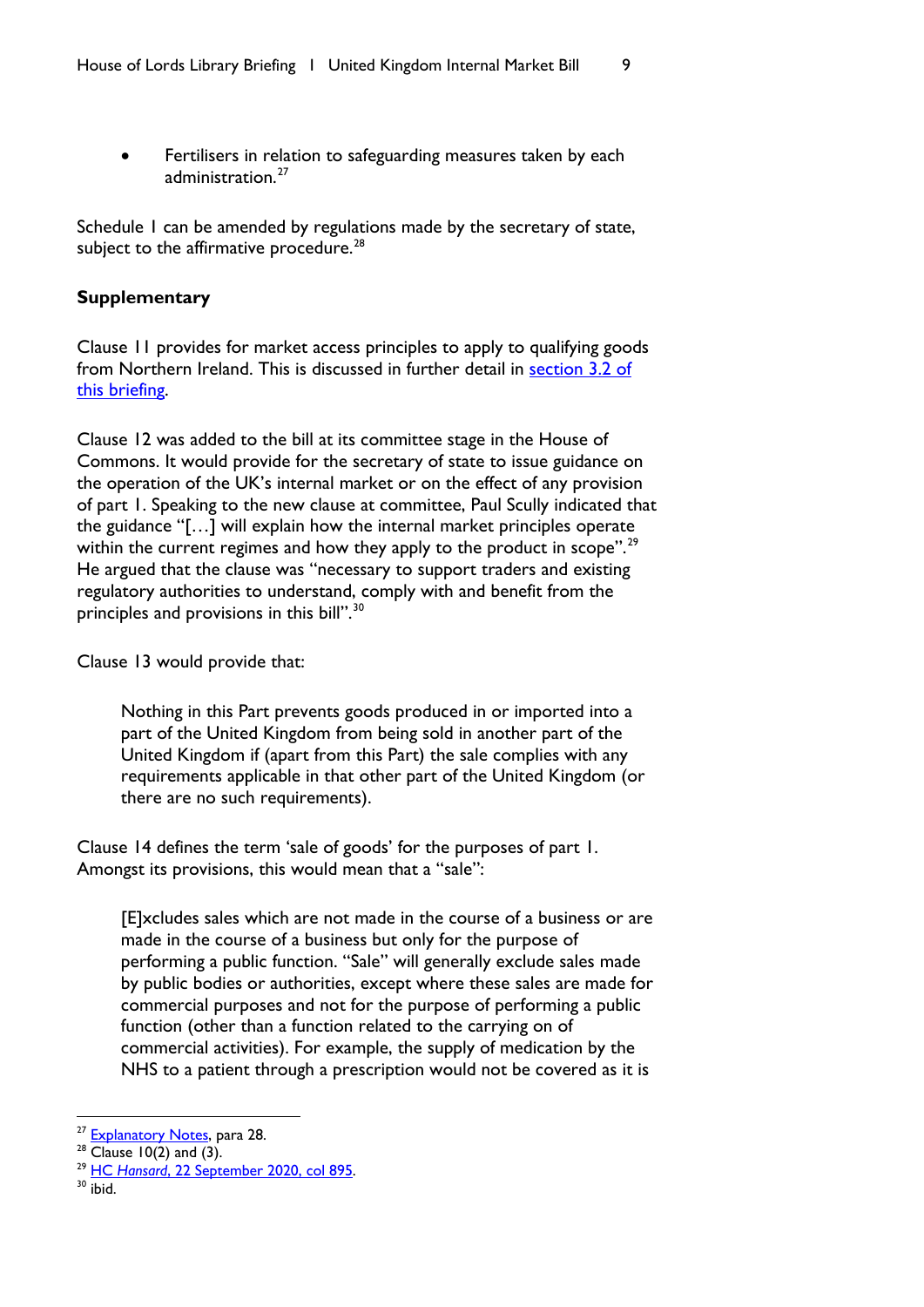a sale made by a public authority fulfilling a public function.<sup>[31](#page-11-0)</sup>

By virtue of clause 14(5) and (6) sales would also include other forms of "supply-related" activities for the purposes of part  $1.^{32}$  $1.^{32}$  $1.^{32}$  For example, supply by way of:

- (a) barter or exchange,
- (b) the leasing or hiring out of goods, hire-purchase, or bailment of goods, (c) gift (or anything else done free of charge).  $33$

Clause 15 provides interpretation of other expressions used in part 1. For example, providing a definition for "goods", whether goods have been "produced in" a part of the UK or whether they have been "imported into" a part of the UK.

# **House of Lords Delegated Powers and Regulatory Reform Committee**

The House of Lords Delegated Powers and Regulatory Reform Committee have reported on the delegated powers in part I of the bill and recommended that, as drafted, they should be removed from the bill.

In its delegated powers memorandum<sup>[34](#page-11-3)</sup> published ahead of the bill's consideration in the House of Commons, the Government said the power in clause  $3(7)$  [now clause  $3(8)$ ] to allow it to amend clause  $3(4)$  [now clause  $3(3)$ ]<sup>[35](#page-11-4)</sup> was required to:

[...] enable the secretary of state to act swiftly and change the list of statutory requirements that are in scope of the mutual recognition principle if it becomes apparent that the existing list does not effectively deliver on the objectives for the UK internal market for goods, including unfettered access for goods moving from NI to the rest of the UK. $36$ 

<span id="page-11-0"></span><sup>&</sup>lt;sup>31</sup> [Explanatory Notes,](https://publications.parliament.uk/pa/bills/lbill/58-01/135/5801135en.pdf) para 162.

<span id="page-11-1"></span> $32$  ibid, para 165.

<span id="page-11-2"></span> $33$  Clause 14(6).

<span id="page-11-3"></span><sup>&</sup>lt;sup>34</sup> The Government have published a new memorandum ahead of the bill's stages in the [House of Lords](https://publications.parliament.uk/pa/bills/lbill/58-01/135/5801135-DPM.pdf) (dated 2 October 2020). This is substantively like the 8 September 2020 version. This section of the briefing references the version considered by the Delegated Powers and Regulatory Reform Committee.

<span id="page-11-4"></span> $35$  Clause 3(3) provides a list of things that would determine whether a statutory requirement would be in scope of the mutual recognition principle for goods.

<span id="page-11-5"></span><sup>36</sup> Department for Business, Energy and Industrial Strategy, *[UK Internal Market Bill:](https://publications.parliament.uk/pa/bills/cbill/58-01/0177/UK%20Internal%20Market%20Bill%20-%20Final%20DPRRC%20Memo%2008092020.pdf)  [Memorandum from the Department for Business, Energy and Industrial Strategy \(BEIS\) to the](https://publications.parliament.uk/pa/bills/cbill/58-01/0177/UK%20Internal%20Market%20Bill%20-%20Final%20DPRRC%20Memo%2008092020.pdf)  [Delegated Powers and Regulatory Reform Committee](https://publications.parliament.uk/pa/bills/cbill/58-01/0177/UK%20Internal%20Market%20Bill%20-%20Final%20DPRRC%20Memo%2008092020.pdf)*, 8 September 2020, para 21.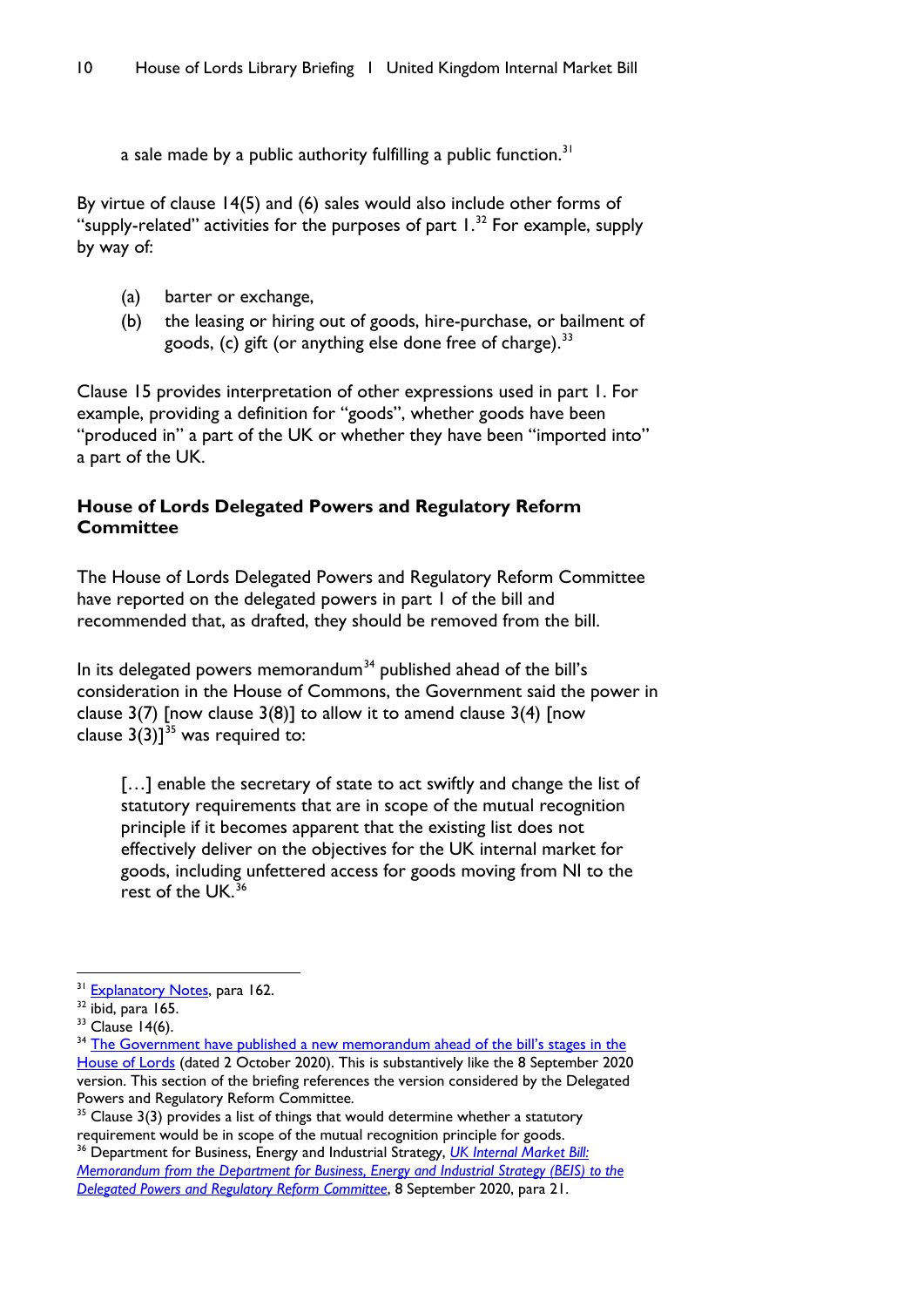The Delegated Powers and Regulatory Reform Committee said it found this argument "unconvincing". It asserted that because clause 3(4) [now clause 3(3)] affected all administrations in the UK it should be for Parliament to correct it, should it be defective, rather than ministers.<sup>[37](#page-12-0)</sup> It also argued that recent events, including Brexit and Covid-19, demonstrated that Parliament was capable of responding extremely swiftly with primary legislation. The committee also stated that the scope of clause 3(7) [now clause 3(8)] was not confined to emergencies. It described the Henry VIII power in clause 3(7) [now clause 3(8)] as inappropriate and said it should be removed from the bill.

Clause 6(3) sets out a list of things that would determine whether a statutory provision would be in scope of the non-discrimination principle for goods. Clause 6(5) allows for clause 6(3) to be modified by regulations. In its explanatory memorandum the Government argued that the power was necessary to "future-proof" the operation of the non-discrimination principle.<sup>[38](#page-12-1)</sup> It also said it would allow the secretary of state to act swiftly to changes affecting the principle and to take action in response to business about how the measures affect them in practice.

The committee raised similar concerns about clause 6(5) that it raised about clause 3(7) [now clause 3(8)]. It also argued that being able to respond to the concerns of business would come "at the cost of allowing ministers to override primary legislation by statutory instrument".<sup>[39](#page-12-2)</sup> The committee described the Henry VIII power in clause 6(5) as inappropriate and recommended that it was removed from the bill.

Clause 8 would allow for indirect discrimination against incoming goods in circumstances where a requirement could be considered a legitimate aim. A legitimate aim is defined by clause 8(6). This can be modified through regulations under clause 8(7). Clause 20 allows for similar exceptions for regulatory requirements that indirectly discriminate against service providers. Clause 20(7) allows for the meaning of a legitimate aim to be modified by regulations.

The committee cited the Government's argument that without clause 8(7) there was no way to change the meaning of legitimate aims.<sup>[40](#page-12-3)</sup> The committee argued that further primary legislation could change it. As with previous

<span id="page-12-0"></span><sup>37</sup> House of Lords Delegated Powers and Regulatory Reform Committee, *[United Kingdom](https://committees.parliament.uk/publications/2628/documents/26219/default/)  [Internal Market Bill](https://committees.parliament.uk/publications/2628/documents/26219/default/)*, 17 September 2020, HL Paper 130 of session 2019–21, para 10. <sup>38</sup> Department for Business, Energy and Industrial Strategy, *[UK Internal Market Bill:](https://publications.parliament.uk/pa/bills/cbill/58-01/0177/UK%20Internal%20Market%20Bill%20-%20Final%20DPRRC%20Memo%2008092020.pdf)* 

<span id="page-12-1"></span>*[Memorandum from the Department for Business, Energy and Industrial Strategy \(BEIS\) to the](https://publications.parliament.uk/pa/bills/cbill/58-01/0177/UK%20Internal%20Market%20Bill%20-%20Final%20DPRRC%20Memo%2008092020.pdf)  [Delegated Powers and Regulatory Reform Committee](https://publications.parliament.uk/pa/bills/cbill/58-01/0177/UK%20Internal%20Market%20Bill%20-%20Final%20DPRRC%20Memo%2008092020.pdf)*, 8 September 2020, para 26.

<span id="page-12-2"></span><sup>39</sup> House of Lords Delegated Powers and Regulatory Reform Committee, *[United Kingdom](https://committees.parliament.uk/publications/2628/documents/26219/default/) [Internal Market Bill](https://committees.parliament.uk/publications/2628/documents/26219/default/)*, 17 September 2020, HL Paper 130 of session 2019–21, para 12(d).

<span id="page-12-3"></span><sup>40</sup> See: Department for Business, Energy and Industrial Strategy, *[UK Internal Market Bill:](https://publications.parliament.uk/pa/bills/cbill/58-01/0177/UK%20Internal%20Market%20Bill%20-%20Final%20DPRRC%20Memo%2008092020.pdf)  [Memorandum from the Department for Business, Energy and Industrial Strategy \(BEIS\) to the](https://publications.parliament.uk/pa/bills/cbill/58-01/0177/UK%20Internal%20Market%20Bill%20-%20Final%20DPRRC%20Memo%2008092020.pdf)  [Delegated Powers and Regulatory Reform Committee](https://publications.parliament.uk/pa/bills/cbill/58-01/0177/UK%20Internal%20Market%20Bill%20-%20Final%20DPRRC%20Memo%2008092020.pdf)*, 8 September 2020, para 33.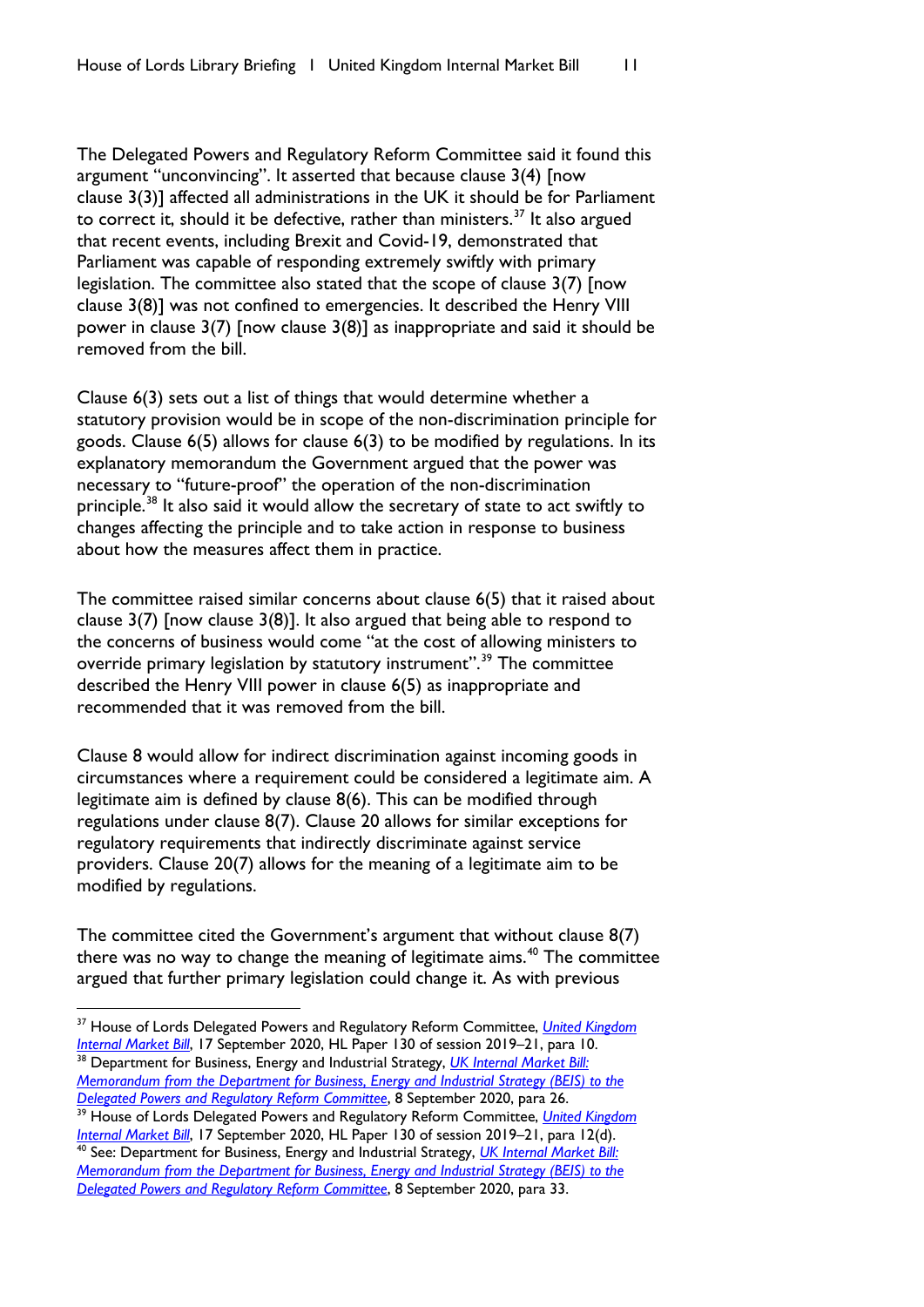clauses, the Delegated Powers and Regulatory Reform Committee described the Henry VIII powers in clause  $8(7)$  and clause 19(7) [now clause  $20(7)$ ] as "inappropriate" and argued that they should be removed from the bill. $41$ 

Clause 10(2) allows the secretary of state to make regulations amending schedule 1 (which sets out exclusions from market access principles). The committee argued, as with the other powers in the bill, that the Henry VIII power was inappropriate and should be removed.<sup>[42](#page-13-1)</sup> It again disagreed with the Government that the power was required to allow the Government to act swiftly<sup>[43](#page-13-2)</sup> and it also said that the power did not require urgency to be used. $44$ 

#### *Part 2: Services (clauses 16 to 21)*

This section provides an overview of the provisions contained in part 2 of the bill, that deal with services in the UK internal market.

The bill's explanatory notes state that the Provision of Services Regulations 2009 (the 2009 regulations)<sup>[45](#page-13-4)</sup> created a "principles-based" framework for the regulation of services in the UK and that:

Amongst other requirements, the 2009 regulations establish a principle that an authorisation to provide a service in any part of the UK applies to the whole of the UK (unless an overriding reason related to the public interest can be shown).<sup>[46](#page-13-5)</sup>

The explanatory notes also explain that the bill would introduce similar rules "complementing those found in the 2009 regulations", with a focus on ensuring the continued free flow of services between the four constituent parts of the UK".<sup>[47](#page-13-6)</sup> It argues that the changes are needed to ensure the continued functioning of the UK's internal market for services when the UK leaves the transition period at the end of December 2020.

<span id="page-13-0"></span><sup>41</sup> House of Lords Delegated Powers and Regulatory Reform Committee, *[United Kingdom](https://committees.parliament.uk/publications/2628/documents/26219/default/)  [Internal Market Bill](https://committees.parliament.uk/publications/2628/documents/26219/default/)*, 17 September 2020, HL Paper 130 of session 2019–21, para 17. <sup>42</sup> ibid, para 20.

<span id="page-13-2"></span><span id="page-13-1"></span><sup>43</sup> See: Department for Business, Energy and Industrial Strategy, *[UK Internal Market Bill:](https://publications.parliament.uk/pa/bills/cbill/58-01/0177/UK%20Internal%20Market%20Bill%20-%20Final%20DPRRC%20Memo%2008092020.pdf)  [Memorandum from the Department for Business, Energy and Industrial Strategy \(BEIS\) to the](https://publications.parliament.uk/pa/bills/cbill/58-01/0177/UK%20Internal%20Market%20Bill%20-%20Final%20DPRRC%20Memo%2008092020.pdf)  [Delegated Powers and Regulatory Reform Committee](https://publications.parliament.uk/pa/bills/cbill/58-01/0177/UK%20Internal%20Market%20Bill%20-%20Final%20DPRRC%20Memo%2008092020.pdf)*, 8 September 2020, para 38.

<span id="page-13-3"></span><sup>44</sup> House of Lords Delegated Powers and Regulatory Reform Committee, *[United Kingdom](https://committees.parliament.uk/publications/2628/documents/26219/default/)  [Internal Market Bill](https://committees.parliament.uk/publications/2628/documents/26219/default/)*, 17 September 2020, HL Paper 130 of session 2019–21, para 19.

<span id="page-13-4"></span>The 2009 regulations transpose Directive 2006/123/EC on services in the internal market (the Services Directive) into UK law (*[Explanatory Memorandum to the Provision of Services](https://www.legislation.gov.uk/uksi/2009/2999/pdfs/uksiem_20092999_en.pdf)  [Regulations 2009](https://www.legislation.gov.uk/uksi/2009/2999/pdfs/uksiem_20092999_en.pdf)*, para 2.1).

<span id="page-13-5"></span><sup>&</sup>lt;sup>46</sup> [Explanatory Notes,](https://publications.parliament.uk/pa/bills/lbill/58-01/135/5801135en.pdf) para 32.

<span id="page-13-6"></span> $47$  ibid, para 33.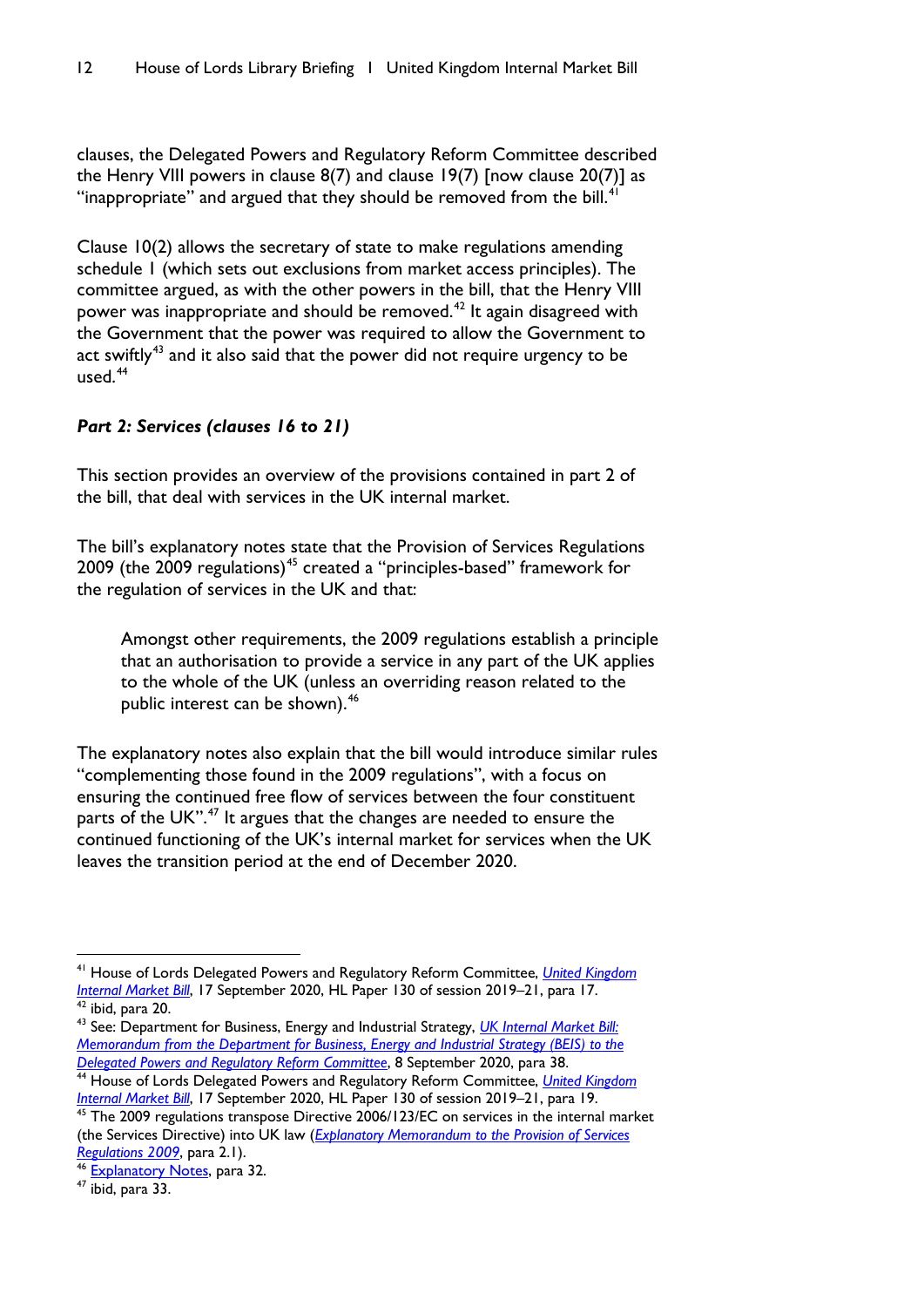Clauses 16 to 21 make provision for the principles of mutual recognition and non-discrimination to apply to the provision of services in the UK's internal market, subject to several conditions and some specified exclusions.

Clause 18 provides for the application of mutual recognition to authorisation requirements. An authorisation requirement is a legislative requirement that a service provider must have the permission of a regulator to supply services in a given part of the UK. $48$  If a service provider is authorised in one part of the UK, authorisation requirements in another part would not apply to them were they to supply services to that part.<sup>[49](#page-14-1)</sup> However, the provider needs to be authorised for the whole of that part of the UK, rather than, for example, a particular local authority area.<sup>[50](#page-14-2)</sup> Similarly, mutual recognition would not apply to authorisations restricted to particular premises, locations or pieces of infrastructure.<sup>[51](#page-14-3)</sup> Clause 18(4) allows for a derogation from mutual recognition "to the extent that the authorisation requirement in question can reasonably be justified as a response to a public health emergency".<sup>[52](#page-14-4)</sup>

Clauses 19 and 20 make similar provisions about the application of the non-discrimination principle (direct and indirect) relating to regulatory requirements for the provision of services.

Amongst its provisions, clause 19 would provide that a regulatory requirement that directly discriminated against a service provider "is of no effect in relation to that service provider".<sup>[53](#page-14-5)</sup> A regulatory requirement is a legislative requirement that a service provider needs to meet in order to supply particular services.<sup>[54](#page-14-6)</sup> A regulatory requirement directly discriminates if:

- (a) it has, or would have, the effect of treating the service provider less favourably than other service providers, and
- (b) the reason for that less favourable treatment is the service provider's relevant connection, or lack of relevant connection, to a part of the United Kingdom.<sup>[55](#page-14-7)</sup>

A regulatory requirement would not be taken to directly discriminate against a service provider "to the extent the requirement can reasonably be justified as a response to a public health emergency".<sup>[56](#page-14-8)</sup>

<span id="page-14-0"></span> $48$  Clause 16(3).<br> $49$  Clause 18(1).

<span id="page-14-1"></span>

<span id="page-14-2"></span><sup>&</sup>lt;sup>50</sup> [Explanatory Notes,](https://publications.parliament.uk/pa/bills/lbill/58-01/135/5801135en.pdf) para 188.

<span id="page-14-3"></span> $51$  Clause 18(3).

<span id="page-14-4"></span> $52$  [Explanatory Notes,](https://publications.parliament.uk/pa/bills/lbill/58-01/135/5801135en.pdf) para 190.<br> $53$  Clause 19(1).

<span id="page-14-5"></span>

<span id="page-14-6"></span> $54$  Clause 16(4).

<span id="page-14-7"></span> $55$  Clause 19(2). Clause 19(4) provides a definition of "relevant connection to a part of the United Kingdom" for the purposes of clause 19.

<span id="page-14-8"></span><sup>56</sup> Clause 19(3).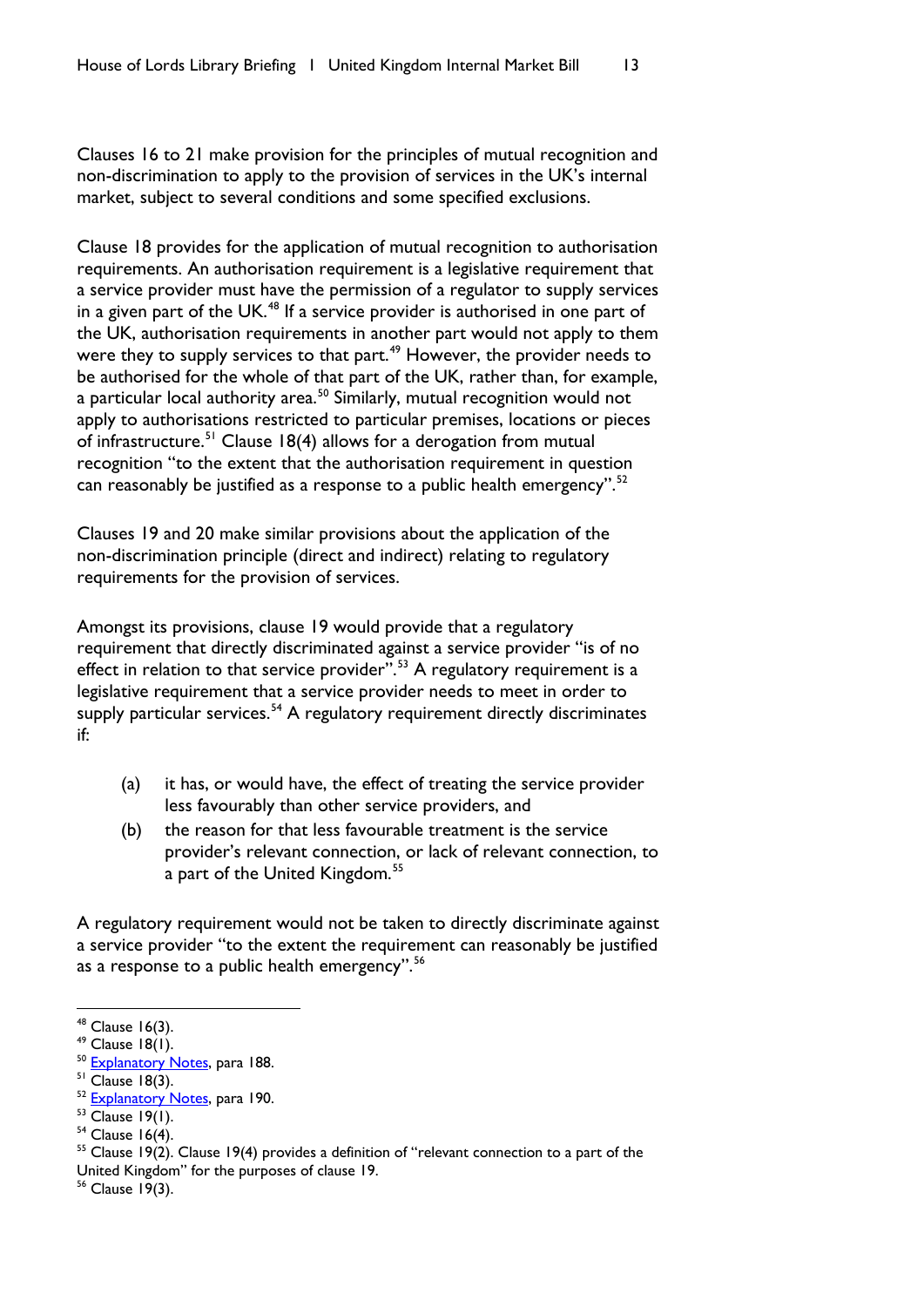Clause 20 relates to indirect discrimination. Amongst its provisions clause 20 would provide that a regulatory requirement that indirectly discriminated against a service provider "is of no effect in relation to that service provider".<sup>[57](#page-15-0)</sup> A regulatory requirement indirectly discriminates if:

- (a) it does not directly discriminate (within the meaning of section 19),
- (b) it applies to, or in relation to, the service provider in a way that puts the service provider at a disadvantage in the part of the United Kingdom in which the requirement applies,
- (c) it has an adverse market effect, and
- (d) it cannot reasonably be considered a necessary means of achieving a legitimate aim.<sup>[58](#page-15-1)</sup>

Clause 20(3) provides that a service provider is put at a disadvantage if "it is made in any way more difficult, or less attractive, to provide services in that part than if the requirement did not apply".<sup>[59](#page-15-2)</sup> Clause 20(4) provides for a definition of "adverse market effect".

A "legitimate aim" is defined as one of, or a combination of, the following:

- (a) the protection of the life or health of humans, animals or plants;
- (b) the protection of public safety or security;
- (c) the efficient administration of justice. $60$

The application of clause 20(2)(d) would need to be determined in regard, in particular, to:

- (a) the effects of the requirement in all the circumstances, and
- (b) the availability of alternative means of achieving the aim in question.<sup>[61](#page-15-4)</sup>

The list of legitimate aims may be amended by regulations made by the secretary of state, subject to the affirmative procedure. $62$ 

The provisions of part 2 are subject to some exceptions and exclusions. For example, clause 16(5) sets out examples which would not be considered authorisation requirements or regulatory requirements.

<span id="page-15-0"></span><sup>57</sup> Clause 20(1).

<span id="page-15-1"></span><sup>58</sup> Clause 20(2).

<span id="page-15-2"></span> $59$  Clause 20(3).

<span id="page-15-3"></span> $60$  Clause 20(6).

<span id="page-15-4"></span> $61$  Clause 20(9).

<span id="page-15-5"></span> $62$  Clause 20(7) and (8).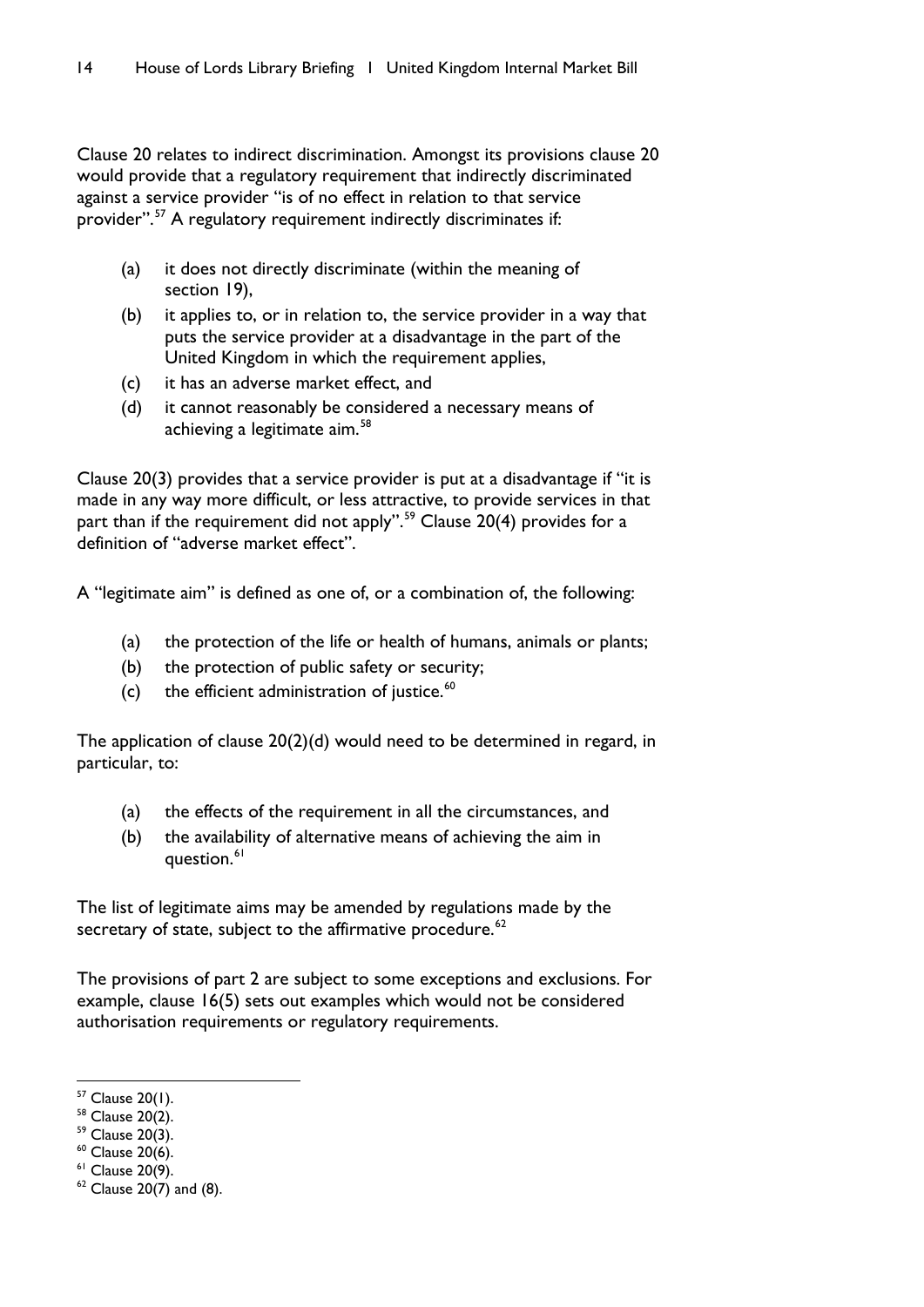This includes:

[A] requirement that—

- (i) is in force, or otherwise has effect, on the day before the day on which this section comes into force and has not been substantively changed after that day, or
- (ii) comes into force, or otherwise takes effect, on or after the day on which this section comes into force if it re-enacts or replicates (without substantive change) a legislative requirement in force or having effect immediately before that day; $63$

However, this is also subject to exceptions:

Subsection (5)(c) does not exclude (and, accordingly, references to authorisation requirements do include) an authorisation requirement that applies in a part of the United Kingdom if, after the relevant day<sup>64</sup>, a corresponding<sup>[65](#page-16-2)</sup> authorisation requirement in another part of the United Kingdom is substantively changed.<sup>[66](#page-16-3)</sup>

Schedule 2, introduced by clause 17, includes a list of services to which mutual recognition and/or non-discrimination would not apply. The explanatory notes explain that in practical terms this would "match the status quo in respect of services" which:

- (a) were out of scope of the 2009 regulations altogether;
- (b) use the current derogation to the mutual recognition rules in the 2009 regulations, which is not replicated in the Bill; or
- (c) were otherwise exempted from other parts of the 2009 regulations.<sup>[67](#page-16-4)</sup>

Legal services would be exempted from the mutual recognition principle to recognise the "historic differences" between legal systems in different parts of the UK  $68$ 

Clause 17(2) would require the secretary of state to keep the contents of schedule 2 under review and would allow them to modify schedule 2 through regulations, subject to the affirmative procedure. However, within

<span id="page-16-0"></span> $63$  Clause 16(5)(c).

<span id="page-16-1"></span><sup>&</sup>lt;sup>64</sup> "The "relevant day" is the day before the day on which this section comes into force" (clause 16(7)(a)).

<span id="page-16-2"></span> $65$  "An authorisation requirement corresponds to another authorisation requirement if it relates to the same, or substantially the same, services" (clause  $16(7)(a)$ ).

<span id="page-16-3"></span><sup>&</sup>lt;sup>66</sup> Clause 16(6).

<span id="page-16-4"></span><sup>&</sup>lt;sup>67</sup> [Explanatory Notes,](https://publications.parliament.uk/pa/bills/lbill/58-01/135/5801135en.pdf) para 35.

<span id="page-16-5"></span> $68$  ibid, para 36.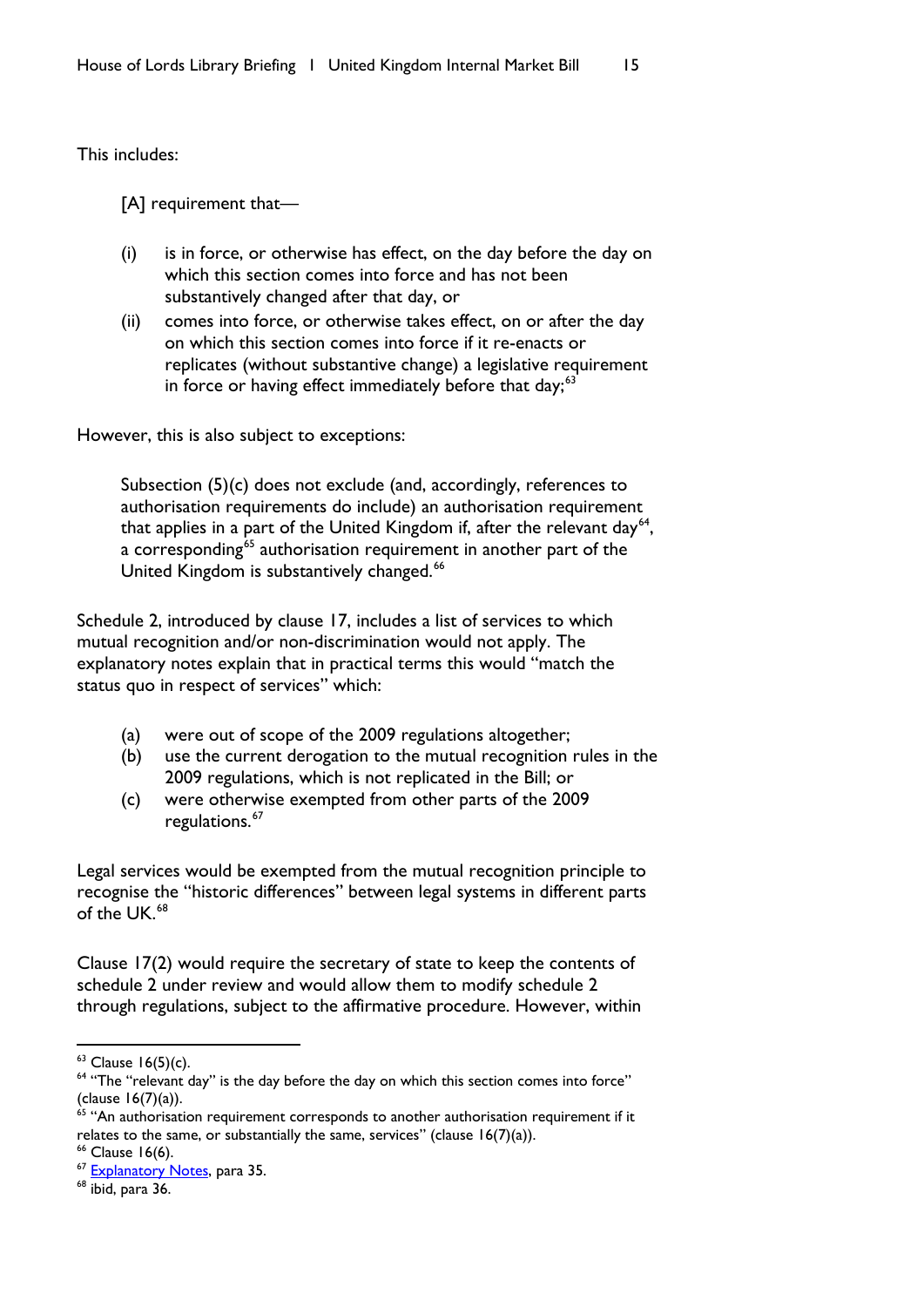the first three months of clause 17 being in force regulations could be made via the made affirmative procedure.<sup>[69](#page-17-0)</sup>

# **House of Lords Delegated Powers and Regulatory Reform Committee**

In its delegated powers memorandum the Government argued the power to amend schedule 2 in clause 16(2) [now clause 17(2)] was needed to reflect new service sectors and regulations that could arise in the future.<sup>[70](#page-17-1)</sup> The power would give "regulatory certainty" to business by enabling the Government to modify schedule 2 accordingly. The Government argued the time-limited ability to use the made affirmative procedure was proposed to allow it to respond swiftly following the end of the transition period. The Government also stated that the process of listing services on this schedule was "very detailed" and of an administrative nature which was more appropriate in a schedule and updated in regulations.<sup>[71](#page-17-2)</sup>

The House of Lords Delegated Powers and Regulatory Reform Committee disagreed with the Government. It argued that schedule 2 did not contain "the sort of minor, technical or administrative provision that makes it appropriate to be amended, perhaps frequently, by ministerial regulations".<sup>[72](#page-17-3)</sup> It also argued that certainty could equally be provided by amending the schedule using primary legislation. The committee also said that "arguably" this would provide greater certainty "because regulations can be invalidated in the courts in ways that Acts of Parliament cannot be".<sup>[73](#page-17-4)</sup> The committee recommended that the Henry VIII power in clause 16(2) [now clause 17(2)] was inappropriate and should be removed from the bill.

# *Part 3: Professional qualifications (clauses 22 to 27)*

This section provides an overview of the provisions contained in part 3 of the bill.

Clauses 22 to 27 of the bill introduce provisions for a system for the recognition of professional qualifications across the UK internal market.

The bill's explanatory notes state that the effect of part 3 would be to allow a qualified professional to practise their profession in another part of the UK

<span id="page-17-4"></span> $\frac{73}{73}$  ibid, para 24.

<span id="page-17-0"></span><sup>69</sup> Clause 17(4).

<span id="page-17-1"></span><sup>70</sup> Department for Business, Energy and Industrial Strategy, *[UK Internal Market Bill:](https://publications.parliament.uk/pa/bills/cbill/58-01/0177/UK%20Internal%20Market%20Bill%20-%20Final%20DPRRC%20Memo%2008092020.pdf)  [Memorandum from the Department for Business, Energy and Industrial Strategy \(BEIS\) to the](https://publications.parliament.uk/pa/bills/cbill/58-01/0177/UK%20Internal%20Market%20Bill%20-%20Final%20DPRRC%20Memo%2008092020.pdf)* 

<span id="page-17-2"></span>*[Delegated Powers and Regulatory Reform Committee](https://publications.parliament.uk/pa/bills/cbill/58-01/0177/UK%20Internal%20Market%20Bill%20-%20Final%20DPRRC%20Memo%2008092020.pdf)*, 8 September 2020, para 47.  $71$  ibid, para 48.

<span id="page-17-3"></span><sup>72</sup> House of Lords Delegated Powers and Regulatory Reform Committee, *[United Kingdom](https://committees.parliament.uk/publications/2628/documents/26219/default/)  [Internal Market Bill](https://committees.parliament.uk/publications/2628/documents/26219/default/)*, 17 September 2020, HL Paper 130 of session 2019–21, para 23.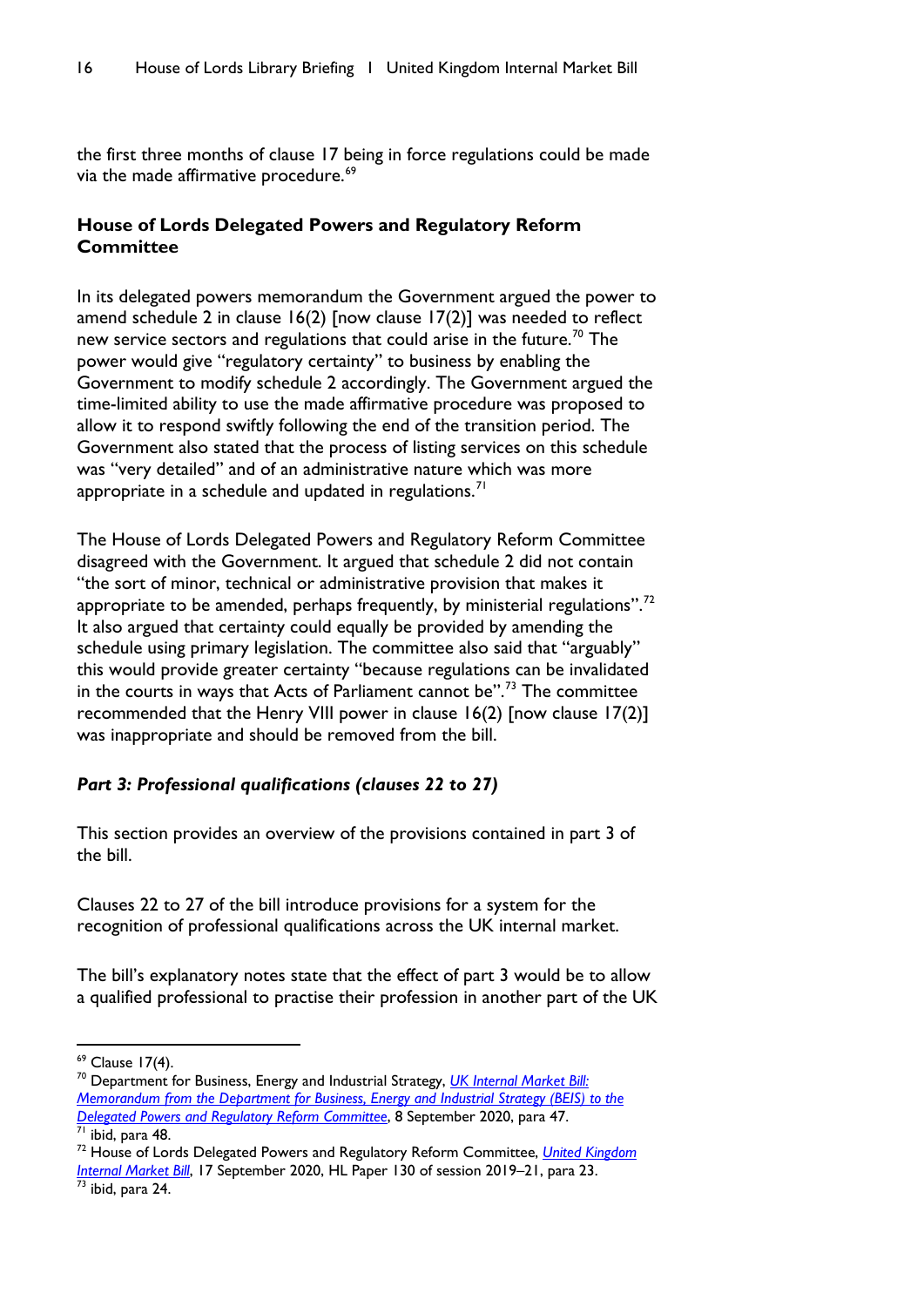without the need to requalify.<sup>[74](#page-18-0)</sup> Part 3 is only concerned with access to professions that are regulated by law.<sup>[75](#page-18-1)</sup>

The explanatory notes argue that there is a risk that future divergence between the nations of the UK could increase the limitations on professionals working in different places. They state that "there is currently no overarching system or consistent approach for the recognition of professional qualifications between the nations making up the UK internal market".<sup>[76](#page-18-2)</sup> They also state that the main objective of part 3 is to provide for an overarching system for the mutual recognition of professional qualifications across the UK.<sup>[77](#page-18-3)</sup>

Clause 22(1) and (2) introduce the automatic recognition principle.<sup>[78](#page-18-4)</sup> This means that an individual who is qualified to practise a profession in one of the four UK nations "will be automatically recognised in respect of the equivalent profession in another part of the UK, without needing to requalify".[79](#page-18-5) However, the explanatory notes state that:

This principle will only apply to a profession when a new provision in respect of qualifications or experience is introduced, or when there is a change made to existing qualification or experience requirements for a profession which results in a limit to the access to a profession in a part of the UK.<sup>[80](#page-18-6)</sup>

Clause 22(3) provides that UK residents would still need to comply with requirements such as continuous professional development when working in another part of the UK.<sup>[81](#page-18-7)</sup>

Part 3 also provides for an alternative process for recognition, as set out in clause 24. The explanatory notes state that this would have to have legislative backing and be administered by the relevant professional regulator (or the UK Government or the devolved administration responsible for the profession if there is no such regulator). $82$  Such a process would have to comply with principles set out in clause 24(4). For example, this includes the ability of the applicant to demonstrate the necessary knowledge and skills to the satisfaction of the regulatory body. This could be through a test or assessment. $83$  However, the regulator would not have to offer a test "in effect […] where the gaps in the applicant's knowledge and skills are such

- <span id="page-18-5"></span>
- <span id="page-18-6"></span> $80$  ibid.
- <span id="page-18-7"></span><sup>81</sup> ibid, para 211.

<span id="page-18-0"></span><sup>&</sup>lt;sup>74</sup> [Explanatory Notes,](https://publications.parliament.uk/pa/bills/lbill/58-01/135/5801135en.pdf) para 40.

<span id="page-18-1"></span> $75$  ibid, para 41.

<span id="page-18-2"></span> $76$  ibid, para  $44$ .

<span id="page-18-3"></span> $77$  ibid, para 45.

<span id="page-18-4"></span><sup>&</sup>lt;sup>78</sup> Clause 23 provides for definitions relevant to this, such as a "qualified" UK resident.<br><sup>79</sup> [Explanatory Notes,](https://publications.parliament.uk/pa/bills/lbill/58-01/135/5801135en.pdf) para 46.

<span id="page-18-8"></span><sup>82</sup> ibid, para 47.

<span id="page-18-9"></span><sup>83</sup> ibid, para 224.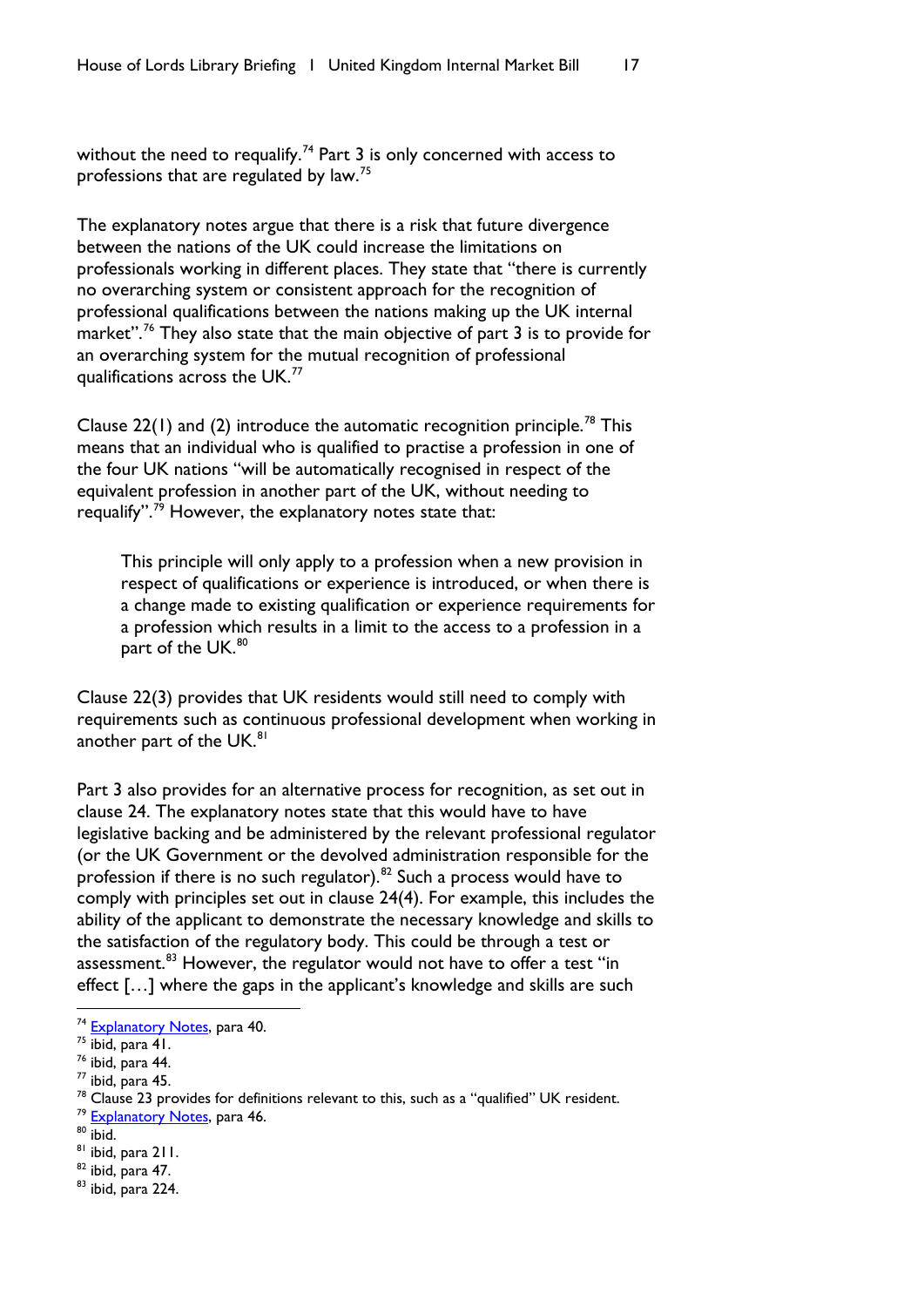that an individual assessment would be just as demanding as doing whatever would be needed for the applicant to obtain the qualifications or experience that are normally needed to access the profession".<sup>[84](#page-19-0)</sup>

Clause 26 makes provision for equal treatment as regards professional qualifications:

This clause provides that a UK resident practising a profession in a part of the UK with qualifications or experience obtained in another part of the UK, must be treated on the same basis, in respect of ongoing professional requirements, as a locally qualified professional.<sup>[85](#page-19-1)</sup>

#### *Part 4: Independent advice and monitoring (clauses 28 to 41)*

This section provides an overview of the provisions contained in part 4 of the bill.

The Competition and Markets Authority (CMA) has been chosen by the Government to undertake monitoring of the UK internal market. Part 4 of the bill provides the CMA with powers for a series of reporting, advisory and monitoring functions, supported by information-gathering powers.

The Government will establish an Office for the Internal Market (OIM) within the CMA to carry out these responsibilities to ensure "that necessary functions are carried out with sufficient independence, impartiality and visibility".<sup>[86](#page-19-2)</sup>

In a press release announcing the publication of the bill, the Government said that the reporting and monitoring role undertaken by the OIM would be "non-binding".<sup>[87](#page-19-3)</sup> It said that if there was a dispute it would be for the UK Parliament and the devolved legislatures to determine how to respond to reports from the OIM:

Where there is a matter of dispute, the OIM will ultimately provide such reports to the UK Parliament and each of the devolved legislatures and it will be for these bodies, supported by their respective administrations and intergovernmental processes, to determine how to take action in response, minimising the need to seek court action.[88](#page-19-4)

<span id="page-19-0"></span><sup>84</sup> [Explanatory Notes,](https://publications.parliament.uk/pa/bills/lbill/58-01/135/5801135en.pdf) para 225.

<span id="page-19-1"></span> $\frac{85}{6}$  ibid, 234.<br> $\frac{86}{6}$  ibid, para 51.

<span id="page-19-2"></span>

<span id="page-19-4"></span><span id="page-19-3"></span><sup>&</sup>lt;sup>87</sup> Office of the Secretary of State for Scotland et al, 'UK Internal Market Bill introduced [today'](https://www.gov.uk/government/news/uk-internal-market-bill-introduced-today), 9 September 2020.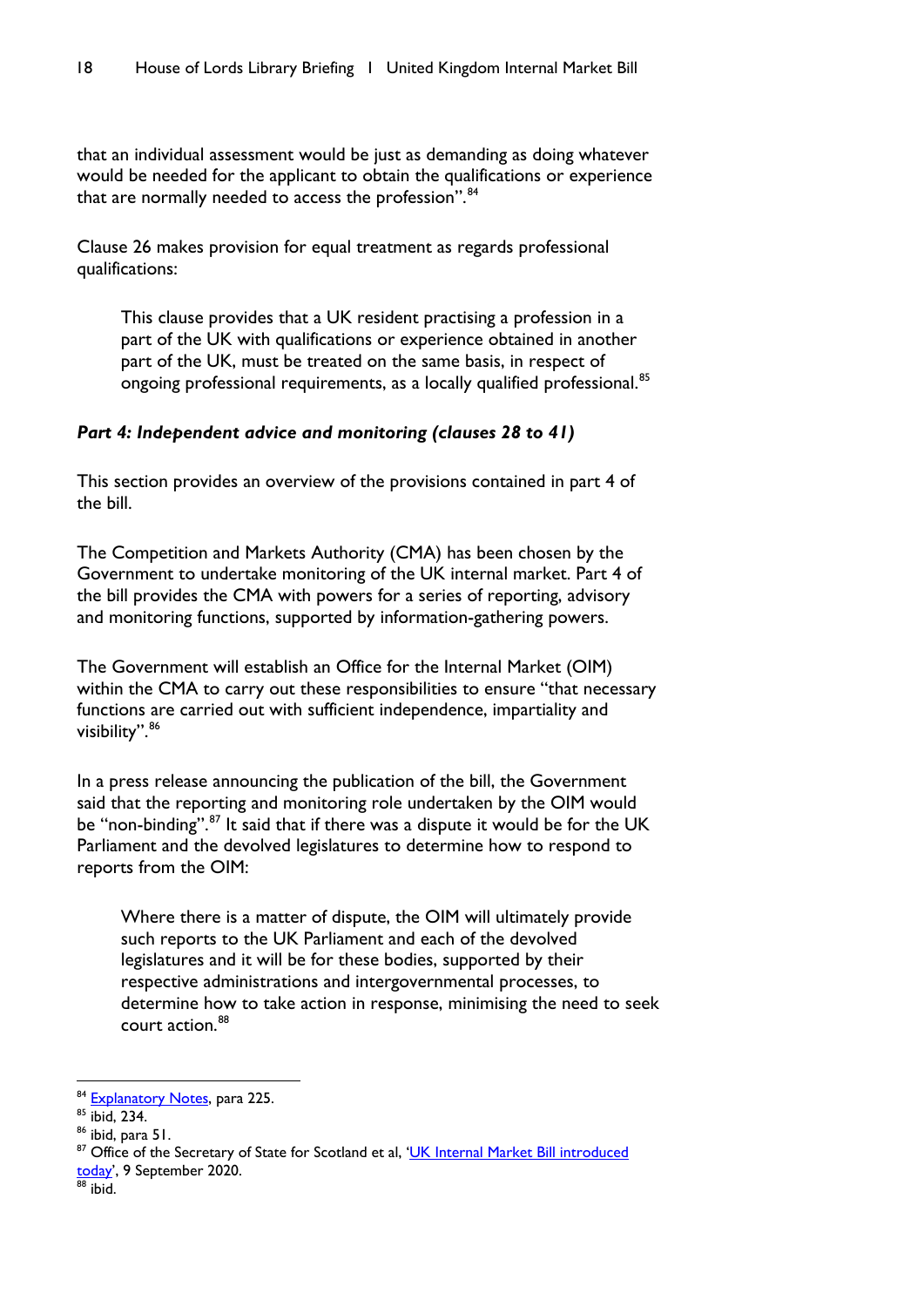Clause 29 was added at the bill's Commons report stage (see section 7.3 of [this briefing\)](#page-68-0). The new clause would require the CMA to have regard to a new objective when carrying out its functions under part 4. The objective would be:

[...] to support, through the application of economic and other technical expertise, the effective operation of the internal market in the United Kingdom (with particular reference to the purposes of Parts 1, 2 and 3). $89$ 

Also added at report in the Commons were clause 30 and the corresponding schedule 3 (see [section 7.3 of this briefing\)](#page-68-0). Schedule 3 of the bill would make amendments to schedule 4 of the Business, Enterprise and Regulatory Reform Act 2013 to allow for the constitution of an OIM panel and OIM task groups. Clause 30 would allow the CMA to authorise such an OIM task group to "do anything required or authorised to be done by the CMA under this part (and such an authorisation may include authorisation to exercise the power conferred on the CMA by this subsection)".<sup>[90](#page-20-1)</sup>

Clause 28 sets out which matters fall within the CMA's monitoring and reporting roles for the purposes of part 4 of the bill. This provides that regulatory provisions that apply to one or more, but not all, of the UK nations are in scope for the purposes of part 4 if the regulatory provision meets requirements set out in clause 28(2). The explanatory notes explain that "a regulatory provision is defined to cover relevant requirements for trade in goods and services, as well as the recognition of professional qualifications within the UK internal market".<sup>[91](#page-20-2)</sup>

Clauses 31 to 34 provide the CMA with several reporting and review powers under different circumstances:

- **Clause 31** would allow the CMA, subject to conditions, to undertake reviews of matters it considers relevant in assessing or promoting the effective operation of the UK internal  $\text{market.}^{\text{92}}$  $\text{market.}^{\text{92}}$  $\text{market.}^{\text{92}}$
- **Clause 32** would allow the CMA, subject to conditions, to give advice or provide a report on a proposed regulatory provision at the request of a relevant national authority. $93$
- **Clause 33** would allow the CMA, subject to conditions, to

<span id="page-20-0"></span><sup>89</sup> Clause 29(2).

<span id="page-20-1"></span><sup>90</sup> Clause 30(1).

<span id="page-20-2"></span><sup>&</sup>lt;sup>91</sup> [Explanatory Notes,](https://publications.parliament.uk/pa/bills/lbill/58-01/135/5801135en.pdf) para 242.

<span id="page-20-3"></span> $92$  It would also provide a requirement for the CMA to produce annual reports. Every five years, it would have to report on the effectiveness of the operation of parts 1 to 3 of the bill.

<span id="page-20-4"></span> $93$  Defined by clause 41(6) as any of the following: the secretary of state, Scottish or Welsh ministers or a Northern Ireland department.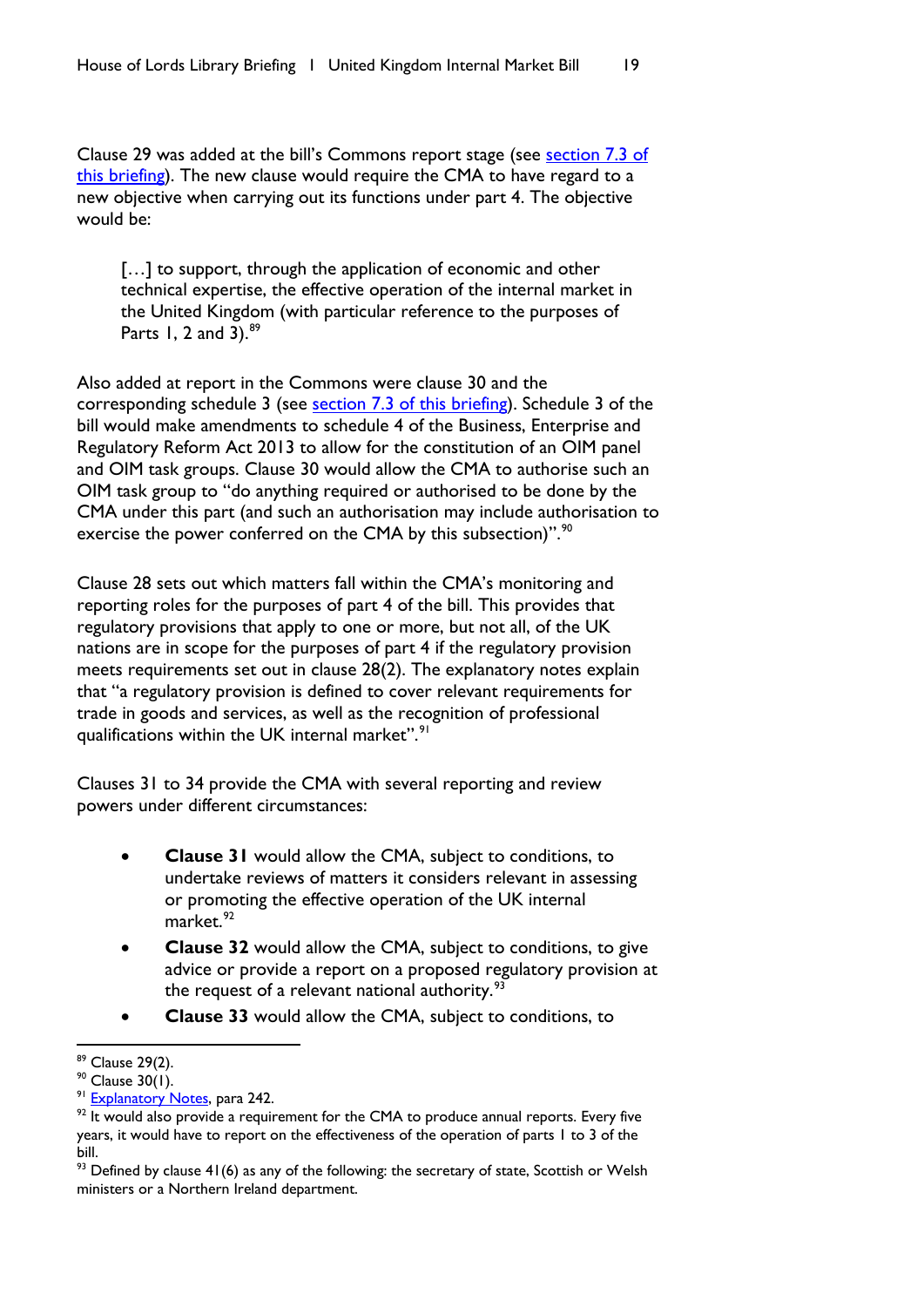provide a report on the impact of a regulatory provision on the effective operation of the UK internal market, at the request of relevant national authority.

• **Clause 34** would allow the CMA, subject to conditions, to provide a report on the economic impact of a regulatory provision<sup>[94](#page-21-0)</sup> that a relevant national authority considered was detrimental on the operation of the UK internal market.

In the case of clause 34, the CMA would be required to lay the report before both Houses of the UK Parliament, the Scottish Parliament, Senedd Cymru and the Northern Ireland Assembly. Clause 35 would require the responsible authority and the appropriate authority to make statements to the relevant parliament. Clause 37 would require the CMA to publish general advice on how it would expect to exercise its functions under clauses 31 to 34.

Clause 38 would provide the CMA with various information-gathering powers to assist in its role under clauses 31 to 34. It would have to prepare and publish a statement of policy in relation to enforcement notices given under clause 38.<sup>[95](#page-21-1)</sup> Clause 39 would allow the CMA to impose penalties on people for not complying with requests under clause 38 or obstructing or delaying the CMA in certain circumstances under that clause.

Clause 40 provides for such penalties. The explanatory notes state that the provision "directly mirrors section 174 of the Enterprise Act 2002, ensuring consistency across the CMA's functions".<sup>[96](#page-21-2)</sup> The explanatory notes also explain that:

Subsections (2) to (4) state that the penalty can be a single, fixed amount, a daily rate or both. $\frac{97}{10}$  $\frac{97}{10}$  $\frac{97}{10}$  In any of these cases, the secretary of state must specify maximum amounts through secondary legislation not exceeding £30,000 for a fixed amount and £15,000 for the daily rate. As stated in subsection (7), the secretary of state must consult the CMA and any other relevant persons before deciding on the maximum amounts and daily rates.<sup>[98](#page-21-4)</sup>

Such regulations would be subject to the negative procedure.<sup>[99](#page-21-5)</sup>

<span id="page-21-4"></span>98 [Explanatory Notes,](https://publications.parliament.uk/pa/bills/lbill/58-01/135/5801135en.pdf) para 287.

<span id="page-21-5"></span><sup>99</sup> Clause 40(7).

<span id="page-21-0"></span> $94$  Which was passed or made after the day on which clause 34 came into force.

<span id="page-21-1"></span><sup>&</sup>lt;sup>95</sup> Clause 39(6).

<span id="page-21-2"></span><sup>&</sup>lt;sup>96</sup> [Explanatory Notes,](https://publications.parliament.uk/pa/bills/lbill/58-01/135/5801135en.pdf) para 286.

<span id="page-21-3"></span> $97$  In the case of penalties under clause 39(2), the penalty must be a fixed amount (clause 40(3)).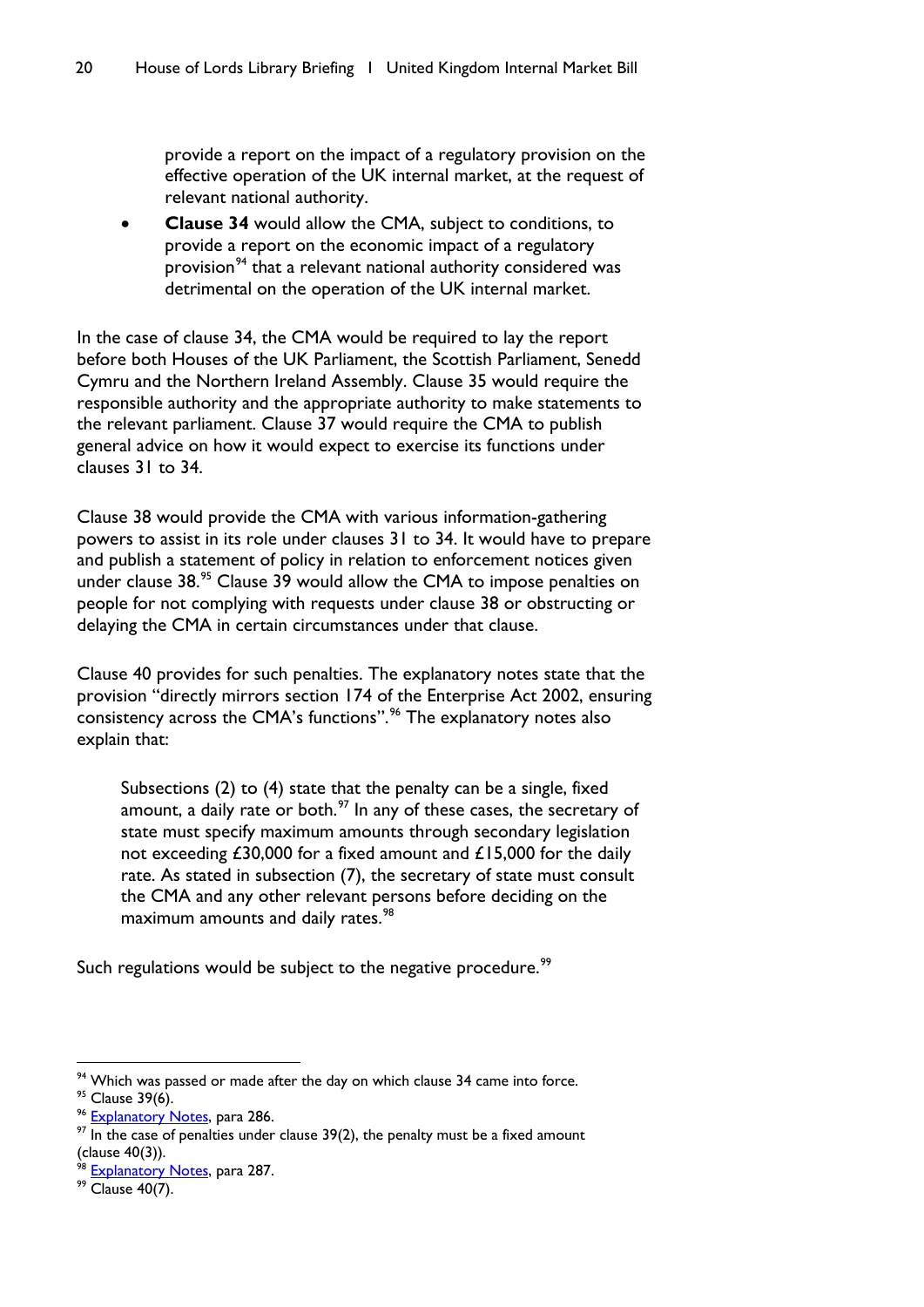#### <span id="page-22-0"></span>**2.4 Devolution and legislative consent**

#### *Legislative consent*

The Sewel Convention states that the UK Parliament will not normally legislate on devolved matters without the consent of the devolved parliaments.<sup>[100](#page-22-1)</sup> Whilst the convention can be found within the Scotland Act 2016 and the Wales Act 2017, the Supreme Court has concluded that the Sewel Convention does not give rise to a legally enforceable obligation.[101](#page-22-2) The UK Parliament has legislated in the absence of legislative consent, for example the Scottish Government withheld its consent to the European Union (Withdrawal) Act 2018.<sup>[102](#page-22-3)</sup>

The explanatory notes to the bill explain that as the bill contains provisions which cover devolved subject areas, the Government is seeking legislative consent for the clauses in the bill.<sup>[103](#page-22-4)</sup>

Both the Scottish and Welsh Governments have recommended that their respective legislatures withhold consent for the United Kingdom Internal Market Bill. On 7 October 2020, the Scottish Parliament agreed to a motion not to consent to the United Kingdom Internal Market Bill by 90 votes to 28.<sup>[104](#page-22-5)</sup> At the time of writing, the Northern Ireland Executive had not published a legislative consent memorandum on the bill. However, on 22 September 2020, the Northern Ireland Assembly agreed to a motion which referenced the bill and stated that:

That this Assembly recognises that a trade deal between the United Kingdom and the European Union is critical in protecting the interests of everyone living in Northern Ireland; expresses deep concerns about the UK Government's approach to negotiations and the terms of the United Kingdom Internal Market Bill; rejects any argument that the Bill is necessary to protect the Good Friday Agreement; further rejects the unilateral move to undermine the authority of the devolved institutions contained in this Bill; affirms its commitment to upholding international law; mandates the First Minister and deputy First Minister to take a formal position opposing the UK Internal Market Bill; and calls on the Prime Minister to respect the will of the people of Northern Ireland and the principles of devolution.<sup>[105](#page-22-6)</sup>

<span id="page-22-1"></span><sup>&</sup>lt;sup>100</sup> UK Parliament website, ['Glossary: Sewel Convention',](https://www.parliament.uk/site-information/glossary/sewel-convention/) accessed 6 October 2020.

<span id="page-22-2"></span><sup>&</sup>lt;sup>101</sup> Supreme Court, *Press Summary—R (On the Application of Miller and Another)(Respondents) v [Secretary of State for Exiting the European Union \(Appellant\)](https://www.supremecourt.uk/cases/docs/uksc-2016-0196-press-summary.pdf)*, 24 January 2017.

<span id="page-22-3"></span><sup>102</sup> Scottish Government, *[Legislative Consent Memorandum: United Kingdom Internal Market Bill](https://www.parliament.scot/S5_Finance/General%20Documents/SPLCM-S05-47.pdf)*, September 2020, para 22.

<span id="page-22-4"></span><sup>&</sup>lt;sup>103</sup> [Explanatory Notes,](https://publications.parliament.uk/pa/bills/lbill/58-01/135/5801135en.pdf) para 92.

<span id="page-22-5"></span><sup>104</sup> Scottish Parliament, *[Official Report](https://www.parliament.scot/parliamentarybusiness/report.aspx?r=12878&i=116425&c=2286216#ScotParlOR)*, 7 October 2020.

<span id="page-22-6"></span><sup>&</sup>lt;sup>105</sup> Northern Ireland Assembly, *[Official Report](http://aims.niassembly.gov.uk/officialreport/report.aspx?&eveDate=2020/09/22&docID=307905#2940318)*, 22 September 2020.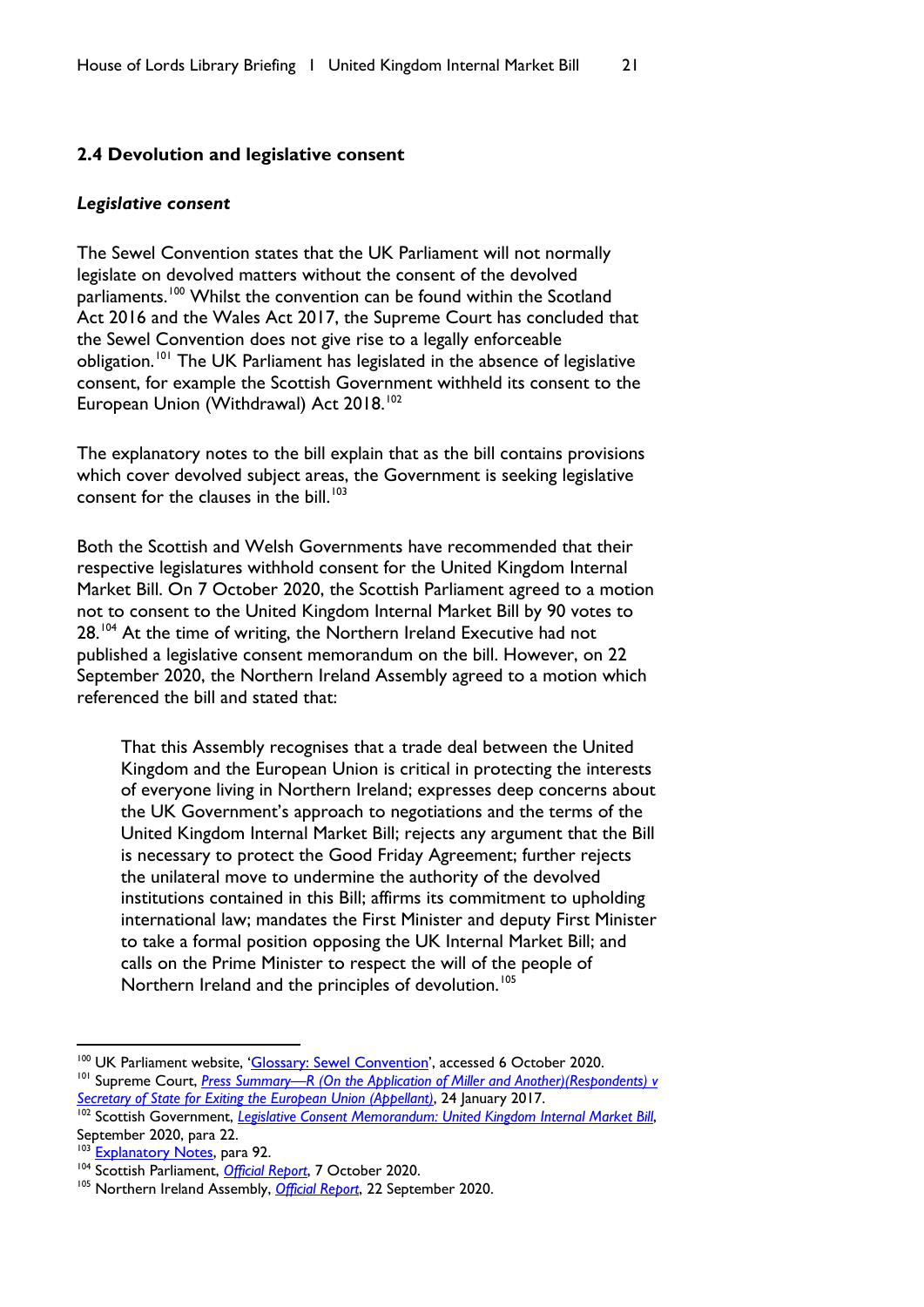The Scottish Government has characterised the provisions as ones that "would fundamentally overwrite, and undermine, a material part of the system of devolution that has operated in the UK for more than two decades and has been endorsed by the people of Scotland".<sup>[106](#page-23-0)</sup>

The Scottish Government has argued that the bill is not necessary and does not reflect Scottish interests and concerns. It has asserted that the bill undermines the devolution settlement. It has also expressed concern that the bill would not achieve its stated aim and could lead to deregulation:

Contrary to its stated intention, it risks more uncertainty and confusion for business and consumers, and encourages harmful deregulation without democratic accountability or proper Parliamentary scrutiny. In addition, the Bill explicitly gives UK ministers wide new powers in currently devolved areas of economic support and allows for breaches of international law.<sup>[107](#page-23-1)</sup>

The Welsh Government has said that it does not accept that the bill's measures are "in any way" proportionate to the objectives as stated by the UK Government.<sup>[108](#page-23-2)</sup> Whilst it has stated it is not opposed to the principle of an internal market or a UK-wide subsidy scheme, the Welsh Government argues that the provisions go beyond what would be needed and would undermine the Welsh devolution settlement:

[T]he proposals in the Bill go far beyond the structure that may be needed to ensure economic and regulatory cooperation between the nations of the UK and, if enacted, would undermine the long-established powers of the Senedd and Welsh ministers to regulate in relation to matters within devolved competence.<sup>[109](#page-23-3)</sup>

At report stage the UK Government stated that it still wished to achieve legislative consent.<sup>[110](#page-23-4)</sup>

#### *Scotland: Legislative consent memoranda*

The Scottish Government has described the effect of the bill<sup>[111](#page-23-5)</sup> as "in effect. a new, blanket constraint or test [that] would be placed on the powers of

<span id="page-23-0"></span><sup>&</sup>lt;sup>106</sup> Scottish Government, *[Legislative Consent Memorandum: United Kingdom Internal Market Bill](https://www.parliament.scot/S5_Finance/General%20Documents/SPLCM-S05-47.pdf)*, September 2020, para 116.

<span id="page-23-1"></span> $107$  ibid, para 7.

<span id="page-23-2"></span><sup>&</sup>lt;sup>108</sup> Welsh Government, *[Legislative Consent Memorandum: United Kingdom Internal Market Bill](https://senedd.wales/laid%20documents/lcm-ld13513/lcm-ld13513-e.pdf)*, 25 September 2020, para 72.

<span id="page-23-3"></span> $109$  ibid.

<span id="page-23-4"></span><sup>110</sup> HC *Hansard*[, 29 September 2020, col 188.](https://hansard.parliament.uk/commons/2020-09-29/debates/96A7BFAF-F6AD-409C-86EC-4799A382727D/UnitedKingdomInternalMarketBill)

<span id="page-23-5"></span><sup>&</sup>lt;sup>111</sup> [As set out in paragraph 74 of an earlier version of the Explanatory Notes](https://publications.parliament.uk/pa/bills/cbill/58-01/0177/en/20177en.pdf) (as introduced to the House of Commons).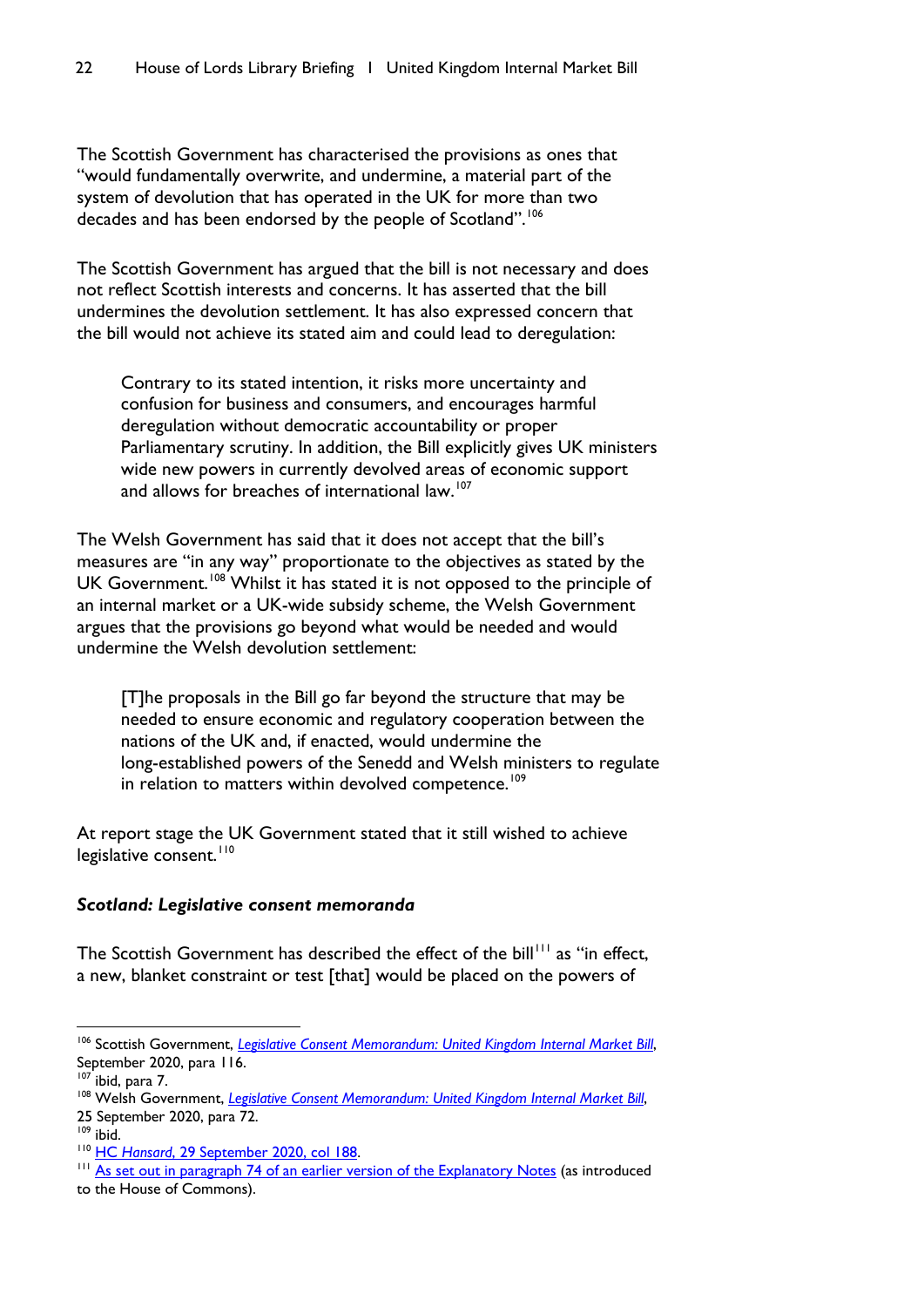the Scottish Parliament and Scottish ministers".<sup>[112](#page-24-0)</sup>

The Scottish Government illustrated its argument using the example of sugar content in food. It stated that whilst it would be within the competence of the Scottish Parliament to set a limit, under the bill it could not apply this requirement to imports from other parts of the UK:

[I]f the Scottish Parliament chose to pass a law to limit the sugar content of goods produced in Scotland to tackle the problem of obesity, a choice currently within competence, it could not impose those standards on goods coming into Scotland from other parts of the UK, nor could it prevent those goods from entering the Scottish market, provided these satisfy regulations set anywhere in the  $UK.$ <sup>[113](#page-24-1)</sup>

Whilst the Scottish Parliament could still legislate in this way, the Scottish Government has argued that the effects of the bill would undermine the intended effect of the policy. It asserted that this in effect would prevent the Scottish Parliament "from exercising its devolved competence in this area, for which it is democratically elected, and accountable".<sup>[114](#page-24-2)</sup>

The Scottish Government has also expressed concern that the exception for pre-existing provisions risked such provisions, such as minimum unit pricing for alcohol, coming within scope of the bill when they were updated.<sup>[115](#page-24-3)</sup> The Scottish Government has argued this amounts to a freezing of existing provisions, rather than as a protection for them. It raised similar concerns about the protections relating to the non-discrimination principle.<sup>[116](#page-24-4)</sup>

The Scottish Government has also argued that the secretary of state could use powers under the bill to amend the exceptions set out in schedule 1 so as to "add exceptions which the UK Government wished to regulate in England without being obliged to recognise devolved regulations of the same type".<sup>[117](#page-24-5)</sup> It argued that these provisions "amend the competence" of the Scottish Parliament "not by reserving matters in schedule 5 of the Scotland Act in a manner coherent with the general scheme of that act, but by providing that provisions of acts of the Scottish Parliament, or Scottish statutory instruments, must conform to the principles of the bill or else they "do not apply" or have "no effect"".<sup>[118](#page-24-6)</sup>

<span id="page-24-0"></span><sup>&</sup>lt;sup>112</sup> Scottish Government, *[Legislative Consent Memorandum: United Kingdom Internal Market Bill](https://www.parliament.scot/S5_Finance/General%20Documents/SPLCM-S05-47.pdf),* September 2020, para 39.

 $113$  ibid, para 46.

<span id="page-24-2"></span><span id="page-24-1"></span> $114$  ibid.

<span id="page-24-3"></span> $115$  ibid, para 47.

<span id="page-24-4"></span><sup>116</sup> ibid, para 53.

<span id="page-24-5"></span> $117$  ibid, para 55.

<span id="page-24-6"></span><sup>118</sup> ibid, para 42.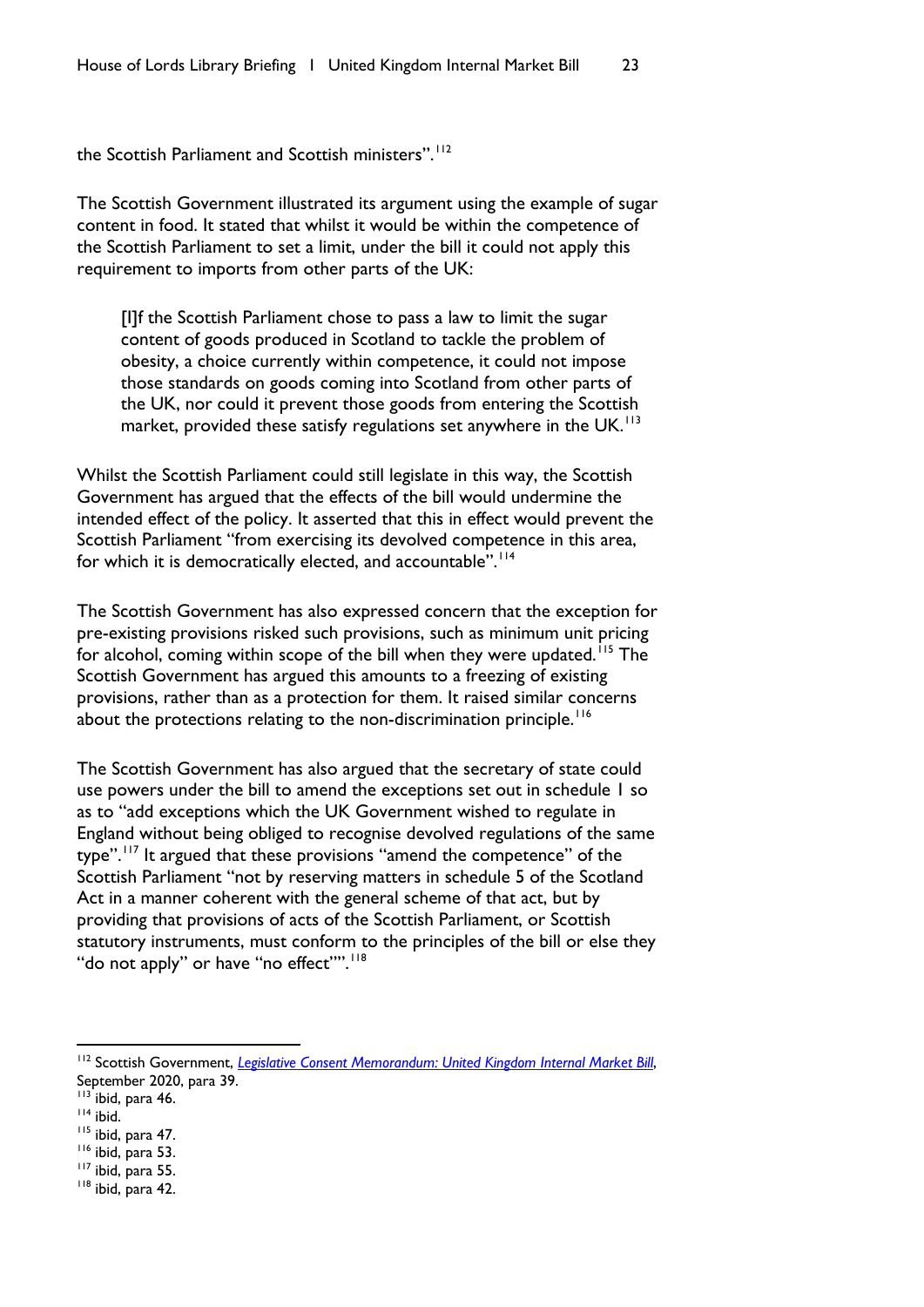The Scottish Government has argued that the provisions of part 2 have similar implications for devolution as part 1.

It also said that whilst the white paper indicated that the UK Government intended to largely replicate the 2009 regulations, the Scottish Government had concerns that the bill deviated from them. For example, the Scottish Government stated that:

Under the 2009 regulations, authorisation schemes in member states have to be complied with in a defined set of circumstances: an authorisation scheme can only be imposed if, broadly speaking: the scheme is non-discriminatory; it can be justified by an overriding reason relating to the public interest, such as public policy, public security or public health; and the objective of the authorisation cannot be attained by less restrictive means.<sup>[119](#page-25-0)</sup>

The Scottish Government argued that the only exclusion to the application of the mutual recognition principle to services was the public health emergency exception in clause 17(4) [now clause  $18(4)$ ].<sup>[120](#page-25-1)</sup>

The Scottish Government summarised its concerns as follows:

[T]he bill removes the power of regulators to require authorisation where a service provider is authorised elsewhere in the UK, by introducing comprehensive mutual recognition. It gives the UK Government the power to decide what service sectors are in and out of the scope of the bill (without consultation), expands the definition of discrimination. It also transfers power to the UK Government to decide on 'legitimate aims'  $\left[ \ldots \right]^{121}$  $\left[ \ldots \right]^{121}$  $\left[ \ldots \right]^{121}$ 

On part 3 of the bill, the Scottish Government has said it is not clear to what extent existing intra-UK recognition routes would comply with the manual approach of the bill.<sup>[122](#page-25-3)</sup> It also argued that the provisions of part 3 would add "extra processes and [undermine] devolution by risking the autonomy of the Scottish Government, [Scottish] Parliament and regulators in setting standards, processes and determining eligibility for 'automatic' recognition".<sup>[123](#page-25-4)</sup>

<span id="page-25-0"></span><sup>&</sup>lt;sup>119</sup> Scottish Government, *[Legislative Consent Memorandum: United Kingdom Internal Market Bill](https://www.parliament.scot/S5_Finance/General%20Documents/SPLCM-S05-47.pdf),* September 2020, para 66.

<span id="page-25-1"></span> $120$  ibid, para 67.

<span id="page-25-2"></span><sup>121</sup> ibid, para 71.

<span id="page-25-3"></span><sup>122</sup> ibid, para 77.

<span id="page-25-4"></span><sup>&</sup>lt;sup>123</sup> ibid, para 80.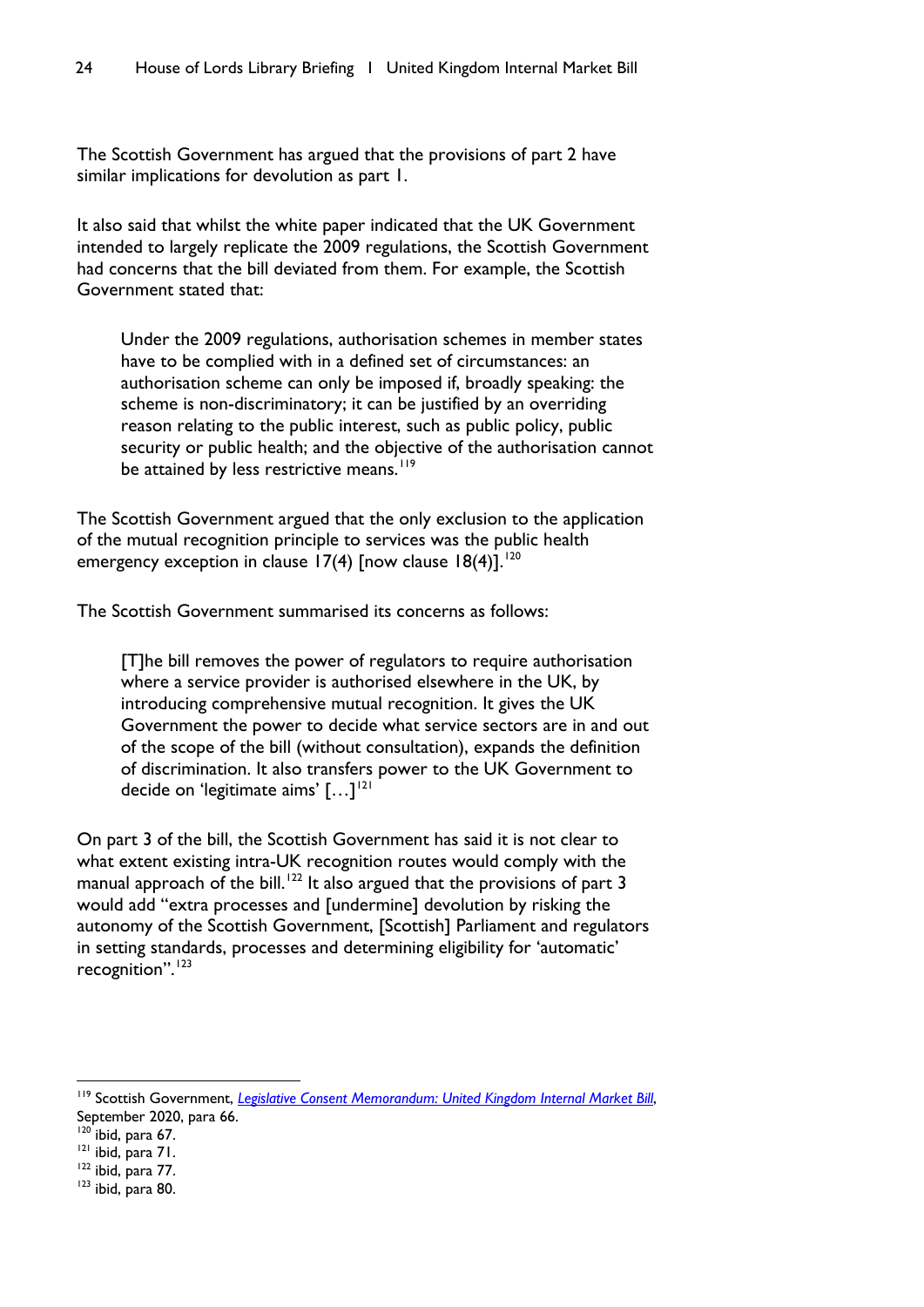The Scottish Government has said the provisions of part 4 could have the potential to constrain devolved competence because the provisions would:

[I]ntroduce new compliance obligations on Scottish ministers and devolved agencies in respect of the overall internal market regime introduced by the bill, which are protected from modification by Act of the Scottish Parliament.<sup>[124](#page-26-1)</sup>

#### *Wales: Legislative consent memoranda*

The Welsh Government has said that it objects to parts 1 to 3 of the bill because they would "automatically" apply market access principles in a comprehensive way.<sup>[125](#page-26-2)</sup> It said that the bill lacked a requirement to maintain high standards and did not require intergovernmental agreement to be reached (in the first instance) through common frameworks. The Welsh Government argued that the provisions requiring mutual recognition risked reducing standards:

These elements of the bill open the door to a 'race to the bottom' *inter alia* in terms of setting environmental standards and standards relating to food safety and quality.<sup>[126](#page-26-3)</sup>

The Welsh Government has said that whilst it is open to the establishment of an Office for the Internal Market it did not believe that the CMA, as currently constituted, was a suitable vehicle for it. $127$ 

The Welsh Government said that it was working on proposed amendments to the bill which would address its concerns. It has said that it would publish them in due course. $128$ 

#### <span id="page-26-0"></span>**2.5 What is the relationship between the bill and common frameworks?**

The common frameworks programme is a joint exercise by the UK Government and devolved administrations to reach agreement on policy frameworks to replace those that were governed by EU law during the UK's membership and the transition period, and that intersect with devolved competence.<sup>[129](#page-26-6)</sup>

<span id="page-26-1"></span><sup>&</sup>lt;sup>124</sup> Scottish Government, *[Legislative Consent Memorandum: United Kingdom Internal Market Bill](https://www.parliament.scot/S5_Finance/General%20Documents/SPLCM-S05-47.pdf)*, September 2020, para 83.

<span id="page-26-2"></span><sup>&</sup>lt;sup>125</sup> Welsh Government, *[Legislative Consent Memorandum: United Kingdom Internal Market Bill](https://senedd.wales/laid%20documents/lcm-ld13513/lcm-ld13513-e.pdf)*, 25 September 2020, para 75.

<span id="page-26-3"></span> $126$  ibid.

<span id="page-26-4"></span> $127$  ibid, para 76.

<span id="page-26-5"></span><sup>128</sup> ibid, para 81.

<span id="page-26-6"></span><sup>&</sup>lt;sup>129</sup> Cabinet Office, *Frameworks Analysis 2020: Breakdown of Areas of EU Law that Intersect with*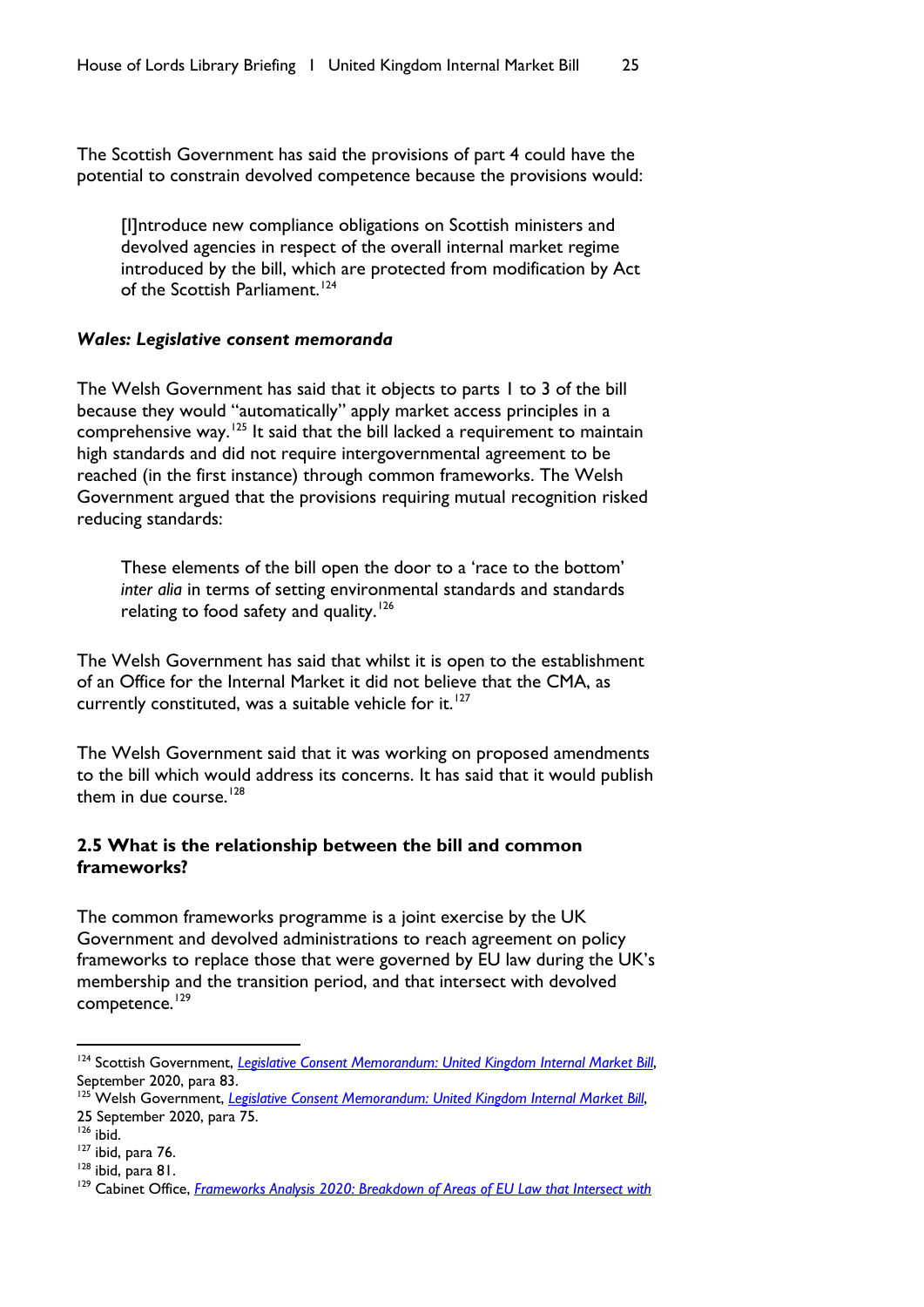In its white paper on the internal market, the UK Government described the common frameworks programme as the most advanced mechanism, in its development, to address the issue of regulatory coherence across the UK.<sup>[130](#page-27-0)</sup> It said that common frameworks were designed to support the functioning of the UK internal market.

However, the Government argued that common frameworks alone could not "guarantee the integrity" of the whole UK internal market.<sup>[131](#page-27-1)</sup> It asserted that common frameworks would be too specific and would not address issues related to the influence of EU institutions and treaty rights on the UK internal market:

Frameworks on their own cannot guarantee the integrity of the entire internal market. As they tend to be sector-specific, they do not address the totality of economic regulation or the cumulative effects of divergence, ie the consequences of regulatory difference in one sector that affects other sectors. Finally, they do not fully address the question of how best to substitute the wider EU ecosystem of institutions and treaty rights had on the UK internal market.<sup>[132](#page-27-2)</sup>

The Government has argued that the legislation discussed in the white paper (implemented by the bill) would complement common frameworks "by providing a baseline level of regulatory coherence across a wider range of sectors". The Government states that this will ensure that areas without a common framework would have a degree of regulatory alignment:

This means that the areas without a common framework will still benefit from a low-level regulatory coherence underpinning. Crucially, market coherence will be provided for issues that fall around or between individual sector-focused frameworks.<sup>[133](#page-27-3)</sup>

The Scottish Government disagrees with the UK Government, and argues that the bill undermines the existing process for negotiating and agreeing common frameworks.[134](#page-27-4) It believes that common frameworks are capable of providing for all the "claimed objectives" of the bill whilst respecting devolved competence. The Scottish Government argues that this would avoid the risk of "competitive deregulation" and give producers and consumers certainty and clarity. The Scottish Government has also asserted

- <span id="page-27-2"></span> $132$  ibid.
- <span id="page-27-3"></span><sup>133</sup> ibid, para 22.

*[Devolved Competence in Scotland, Wales and Northern Ireland](https://assets.publishing.service.gov.uk/government/uploads/system/uploads/attachment_data/file/919729/Frameworks-Analysis-2020.pdf)*, September 2020, p 4. <sup>130</sup> Department for Business, Energy and Industrial Strategy, *[UK Internal Market](https://assets.publishing.service.gov.uk/government/uploads/system/uploads/attachment_data/file/901225/uk-internal-market-white-paper.pdf)*, July 2020,

<span id="page-27-0"></span>CP278, para 20.

<span id="page-27-1"></span><sup>131</sup> ibid, para 21.

<span id="page-27-4"></span><sup>&</sup>lt;sup>134</sup> Scottish Government, *[Legislative Consent Memorandum: United Kingdom Internal Market Bill](https://www.parliament.scot/S5_Finance/General%20Documents/SPLCM-S05-47.pdf)*, September 2020, para 15.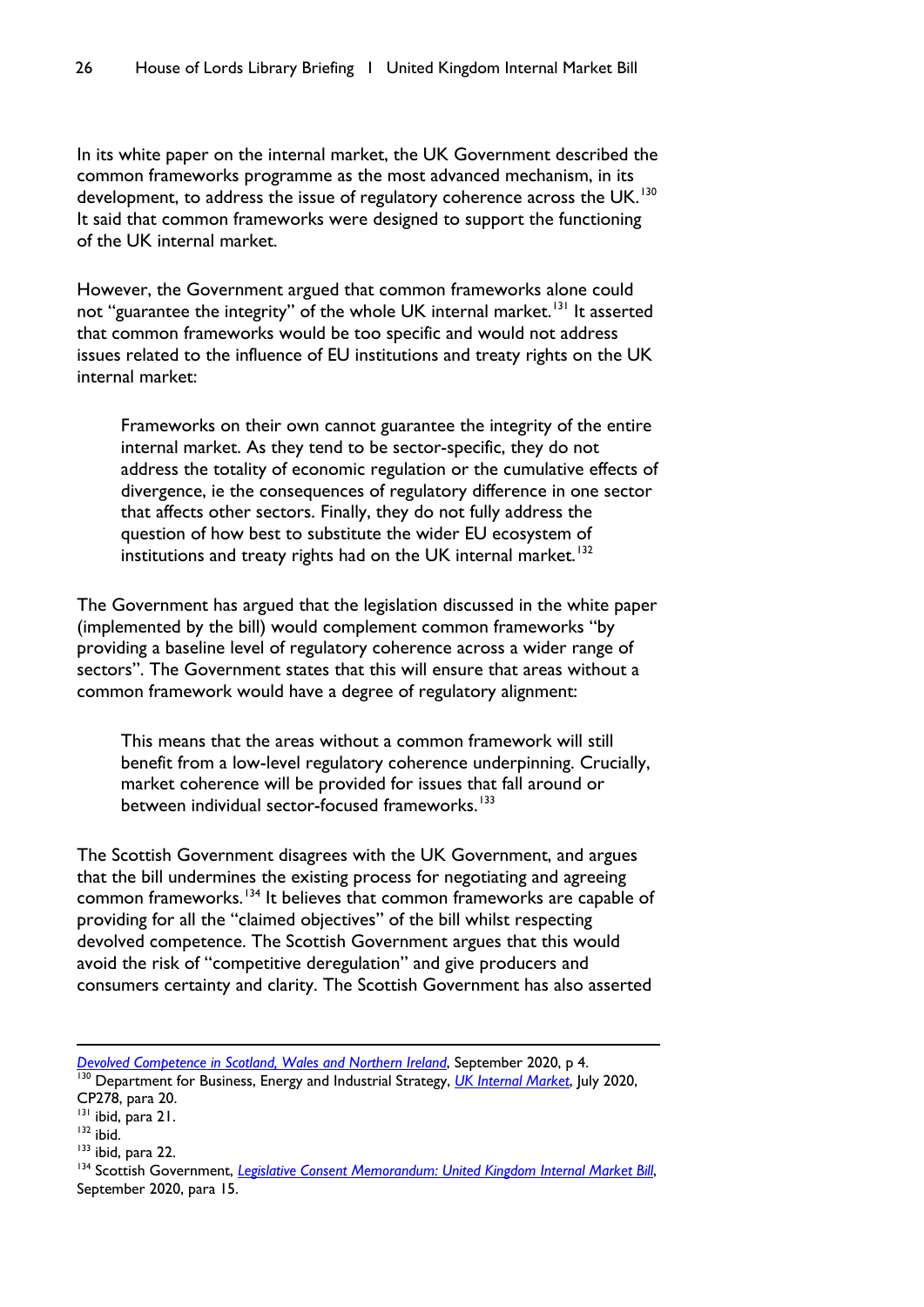<span id="page-28-0"></span>the bill would in fact increase complexity:

By contrast, the bill would effectively allow four regulatory systems to exist simultaneously in each part of the UK, with different effects on different producers depending on which part of the UK they operate in: the opposite of the certainty and clarity the bill claims to achieve.<sup>[135](#page-28-3)</sup>

The Scottish Government has argued that "good progress" has been made on developing the common frameworks.

The Welsh Government has said that it objects to the bill automatically applying market access principles in a comprehensive way without requiring "intergovernmental agreement be reached in the first instance, through common frameworks".[136](#page-28-4)

#### <span id="page-28-1"></span>**3. How would the bill relate to the Northern Ireland Protocol?**

#### <span id="page-28-2"></span>**3.1 What is the Northern Ireland Protocol?**

Part 5 of the bill contains provisions relating to Northern Ireland, in light of the protocol on Ireland/Northern Ireland that is part of the withdrawal agreement agreed between the EU and the UK in October 2019 and ratified in January 2020. In the bill, the protocol is referred to simply as the Northern Ireland Protocol. For ease of reference to the bill, this briefing also refers to the protocol as the Northern Ireland Protocol.

A key element of the Brexit negotiations has been finding an agreeable solution that would see the UK leave the EU single market and customs union without creating either a hard border on the island of Ireland or a border between Northern Ireland and the rest of the United Kingdom. The solution reached in the withdrawal agreement and the protocol is that:

- the UK as a whole leaves the EU, including the single market and customs union, and
- Northern Ireland remains part of the UK's customs territory but will continue to apply the EU's customs code, VAT rules and single market rules for goods. A consent mechanism means that after an initial four-year period from the end of the transition period, these provisions can only continue to apply with the consent of the Northern Ireland Assembly.

<span id="page-28-3"></span><sup>&</sup>lt;sup>135</sup> Scottish Government, *[Legislative Consent Memorandum: United Kingdom Internal Market Bill](https://www.parliament.scot/S5_Finance/General%20Documents/SPLCM-S05-47.pdf),* September 2020, para 15.

<span id="page-28-4"></span><sup>&</sup>lt;sup>136</sup> Welsh Government, *[Legislative Consent Memorandum: United Kingdom Internal Market Bill](https://senedd.wales/laid%20documents/lcm-ld13513/lcm-ld13513-e.pdf)*, 25 September 2020, para 75.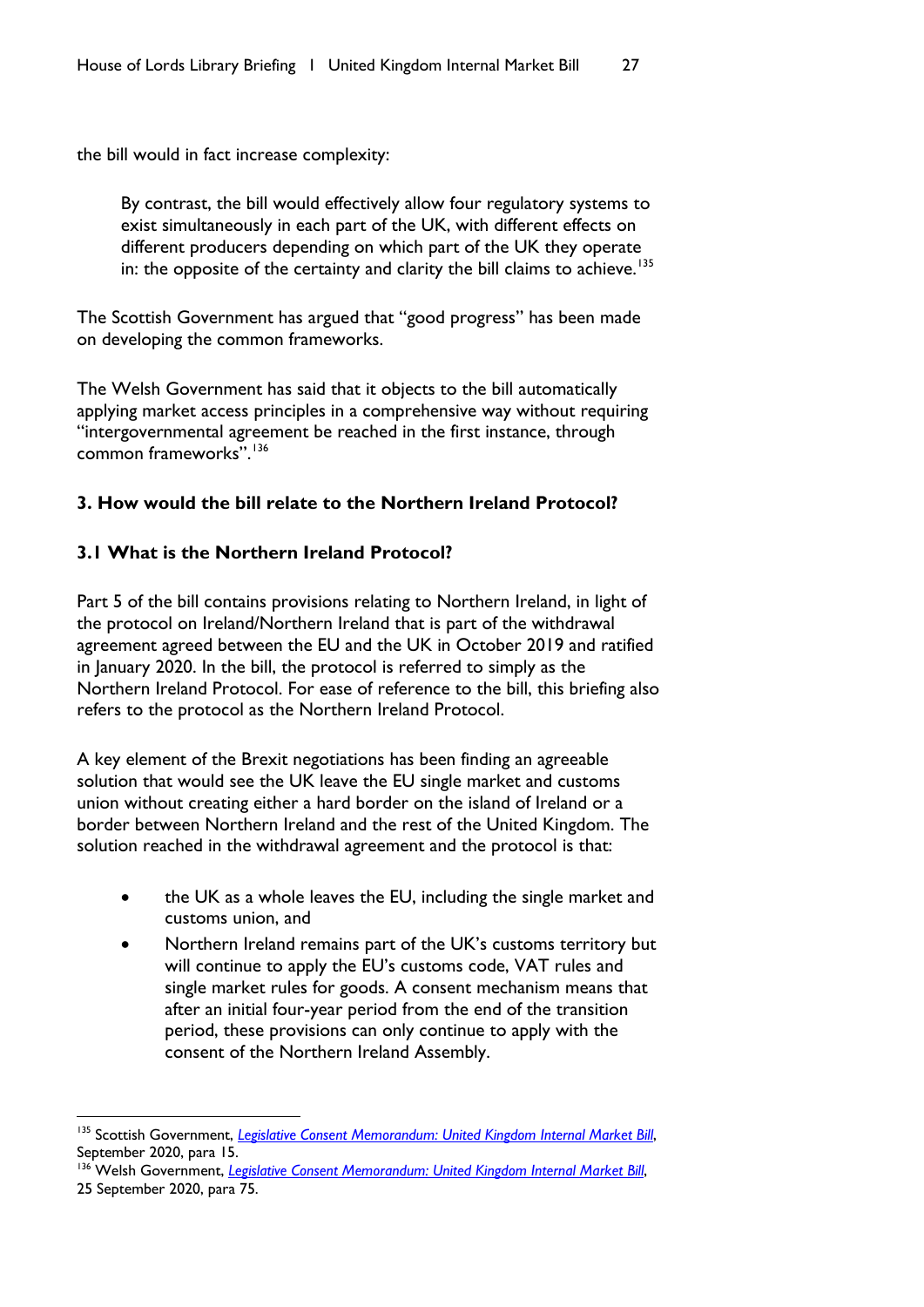In October 2019, the Prime Minister, Boris Johnson, said the revised protocol he had just agreed with the EU was "a good arrangement, reconciling the special circumstances in Northern Ireland with the minimum possible bureaucratic consequences at a few points of arrival into Northern Ireland".<sup>[137](#page-29-0)</sup> The Conservative Party won the December 2019 general election on a manifesto that included promises to "get Brexit done" on the basis of the Prime Minister's "great new deal" with "no more renegotiations", and to "ensure that Northern Ireland's businesses and producers enjoy unfettered access to the rest of the UK and that in the implementation of our Brexit deal, we maintain and strengthen the integrity and smooth operation of our internal market".<sup>[138](#page-29-1)</sup>

Some aspects of the implementation of the protocol were left to be decided by the Joint Committee, a joint EU-UK body established under the withdrawal agreement to oversee the implementation of the withdrawal agreement, including the protocol.<sup>[139](#page-29-2)</sup> One of the key decisions for the Joint Committee to take is how to define which goods that enter Northern Ireland from the rest of the UK are "at risk" of subsequently moving from Northern Ireland into the EU. These "at risk" goods would be subject to customs duties, ie tariffs. Goods moving from Great Britain to Northern Ireland would not be subject to customs duties if they were not deemed to be "at risk" of then moving into the EU. UK goods moving to the EU will not be subject to tariffs if the UK and the EU reach agreement on a deal that includes zero-tariff, zero-quota trading arrangements.

The background to the introduction of the bill is the Government's claim that the EU is seeking or may seek to implement aspects of the protocol in ways that were not originally intended, to gain leverage in the future relationship negotiations. Writing in a newspaper article after the bill's introduction, Boris Johnson said:

It is [in the Joint Committee] that things risk coming unstuck. We are now hearing that unless we agree to the EU's terms, the EU will use an extreme interpretation of the Northern Ireland Protocol to impose a full-scale trade border down the Irish Sea. We are being told that the EU will not only impose tariffs on goods moving from Great Britain to Northern Ireland, but that they might actually stop the transport of food products from GB to NI.<sup>[140](#page-29-3)</sup>

He expanded on this point at the bill's second reading:

[...] in recent months the EU has suggested that it is willing to go to

<span id="page-29-2"></span><sup>139</sup> For more detail about the Joint Committee, see: House of Commons Library, *The UK-EU [Withdrawal Agreement Joint Committee: Functions and Tasks](https://commonslibrary.parliament.uk/research-briefings/cbp-8996/)*, 2 September 2020.

<span id="page-29-0"></span><sup>137</sup> HC *Hansard*[, 19 October 2019, col 572.](https://hansard.parliament.uk/commons/2019-10-19/debates/8C3F5267-8186-4536-83EC-56E3C88DCC8E/PrimeMinister%E2%80%99SStatement)

<span id="page-29-1"></span><sup>&</sup>lt;sup>138</sup> Conservative Party, *[Conservative Party Manifesto 2019](https://assets-global.website-files.com/5da42e2cae7ebd3f8bde353c/5dda924905da587992a064ba_Conservative%202019%20Manifesto.pdf)*, November 2019, pp 5 and 44.

<span id="page-29-3"></span><sup>140</sup> Prime Minister's Office, ['Prime Minister's article in the](https://www.gov.uk/government/speeches/prime-ministers-article-in-the-telegraph-12-september-2020) *Telegraph*', 12 September 2020.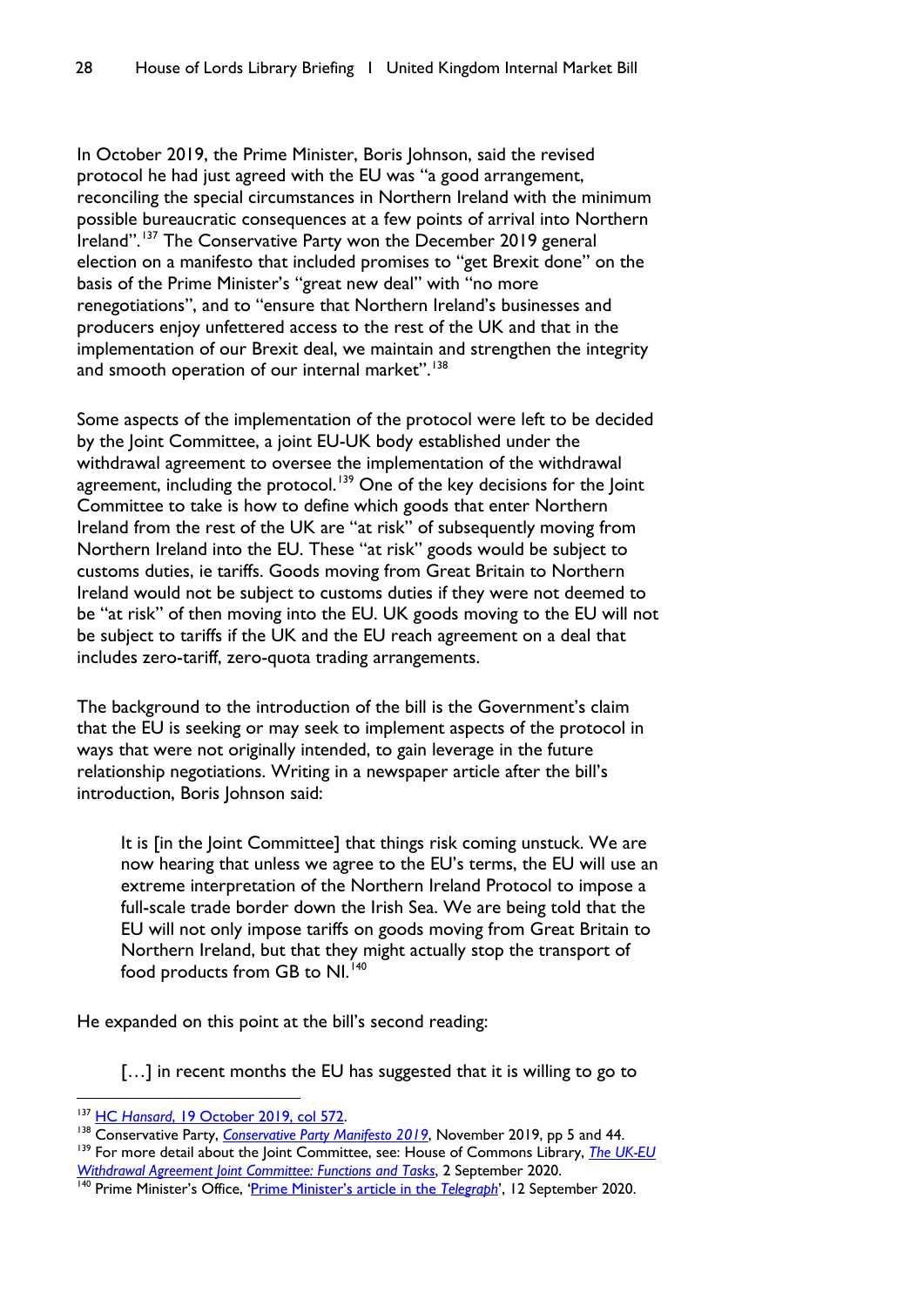extreme and unreasonable lengths, using the Northern Ireland Protocol in a way that goes well beyond common sense simply to exert leverage against the UK in our negotiations for a free trade agreement. To take the most glaring example, the EU has said that if we fail to reach an agreement to its satisfaction, it might very well refuse to list the UK's food and agricultural products for sale anywhere in the EU. It gets even worse, because under this protocol, that decision would create an instant and automatic prohibition on the transfer of our animal products from Great Britain to Northern Ireland. Our interlocutors on the other side are holding out the possibility of blockading food and agricultural transports within our own country.<sup>[141](#page-30-0)</sup>

Mr Johnson argued in his newspaper article that: "This interpretation cannot have been the real intention of those who framed the protocol (it certainly wasn't ours)—and it is therefore vital that we close that option down".<sup>[142](#page-30-1)</sup> He said that in the United Kingdom Internal Market Bill, the Government had "devised a legal safety net" that would "clarify the position [and] sort out the inconsistencies".

Part 5 of the bill contains provisions that seek to give ministers the power to unilaterally interpret, modify the application of or disapply parts of the protocol. Its provisions specifically seek to allow ministers to do this in relation to:

- export declarations for goods travelling from Northern Ireland to Great Britain; and
- the application of EU state aid rules to measures that affect the trade between Northern Ireland and the EU that is covered by the protocol.

It specifically seeks to allow ministers to do this notwithstanding their obligations under international and domestic law to implement the protocol. Brandon Lewis, the Northern Ireland Secretary, acknowledged before the bill's introduction that the bill would "break international law in a very specific and limited way".<sup>[143](#page-30-2)</sup> This aspect of the bill has been controversial.

Sections 3.2 and 3.3 of this briefing look at the specific provisions that make up part 5 of the bill. Section 3.2 also looks in more detail at the Government's justifications for clauses 44, 45 and 47. Section 3.3 covers responses to part 5 of the bill, including from the EU, devolved administrations, and House of Lords committees.

<span id="page-30-0"></span><sup>141</sup> HC *Hansard*, 14 September [2020, cols 42–3.](https://hansard.parliament.uk/commons/2020-09-14/debates/83A18A5B-75DE-4843-9C64-FAD20602C884/UnitedKingdomInternalMarketBill)

<span id="page-30-1"></span><sup>&</sup>lt;sup>142</sup> Prime Minister's Office, ['Prime Minister's article in the](https://www.gov.uk/government/speeches/prime-ministers-article-in-the-telegraph-12-september-2020) *Telegraph*', 12 September 2020.

<span id="page-30-2"></span><sup>143</sup> HC *Hansard*[, 8 September 2020, col 509.](https://hansard.parliament.uk/commons/2020-09-08/debates/2F32EBC3-6692-402C-93E6-76B4CF1BC6E3/NorthernIrelandProtocolUKLegalObligations)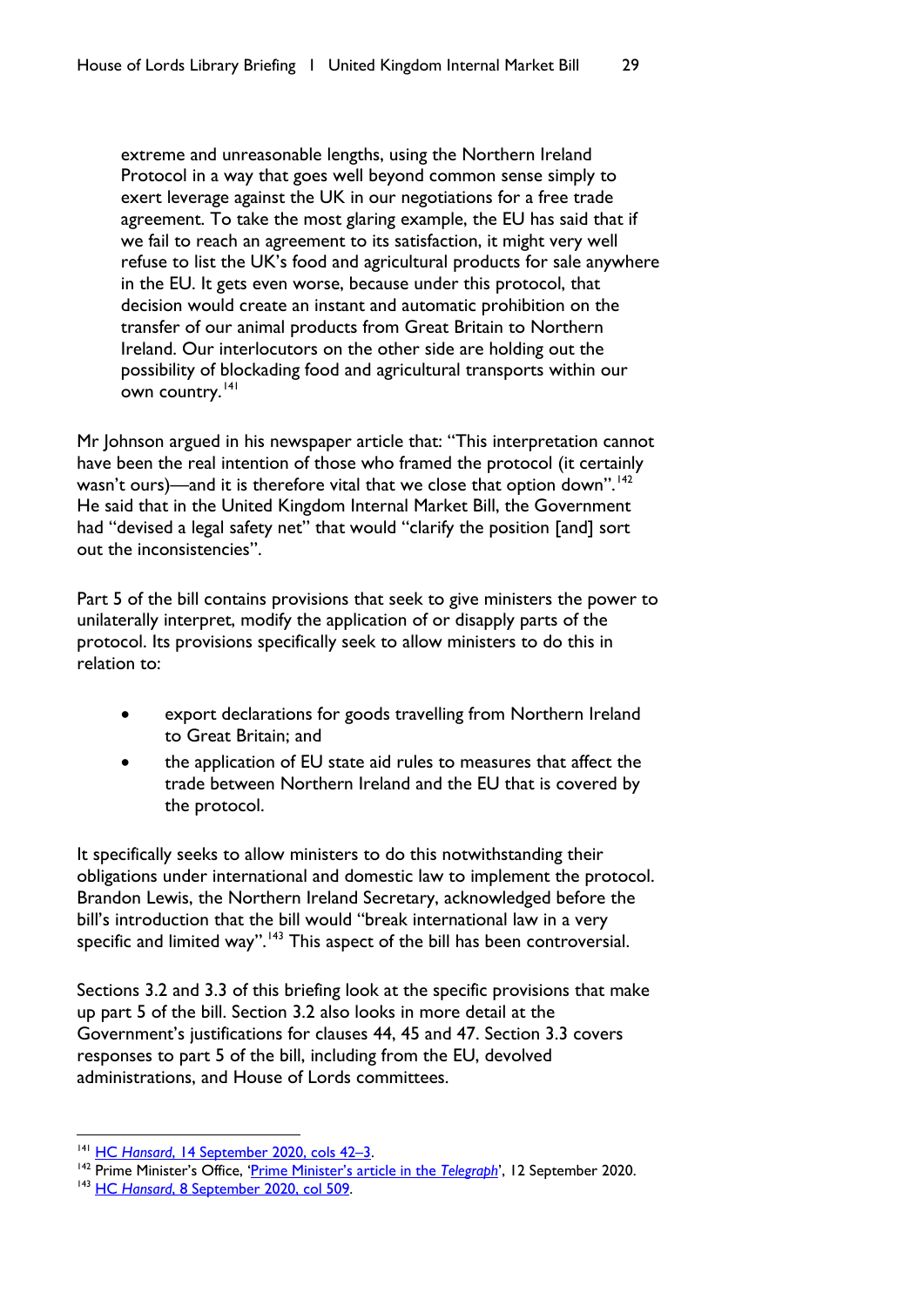# *Tariffs on 'at risk' goods*

The bill does not specifically address the issue of defining 'at risk' goods that could be subject to tariffs. The Government had intended to include measures in the Finance Bill to "make clear that no tariffs will be payable on goods moving from Great Britain to Northern Ireland unless those goods are destined for the EU market or there is a genuine and substantial risk of them ending up there".<sup>[144](#page-31-1)</sup> It had been expected that a budget would be delivered in November, followed by a Finance Bill. However, the Treasury confirmed on 23 September 2020 that because of the coronavirus situation, there will be no budget this autumn.<sup>145</sup>

#### *Food products and third country listing*

On the issue raised by the Prime Minister about the possibility of the EU preventing food products being transported from Great Britain to Northern Ireland, Michael Gove, Minister for the Cabinet Office and Chancellor of the Duchy of Lancaster, said on 23 September 2020 that progress had been made, thanks to the Prime Minister's having drawn attention to it.<sup>[146](#page-31-3)</sup> A Cabinet Office spokesperson said:

The EU has now said that normal processes will be followed on third-country listings. So there are no obstacles to listing our food and agricultural products as our food standards rules will be exactly the same as the EU's.<sup>[147](#page-31-4)</sup>

The Cabinet Office said the UK would notify the EU of any changes to its food standards "in the usual way with plenty of lead time, exactly as with dozens of other countries listed by the EU".

A European Commission spokesperson said on 17 September 2020 that Michel Barnier, the EU's chief negotiator, had "clearly stated that the EU is not refusing to list the UK as a third country for food imports".<sup>[148](#page-31-5)</sup> However, the spokesperson said the EU was still waiting for "comprehensive information on what the UK's future rules will be, in particular for imports, after 31 December 2020 and when these rules will be adopted" and that listing could take place in a matter of days once it had that information.

17 September 2020.

<span id="page-31-1"></span><span id="page-31-0"></span><sup>144</sup> HC *Hansard*[, 21 September 2020, col 648.](https://hansard.parliament.uk/commons/2020-09-21/debates/E16E72B4-04B3-4C62-8375-503BEE8799B0/UnitedKingdomInternalMarketBill)

<span id="page-31-2"></span><sup>&</sup>lt;sup>145</sup> Alain Tolhurst, 'Rishi Sunak has cancelled the Budget and will reveal a furlough [replacement scheme tomorrow instead'](https://www.politicshome.com/news/article/rishi-sunak-cancels-budget-and-will-instead-reveal-new-plan-to-protect-jobs-from-covid19-tomorrow-as-furlough-scheme-ends)[, Polit](https://hansard.parliament.uk/commons/2020-09-23/debates/6CC658D5-2C1B-4803-8CE5-3AF60D005A1F/EUExitEndOfTransitionPeriod%5d)ics Home, 23 September 2020. 146 HC *Hansard*, 23 September 2020, col 976.

<span id="page-31-3"></span>

<span id="page-31-4"></span><sup>&</sup>lt;sup>147</sup> Cristina Gallardo, ['UK satisfied EU won't block food exports after Brexit'](https://pro.politico.eu/news/uk-rules-out-brexit-row-over-third-country-listings-for-food-exports), Politico  $(f)$ , 23 September 2020.

<span id="page-31-5"></span><sup>&</sup>lt;sup>148</sup> James Crisp, ['Britain backs down in Brexit 'food blockade' row',](https://www.telegraph.co.uk/politics/2020/09/17/britain-backs-brexit-food-blockade-row/) Telegraph (£),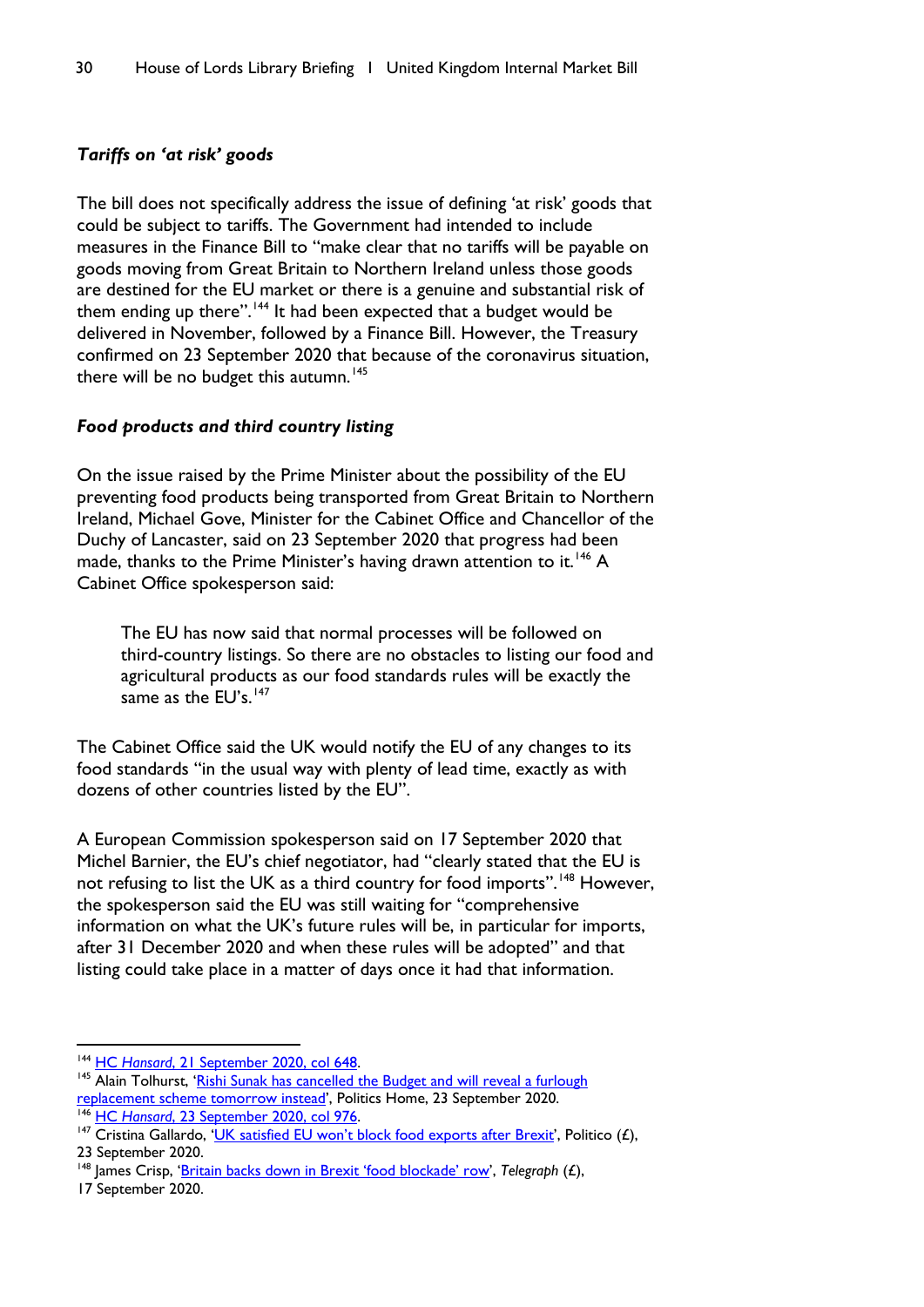# <span id="page-32-0"></span>**3.2 Part 5 clause by clause**

#### *Clauses 42, 43 and 11: Unfettered access*

The bill seeks to ensure that Northern Ireland businesses enjoy "unfettered access" to the UK internal market although they are subject to the EU's customs code and regulatory regime for goods. The concept of "unfettered access" dates back to a joint report agreed between the UK and EU negotiators in December 2017. This document stated that: "In all circumstances the United Kingdom will continue to ensure the same unfettered access for Northern Ireland's businesses to the whole of the United Kingdom internal market".<sup>[149](#page-32-1)</sup>

The protocol itself states, in article 6(1) dealing with protection of the UK internal market, that:

Nothing in this protocol shall prevent the United Kingdom from ensuring unfettered market access for goods moving from Northern Ireland to other parts of the United Kingdom's internal market.<sup>[150](#page-32-2)</sup>

Article 6(1) of the protocol also seeks to limit the way that EU law would apply to trade between Northern Ireland and the rest of the UK:

Provisions of [European] Union law made applicable by this protocol which prohibit or restrict the importation of goods shall only be applied to trade between Northern Ireland and other parts of the United Kingdom to the extent strictly required by any international obligations of the Union.

The Government committed in the 'New Decade, New Approach' deal reached in January 2020 to restore devolved government in Northern Ireland that it would legislate to "guarantee unfettered access for Northern Ireland's businesses to the whole of the UK market" and that this legislation would be in place by 1 January 2021.<sup>[151](#page-32-3)</sup>

At committee stage in the House of Commons, Robin Walker, Minister of State at the Northern Ireland Office, said the clauses that are now numbered 11, 42 and 43 would give effect to the Government's commitment

<span id="page-32-1"></span><sup>149</sup> Department for Exiting the European Union, *[Joint Report on Progress During Phase 1 of the](https://assets.publishing.service.gov.uk/government/uploads/system/uploads/attachment_data/file/665869/Joint_report_on_progress_during_phase_1_of_negotiations_under_Article_50_TEU_on_the_United_Kingdom_s_orderly_withdrawal_from_the_European_Union.pdf)  [Negotiations under Article 50 TEU on the United Kingdom's Orderly Withdrawal from the](https://assets.publishing.service.gov.uk/government/uploads/system/uploads/attachment_data/file/665869/Joint_report_on_progress_during_phase_1_of_negotiations_under_Article_50_TEU_on_the_United_Kingdom_s_orderly_withdrawal_from_the_European_Union.pdf)  [European Union](https://assets.publishing.service.gov.uk/government/uploads/system/uploads/attachment_data/file/665869/Joint_report_on_progress_during_phase_1_of_negotiations_under_Article_50_TEU_on_the_United_Kingdom_s_orderly_withdrawal_from_the_European_Union.pdf)*, 8 December 2017, para 50.

<span id="page-32-2"></span><sup>150</sup> HM Government, *[Agreement on Withdrawal of the United Kingdom of Great Britain and](https://assets.publishing.service.gov.uk/government/uploads/system/uploads/attachment_data/file/840655/Agreement_on_the_withdrawal_of_the_United_Kingdom_of_Great_Britain_and_Northern_Ireland_from_the_European_Union_and_the_European_Atomic_Energy_Community.pdf)  [Northern Ireland from the European Union and the European Atomic Energy Community](https://assets.publishing.service.gov.uk/government/uploads/system/uploads/attachment_data/file/840655/Agreement_on_the_withdrawal_of_the_United_Kingdom_of_Great_Britain_and_Northern_Ireland_from_the_European_Union_and_the_European_Atomic_Energy_Community.pdf)*, 19 October 2019, Protocol on Ireland/Northern Ireland.

<span id="page-32-3"></span><sup>151</sup> Northern Ireland Office and Irish Ministry of Foreign Affairs, *[New Decade, New Approach](https://assets.publishing.service.gov.uk/government/uploads/system/uploads/attachment_data/file/856998/2020-01-08_a_new_decade__a_new_approach.pdf)*, January 2020, p 47.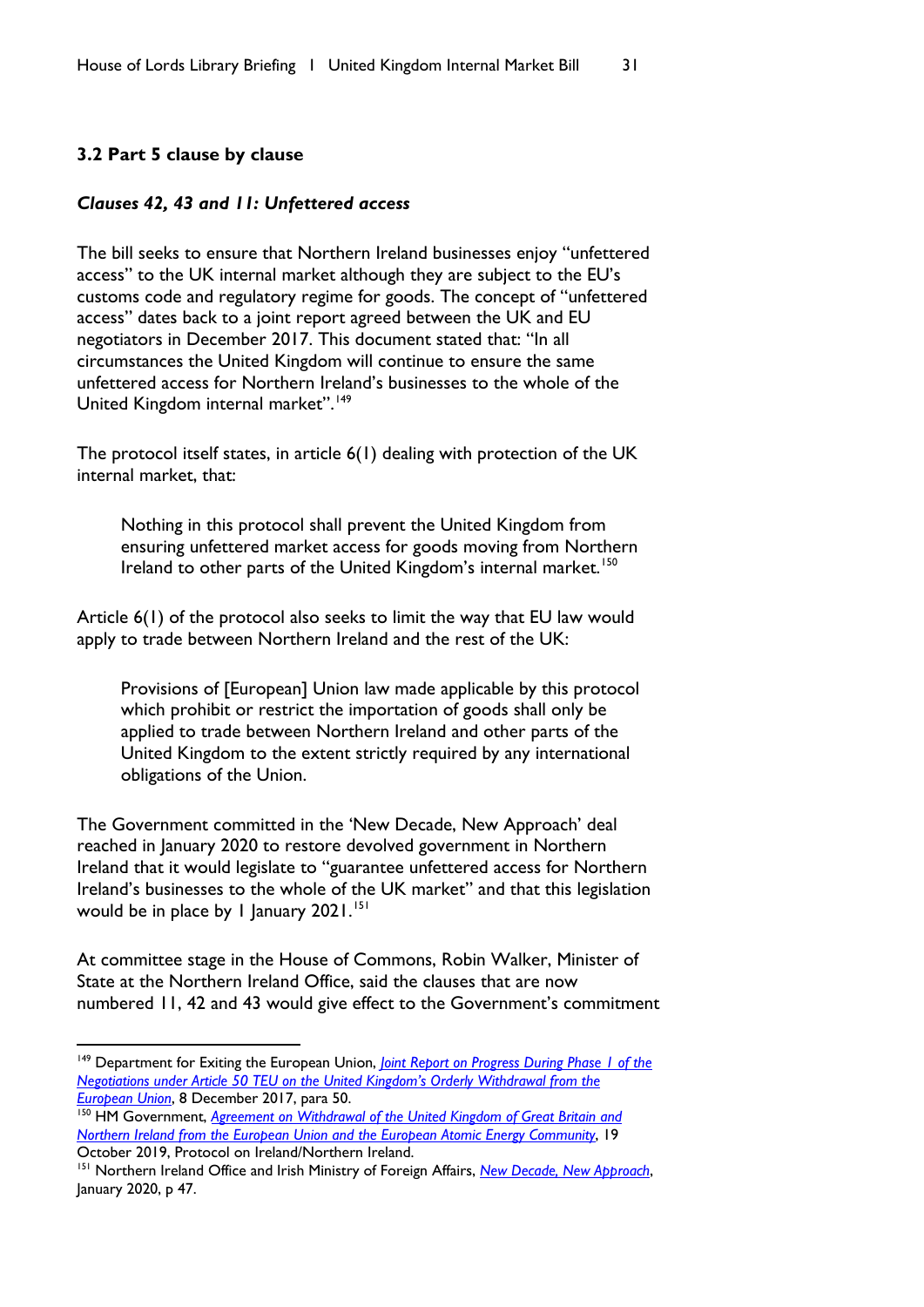to give unfettered access to Northern Ireland goods to the whole UK internal market, in line with the protocol.<sup>[152](#page-33-0)</sup>

# *Clause 11: Modifications in connection with the Northern Ireland Protocol*

Clause 11 sets some conditions for applying the market access principles for goods being sold in Great Britain:

- The mutual recognition principle applies to all "qualifying" Northern Ireland goods" as if they were produced in, or imported into, Northern Ireland.
- Goods that were produced in, or imported into, Northern Ireland that are not "qualifying Northern Ireland goods" do not benefit from the mutual recognition principle. The exception to this is if they move from Northern Ireland to England, Wales or Scotland in the same way as goods being imported into England, Wales or Scotland from outside the UK.
- Goods that are not "qualifying Northern Ireland goods" do not have a relevant connection with Northern Ireland for the purposes of the non-discrimination principle for goods.

Explaining this clause at committee stage, Robin Walker, Minister of State at the Northern Ireland Office, said it would ensure that qualifying Northern Ireland goods will benefit from mutual recognition and are not discriminated against.<sup>[153](#page-33-1)</sup> By implication, it would mean that goods moving from Northern Ireland to Great Britain that are not "qualifying Northern Ireland goods" could be discriminated against and generally would not benefit from mutual recognition.

The Government stated in its command paper on its approach to the protocol that arrangements for unfettered access for Northern Ireland goods to the rest of the UK market "will not cover goods travelling from Ireland or the rest of the EU being exported to Great Britain".[154](#page-33-2) It noted that the European Union (Withdrawal Agreement) Act 2020 included provision for the Government to define a qualifying status for goods and businesses in Northern Ireland benefiting from unfettered access. The 2020 act inserted provisions into the European Union (Withdrawal) Act 2018 that allow ministers to make regulations to define "qualifying Northern Ireland goods".<sup>[155](#page-33-3)</sup> However, the Government has not yet made such regulations.

The House of Lords European Union Committee suggested it would be

<span id="page-33-0"></span><sup>152</sup> HC *Hansard*[, 21 September 2020, col 650.](https://hansard.parliament.uk/commons/2020-09-21/debates/E16E72B4-04B3-4C62-8375-503BEE8799B0/UnitedKingdomInternalMarketBill)

<span id="page-33-1"></span> $153$  ibid.

<span id="page-33-2"></span><sup>154</sup> Cabinet Office, *[The UK's Approach to the Northern Ireland Protocol](https://assets.publishing.service.gov.uk/government/uploads/system/uploads/attachment_data/file/887532/The_UK_s_Approach_to_NI_Protocol_Web_Accessible.pdf)*, May 2020, CP226, p 11.

<span id="page-33-3"></span><sup>&</sup>lt;sup>155</sup> Section 8C(6).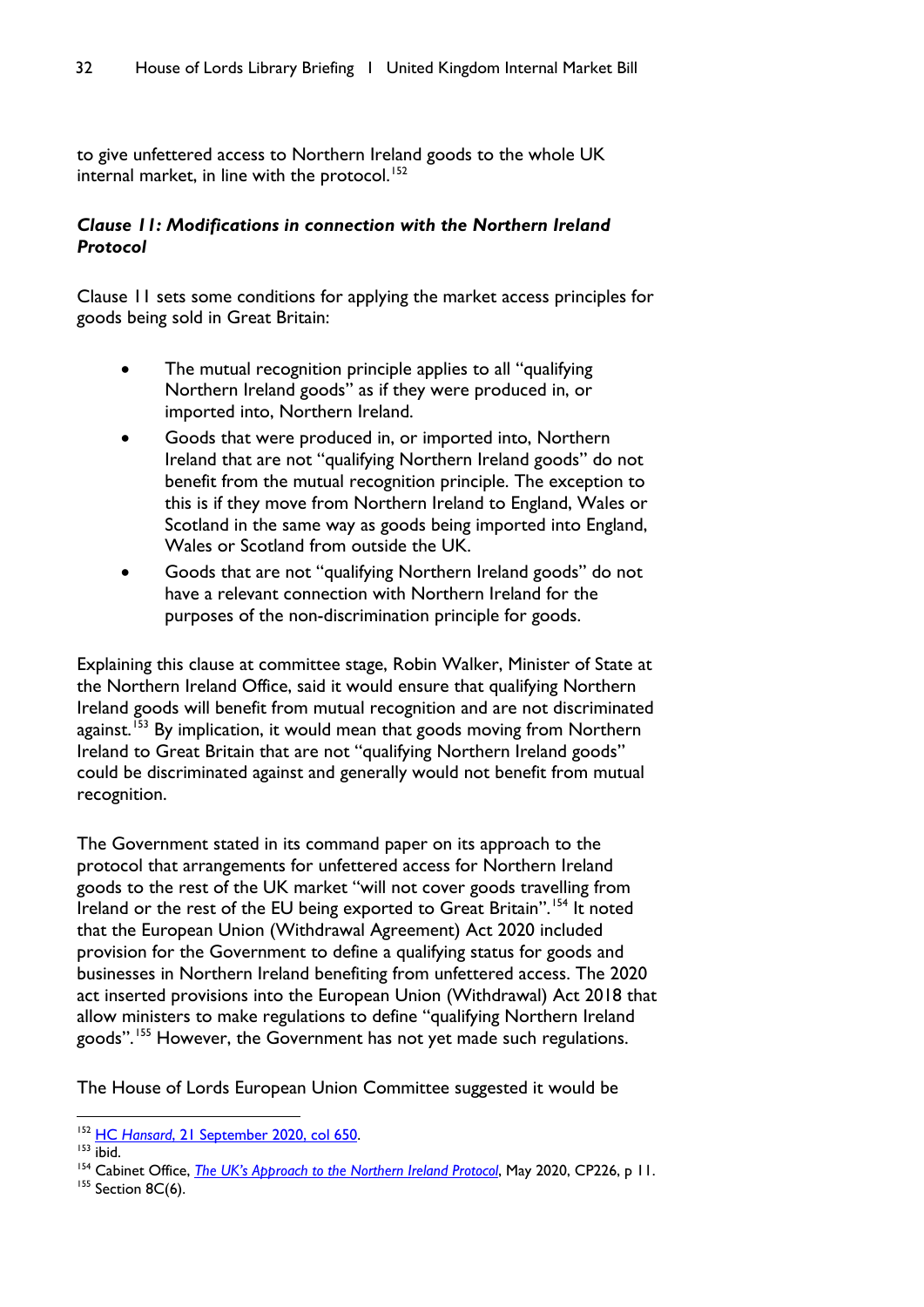necessary to find a way to distinguish between qualifying Northern Ireland goods, and goods originating in Ireland or the rest of the EU "in order to avoid Northern Ireland becoming a back door for goods entering the UK market from the EU without checks".<sup>[156](#page-34-0)</sup>

# *Clause 42: Northern Ireland's place in the UK internal market and customs territory*

Clause 42 provides that when they are exercising functions relating to implementing the Northern Ireland Protocol or the movement of goods within the UK, public authorities, including devolved authorities, must have regard to:

- the need to maintain Northern Ireland's place in the UK's internal market;
- the need to respect Northern Ireland's place as part of the UK's customs territory; and
- the need to facilitate the free flow of goods between Great Britain and Northern Ireland.

The Government has stated that this provision "seeks to support the streamlining of trade in line with the obligations set out in the protocol".<sup>[157](#page-34-1)</sup> Article 6(2) of the protocol says:

Having regard to Northern Ireland's integral place in the United Kingdom's internal market, the [European] Union and the United Kingdom shall use their best endeavours to facilitate the trade between Northern Ireland and other parts of the United Kingdom, in accordance with applicable legislation and taking into account their respective regulatory regimes and the implementation thereof.

# *Clause 43: Unfettered access to UK internal market for Northern Ireland goods*

Clause 43 seeks to ensure unfettered access to the UK internal market for qualifying Northern Ireland goods by preventing any new barriers being created. Under clause 43, after the end of the transition period on 31 December 2020, UK and devolved authorities could not introduce or use any new checks, controls or administrative processes on qualifying Northern Ireland goods moving directly from Northern Ireland to Great Britain. Equally, they could not use for the first time, for a new purpose or to a new extent any checks, controls or administrative processes that existed

<span id="page-34-0"></span><sup>&</sup>lt;sup>156</sup> House of Lords European Union Committee, *[The Protocol on Ireland/Northern Ireland](https://committees.parliament.uk/publications/1282/documents/11395/default/)*,

<sup>1</sup> June 2020, HL Paper 66 of session 2019–21, para 174.

<span id="page-34-1"></span><sup>&</sup>lt;sup>157</sup> [Explanatory Notes,](https://publications.parliament.uk/pa/bills/lbill/58-01/135/5801135en.pdf) para 56.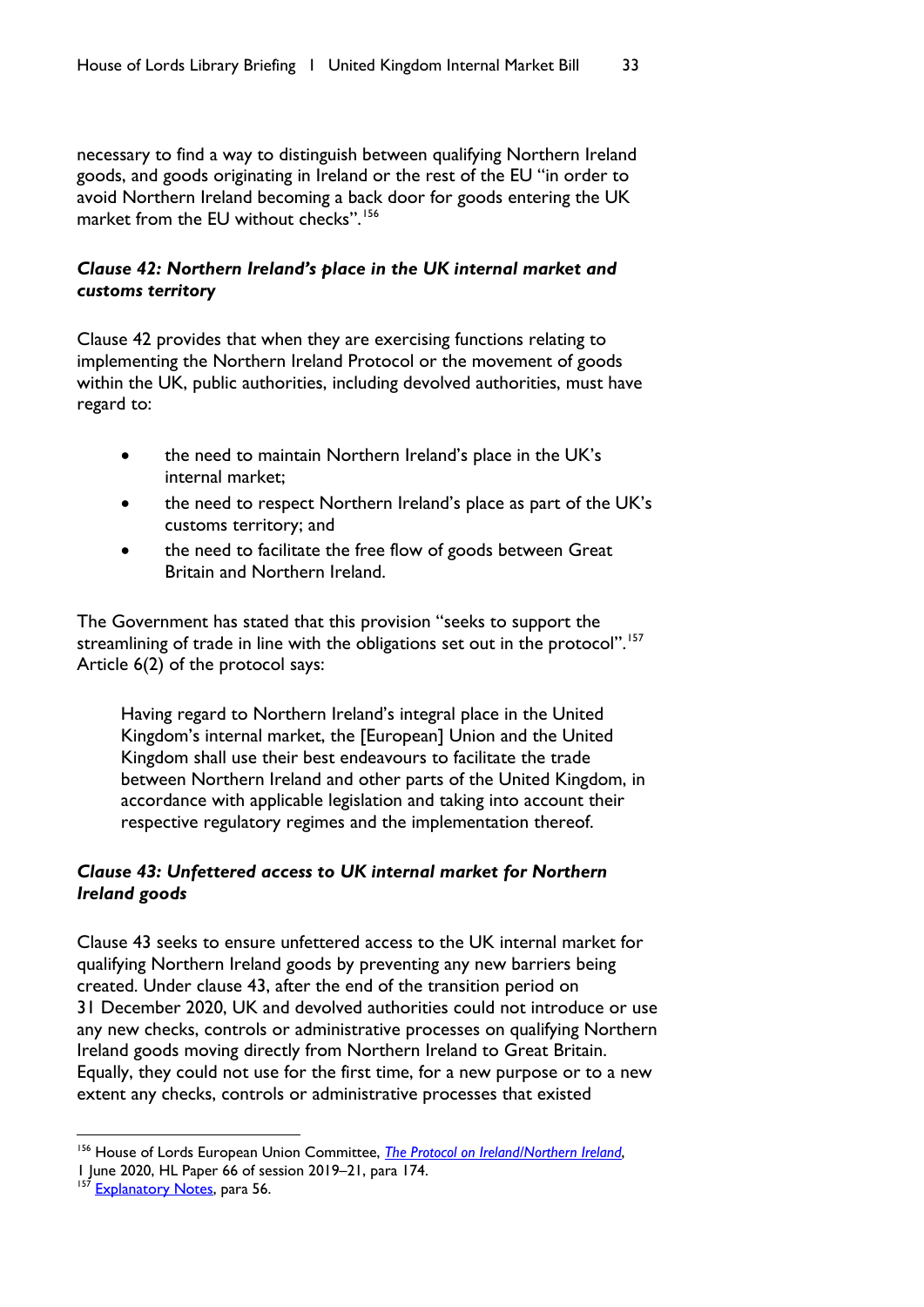immediately before the end of the transition period.

However, clause 43 would allow a new check, control or process if it was necessary:

- for facilitating access for qualifying Northern Ireland goods to the UK internal market;
- to comply with or give effect to any international obligation or arrangement to which the UK is a party (whenever the UK becomes a party to it);
- where goods have been declared for a voluntary customs procedure;
- for the purposes of VAT or excise duty in consequence of the Northern Ireland Protocol; or
- for dealing with a threat to biosecurity in Great Britain.

Clause 43(3) specifies that the exemption for complying with or giving effect to international obligations in particular authorises the introduction of new checks, controls or administrative procedures if it is necessary to comply with or give effect to article 6(1) of the Northern Ireland Protocol. However, if an international obligation or arrangement has ceased to have effect by virtue of regulations made using the powers in the bill, or by virtue of clause 47, then clause 43 cannot be used to implement such an international obligation. As explained below in this briefing, the Government intends clauses 44, 45 and 47 to operate as a "safety net" that would enable the UK not to comply with international obligations in certain circumstances.

The exemptions on VAT and excise duty and on biosecurity threats were added by government amendments to the bill at committee stage in the House of Commons. Robin Walker, Minister of State at the Northern Ireland Office, said they would allow the Government to address cases of double taxation and non-taxation created by the Northern Ireland Protocol; to close down opportunities for tax evasion; and to respond to specific biosecurity threats arising from the movement of animals and high-risk plants.<sup>[158](#page-35-0)</sup>

Clause 43(8) would allow the Government to make regulations amending the type of movement to which this clause applies. This would be subject to the affirmative procedure. The Government said this power was necessary in case it needed in future to redefine "qualifying Northern Ireland goods", for example to include indirect as well as direct movements of goods from Northern Ireland to Great Britain.<sup>[159](#page-35-1)</sup> The House of Lords Delegated Powers

<span id="page-35-0"></span><sup>158</sup> HC *Hansard*[, 21 September 2020, col 656.](https://hansard.parliament.uk/commons/2020-09-21/debates/E16E72B4-04B3-4C62-8375-503BEE8799B0/UnitedKingdomInternalMarketBill)

<span id="page-35-1"></span><sup>&</sup>lt;sup>159</sup> Department for Business, Energy and Industrial Strategy, *[Delegated Powers Memorandum](https://publications.parliament.uk/pa/bills/lbill/58-01/135/5801135-DPM.pdf)*, 2 October 2020, para 73.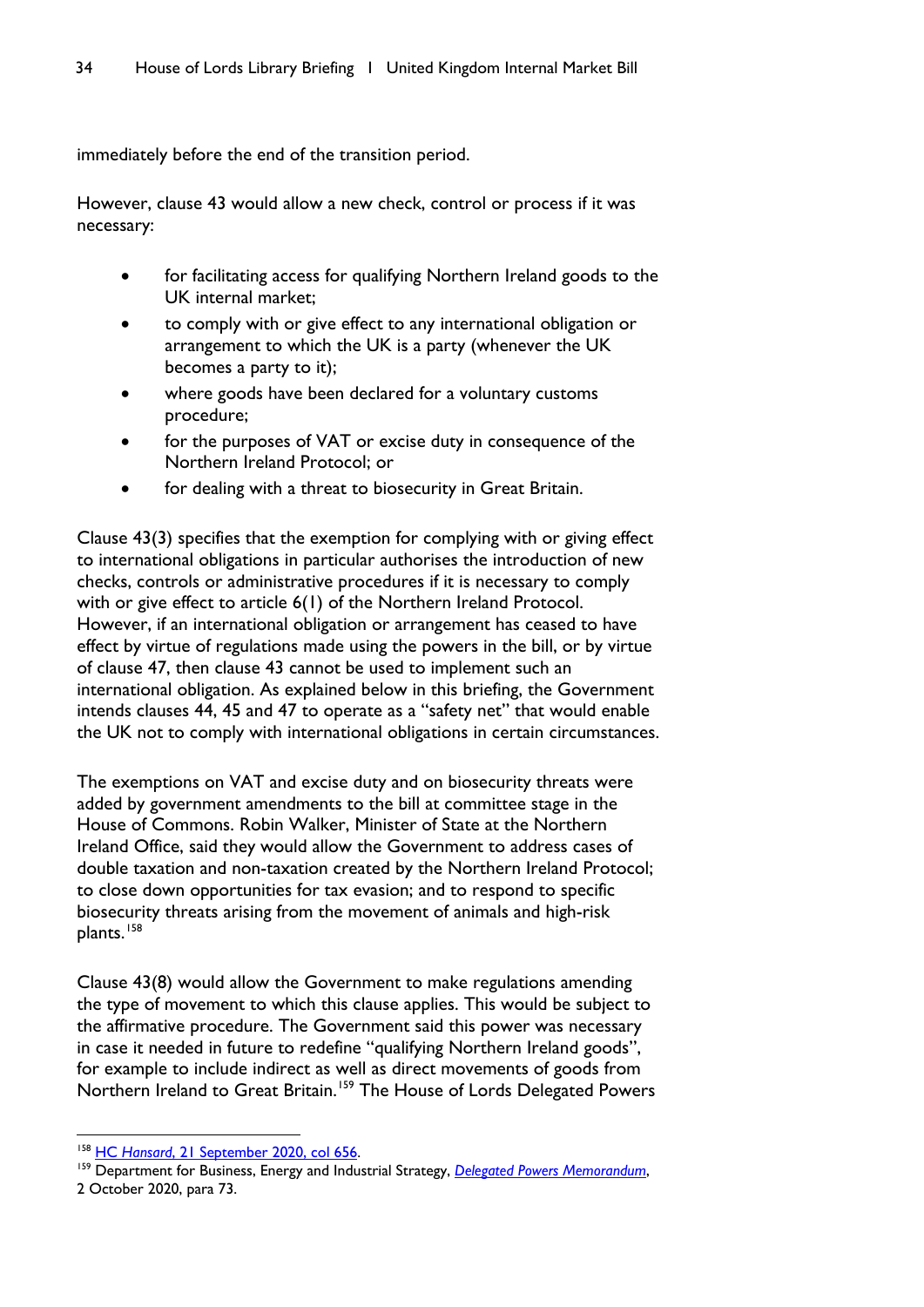and Regulatory Reform Committee said this delegated power was "too wide for its stated purpose".<sup>[160](#page-36-0)</sup> It recommended the power should either be redrafted to make clear it could only be used to change the definition of qualifying Northern Ireland goods, or should be removed from the bill.

## *Clause 44: Power to disapply or modify export declarations and other exit procedures*

The Northern Ireland Protocol means that certain exit procedures to which the UK Government objects would apply to goods moving from Northern Ireland to Great Britain. The Government acknowledges in the explanatory notes to the bill that:

The Northern Ireland Protocol provides that certain EU customs legislation applies to and in the UK in respect of Northern Ireland, not including the territorial waters of the UK. Without modification, this would include export declarations for goods leaving Northern Ireland and travelling to Great Britain.<sup>[161](#page-36-1)</sup>

However, the Government believes that, to ensure unfettered access to the UK internal market for Northern Ireland goods, there should be no requirement to submit export or exit summary declarations for goods leaving Northern Ireland to go to the rest of the UK.<sup>[162](#page-36-2)</sup> In a command paper published in May 2020 on its approach to the protocol, the Government argued it made "no sense" to apply this requirement to goods moving from Northern Ireland to Great Britain because "[s]elf-evidently goods being sent away from the [EU] single market cannot create a back door into it".<sup>[163](#page-36-3)</sup> The Government argued the "pragmatic and sensible" approach of not requiring export declarations for goods going from Northern Ireland to the rest of the UK should be agreed between the UK and the EU in the Joint Committee established to oversee implementation of the withdrawal agreement.

In response to the command paper, Michel Barnier, the EU's chief negotiator, said in June 2020 that avoiding exit declarations on goods moving from Northern Ireland to Great Britain was "incompatible with the legal commitments accepted by the UK in the protocol".<sup>[164](#page-36-4)</sup>

In its report on unfettered access published in July 2020, the House of

<span id="page-36-0"></span><sup>160</sup> House of Lords Delegated Powers and Regulatory Reform Committee, *[United Kingdom](https://committees.parliament.uk/publications/2628/documents/26219/default/)  [Internal Market Bill](https://committees.parliament.uk/publications/2628/documents/26219/default/)*, 17 September 2020, HL Paper 130 of session 2019–21, paras 28–9.

<span id="page-36-1"></span><sup>&</sup>lt;sup>161</sup> [Explanatory Notes,](https://publications.parliament.uk/pa/bills/lbill/58-01/135/5801135en.pdf) para 59.

<span id="page-36-2"></span><sup>&</sup>lt;sup>162</sup> Cabinet Office, *[The UK's Approach to the Northern Ireland Protocol](https://assets.publishing.service.gov.uk/government/uploads/system/uploads/attachment_data/file/887532/The_UK_s_Approach_to_NI_Protocol_Web_Accessible.pdf)*, May 2020, CP226, p 10.  $163$  ibid.

<span id="page-36-4"></span><span id="page-36-3"></span><sup>&</sup>lt;sup>164</sup> European Commission, 'Statement by Michel Barnier following round 4 of the

[negotiations for a new partnership between the European Union and the United Kingdom',](https://ec.europa.eu/commission/presscorner/detail/en/speech_20_1017) 5 June 2020.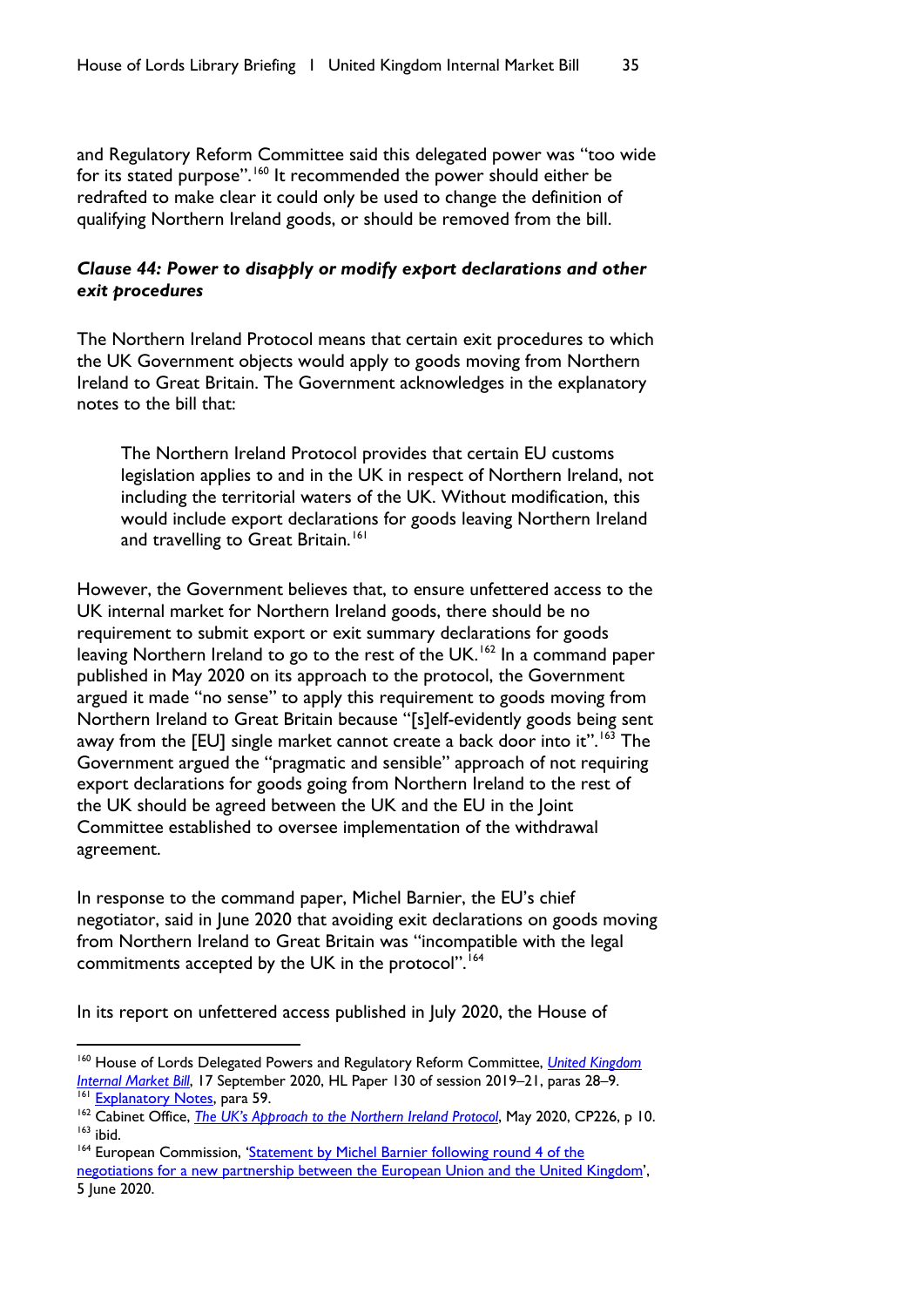Commons Northern Ireland Affairs Committee said that it was "ultimately a matter for the EU whether it grants that concession" of waiving export declarations and exit summary declarations for goods going from Northern Ireland to Great Britain, but these customs formalities "cannot be waived by the UK unilaterally".<sup>[165](#page-37-0)</sup>

In the explanatory notes to the bill, the Government said that it was continuing to discuss the disapplication of the requirement for export declarations with the EU in the Joint Committee.<sup>[166](#page-37-1)</sup> However, it argued that clause 44 would give it "the ability to act as necessary if a negotiated outcome in the Joint Committee should not be possible".

Clause 44 would give ministers the power to make regulations about the application of exit procedures to goods moving from Northern Ireland to Great Britain. Clause 44(2) makes explicit that this would include any exit procedure that is applicable because of the Northern Ireland Protocol.

When making regulations using this power, clause 44(3) says that ministers may bear in mind:

- the need for Northern Ireland goods to enjoy unfettered access to the rest of the UK; and
- the need to maintain and strengthen the integrity and smooth operation of the internal market in the UK.

Clause 44(4) specifies that regulations made under clause 44 could make provision to disapply or modify the application of an exit procedure, or state what an exit procedure does or does not apply to. Clause 44(5) makes explicit that:

Such provision may include provision for rights, powers, liabilities, obligations, restrictions, remedies and procedures that would otherwise apply, as a result of relevant international or domestic law, not to be recognised, available, enforced, allowed or followed.

"Relevant international or domestic law" is defined in clause 47 (see below).

Clause 44 therefore seeks to enable ministers to make provisions relating to exit procedures without being constrained by provisions in international or domestic law that would otherwise apply. Clause 44 forms part of what the Government calls a "legal safety net".

<span id="page-37-0"></span><sup>165</sup> House of Commons Northern Ireland Affairs Committee, *[Unfettered Access: Customs](https://committees.parliament.uk/publications/1857/documents/18478/default/)  [Arrangements in Northern Ireland after Brexit](https://committees.parliament.uk/publications/1857/documents/18478/default/)*, 14 July 2020, HC 161 of session 2019–21, pp 20–21.

<span id="page-37-1"></span><sup>&</sup>lt;sup>166</sup> [Explanatory Notes,](https://publications.parliament.uk/pa/bills/lbill/58-01/135/5801135en.pdf) para 60.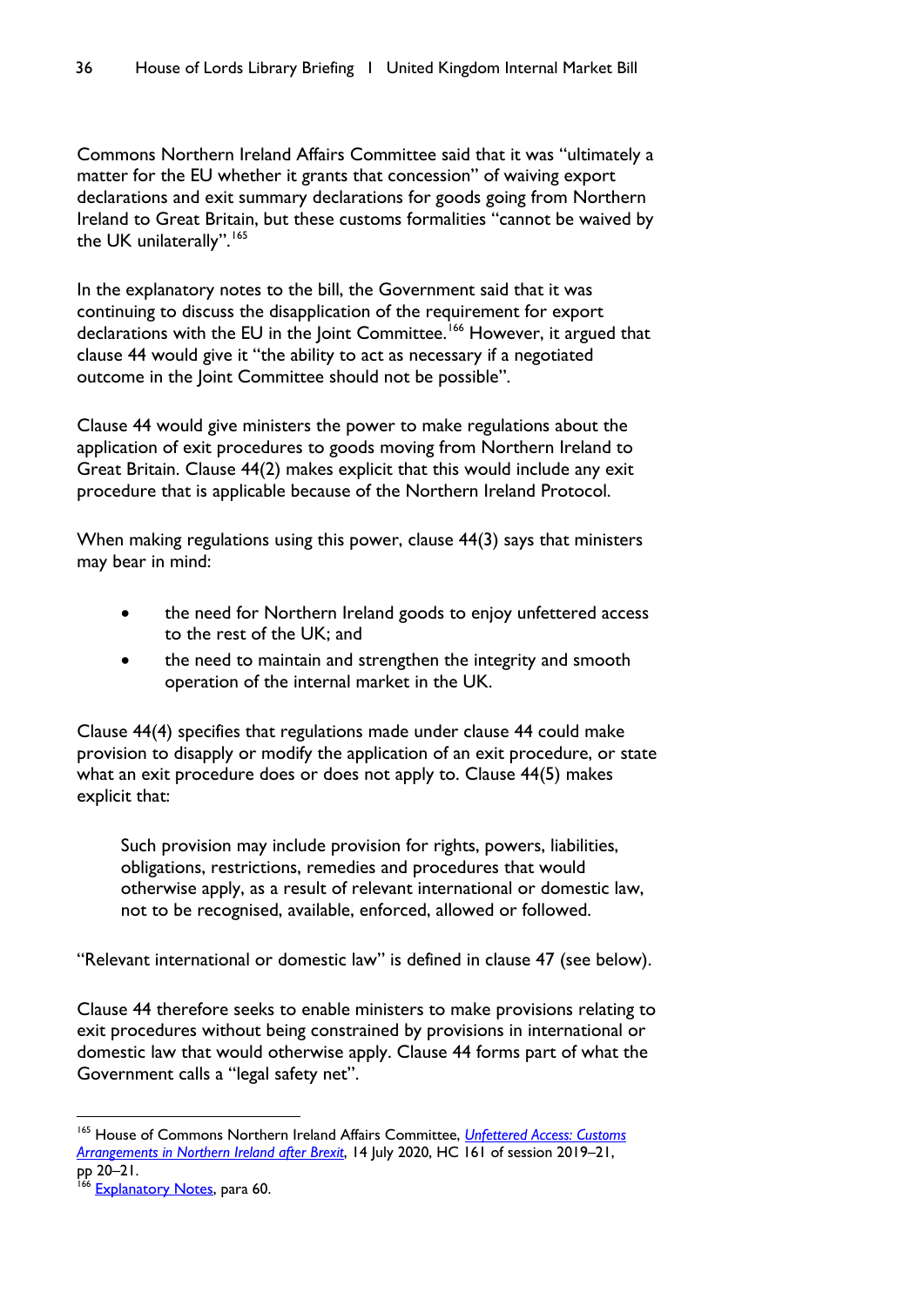Clause 44(6) and (7) mean that for the first six months after clause 44 came into force, ministers could make regulations under it using the 'made affirmative' procedure. This would mean the regulations could come into force without first being approved by Parliament, but they would need retrospective parliamentary approval to remain in force. After the first six months, regulations would be subject to the affirmative procedure, meaning they could only be made with the approval of both Houses.

#### *Background to clauses 45 and 46: State aid*

Article 10(1) of the protocol provides that EU law on state aid shall apply to the UK "in respect of measures which affect that trade between Northern Ireland and the [European] Union which is subject to this protocol". State aid is an advantage, such as a subsidy or a tax break, that national authorities confer selectively, for example only to specific companies or industry sectors.<sup>[167](#page-38-0)</sup> EU law generally prohibits state aid where it would distort or threaten to distort competition between member states.<sup>[168](#page-38-1)</sup>

In its May 2020 command paper on its approach to the protocol, the Government set out its understanding of how state aid provisions would operate:

This does not mean that state aid rules will apply to Northern Ireland as they do today. State aid provisions only apply to trade 'subject to the protocol'. The protocol is limited in scope to the movement of goods and wholesale electricity markets. Northern Ireland will therefore enjoy new flexibilities with respect to support for its service industries.<sup>[169](#page-38-2)</sup>

However, in introducing the bill, the Government has emphasised its concerns that state aid provisions of the Northern Ireland Protocol could be interpreted more broadly. Speaking at the bill's committee stage in the Commons, Robin Walker, Minister of State at the Northern Ireland Office, explained:

There is a risk that a maximalist interpretation of article 10 of [the] protocol by the EU, which was never intended but is none the less a risk we must protect against, could give the European Commission extensive jurisdiction over subsidies granted in the rest of the UK, known as reach-back. All the subsidies granted to the services sector in Northern Ireland could be caught even if there is no link, or only a

<span id="page-38-0"></span><sup>&</sup>lt;sup>167</sup> European Commission, ['State aid control',](https://ec.europa.eu/competition/state_aid/overview/index_en.html) 14 February 2019.

<span id="page-38-1"></span><sup>168</sup> For more information about EU state aid rules, see: House of Commons Library, *[EU](https://commonslibrary.parliament.uk/research-briefings/sn06775/)  [State Aid Rules and WTO Subsidies Agreement,](https://commonslibrary.parliament.uk/research-briefings/sn06775/)* 16 September 2020.

<span id="page-38-2"></span><sup>169</sup> Cabinet Office, *[The UK's Approach to the Northern Ireland Protocol](https://assets.publishing.service.gov.uk/government/uploads/system/uploads/attachment_data/file/887532/The_UK_s_Approach_to_NI_Protocol_Web_Accessible.pdf)*, May 2020, CP226, p 10.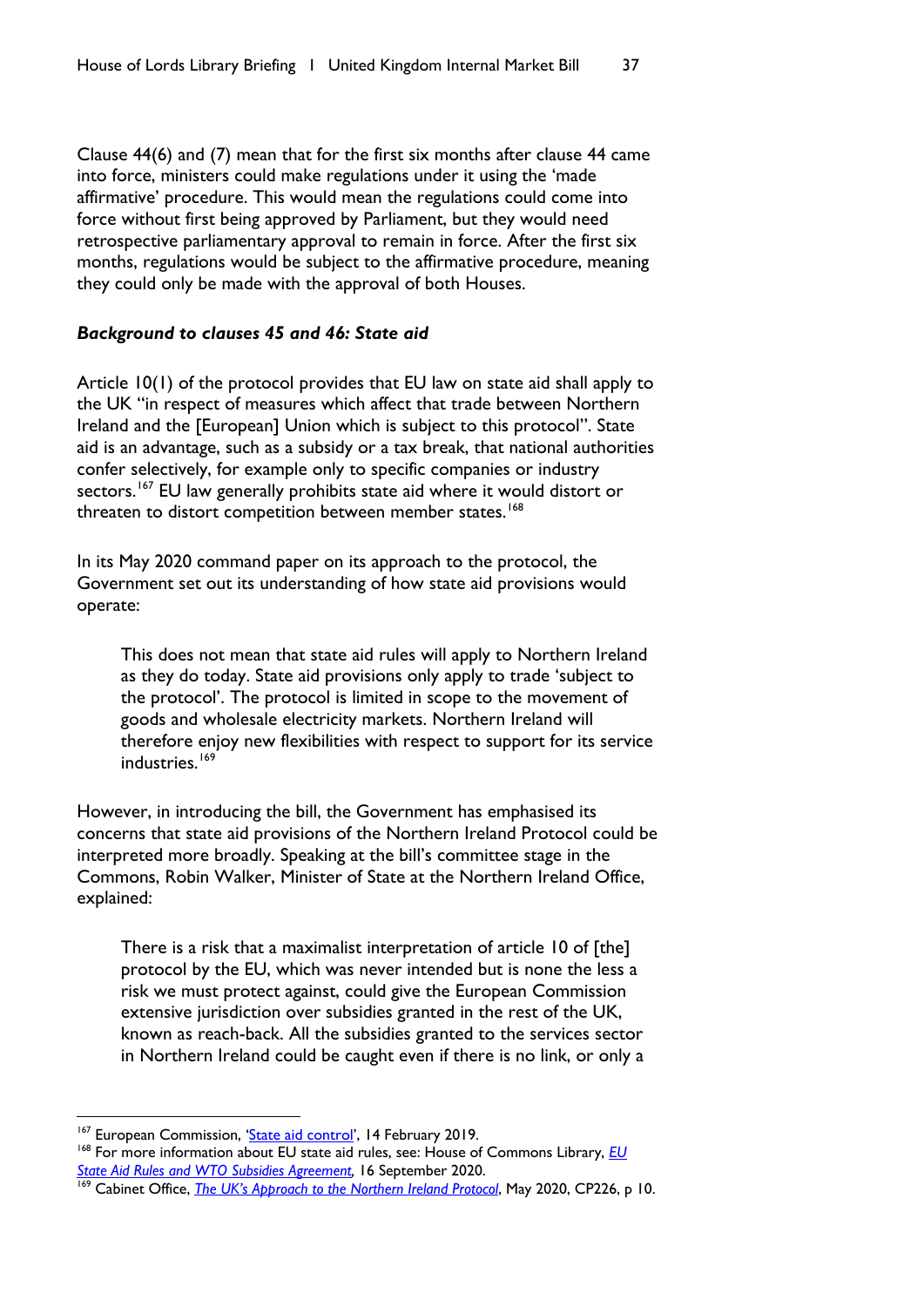```
trivial one, to a goods provider.170
```
The House of Lords European Union Committee noted in its report on the protocol, published in June 2020, that its expert witnesses believed the scope of the protocol's provisions on state aid could be broadly interpreted:

The effect of article 10 and annex 5 is also to apply EU state aid rules to the UK in any instance in which the support at issue affects trade in goods between Northern Ireland and the EU27. Our expert witnesses agree that this could mean that a UK state aid provision applying to the UK in general, which is above the minimum threshold provided by EU law, would be subject to the application of EU state aid rules under the protocol, and potentially to EU intervention and judicial review.<sup>[171](#page-39-1)</sup>

The committee concluded that "the only way for the UK to avoid EU intervention in its state aid decisions would be to ensure that its independent state aid policy does not allow for the level of support available to industry to exceed that available under the EU regime".<sup>[172](#page-39-2)</sup>

# *Clause 45: Regulations about article 10 of the Northern Ireland Protocol*

In clause 45, the Government is seeking to give itself the power to unilaterally determine the interpretation of article 10 of the protocol. The Government states in the explanatory notes to the bill that EU state aid law will apply in UK domestic law "to the extent that it is consistent with any interpretation that the Government may set forth in regulations".<sup>[173](#page-39-3)</sup>

Clause 45 would allow the secretary of state to make regulations in connection with article 10 of the protocol, including about its interpretation, disapplying it or modifying its effect. Clause 45(3) specifies that this could include provision to, among other things:

- set out when article 10 does or does not apply to state aid granted in respect of activities outside Northern Ireland; or
- allow article 10 not to be interpreted in accordance with EU legislation or the case law of the European Court.

Like with clause 44, clause 45 seeks to enable ministers to make provisions relating to state aid without being constrained by provisions in international or domestic law that would otherwise apply. Clause 45(3)(e) makes explicit

<span id="page-39-3"></span><span id="page-39-2"></span> $172$  ibid. <sup>173</sup> [Explanatory Notes,](https://publications.parliament.uk/pa/bills/lbill/58-01/135/5801135en.pdf) para 62.

<span id="page-39-0"></span><sup>&</sup>lt;sup>170</sup> HC Hansard[, 21 September 2020, col 652.](https://hansard.parliament.uk/commons/2020-09-21/debates/E16E72B4-04B3-4C62-8375-503BEE8799B0/UnitedKingdomInternalMarketBill)

<span id="page-39-1"></span><sup>&</sup>lt;sup>171</sup> House of Lords European Union Committee, *[The Protocol on Ireland/Northern Ireland](https://committees.parliament.uk/publications/1282/documents/11395/default/)*, 1 June 2020, HL Paper 66 of session 2019–21, p 51.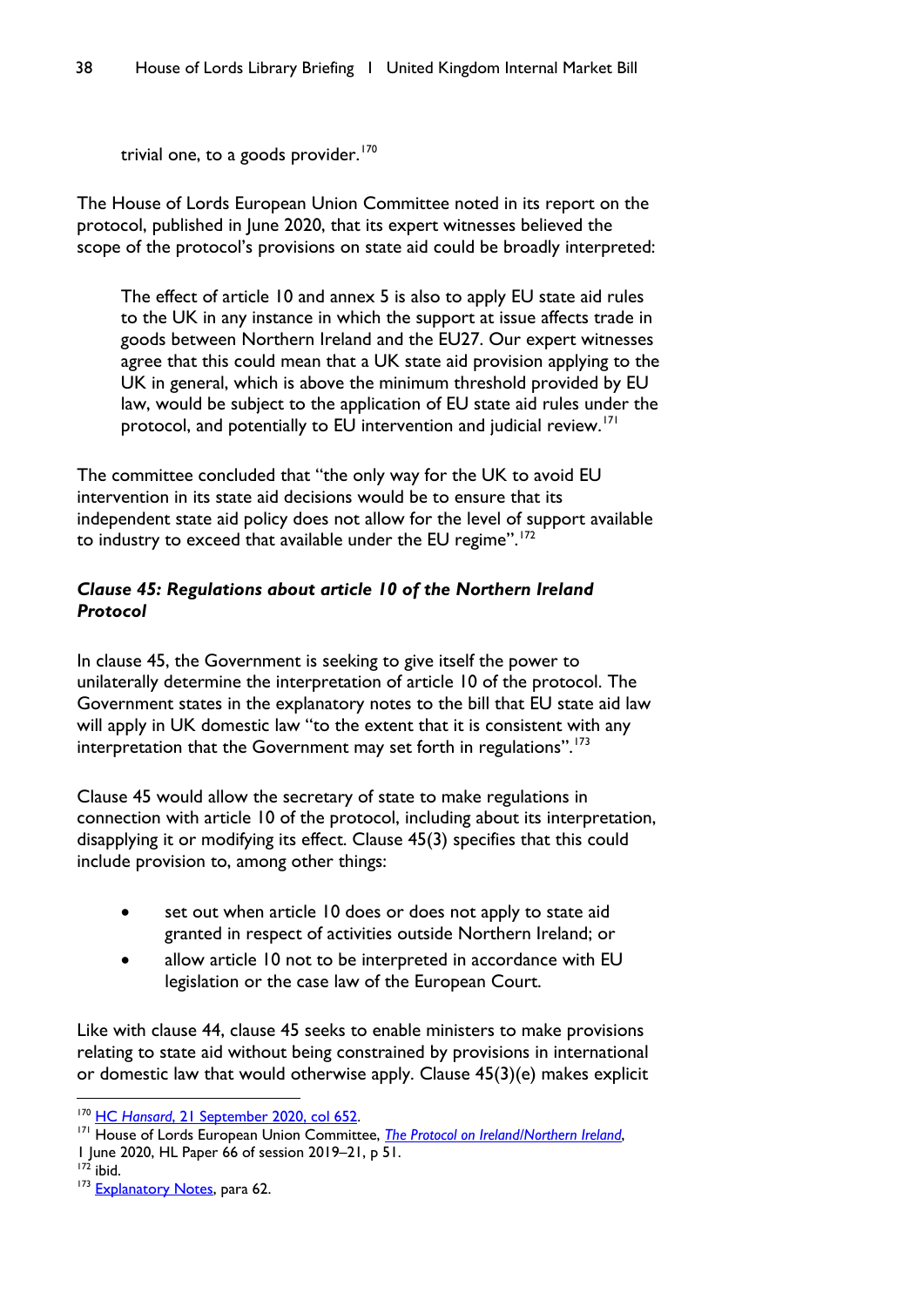that regulations made using the power in clause 45 can include provision for:

[...] rights, powers, liabilities, obligations, restrictions remedies and procedures that would otherwise apply in relation to aid, as a result of relevant international or domestic law, not to be recognised, available, enforced, allowed or followed.

"Relevant international or domestic law" is defined in clause 47 (see below).

Clause 45 forms part of what the Government calls a "legal safety net".

The same parliamentary procedure would apply to regulations made under clause 45 as apply to those made under clause 44. For the first six months after clause 45 came into force, ministers could make regulations under it using the 'made affirmative' procedure. This would mean the regulations could come into force without first being approved by Parliament, but they would need retrospective parliamentary approval to remain in force. After the first six months, regulations would be subject to the affirmative procedure, meaning they could only be made with the approval of both Houses.

# *Clause 46: Notification of state aid for the purposes of the Northern Ireland Protocol*

Clause 46 would provide that only the secretary of state, and no other public authority, may comply with EU law requirements applied to the UK by article 10 to give the European Commission notifications or information about state aid. Under EU law, the European Commission must generally (with some exceptions) be notified of new aid measures, and member states cannot put the measure into effect until they have had approval from the European Commission.<sup>[174](#page-40-0)</sup>

The explanatory notes to the bill say that this reflects the status quo, as this function is currently carried out by the Foreign Secretary via the UK Mission in Brussels.<sup>175</sup> The whole of the UK is subject to EU state aid rules during the transition period.

## *Clause 47: Further provision related to sections 44 and 45 etc*

Clause 47 would bolster the effect of clauses 44 and 45. The Government has stated that it is seeking to ensure the provisions in clause 44 and clause 45 (giving ministers powers to unilaterally interpret, modify the application of, or disapply parts of the protocol) "are able to have effect

<span id="page-40-0"></span><sup>&</sup>lt;sup>174</sup> European Commission, ['State aid procedures',](https://ec.europa.eu/competition/state_aid/overview/state_aid_procedures_en.html) 29 May 2015.

<span id="page-40-1"></span><sup>&</sup>lt;sup>175</sup> [Explanatory Notes,](https://publications.parliament.uk/pa/bills/lbill/58-01/135/5801135en.pdf) para 310.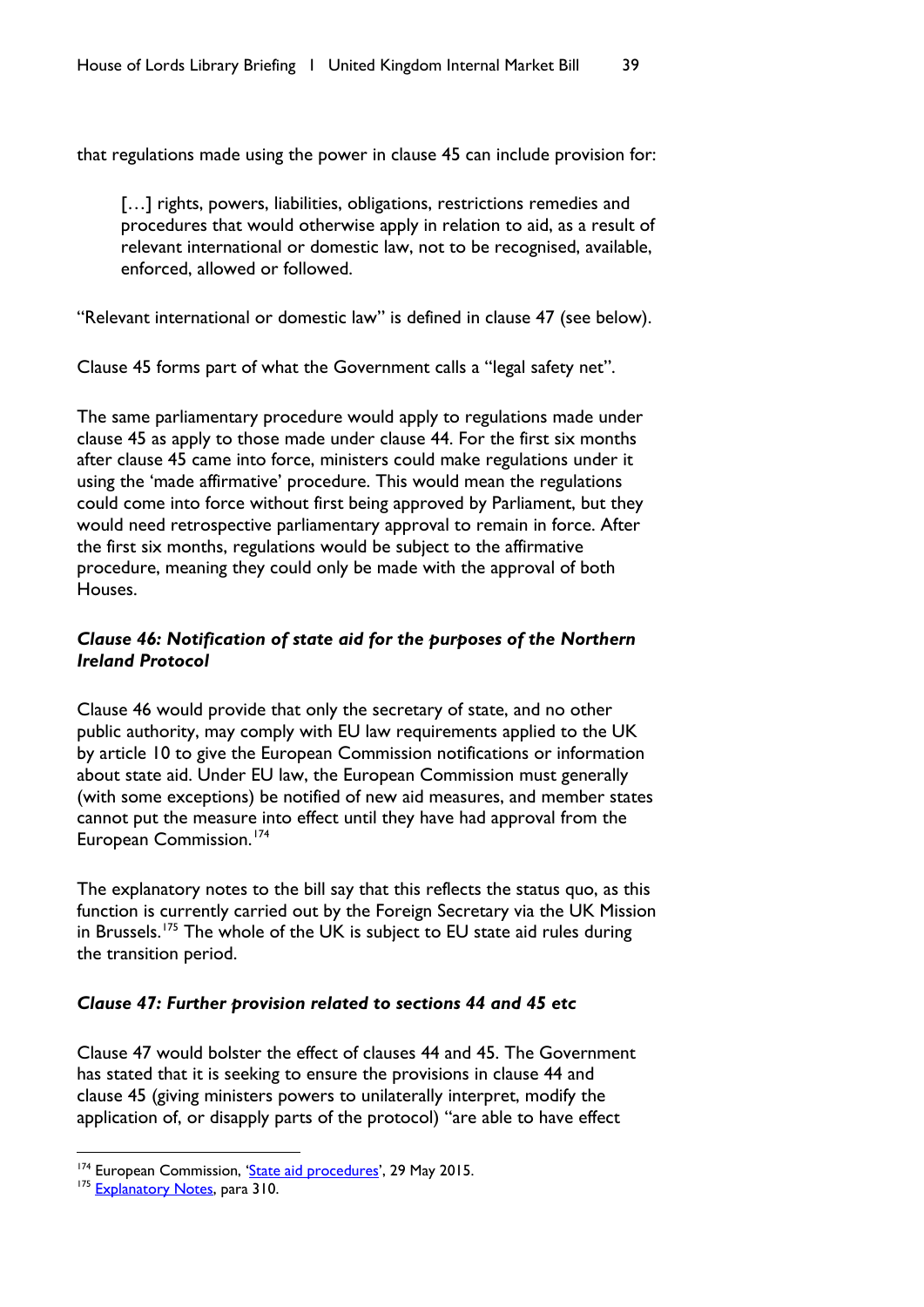notwithstanding any relevant or international law with which they may be incompatible or inconsistent".<sup>[176](#page-41-0)</sup> Clause 47 forms part of what the Government calls a "legal safety net".

Clauses 44 and 45 both contain similar provisions to each other that seek to allow for "rights, powers, liabilities, restrictions, remedies and procedures that would otherwise apply, as a result of relevant international or domestic law, not to be recognised, available, enforced, allowed or followed". This approach is bolstered by clause 47, which contains further provisions intended to allow clauses 44 and 45 to override any provisions in international or domestic law that would prevent ministers from unilaterally interpreting, modifying or disapplying the protocol.

Clause 47(1) specifically provides that "notwithstanding any relevant international or domestic law with which they may be incompatible", the following would have effect:

- (a) section 44;
- (b) any regulations made under section  $44(1)$ ;
- (c) section 45;
- (d) any regulations made under section 45(1);
- (e) this section [ie section 47 itself];
- (f) any other provision of this Act so far as relating to the provisions in paragraphs (a) to (e).

Clause 47(8) defines "relevant international or domestic law" as follows:

"relevant international or domestic law" includes—

- (a) any provision of the Northern Ireland Protocol;
- (b) any other provision of the EU withdrawal agreement;
- (c) any other EU law or international law;
- (d) any provision of the European Communities Act 1972;
- (e) any provision of the European Union (Withdrawal) Act 2018;
- (f) any retained EU law or relevant separation agreement law;
- (g) any other legislation, convention or rule of international or domestic law whatsoever, including any order, judgment or decision of the European Court or of any other court or tribunal,

but does not include the convention rights within the meaning of the Human Rights Act 1998 (see section 1(1) of that act).

<span id="page-41-0"></span><sup>&</sup>lt;sup>176</sup> [Explanatory Notes,](https://publications.parliament.uk/pa/bills/lbill/58-01/135/5801135en.pdf) para 65.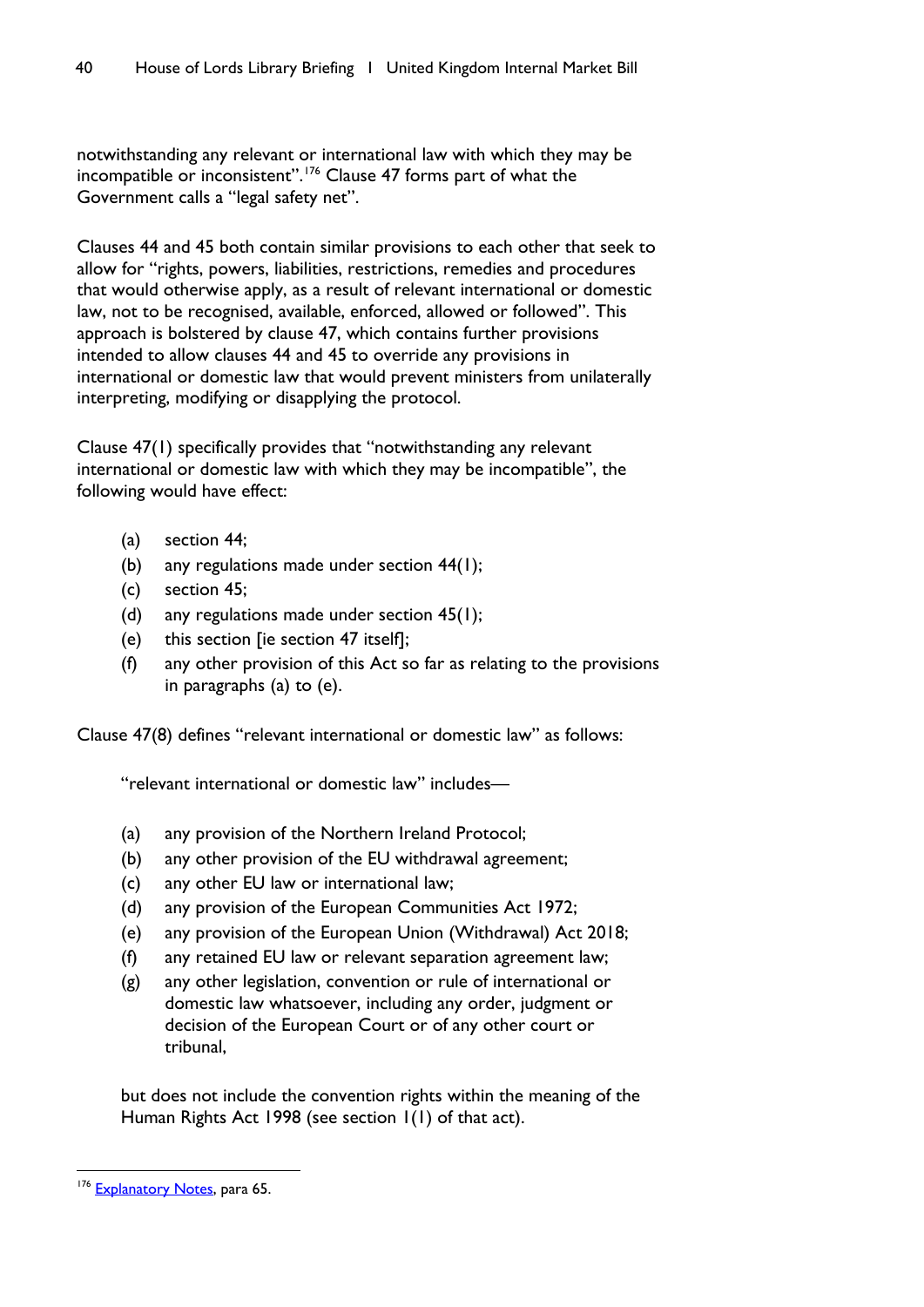Clause 47(2) reinforces clause 47(1) with a series of further provisions that set out some consequences that follow from clause 47(1). Subsection (a) states that regulations made under clauses 44(1) and 45(1) "are not to be regarded as unlawful on the grounds of any incompatibility or inconsistency with relevant international or domestic law". It also provides that section 6(1) of the Human Rights Act 1998 does not apply in relation to the making of regulations under clauses 44(1) and 45(1). This section of the Human Rights Act would usually make it unlawful for a public authority to act in a way which is incompatible with a "convention right". "Convention rights" are the rights and fundamental freedoms set out in specific articles of the European Convention on Human Rights (ECHR) and its protocols.<sup>[177](#page-42-0)</sup>

Clause 47(2)(b) and (c) seek to ensure that provisions of the bill could override provisions of the European Union (Withdrawal) Act 2018, as amended by the European Union (Withdrawal Agreement) Act 2020, that implemented the withdrawal agreement and Northern Ireland Protocol in domestic law.

Section 7A of the 2018 Act provides that the rights, powers, liabilities, obligations and restrictions created or arising under the withdrawal agreement, and the remedies and procedures provided for by the withdrawal agreement apply directly in domestic law. Section 7A gives effect to article 4 of the withdrawal agreement, which provides that the provisions of the withdrawal agreement and the provisions of EU law made applicable by the withdrawal agreement "shall produce in respect of and in the United Kingdom the same legal effects as those which they produce within the [European] Union and its member states". Article 4 also states that legal and natural persons shall be able to rely directly on provisions contained or referred to in the withdrawal agreement which meet the conditions for direct effect under EU law. Article 4(2) creates an obligation for the UK to ensure compliance with this. Article 4 also requires:

- The disapplication of provisions of domestic law which are incompatible with the withdrawal agreement; and
- Provisions of the withdrawal agreement referring to EU law and its concepts to be interpreted and applied in the UK using the methods and general principles of EU law.

However, clause 47(2)(b) would mean that these rights, powers, liabilities, obligations, restrictions, remedies and procedures would cease to have effect in domestic law "so far and for as long as they are incompatible or inconsistent" with the provisions of the bill listed in clause 47(1).

<span id="page-42-0"></span><sup>&</sup>lt;sup>177</sup> Section 1 of the Human Rights Act 1998. The European Convention on Human Rights was established by the Council of Europe, not the European Union. The EU's member states are all members of the Council of Europe.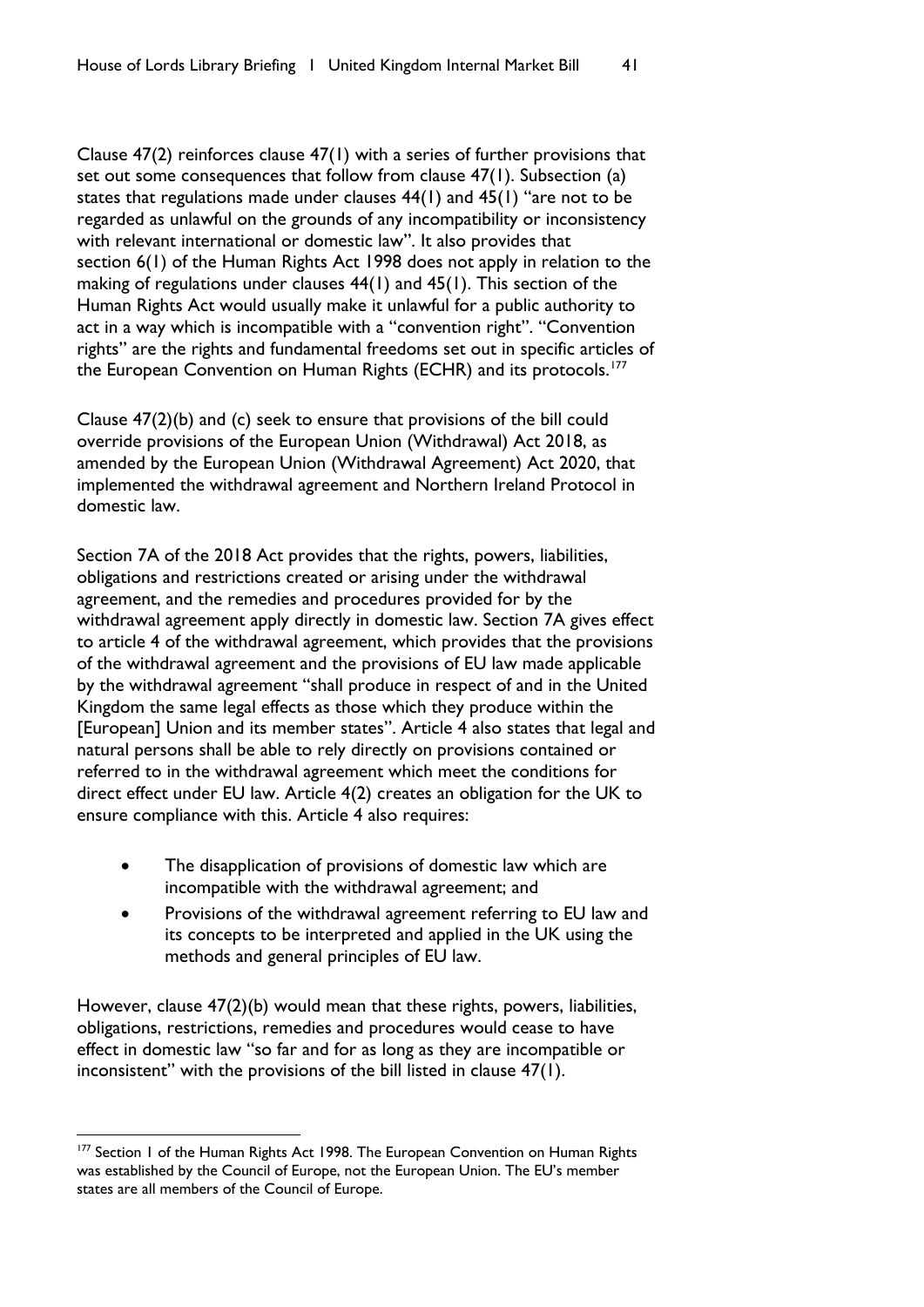Section 7C of the 2018 Act requires any question as to the validity, meaning or effect of relevant separation agreement law to be interpreted in accordance with the withdrawal agreement.<sup>[178](#page-43-0)</sup> But clause  $47(2)(c)$  seeks to override this: it says that section 7C would cease to have effect "so far and for as long as" it would require any such questions to be decided "in a way which is incompatible or inconsistent" with the provisions of the bill listed in clause 47(1).

The final provision in clause 47(2) is subsection (d) which states that "any other provision or rule of domestic law that is relevant international or domestic law ceases to have effect so and for as long as it is incompatible or inconsistent" with the provisions of the bill listed in clause 47(1).

The Government has acknowledged that the 'notwithstanding' provision of clause 47 partially disapplies article 4 of the withdrawal agreement because it removes the possibility of challenge before domestic courts to enforce the rights and remedies provided for in the withdrawal agreement.<sup>[179](#page-43-1)</sup> This would disapply the concept of direct effect. It notes that this is the case regardless of whether any regulations made under clauses 44 or 45 of the bill are in fact incompatible with the withdrawal agreement.

## *Judicial review provisions in clause 47*

It was suggested that as originally drafted, clause 47 could preclude judicial review of clauses 44 and 45.[180](#page-43-2) The Government made amendments to the bill at committee and report stage in the House of Commons to address the issue of judicial review.

Clause 47(5) now provides that in relation to a "relevant claim or application", the standard time limits for seeking judicial review may not be extended. Clause 47(8) defines a "relevant claim or application" as one brought for the purpose of questioning the validity or lawfulness of regulations under sections 44(1) or 45(1). Clause 47(6) states that the jurisdiction and powers of a court or tribunal in relation to a relevant claim or application would be subject to clause  $47(1)$  and  $47(2)$ . These provisions were added at committee stage.

<span id="page-43-0"></span> $178$  "Relevant separation agreement law" is defined in section  $7C(3)$  of the European Union (Withdrawal) Act 2018. This definition applies both to that act and to the bill. Very broadly speaking, it is domestic law that relates to the withdrawal agreement or to the EEA EFTA separation agreement or the Swiss citizens' rights agreement.

<span id="page-43-1"></span><sup>179</sup> HM Government, *[HMG Legal Position: UKIM Bill and Northern Ireland Protocol](https://assets.publishing.service.gov.uk/government/uploads/system/uploads/attachment_data/file/916702/UKIM_Legal_Statement.pdf)*, 10 September 2020.

<span id="page-43-2"></span><sup>180</sup> See: House of Commons Library, *[The United Kingdom Internal Market Bill 2019–21](https://commonslibrary.parliament.uk/research-briefings/cbp-9003/)*,

<sup>14</sup> September 2020, pp 72–3. The number of clauses in the bill has changed since this briefing was published. Where it refers to clause 42, this is now clause 44. Clause 43 is now clause 45. Clause 45 is now clause 47.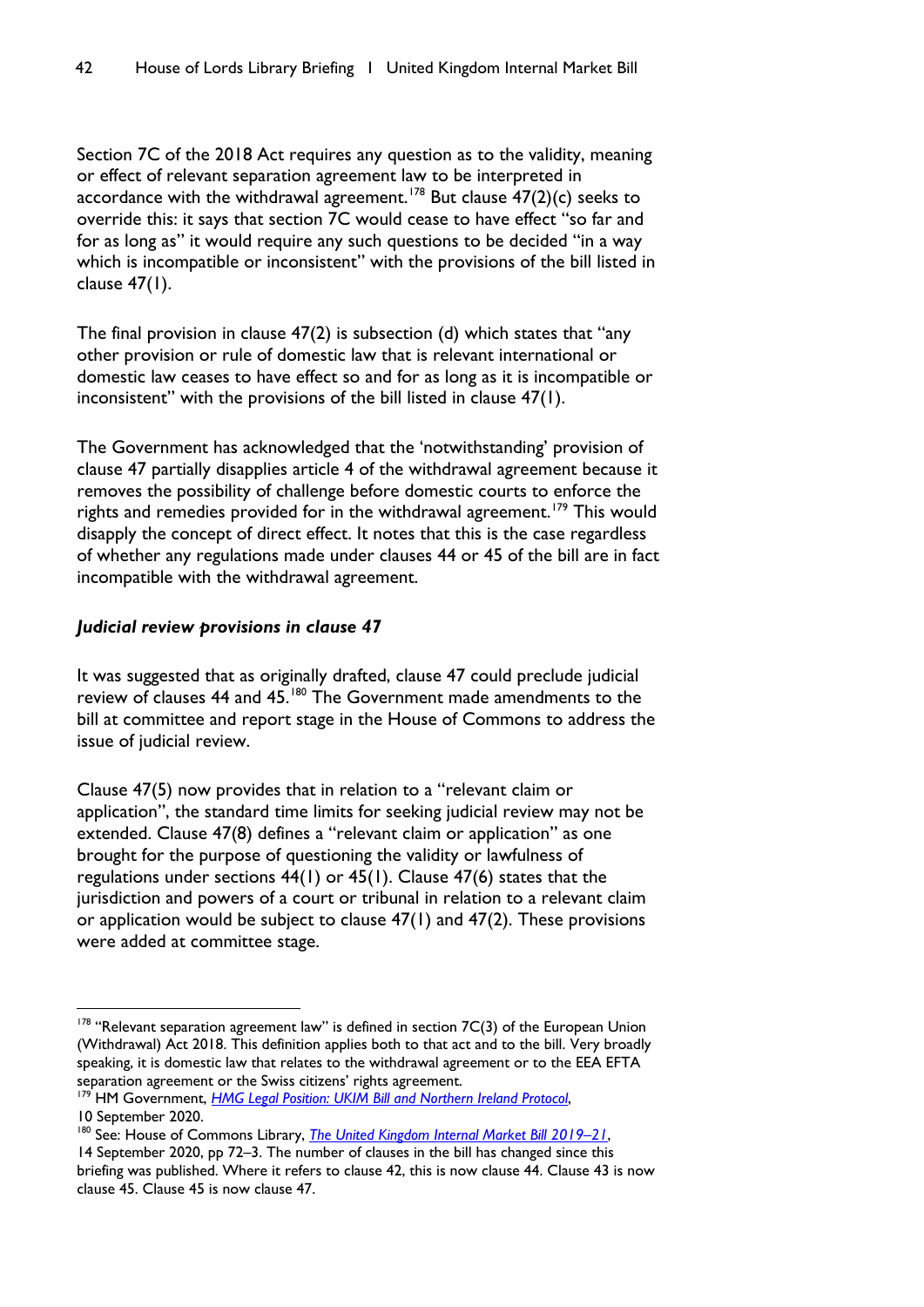Robin Walker, Minister of State at the Northern Ireland Office, said the amendments "make it clear that any regulations made under clauses 42 or 43 [now numbered as clauses 44 and 45] would, of course, be subject to judicial review, contrary to some of the claims that have been made over recent weeks".<sup>[181](#page-44-0)</sup> Mr Walker said that setting a three-month time limit for bringing a judicial review claim would ensure that any challenge to the regulations would be subject to a "timely resolution", which was "essential" to provide certainty to Northern Ireland businesses and investors.

Joanna Cherry, the SNP Justice Spokesperson, said that these amendments "appear to acknowledge that judicial review claims could still be brought in certain limited circumstances".<sup>[182](#page-44-1)</sup> She questioned on what grounds a judicial review claim could be brought—whether it would include the normal grounds of illegality, irrationality or procedural impropriety, or whether it would also include review on the grounds of human rights.

Further government amendments potentially relevant to the issue of judicial review on human rights grounds were made to clause 47 at report stage in the Commons:

- Clause 47(2)(a) now provides that section 6(1) of the Human Rights Act 1998 does not apply in relation to the making of regulations under clauses  $44(1)$  and  $45(1)$ . This section of the Human Rights Act would usually make it unlawful for a public authority to act in a way which is incompatible with a "convention right".
- Clause  $47(3)$  now provides that regulations under clauses  $44(1)$ or 45(1) are to be treated for the purposes of the Human Rights Act 1998 as if they were within the definition of "primary legislation" in section 21(1) of that act.
- Clause 47(4) now provides that no court or tribunal may entertain any proceedings for questioning the validity or lawfulness of regulations under clauses 44(1) or 45(1) other than proceedings on a relevant claim or application.
- Clause 47(8) explicitly states that convention rights within the meaning of the Human Rights Act do not fall within the definition of "relevant international or domestic law".

Moving the amendments at report stage, Paul Scully, Parliamentary Under Secretary of State at the Department for Business, Energy and Industrial Strategy, said they would ensure the higher courts could declare that regulations under clauses 44 and 45 were incompatible with the Human Rights Act but would not be able to quash them.<sup>[183](#page-44-2)</sup> He argued this was "the

<span id="page-44-0"></span><sup>181</sup> HC *Hansard*[, 21 September 2020, col 656.](https://hansard.parliament.uk/commons/2020-09-21/debates/E16E72B4-04B3-4C62-8375-503BEE8799B0/UnitedKingdomInternalMarketBill)

<span id="page-44-1"></span> $182$  ibid, col 696.

<span id="page-44-2"></span><sup>183</sup> HC *Hansard*[, 29 September 2020, col 190.](https://hansard.parliament.uk/commons/2020-09-29/debates/96A7BFAF-F6AD-409C-86EC-4799A382727D/UnitedKingdomInternalMarketBill)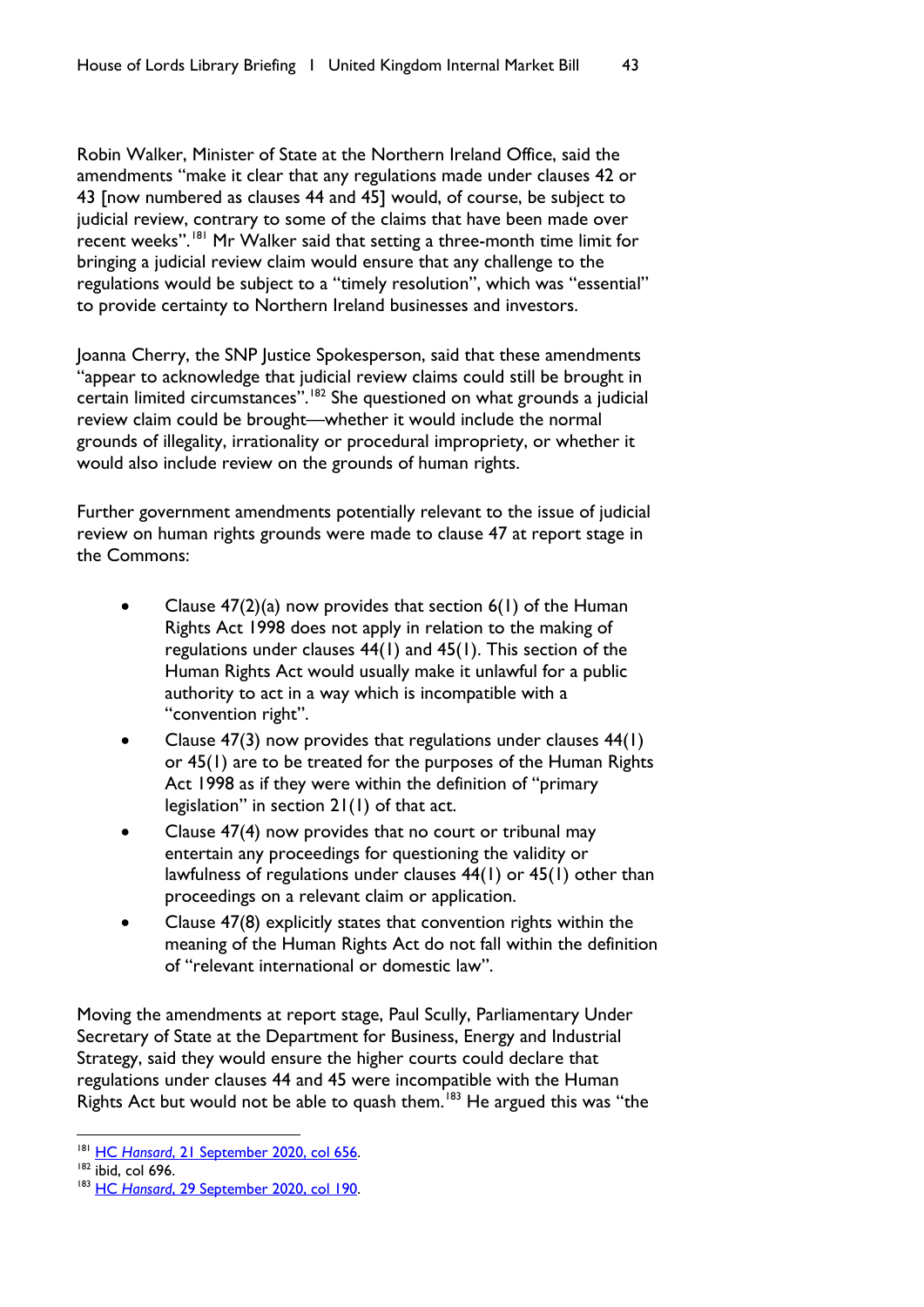right balance in terms of a remedy, in the unlikely event of a breach of convention rights".

Mark Elliot, professor of public law at the University of Cambridge, has argued that: "Taken together, it appears that these amendments seek [to] produce an extremely odd outcome": [184](#page-45-0)

The exclusion of ECHR rights from the definition of 'relevant law' in clause 45 [now clause 47] means that the provision in clause 45(1) [now clause 47(1)]—that regulations made under clauses 42 and 43 [now clauses 44 and 45] have effect notwithstanding incompatibility with relevant law—would no longer apply in respect of convention rights. On its own, this would unambiguously reinstate the possibility of judicial review of relevant regulations on [Human Rights Act] grounds. However […] by requiring regulations made under clauses 42 and 43 [now clauses 44 and 45] to be treated as if they were primary legislation for [Human Rights Act] purposes, such regulations would, on this view, be shielded from the possibility of being struck down if they were found to breach convention rights. Instead a court would only be able to issue a declaration of incompatibility under section 4 of the [Human Rights Act].<sup>[185](#page-45-1)</sup>

The Northern Ireland Human Rights Commission and the Equality Commission for Northern Ireland said these government amendments "undermine the Belfast (Good Friday) Agreement commitment to ensure incorporation of the ECHR, including access to courts and remedies for breach of the ECHR rights".<sup>[186](#page-45-2)</sup> The commissions also expressed concern that the amendments "risk diminishing the commitment in article 2(1) of the Ireland/Northern Ireland Protocol to ensure there is no diminution of rights, safeguards or equality of opportunity as the UK leaves the EU".

## *Clauses 44, 45 and 47 as a 'safety net': Government justification*

The Government has acknowledged that the bill "does break international law in a very specific and limited way".<sup>[187](#page-45-3)</sup> At the same time, it has sought to portray any breach of international law as a necessary "legal safety net". For example, Prime Minister Boris Johnson said at second reading that "by

<span id="page-45-1"></span><sup>185</sup> ibid. Professor Elliot suggested a possible alternative interpretation, whereby the courts would remain free to strike down regulations that were incompatible with the Human Rights Act, by reasoning that regulations that breached convention rights would be made "not under, but beyond" the powers granted by clauses 44 and 45 and therefore not covered by the requirement to be treated as primary legislation. However, he concluded it was "hard to say" whether any court would be "bold enough" to adopt this approach. <sup>186</sup> Equality Commission for Northern Ireland and Northern Ireland Human Rights

<span id="page-45-0"></span><sup>&</sup>lt;sup>184</sup> Mark Elliot, 'One step forward, two steps back? Judicial review and the Government's [amendments to the Internal Market Bill'](https://publiclawforeveryone.com/2020/09/25/one-step-forward-two-steps-back-judicial-review-and-the-governments-amendments-to-the-internal-market-bill/), Public Law for Everyone blog, 25 September 2020.

<span id="page-45-2"></span>Commission, *[Briefing on the Internal Market Bill](https://www.nihrc.org/uploads/publications/ECNI-NIHRC_Briefing.pdf)*, September 2020, p 2.

<span id="page-45-3"></span><sup>&</sup>lt;sup>187</sup> HC Hansard[, 8 September 2020, col 509.](https://hansard.parliament.uk/commons/2020-09-08/debates/2F32EBC3-6692-402C-93E6-76B4CF1BC6E3/NorthernIrelandProtocolUKLegalObligations)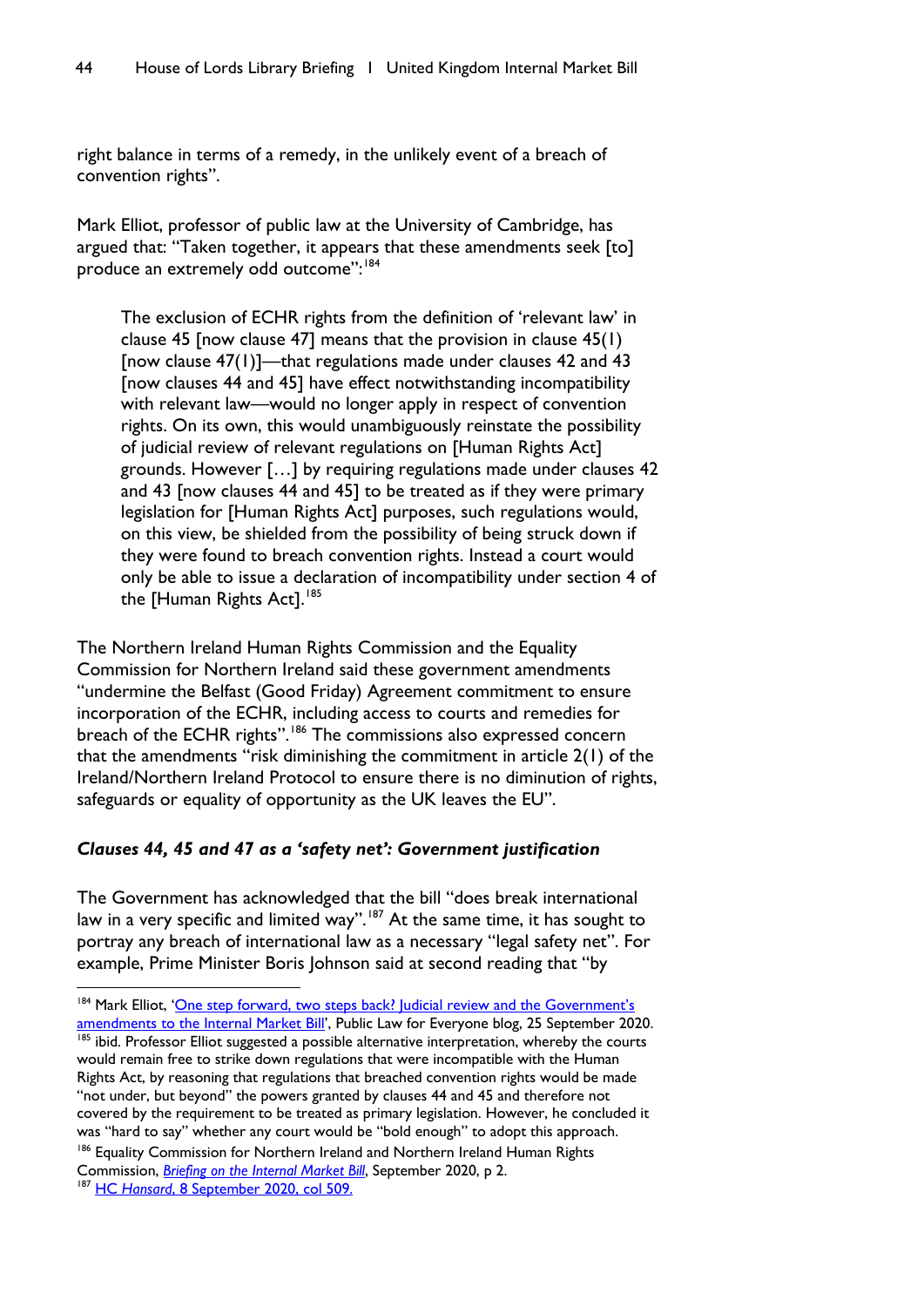creating a legal safety net taking powers in reserve, whereby ministers can guarantee the integrity of our United Kingdom", the bill was seeking to "insure and protect this country against the EU's proven willingness […] to use this delicately balanced protocol in ways for which it was never intended".<sup>[188](#page-46-0)</sup>

#### *Legal position statement*

The Government has published two statements seeking to justify its approach. In a legal statement published on 10 September 2020, the Government said that the "established principle of international law that a state is obliged to discharge its treaty obligations in good faith" would remain the "key principle in informing the UK's approach to international relations".<sup>[189](#page-46-1)</sup> However, it argued that parliamentary sovereignty could take precedence over international treaty obligations:

Parliament is sovereign as a matter of domestic law and can pass legislation which is in breach of the UK's treaty obligations. Parliament would not be acting unconstitutionally in enacting such legislation. This 'dualist' approach is shared by other, similar legal systems such as Canada, Australia and New Zealand. Under this approach, treaty obligations only become binding to the extent that they are enshrined in domestic legislation. Whether to enact or repeal legislation, and the content of that legislation, is for Parliament and Parliament alone. This principle was recently approved unanimously by the Supreme Court in *R (Miller)* v *Secretary of State for Exiting the European Union* [2017] UKSC 5.

The legislation which implements the withdrawal agreement including the Northern Ireland Protocol is expressly subject to the principle of parliamentary sovereignty. Parliament's ability to pass provisions that would take precedence over the withdrawal agreement was expressly confirmed in section 38 of the European Union (Withdrawal Agreement) Act 2020, with specific reference to the EU concept of 'direct effect'.

Legal commentators have argued that this only takes into account the position in domestic law and ignores the position in international law. Responding to the Government's statement, the Law Society and the Bar Council said:

This analysis is correct viewed exclusively as a matter of pure domestic UK law but it does not address the points that are of concern to the

<span id="page-46-0"></span><sup>&</sup>lt;sup>188</sup> HC Hansard, 14 September 2020, cols 45-6.

<span id="page-46-1"></span><sup>189</sup> HM Government, *[HMG Legal Position: UKIM Bill and Northern Ireland Protocol](https://assets.publishing.service.gov.uk/government/uploads/system/uploads/attachment_data/file/916702/UKIM_Legal_Statement.pdf)*, 10 September 2020.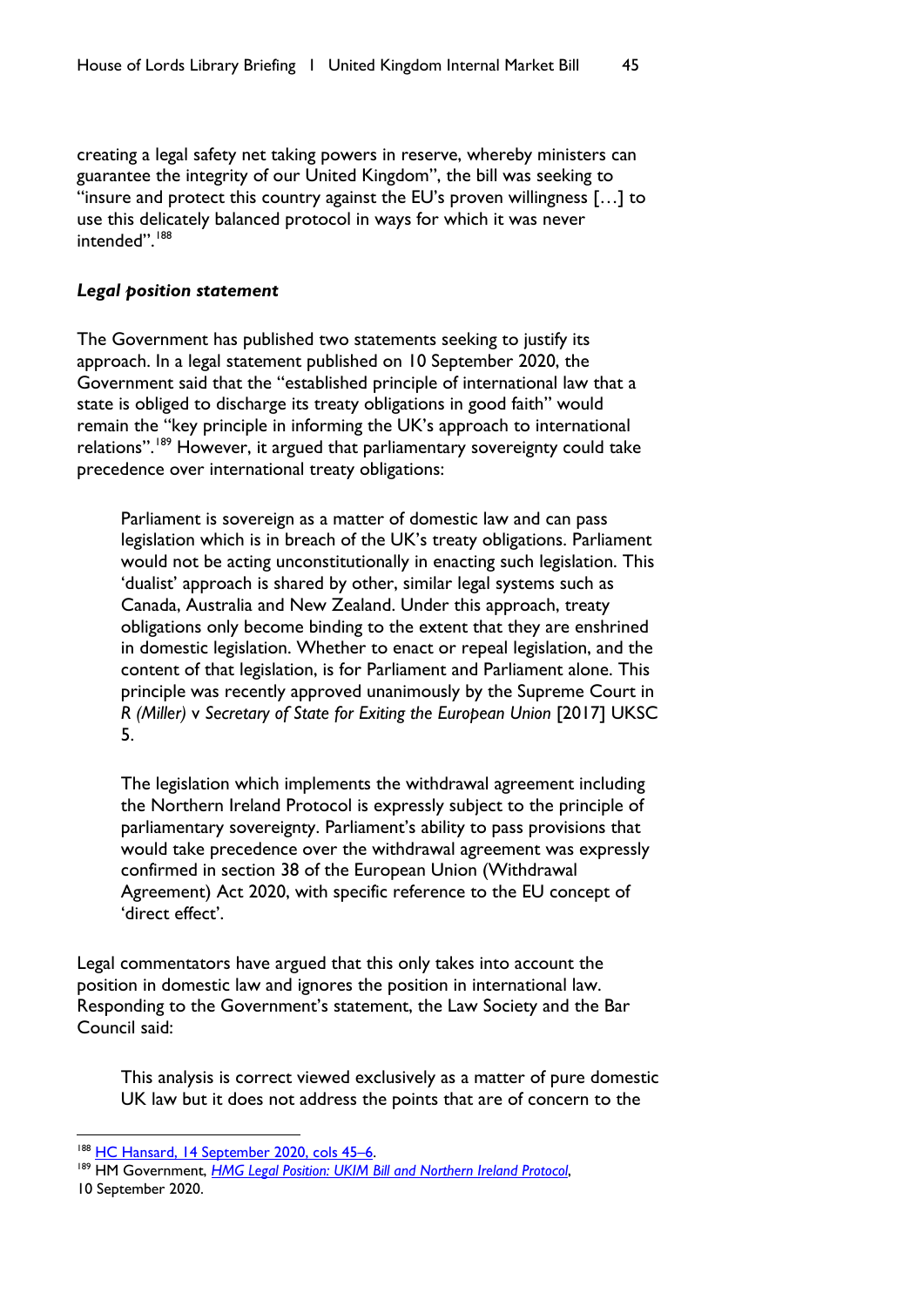Law Society and Bar Council, that the proposed approach is directly incompatible with the discharge of the legal obligations of the UK under international law.

[...] The Law Society and the Bar Council are of the view that the proposed adoption of legislation that is deliberately designed to confer powers on ministers to act incompatibly with international law and to prohibit compliance with obligations imposed by an international treaty ratified by the UK and endorsed by Parliament, constitutes a clear breach of those aspects of the rule of law.<sup>[190](#page-47-0)</sup>

This interaction of domestic and international law was the subject of some debate during the bill's passage through the House of Commons. For instance, Sir William Cash (Conservative MP for Stone), chair of the House of Commons European Scrutiny Committee, argued that section 38 of the European Union (Withdrawal Agreement) Act 2020 made parliamentary sovereignty "inviolate".<sup>[191](#page-47-1)</sup> He said that "[n]ational and constitutional law, in certain circumstances—where it affects sovereignty, as in this case in the United Kingdom—can prevail against international law".<sup>[192](#page-47-2)</sup> He argued that the UK's dualist system supported this:

With regard to *Miller* 1, the Supreme Court unanimously confirmed that, under the dualist approach, treaty obligations only become binding in the UK system to the extent that they are carried out in domestic legislation, and that whether to enact or repeal legislation, and the content of that legislation is for Parliament alone.

[...] Parliament, in the exercise of its sovereignty, is free to legislate in any way it sees fit, including contrary to the UK's international obligations.[193](#page-47-3)

He cited examples where he said Parliament had previously done this.<sup>[194](#page-47-4)</sup>

Others contested this interpretation. For example, Joanna Cherry, the SNP's justice spokesperson, rejected as "legally illiterate" the idea that the doctrine of parliamentary sovereignty "somehow trumps international law".<sup>[195](#page-47-5)</sup> She cited the Supreme Court judgment in *Miller* 1 that "treaties between sovereign states have effect in international law and are not governed by the

<span id="page-47-0"></span><sup>190</sup> Law Society and Bar Council, *[Parliamentary Briefing: Internal Market Bill Report Stage—](https://tlsprdsitecore.azureedge.net/-/media/files/topics/brexit/law-society-bar-council-joint-briefing-internal-market-bill-report-stage.pdf?rev=40ab4741fa784673b58fa20064329a87&hash=8D0B3D76F9C191F8826C2434FBE64557) [House of Commons](https://tlsprdsitecore.azureedge.net/-/media/files/topics/brexit/law-society-bar-council-joint-briefing-internal-market-bill-report-stage.pdf?rev=40ab4741fa784673b58fa20064329a87&hash=8D0B3D76F9C191F8826C2434FBE64557)*, 29 September 2020.

<span id="page-47-1"></span><sup>191</sup> HC *Hansard*[, 21 September 2020, col 673.](https://hansard.parliament.uk/commons/2020-09-21/debates/E16E72B4-04B3-4C62-8375-503BEE8799B0/UnitedKingdomInternalMarketBill)

<span id="page-47-2"></span><sup>192</sup> HC *Hansard*[, 29 September 2020, col 216.](https://hansard.parliament.uk/commons/2020-09-29/debates/96A7BFAF-F6AD-409C-86EC-4799A382727D/UnitedKingdomInternalMarketBill)

<span id="page-47-3"></span><sup>193</sup> ibid.

<span id="page-47-4"></span><sup>194</sup> ibid, col 215.

<span id="page-47-5"></span><sup>&</sup>lt;sup>195</sup> HC Hansard[, 21 September 2020, col 695.](https://hansard.parliament.uk/commons/2020-09-21/debates/E16E72B4-04B3-4C62-8375-503BEE8799B0/UnitedKingdomInternalMarketBill)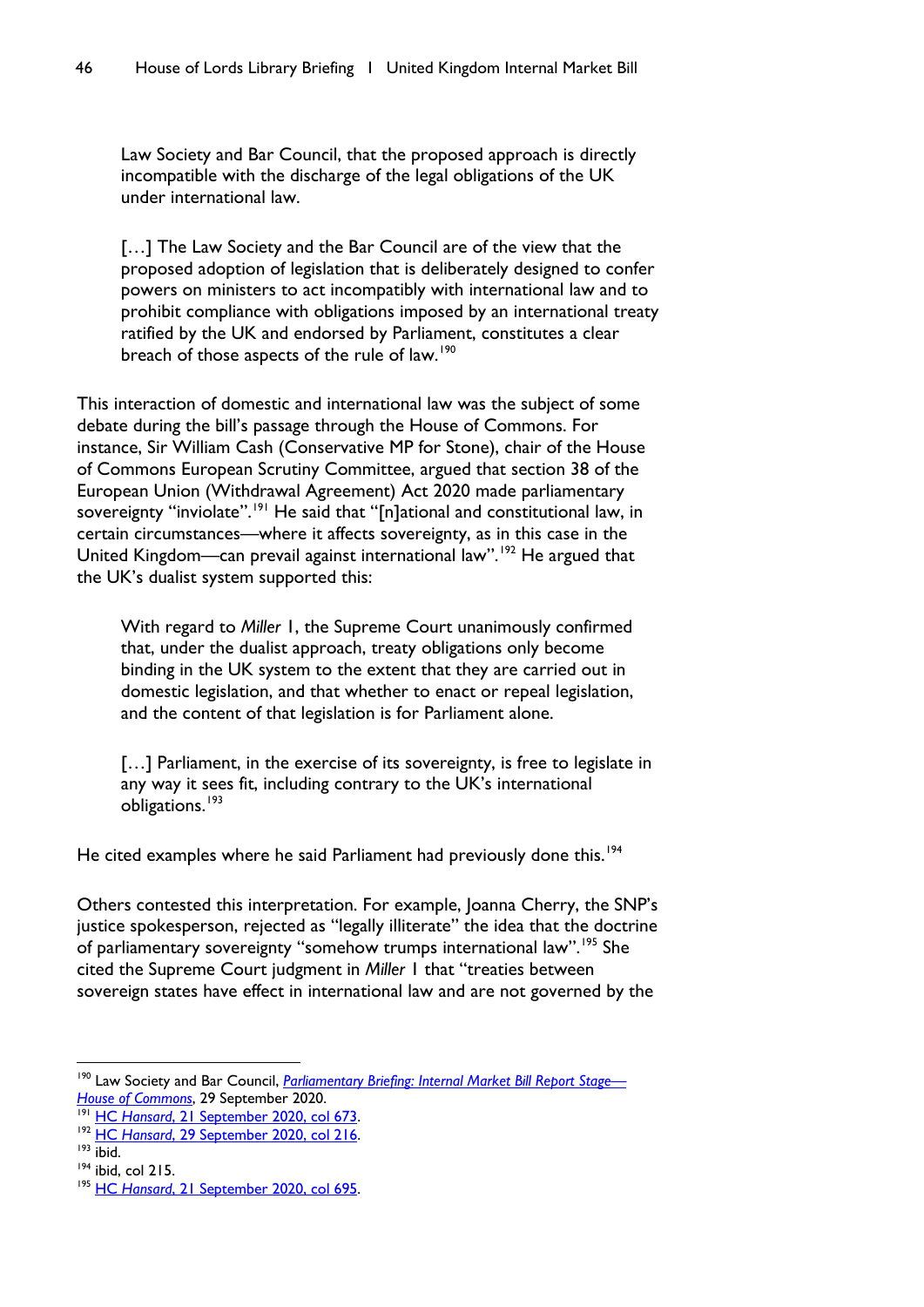domestic law of any state".<sup>[196](#page-48-0)</sup>

#### *'Notwithstanding' clauses statement*

The Government published a second statement on the 'notwithstanding' clauses (now numbered clauses 44, 45 and 47) on 17 September 2020, in which it set out that it would ask Parliament to support using them "only in the case of, in our view, the EU being engaged in a material breach of its duties of good faith or other obligations, and thereby undermining the purpose of the Northern Ireland Protocol".<sup>[197](#page-48-1)</sup> It gave a list of examples of such behaviour:

- (a) insistence that GB-NI tariffs and related provision such as import VAT should be charged in ways that are not related to the real risk of goods entering the EU single market;
- (b) such insistence under (a) leading to a failure to reach agreement in the Joint Committee, with the result that the default provisions on tariffs between GB and NI apply;
- (c) insistence on paperwork requirements (export declarations) for NI goods going to GB, thereby compromising the principle of "unfettered access" in article 6 of the protocol;
- (d) insistence that the EU's state aid provisions should apply in GB in circumstances when there is no link or only a trivial one to commercial operations taking place in NI; and
- (e) refusal to grant third country listing to UK agricultural goods for manifestly unreasonable or poorly justified reasons.

It said that "in parallel" with using the provisions in the bill, it would also "always activate appropriate formal dispute settlement mechanisms with the aim of finding a solution through this route".

The withdrawal agreement establishes a dispute settlement process for where the UK and EU disagree over the interpretation or application of the withdrawal agreement after the end of the transition period.<sup>[198](#page-48-2)</sup> Where there is a dispute, the UK and EU will initially seek to resolve it within the Joint Committee. Where this is not possible, the dispute may be referred to an arbitration panel that can make binding rulings. The Court of Justice of the European Union (CJEU) will provide interpretations of questions of EU law to the panel. Failure to comply can result in the imposition of a lump sum or ongoing penalty payment, and non-compliance would ultimately entitle the

<span id="page-48-1"></span><sup>197</sup> Prime Minister's Office, ['Government statement on notwithstanding clauses',](https://www.gov.uk/government/publications/government-statement-on-notwithstanding-clauses/government-statement-on-notwithstanding-clauses) 17 September 2020.

<span id="page-48-0"></span><sup>196</sup> HC *Hansard*[, 21 September 2020, col 695;](https://hansard.parliament.uk/commons/2020-09-21/debates/E16E72B4-04B3-4C62-8375-503BEE8799B0/UnitedKingdomInternalMarketBill) and *R (Miller)* v *Secretary of State for Exiting the European Union* [2017] UKSC 5, para 55.

<span id="page-48-2"></span><sup>198</sup> For further details, see: House of Commons Library, *[The UK-EU Withdrawal Agreement:](https://commonslibrary.parliament.uk/research-briefings/cbp-9016/)  [Dispute Settlement and EU Powers](https://commonslibrary.parliament.uk/research-briefings/cbp-9016/)*, 2 October 2020.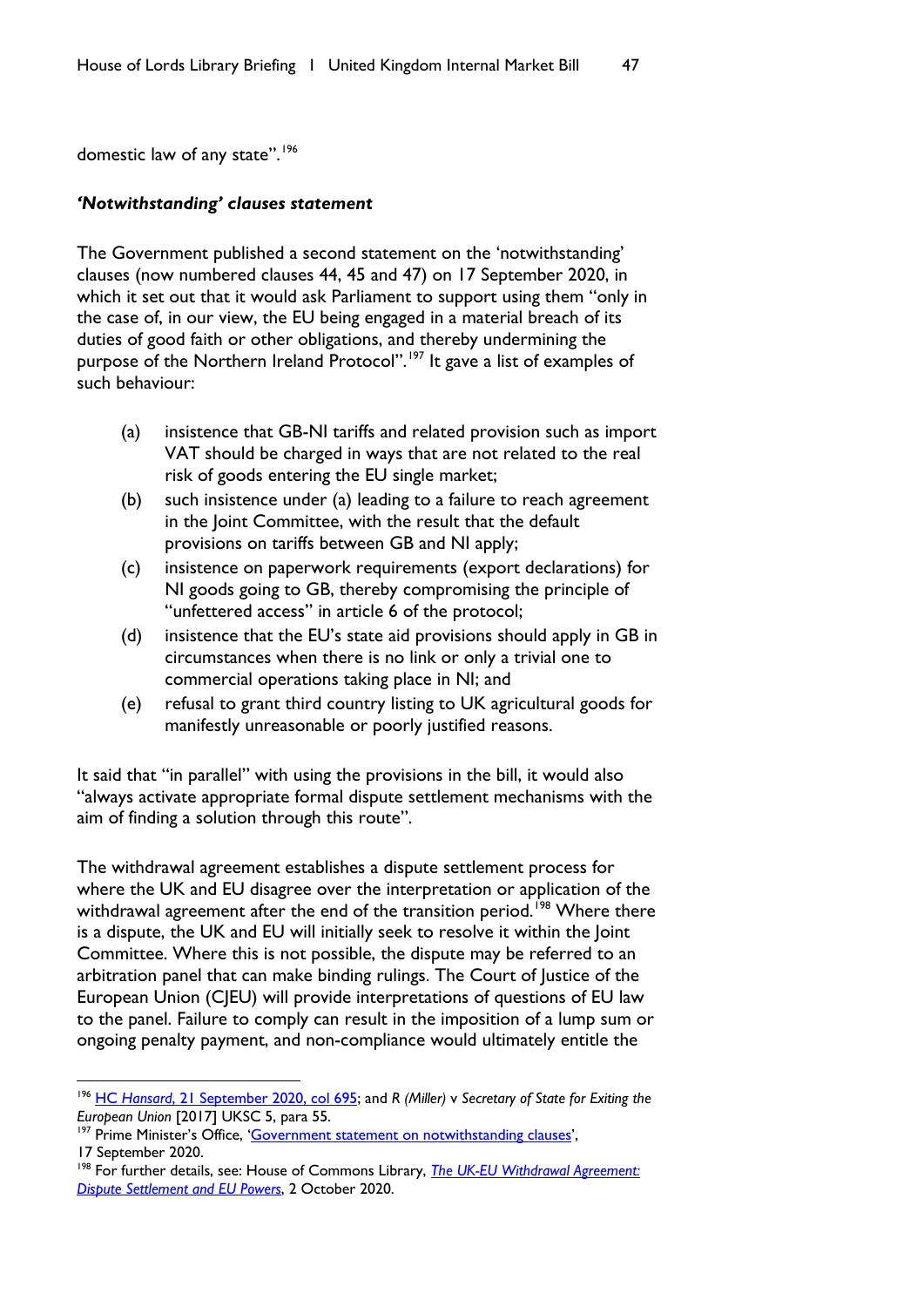complainant to suspend certain treaty obligations or elements of other UK-EU agreements.

Article 16 of the Northern Ireland Protocol says that if the application of the protocol leads to "serious economic, societal or environmental difficulties that are liable to persist, or to diversion of trade, the [European] Union or the United Kingdom may unilaterally take appropriate safeguard measures". If either party is considering taking safeguard measures, it must notify the other party and the Joint Committee, and immediately enter into consultations in the Joint Committee with a view to finding a commonly acceptable solution.

The Government has been criticised for seeking to take its own unilateral measures instead of, or in addition to, invoking the dispute resolution measures provided for in the withdrawal agreement. For instance, Geoffrey Cox (Conservative MP for Torridge and West Devon), the former Attorney General, said that "however provoked or frustrated they may feel", ministers should not "take or use powers permanently and unilaterally to rewrite portions of an agreement into which this country freely entered just a few months ago".<sup>[199](#page-49-0)</sup> He said that the Government should use the "clear and lawful responses available":

These include triggering the agreed independent arbitration procedure set out in the withdrawal agreement and, in extremis, these might legitimately extend to taking temporary and proportionate measures, where they are urgently necessary to protect the fundamental interests of the UK (in my view if, and only if, specifically approved at the time by the House of Commons) for the period until that arbitration has concluded.

Hilary Benn (Labour MP for Leeds Central), chair of the House of Commons Future Relationship with the European Union Committee, argued the Government's proposition that it would use formal dispute settlement procedures "in parallel with" the powers in the bill "drives a coach and horses" through what the Government signed up to in the withdrawal agreement.<sup>[200](#page-49-1)</sup> He drew attention to article 168 of the withdrawal agreement, which states that for any disputes arising under the withdrawal agreement, the EU and the UK "shall only have recourse to the procedures provided for in this agreement". He suggested the issue of exit summary declarations should be resolved in the Joint Committee through the article 16 process. Likewise, if the EU were to deny the UK third country listing and prevent food products being sent from Great Britain to Northern Ireland, he believed the UK could launch legal proceedings against the EU or invoke article 16 of the protocol. $^{201}$  $^{201}$  $^{201}$ 

<sup>200</sup> [HC Hansard, 21 September 2020, col 701.](https://hansard.parliament.uk/commons/2020-09-21/debates/E16E72B4-04B3-4C62-8375-503BEE8799B0/UnitedKingdomInternalMarketBill)

<span id="page-49-0"></span><sup>&</sup>lt;sup>199</sup> Geoffrey Cox, ['Honour rests on keeping our word',](https://www.thetimes.co.uk/edition/news/geoffrey-cox-honour-rests-on-keeping-our-word-qx36n6hwk) *Times* (£), 13 September 2020.

<span id="page-49-2"></span><span id="page-49-1"></span> $201$  ibid, col 703.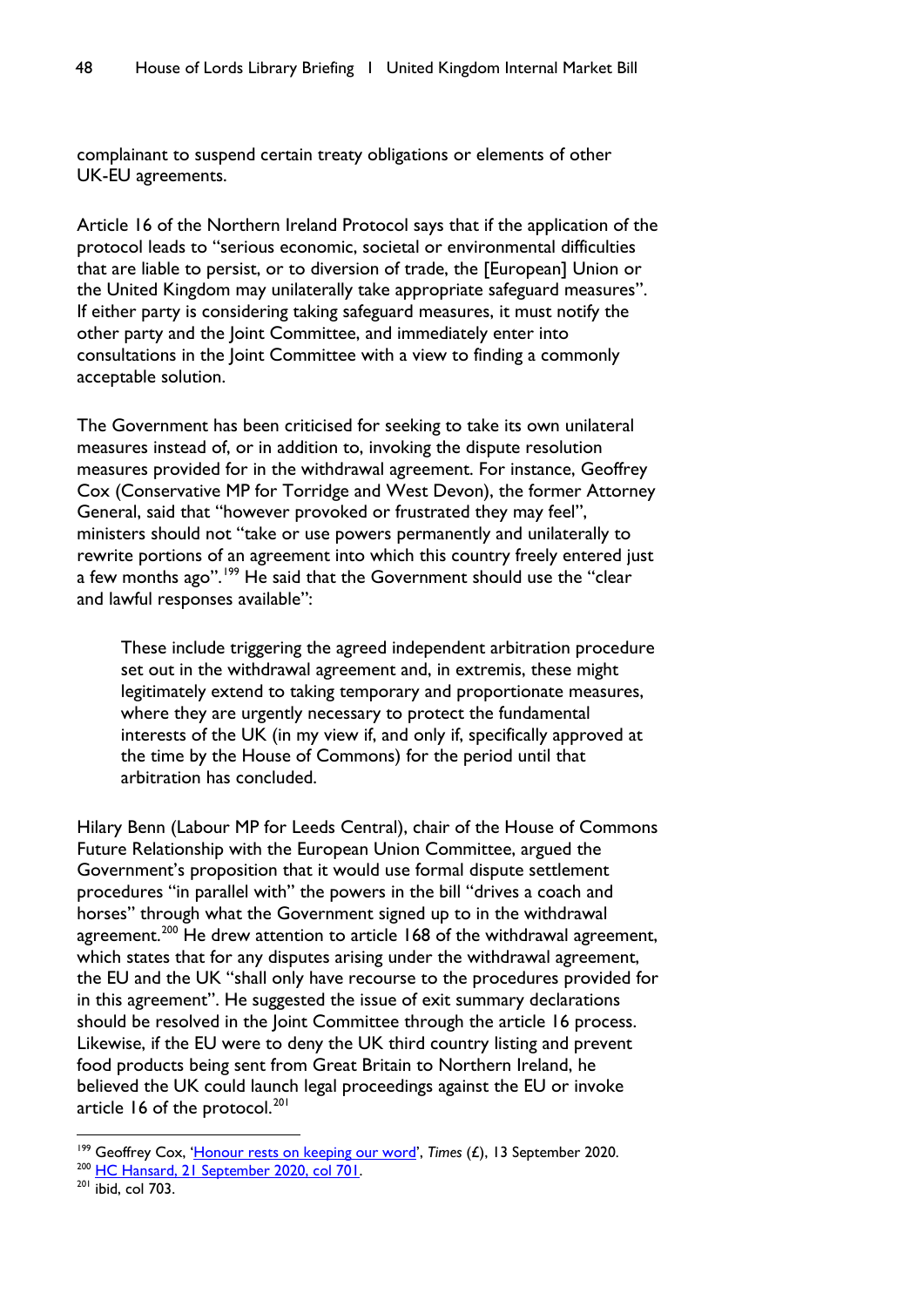### *'Break glass' provision*

The Government also introduced what it calls a 'break glass' provision relating to clauses 44, 45 and 47—an apparent reference to the phrase "break glass in case of emergency". Following a government amendment at committee stage, clause 56(4) now contains an extra requirement for commencing clauses 44, 45 and 47. The secretary of state could not bring these clauses into force unless:

- The House of Commons had approved a motion that the relevant sections on or after a specified date.
- A motion to take note of the specified date had been tabled in the House of Lords.

Robin Walker, Minister of State at the Northern Ireland Office, said this ensured the Government would seek the consent of the Commons before exercising the powers in the Government's 'safety net'.<sup>[202](#page-50-0)</sup> He said the government's amendment was substantially the same as one tabled by Sir Robert Neill (Conservative MP for Bromley and Chislehurst and chair of the House of Commons Justice Committee), although the Government had also added the requirement for a debate to be tabled in the House of Lords. $203$ 

Sir Robert Neill had tabled his amendment as a "parliamentary lock" to ensure that the Government would "think very hard and carefully" about using the bill's provisions to override international law.<sup>[204](#page-50-2)</sup> There was media speculation that up to 30 Conservative MPs might vote in favour of Sir Robert's amendment.<sup>[205](#page-50-3)</sup> At committee stage, Sir Robert said the government's amendment enabled him to support clauses 44, 45 and 47, "on the understanding that there is a specific parliamentary lock that bad faith on the counter-party's [ie the EU] side must be proven to the House before these powers are brought into operation".<sup>[206](#page-50-4)</sup> Sir Robert's amendment was not put to a formal decision, and the Government's amendment was agreed to without a vote.

Other MPs argued that the government amendment did not address their underlying objections to clauses 44, 45 and 47. For example, Paul Blomfield, Shadow Minister for Brexit and EU Negotiations, described it as a "so-called compromise" and a "sticking plaster to salve consciences", but said it did

<span id="page-50-0"></span><sup>&</sup>lt;sup>202</sup> [HC Hansard, 21 September 2020, col 650.](https://hansard.parliament.uk/commons/2020-09-21/debates/E16E72B4-04B3-4C62-8375-503BEE8799B0/UnitedKingdomInternalMarketBill)

<span id="page-50-1"></span> $203$  ibid, col 655.

<span id="page-50-2"></span><sup>&</sup>lt;sup>204</sup> Andrew Woodcock, 'Brexit: EU will not 'be shy' in taking legal steps against UK and says [Boris Johnson's draft bill endangers Irish peace deal',](https://www.independent.co.uk/news/uk/politics/brexit-eu-boris-johnson-withdrawal-agreement-ireland-draft-bill-b421581.html) *Independent*, 11 September 2020. Simon Murphy, Daniel Boffey and Owen Bowcott, 'Tory rebellion widens over Boris

<span id="page-50-3"></span>[Johnson's bill to override Brexit deal',](https://www.theguardian.com/politics/2020/sep/13/tory-rebellion-widens-boris-johnson-bill-override-brexit-deal) *Guardian*, 13 September 2020.

<span id="page-50-4"></span><sup>&</sup>lt;sup>206</sup> HC Hansard[, 21 September 2020, col 655.](https://hansard.parliament.uk/commons/2020-09-21/debates/E16E72B4-04B3-4C62-8375-503BEE8799B0/UnitedKingdomInternalMarketBill)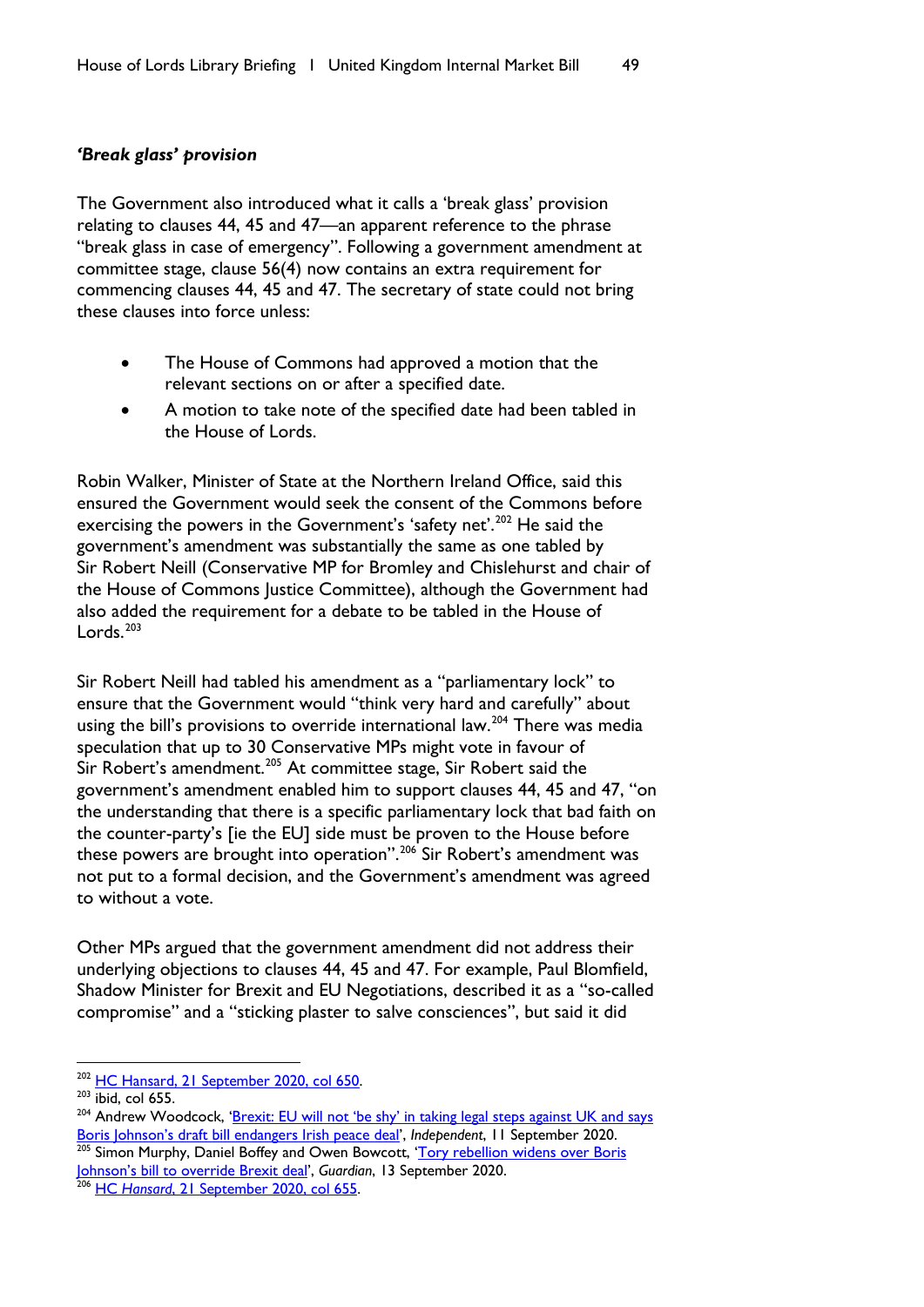"not resolve the issue: the breach of international law".<sup>[207](#page-51-0)</sup> Theresa May (Conservative MP for Maidenhead), the former prime minister, said that "to the outside world, it makes no difference whether a decision to break international law is taken by a minister or by this Parliament: it is still a decision to break international law".<sup>[208](#page-51-1)</sup>

## **3.3 Responses to part 5 of the bill**

## *European Union*

The EU has launched infringement proceedings against the UK over the bill. Maroš Šefčovič, the EU co-chair of the Joint Committee, called for an extraordinary meeting of the UK-EU Joint Committee to request the UK Government to respond to the EU's "serious concerns" about the bill.<sup>[209](#page-51-2)</sup> In a statement released after the meeting, Mr Šefčovič said that "timely and full implementation" of the withdrawal agreement, including the protocol was a legal obligation that Boris Johnson, his Government and the UK Parliament had all agreed to less than a year ago. He stated:

The European Union expects the letter and spirit of this agreement to be fully respected. Violating the terms of the withdrawal agreement would break international law, undermine trust and put at risk the ongoing future relationship negotiations.<sup>[210](#page-51-3)</sup>

The EU's position is that the bill would breach the UK's obligations in the following ways:

If adopted as proposed, the draft bill would be in clear breach of substantive provisions of the protocol: Article 5(3) and (4) and article 10 on customs legislation and state aid, including among other things, the direct effect of the withdrawal agreement (article 4). In addition, the UK Government would be in violation of the good faith obligation under the withdrawal agreement (article 5) as the draft bill jeopardises the attainment of the objectives of the agreement.<sup>[211](#page-51-4)</sup>

Calling on the Government to withdraw the measures from the bill by the end of September at the latest, he said the EU would "not be shy in using" mechanisms and legal remedies in the withdrawal agreement to address any violations of its provisions.

<span id="page-51-3"></span> $210$  ibid.

<span id="page-51-0"></span><sup>207</sup> HC *Hansard*[, 21 September 2020, cols](https://hansard.parliament.uk/commons/2020-09-21/debates/E16E72B4-04B3-4C62-8375-503BEE8799B0/UnitedKingdomInternalMarketBill) 661–2.

<span id="page-51-1"></span> $208$  ibid, col 667.

<span id="page-51-2"></span><sup>&</sup>lt;sup>209</sup> European Commission, 'Statement by the European Commission following the [extraordinary meeting of the EU-UK Joint Committee'](https://ec.europa.eu/commission/presscorner/detail/en/STATEMENT_20_1607), 10 September 2020.

<span id="page-51-4"></span> $211$  ibid.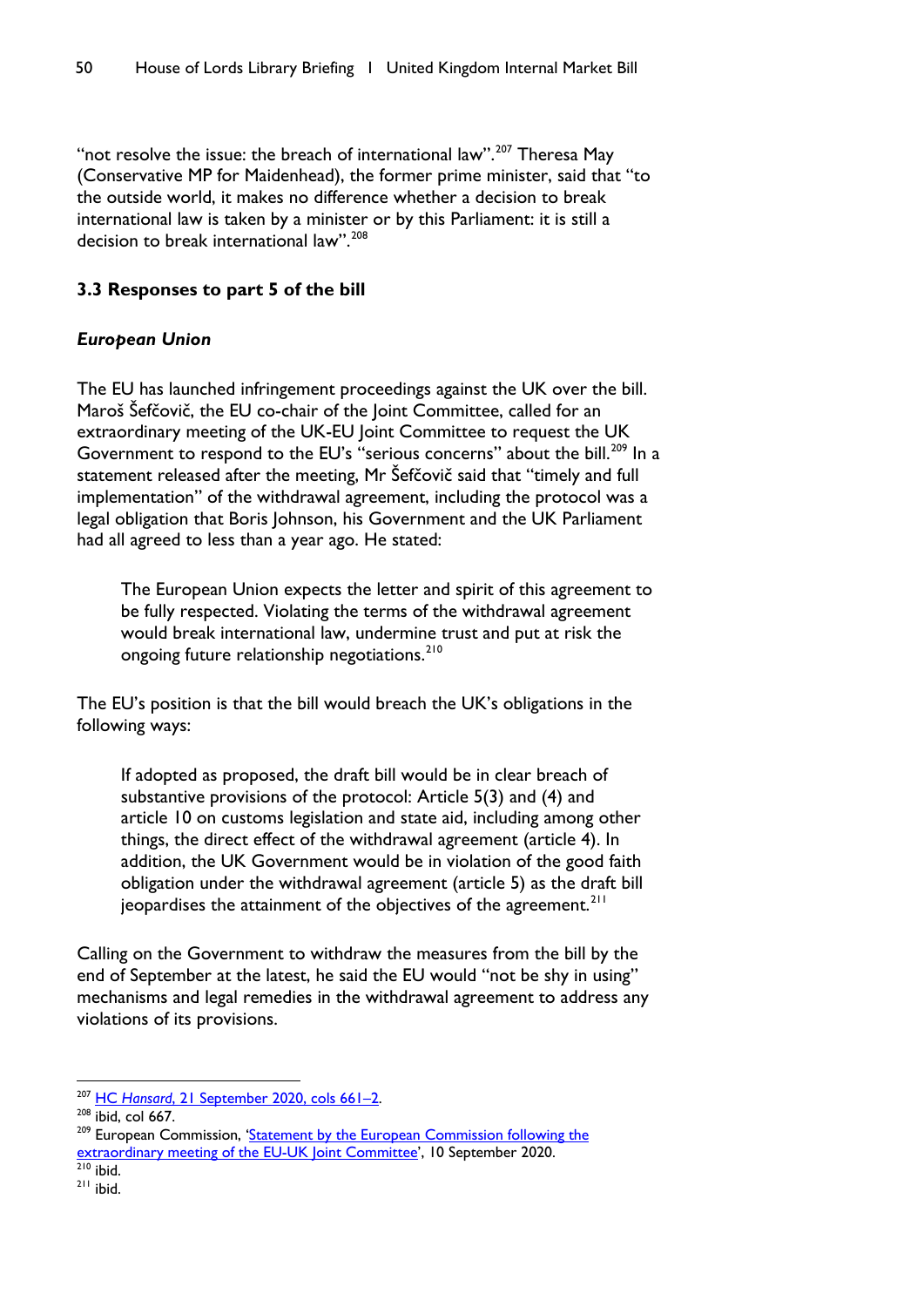On 1 October 2020, the European Commission announced that it was launching infringement proceedings against the  $UK<sup>212</sup>$  $UK<sup>212</sup>$  $UK<sup>212</sup>$  The Commission argued that the UK's failure to withdraw the contentious parts of the bill meant it had "breached its obligation to act in good faith, as set out in article 5 of the withdrawal agreement". The European Commission's letter of formal notice to the UK gives it until the end of October to respond.

The normal process for infringement proceedings is as follows:

The infringement procedure begins with a request for information (a "Letter of Formal Notice") to the member state concerned, which must be answered within a specified period, usually two months.

If the Commission is not satisfied with the information and concludes that the member state in question is failing to fulfil its obligations under EU law, the Commission may then send a formal request to comply with EU law (a "Reasoned Opinion"), calling on the member state to inform the Commission of the measures taken to comply within a specified period, usually two months.

If a member state fails to ensure compliance with EU law, the Commission may then decide to refer the member state to the Court of Justice […] If the Court rules against a member state, the member state must then take the necessary measures to comply with the judgment.<sup>[213](#page-52-1)</sup>

The withdrawal agreement enables the European Commission to bring infringement proceedings and refer potential breaches of EU law to the CJEU, as if the UK is a member state, until the end of the transition period (and for four years after the end of the transition period for breaches committed before the end of the transition period).<sup>[214](#page-52-2)</sup> It also extends this power to apply in relation to alleged breaches of the withdrawal agreement during the transition period.

Kenneth Armstrong, professor of European law at the University of Cambridge, has argued that in this case there could be practical difficulties for the EU to enforce any remedies against the UK:

[...] what is particularly striking about today's letter of formal notice is that the action complained of is the introduction of a new bill into the UK Parliament. That has implications for what remedies the European

<span id="page-52-0"></span><sup>&</sup>lt;sup>212</sup> European Commission, 'Withdrawal Agreement: European Commission sends letter of [formal notice to the United Kingdom for breach of its obligations',](https://ec.europa.eu/commission/presscorner/detail/en/IP_20_1798) 1 October 2020.

<span id="page-52-2"></span><span id="page-52-1"></span><sup>&</sup>lt;sup>213</sup> European Commission, ['Infringements: Frequently Asked Questions'](https://ec.europa.eu/commission/presscorner/detail/en/MEMO_12_12), 17 January 2012. <sup>214</sup> For further details, see: House of Commons Library, *[The UK-EU Withdrawal Agreement:](https://commonslibrary.parliament.uk/research-briefings/cbp-9016/)* 

*[Dispute Settlement and EU Powers](https://commonslibrary.parliament.uk/research-briefings/cbp-9016/)*, 2 October 2020.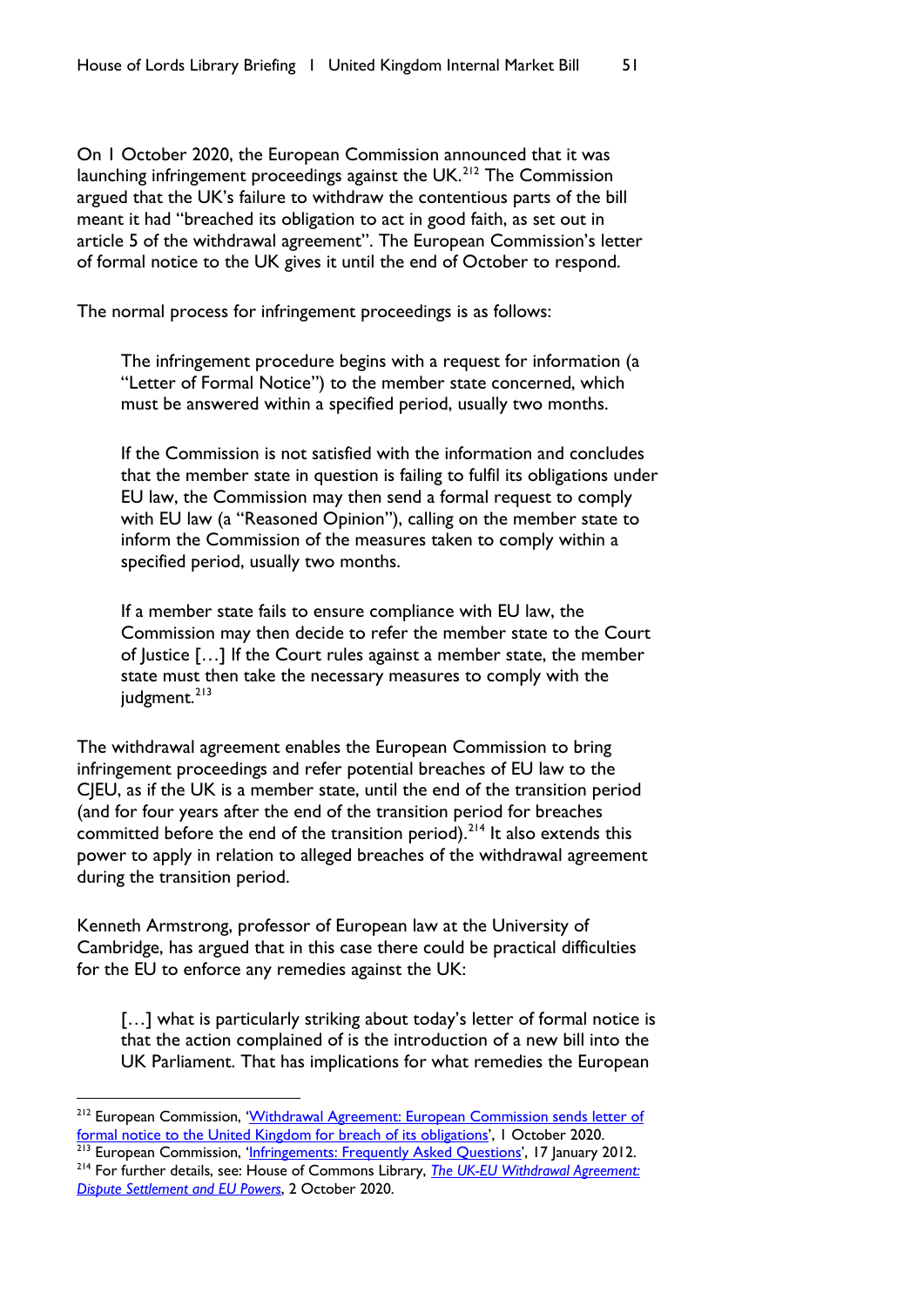Commission might seek and obtain from the Court of Justice should the UK fail to amend the legislation within the one month time period the European Commission has set before adopting a 'reasoned opinion' (the formal legal step before bringing a matter before the Court of Justice). In particular, the Commission might seek interim remedies against the UK. How things develop, however, may depend on what happens within the domestic arena.

Domestic enforcement of any order of the Court of Justice providing interim remedies would confront some obvious obstacles. Firstly, who would bring any domestic proceedings and against whom? Secondly, if the bill was not yet enacted, an obvious objection to any domestic proceedings might be that it constituted an impermissible interference with proceedings in Parliament. Thirdly, if the bill is enacted and enters into force, UK courts would be forced to confront the attempt in what is now clause 47 of the bill […] to exclude judicial review. A clash between EU and national courts or between UK courts and the UK Government might then ensue.<sup>[215](#page-53-0)</sup>

The conflict between the UK and the EU over the bill did not prevent the ninth formal round of negotiations on the future relationship going ahead between 29 September and 2 October 2020. In a joint statement after the negotiating round, Boris Johnson and Ursula Von Der Leyen, President of the European Commission, agreed on "the importance of finding an agreement, if at all possible, as a strong basis for a strategic EU-UK relationship in future", but said "significant gaps remained", notably (but not only) over fisheries, the level playing field and governance.<sup>[216](#page-53-1)</sup>

A deal agreed between the UK and the EU would need to be approved by the European Parliament before it could be ratified. The leaders of the political groups in the European Parliament and the European Parliament's UK coordination group have stated that "should the UK authorities breach—or threaten to breach—the withdrawal agreement, through the United Kingdom Internal Market Bill in its current form or in any other way, the European Parliament will, under no circumstances, ratify any agreement between the EU and the UK".<sup>[217](#page-53-2)</sup>

<span id="page-53-0"></span><sup>&</sup>lt;sup>215</sup> Kenneth Armstrong, 'Why is the European Commission taking action against the UK [before the Internal Market bill becomes law?',](http://eurelationslaw.com/blog/why-is-the-european-commission-taking-action-against-the-uk-before-the-internal-market-bill-becomes-law) EU Relations Law Blog, 1 October 2020.

<span id="page-53-1"></span><sup>&</sup>lt;sup>216</sup> Prime Minister's Office, '*Joint statement by the Prime Minister and the President of the European Commission'*, 3 October 2020.

<span id="page-53-2"></span><sup>&</sup>lt;sup>217</sup> European Parliament, 'Statement of the UK Coordination Group and the leaders of the [political groups of the EP'](https://www.europarl.europa.eu/news/en/press-room/20200907IPR86513/statement-of-the-uk-coordination-group-and-ep-political-group-leaders), 11 September 2020.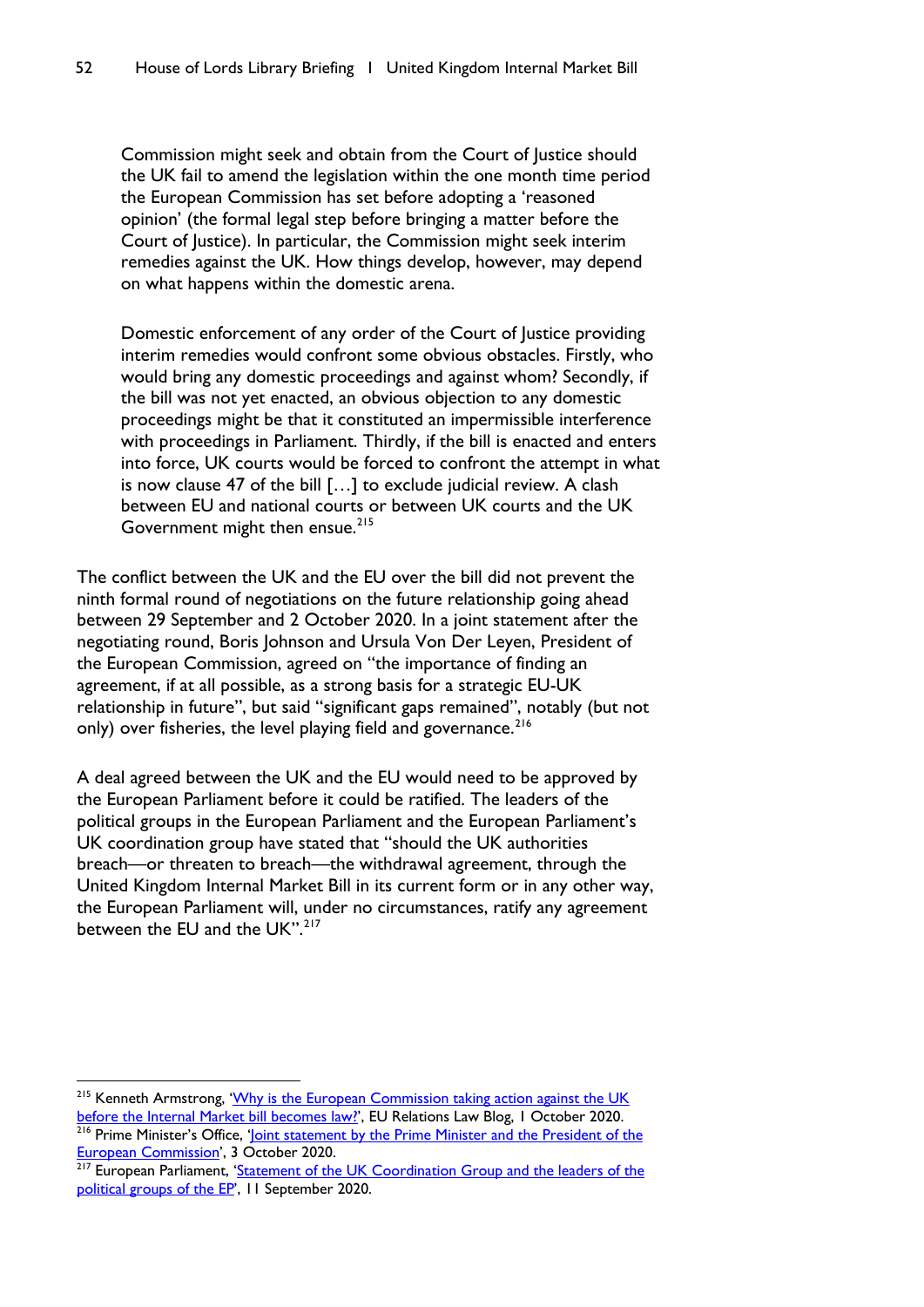#### *Devolved administrations*

The Scottish Government cited provisions in part 5 of the bill amongst the reasons why it would not recommend granting legislative consent:

The bill places a number of obligations on the Scottish ministers which may conflict with the obligations that the Scottish ministers would expect to be obliged to follow in the withdrawal agreement. The Scottish Government cannot recommend that the Parliament consent to a bill that contains provisions that directly contradict the fundamental principle, reflected in the ministerial code, that ministers do not knowingly break the law, including international law.<sup>[218](#page-54-0)</sup>

Similarly, the Welsh Government has stated that it objects to part 5 of the bill "on the basis that clauses in that part breach international law".<sup>[219](#page-54-1)</sup> This is one of the reasons for which the Welsh Government is not recommending legislative consent unless the bill is substantially amended.

The Northern Ireland Executive has not published a legislative consent memorandum on the bill. When Arlene Foster, the First Minister and leader of the Democratic Unionist Party, was asked about whether the 'notwithstanding' clauses in the bill were appropriate, she said "the hope is that there will still be a negotiated settlement through the Joint Committee and, in particular, a free trade agreement in totality".<sup>[220](#page-54-2)</sup> The Democratic Unionist Party (DUP) has described the bill as "a mammoth step by the Government to mitigate the threat to Northern Ireland traders and consumers from the withdrawal agreement".[221](#page-54-3) Michelle O'Neill, Deputy First Minister and vice president of Sinn Féin, said that: "the British Government's breaking of international law threatens the Good Friday Agreement and […] what has been agreed with the EU must be implemented".<sup>[222](#page-54-4)</sup>

On 5 October 2020, the Northern Ireland Assembly voted by a majority of eight in favour of a motion calling on the British Government to respect the rule of law and honour its obligations in full as set out in the withdrawal agreement.<sup>[223](#page-54-5)</sup>

<span id="page-54-0"></span><sup>218</sup> Scottish Government, *[Legislative Consent Memorandum: United Kingdom Internal Market Bill](https://www.parliament.scot/S5_Finance/General%20Documents/SPLCM-S05-47.pdf)*, September 2020, para 93. Footnote 4 of the memorandum implies this is a reference to the Scottish Ministerial Code.

<span id="page-54-1"></span><sup>219</sup> Welsh Government, *[Legislative Consent Memorandum: United Kingdom Internal Market Bill](https://senedd.wales/laid%20documents/lcm-ld13513/lcm-ld13513-e.pdf)*, 25 September 2020, para 77.

<span id="page-54-2"></span><sup>220</sup> Northern Ireland Assembly, *[Official Report](http://aims.niassembly.gov.uk/officialreport/report.aspx?&eveDate=2020/09/14&docID=307004)*, 14 September 2020.

<span id="page-54-3"></span><sup>&</sup>lt;sup>221</sup> Democratic Unionist Party, 'Wilson—"UK Internal Market Bill is a step in right direction", 14 September 2020.

<span id="page-54-4"></span><sup>&</sup>lt;sup>222</sup> Sinn Féin, ['O'Neill raises Covid-19, legacy and Brexit at Hillsborough meeting',](https://www.sinnfein.ie/contents/58321) 30 September 2020.

<span id="page-54-5"></span><sup>223</sup> Northern Ireland Assembly, *[Official Report](http://data.niassembly.gov.uk/HansardXml/plenary-05-10-2020.pdf)*, 5 October 2020, pp 60–1.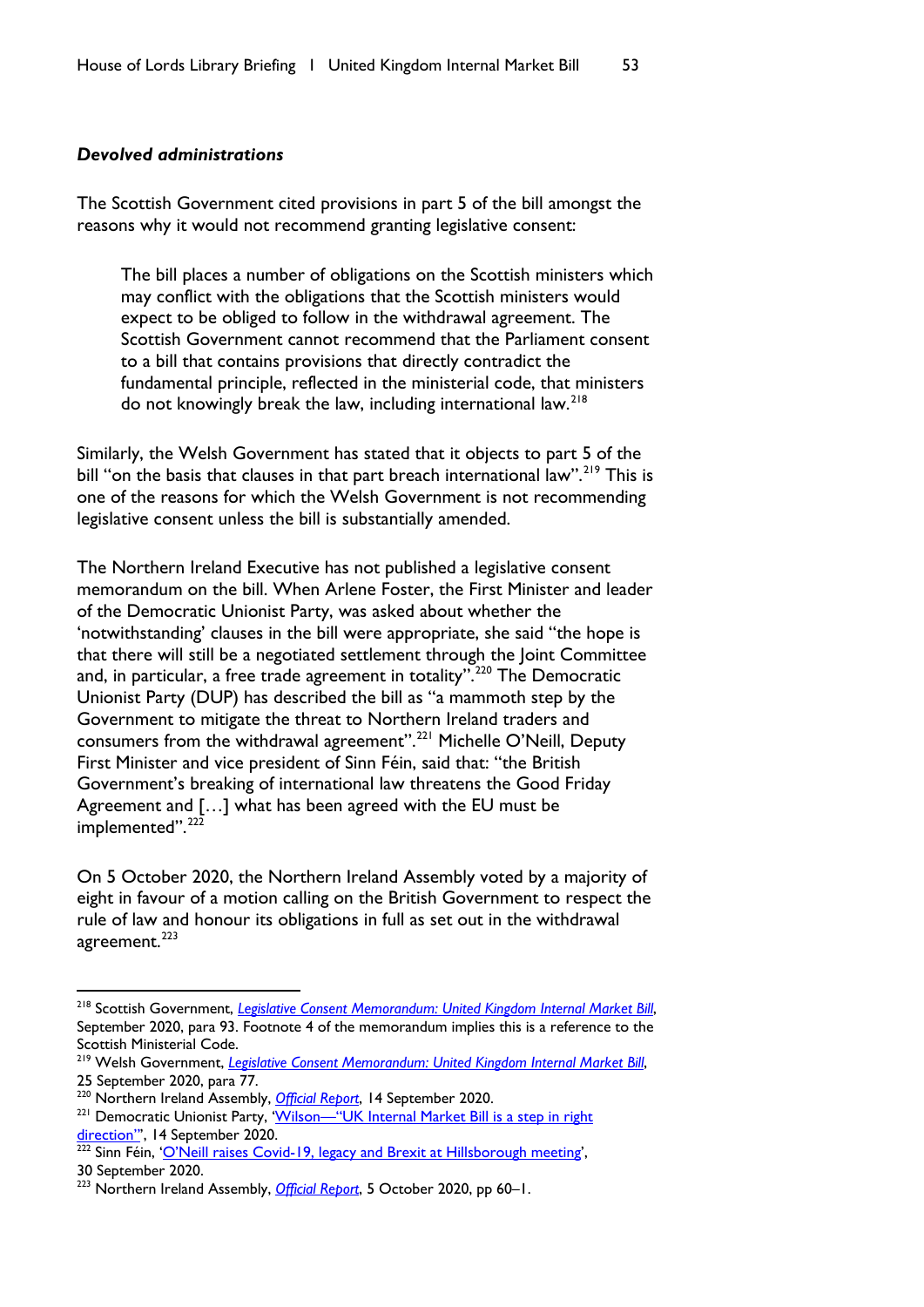## *House of Lords Constitution Committee*

Baroness Taylor of Bolton, chair of the House of Lords Constitution Committee, wrote to the Lord Chancellor on behalf of the committee to set out the committee's concerns about the bill and the way it "appears to be in tension with the constitutional principle of the rule of law".<sup>[224](#page-55-0)</sup> She argued that it was "irrelevant" whether the bill would breach international law in a "specific and limited" way because any breach of international law "threatens to undermine confidence in future treaty commitments made by the UK Government and increases the likelihood that the governments of other countries will breach their international law obligations".

Baroness Taylor also argued that the bill "puts the entire withdrawal agreement, and the other related agreements, at risk, potentially unravelling the policy of the European Union (Withdrawal Agreement) Act 2020". This is because a material breach of a bilateral treaty could be grounds for the other party to terminate or suspend the operation of the treaty in whole or in part. $^{225}$  $^{225}$  $^{225}$ 

The letter also expressed concerns that the bill would "confer powers at odds" with duties under the ministerial code, the cabinet manual and the civil service code to comply with the law, "modifying and possibly eroding" these duties.

## *House of Lords Delegated Powers and Regulatory Reform Committee*

The House of Lords Delegated Powers and Regulatory Reform Committee concluded that the provisions in what are now clauses 44 and 45 that would give ministers the power to make regulations that disregard relevant international law or domestic law should be removed from the bill. The committee said they were of "unprecedented width" and contained "inappropriate delegations of power".<sup>[226](#page-55-2)</sup> The committee commented that in allowing ministers to make regulations disregarding international or domestic law, the bill "potentially represents an unprecedented challenge to the United Kingdom's commitment to the rule of law".<sup>[227](#page-55-3)</sup>

<span id="page-55-0"></span><sup>&</sup>lt;sup>224</sup> House of Lords Constitution Committee, *Letter from Baroness Taylor of Bolton to the Rt [Hon Robert Buckland QC MP, Lord Chancellor, on the Rule of Law and the UK Internal Market Bill](https://committees.parliament.uk/publications/2514/documents/24959/default/)*, 11 September 2020.

<span id="page-55-1"></span><sup>&</sup>lt;sup>225</sup> Baroness Taylor referred to the Vienna Convention on the Law of Treaties (VCLT) in relation to this point. The UK is party to this convention, but the EU is not as it is not a state. However, the VCLT is held to reflect the principles of customary international law. For more about the VCLT and principles of customary international law, see: House of Commons Library, *[The United Kingdom Internal Market Bill](https://commonslibrary.parliament.uk/research-briefings/cbp-9003/)*, 14 September 2020, pp 16–19; and *[Principles of International Law: A Brief Guide](https://commonslibrary.parliament.uk/research-briefings/cbp-9010/)*, 21 September 2020.

<span id="page-55-3"></span><span id="page-55-2"></span><sup>226</sup> House of Lords Delegated Powers and Regulatory Reform Committee, *[United Kingdom](https://committees.parliament.uk/publications/2628/documents/26219/default/)  [Internal Market Bill](https://committees.parliament.uk/publications/2628/documents/26219/default/)*, 17 September 2020, HL Paper 130 of session 2019–21, paras 38–9.  $227$  ibid, para 38.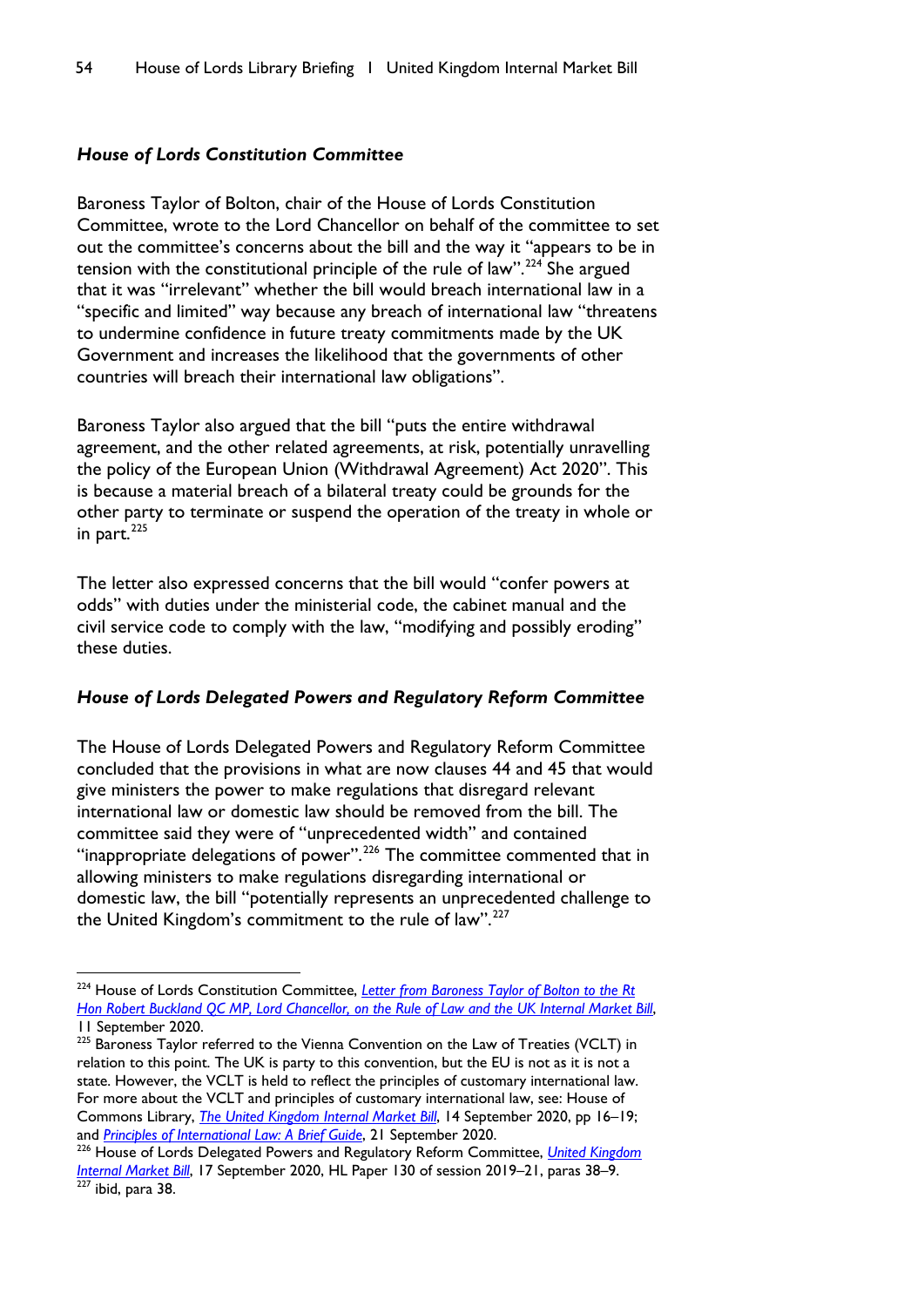## *Resignations*

Lord Keen of Elie resigned as Advocate General for Scotland over the bill. In his resignation letter, he said he had found it increasingly difficult to reconcile his obligations as a law officer with the Prime Minister's policy intentions for the bill.<sup>[228](#page-56-0)</sup> Jonathan Jones, permanent secretary at the Government Legal Department, also reportedly resigned over his concerns about the bill. $^{229}$  $^{229}$  $^{229}$ 

## **4. What does part 6 say about financial assistance powers?**

The explanatory notes to the bill state that the UK Government currently lacks a "single, comprehensive statutory power" to provide financial assistance across policy areas throughout the whole of the UK.<sup>[230](#page-56-2)</sup>

The Government has said that it intends to use the powers to assist it in replacing EU structural funds:

The proposals will allow the UK Government to meet its commitments to deliver replacements for EU programmes, such as a UK Shared Prosperity Fund, replacing bureaucratic EU structural funds and at a minimum match the size of those funds in each nation.<sup>[231](#page-56-3)</sup>

## **4.1 Part 6 clause by clause**

Clauses 48 and 49 provide a power to provide financial assistance "to any person for, or in connection with" the following purposes:

- (a) promoting economic development in the United Kingdom or any area of the United Kingdom;
- (b) providing infrastructure at places in the United Kingdom (including infrastructure in connection with any of the other purposes mentioned in this section);
- (c) supporting cultural activities, projects and events that the minister considers directly or indirectly benefit the United Kingdom or particular areas of the United Kingdom;
- (d) supporting activities, projects and events relating to sport that the minister considers directly or indirectly benefit the United

<span id="page-56-0"></span><sup>228</sup> *Guardian*, ['Advocate General's resignation letter suggests he was not confident PM only](https://www.theguardian.com/politics/live/2020/sep/17/uk-coronavirus-news-latest-minister-dismisses-report-pm-preparing-for-new-two-week-national-lockdown?page=with:block-5f6324038f083ce59ed4e47a#block-5f6324038f083ce59ed4e47a)  [viewed internal market bill as last resort'](https://www.theguardian.com/politics/live/2020/sep/17/uk-coronavirus-news-latest-minister-dismisses-report-pm-preparing-for-new-two-week-national-lockdown?page=with:block-5f6324038f083ce59ed4e47a#block-5f6324038f083ce59ed4e47a), 17 September 2020.

<span id="page-56-1"></span><sup>&</sup>lt;sup>229</sup> Sebastian Payne, George Parker, Peter Foster and Jim Pickard, 'Top UK government [lawyer quits over Brexit withdrawal agreement changes'](https://www.ft.com/content/6186bf1c-055b-4de6-a643-4eea763e1b94), *Financial Times* (£), 8 September 2020.

<span id="page-56-2"></span><sup>&</sup>lt;sup>230</sup> [Explanatory Notes,](https://publications.parliament.uk/pa/bills/lbill/58-01/135/5801135en.pdf) para 66.

<span id="page-56-3"></span><sup>&</sup>lt;sup>231</sup> Office of the Secretary of State for Scotland et al, 'UK Internal Market Bill introduced [today'](https://www.gov.uk/government/news/uk-internal-market-bill-introduced-today), 9 September 2020.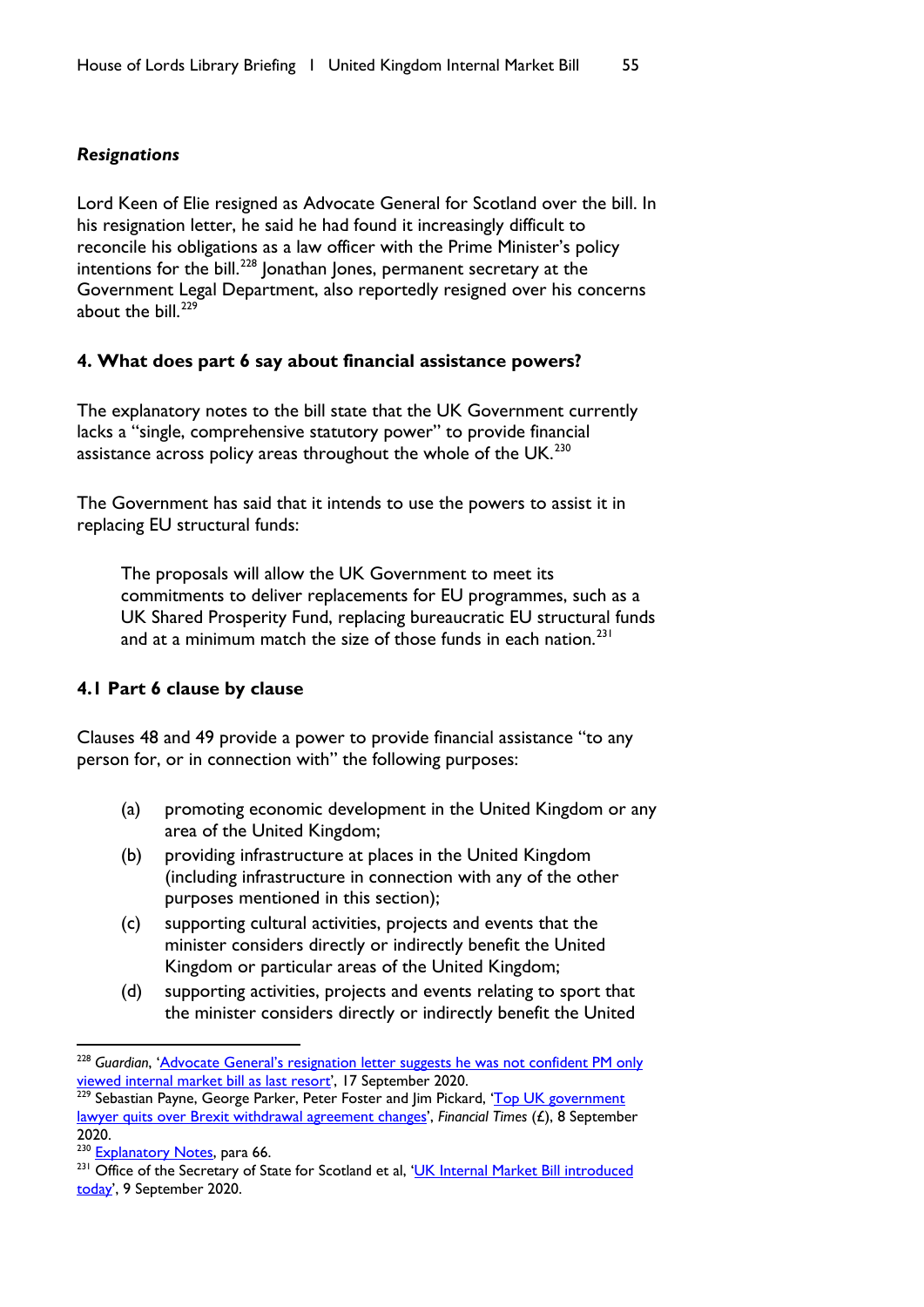Kingdom or particular areas of the United Kingdom;

(e) supporting international educational and training activities and exchanges; (f) supporting educational and training activities and exchanges within the United Kingdom.<sup>[232](#page-57-0)</sup>

Infrastructure is defined as including:

- (a) water, electricity, gas, telecommunications, sewerage or other services (for example, the provision of heat),
- (b) railway facilities (including rolling stock), roads or other transport facilities,
- (c) health, educational, cultural or sports facilities,
- (d) court or prison facilities, and
- (e) housing; $^{233}$  $^{233}$  $^{233}$

Financial assistance could take different forms, including grants or loans; could be subject to conditions; provided under contract; and could be provided to an investment fund for onward investment.<sup>[234](#page-57-2)</sup>

Clause 49(2) states that the power in clause 48 is in addition to (and does not limit or replace) any other powers for a minister to provide financial assistance. The explanatory notes state the UK Government has a number of existing statutory powers to provide financial assistance, including the Industrial Development Act 1982 which "allows the secretary of state to provide financial assistance to industry in relevant circumstances".[235](#page-57-3) It also has other powers to provide financial assistance that "extend to some, but not all, of the UK, for example section 31 of the Local Government Act 2003 which only extends to England and Wales".<sup>[236](#page-57-4)</sup>

The explanatory notes state that the Government intends the power to be used to provide funding to "local authorities, sectoral organisations, community groups, educational institutions and other bodies and persons in order to support and promote these policy areas across the UK".<sup>[237](#page-57-5)</sup>

# **4.2 What have the devolved authorities said?**

The Scottish Government has described the powers as "extensive".<sup>[238](#page-57-6)</sup> It has said that provisions would allow "the UK Government to spend money

<span id="page-57-0"></span> $232$  Clause 48(1).

<span id="page-57-1"></span> $233$  Clause 48(2)

<span id="page-57-2"></span> $234$  Clause 49(1).

<span id="page-57-3"></span><sup>&</sup>lt;sup>235</sup> [Explanatory Notes,](https://publications.parliament.uk/pa/bills/lbill/58-01/135/5801135en.pdf) para 69.<br><sup>236</sup> ibid, para 70.

<span id="page-57-5"></span><span id="page-57-4"></span> $237$  ibid, para 68.

<span id="page-57-6"></span><sup>&</sup>lt;sup>238</sup> Scottish Government, *[Legislative Consent Memorandum: United Kingdom Internal Market Bill](https://www.parliament.scot/S5_Finance/General%20Documents/SPLCM-S05-47.pdf)*, September 2020, para 96.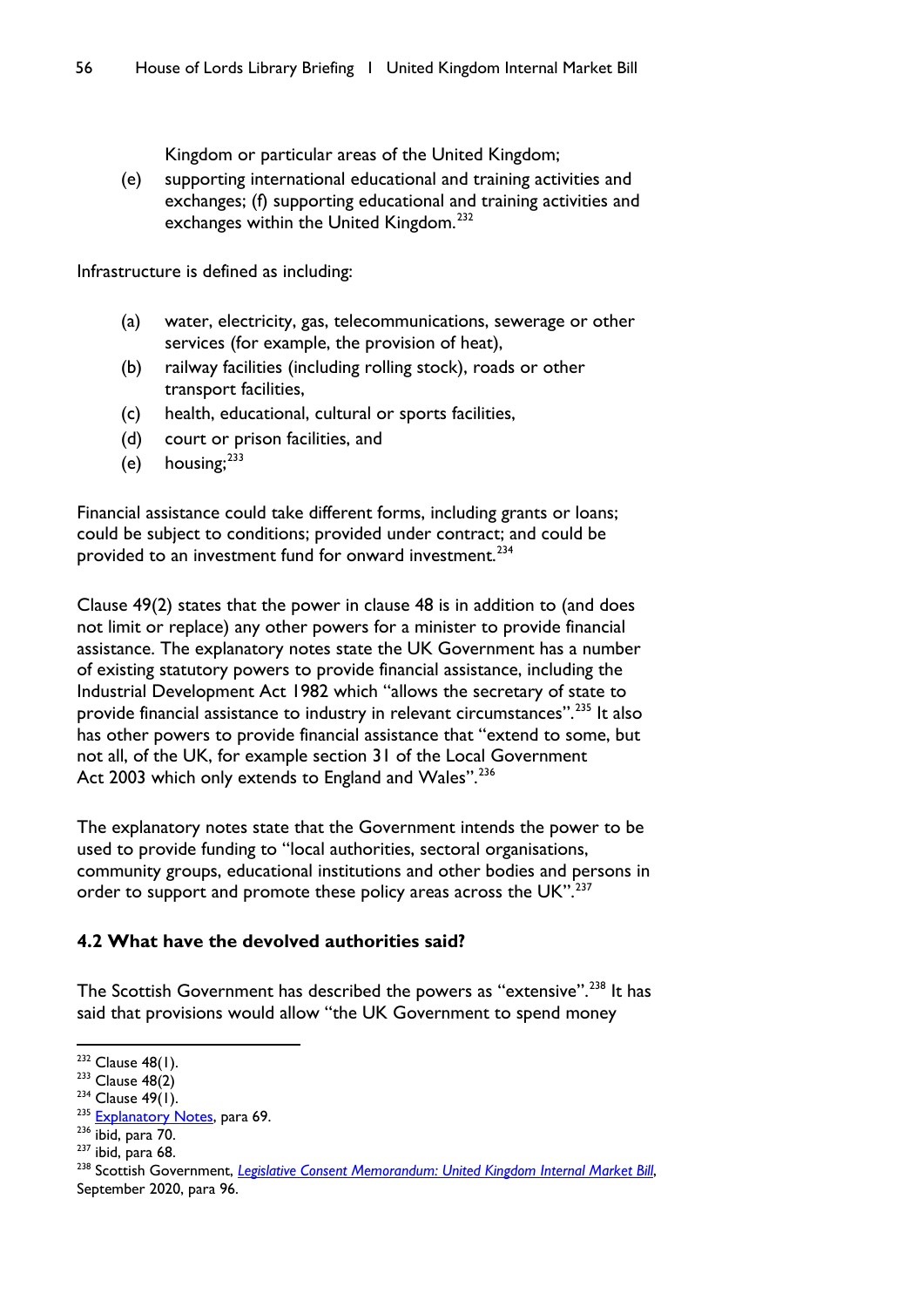including in devolved areas without the consent or input of the Scottish ministers, or the approval of the Scottish Parliament".<sup>[239](#page-58-0)</sup> It has also expressed concern that the powers in part 6 would not be constrained to replacing EU programmes. $240$  It has described the provisions as a "further source of uncertainty and confusion in the bill, as well as potentially removing from the Scottish Government its current role in EU funding".<sup>[241](#page-58-2)</sup>

It has also said that it believes there is a risk of powers leading to an uncoordinated and "potentially incoherent" approach to spending in devolved areas where both the UK and Scottish Governments have programmes in the same areas. $242$  The Scottish Government has argued that the need for it to coordinate would constrain its current devolved decision making. It argued that the clause should be removed from the bill.<sup>243</sup>

The Welsh Government has also argued that the provisions should be removed from the bill.<sup>[244](#page-58-5)</sup> It has stated that there is "no mechanical link" between the market access principles in parts 1 to 4 of the bill and the powers in part 6. It has described the powers as unnecessary and said that they would undermine spending decisions made by the Senedd Cymru and by Welsh ministers.<sup>[245](#page-58-6)</sup>

### **5. What would the rest of the bill do?**

### **5.1 Part 7: Final Provisions**

### *Clause 50: Regulation of distortive or harmful subsidies*

In its white paper on the internal market, the Government argued that a single UK-wide subsidy control regime would provide certainty and clarity for businesses. It would protect them from "unfair competition" and mitigate against the risk of "harmful subsidy races between nations, regions and cities, whilst promoting a dynamic and competitive market economy throughout the UK".<sup>[246](#page-58-7)</sup> The UK Government restated its view that the regulation of state aid was a reserved matter.<sup>[247](#page-58-8)</sup> It stated that it was seeking to specifically reserve subsidy control to ensure that it could legislate for a single subsidy

<span id="page-58-6"></span> $245$  ibid.

<span id="page-58-0"></span><sup>&</sup>lt;sup>239</sup> Scottish Government, *[Legislative Consent Memorandum: United Kingdom Internal Market Bill](https://www.parliament.scot/S5_Finance/General%20Documents/SPLCM-S05-47.pdf)*, September 2020, para 99.

<span id="page-58-1"></span> $240$  ibid.

<span id="page-58-2"></span> $241$  ibid, para 100.

<span id="page-58-3"></span> $242$  ibid, para 106.

<span id="page-58-4"></span> $243$  ibid.

<span id="page-58-5"></span><sup>244</sup> Welsh Government, *[Legislative Consent Memorandum: United Kingdom Internal Market Bill](https://senedd.wales/laid%20documents/lcm-ld13513/lcm-ld13513-e.pdf)*, 25 September 2020, para 78.

<span id="page-58-7"></span><sup>246</sup> Department for Business, Energy and Industrial Strategy, *[UK Internal Market](https://assets.publishing.service.gov.uk/government/uploads/system/uploads/attachment_data/file/901225/uk-internal-market-white-paper.pdf)*, July 2020,

CP278, para 172.

<span id="page-58-8"></span> $247$  ibid, para 173.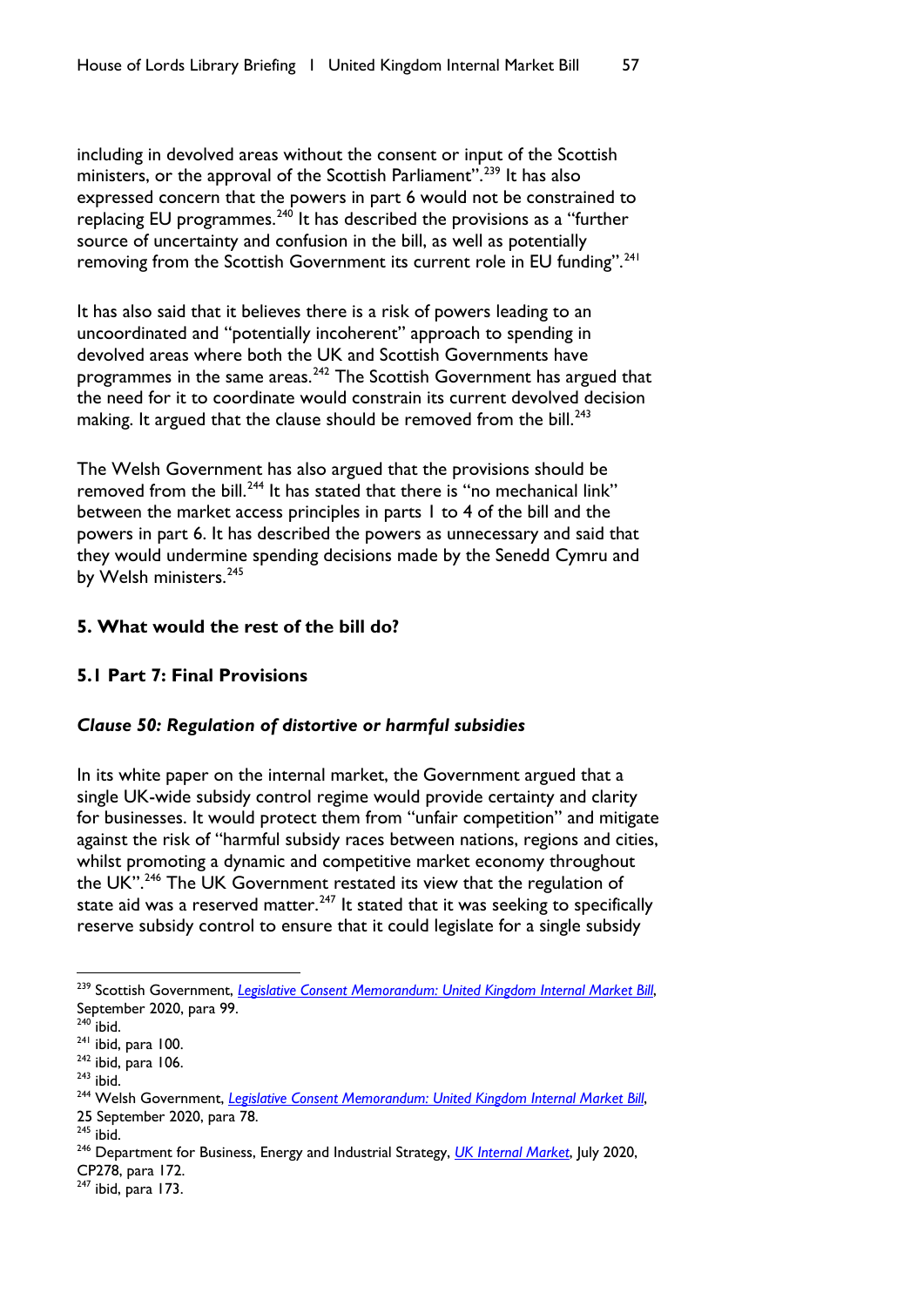control regime in the future:

However, while this reservation would be sufficient to encompass an approach to subsidy control that mirrored the EU state aid regime in the UK, the existing devolution settlements do not contain any general reservation for subsidy control. To guarantee that a single, unified subsidy control regime could be legislated for in the future, we will legislate to expressly provide that subsidy control is a reserved matter (or 'excepted', in line with the terminology used in Northern Ireland). $248$ 

Clause 50 would amend the Scotland Act 1998, the Government of Wales Act 2006 and the Northern Ireland Act 1998, to make the regulation of distortive or harmful subsidies a 'reserved matter' in the case of Scotland and Wales and an 'excepted matter' in the case of Northern Ireland.<sup>[249](#page-59-1)</sup> This would prevent the devolved legislatures from legislating in this area by making it an exclusive competence of the UK Parliament.<sup>[250](#page-59-2)</sup>

In its response to the white paper consultation, the Government said that the details of subsidy control would be subject to a separate regime which it would set out in due course.<sup>[251](#page-59-3)</sup> On 9 September, Alok Sharma, Secretary of State for Business, Energy and Industrial Strategy, said that from 1 January 2021 the Government would follow the World Trade Organisation (WTO) rules for subsidy control.<sup>[252](#page-59-4)</sup> He also said that "in the coming months" the Government would publish a consultation on whether it "should go further than those existing commitments, including whether legislation is necessary".

### **What have the devolved authorities said?**

The Scottish Government has argued that the regulation of the provisions of subsidies is a devolved matter, and not reserved. It has stated that:

This is a new reservation of a previously devolved matter. The European Commission acted as regulator of state aid while the UK was a member state of the EU and each public authority in the UK was able to make its own funding decisions within the EU's rules. $253$ 

<span id="page-59-0"></span><sup>248</sup> Department for Business, Energy and Industrial Strategy, *[UK Internal Market](https://assets.publishing.service.gov.uk/government/uploads/system/uploads/attachment_data/file/901225/uk-internal-market-white-paper.pdf)*, July 2020, CP278, para 173.

<span id="page-59-1"></span><sup>&</sup>lt;sup>249</sup>Explanatory Notes, para 320.

<span id="page-59-2"></span> $250$  ibid, para 322.

<span id="page-59-3"></span><sup>251</sup> Department for Business, Energy and Industrial Strategy, *[Government Response](https://assets.publishing.service.gov.uk/government/uploads/system/uploads/attachment_data/file/916154/ukim-consultation-government-response.pdf) to the Consultation [on the UK Internal Market](https://assets.publishing.service.gov.uk/government/uploads/system/uploads/attachment_data/file/916154/ukim-consultation-government-response.pdf)*, 9 September 2020, p 16.

<span id="page-59-4"></span><sup>252</sup> House of Commons, '<u>Written Statement: Business Update</u>', 9 September 2020, HCWS443. The House of Commons Library have published a briefing that includes an overview of the WTO Agreement on Subsidies and Countervailing Measures: *[EU State Aid](https://commonslibrary.parliament.uk/research-briefings/sn06775/)  [Rules and WTO Subsidies Agreement](https://commonslibrary.parliament.uk/research-briefings/sn06775/)*, 16 September 2020.

<span id="page-59-5"></span><sup>253</sup> Scottish Government, *[Legislative Consent Memorandum: United Kingdom Internal Market Bil](https://www.parliament.scot/S5_Finance/General%20Documents/SPLCM-S05-47.pdf)*l,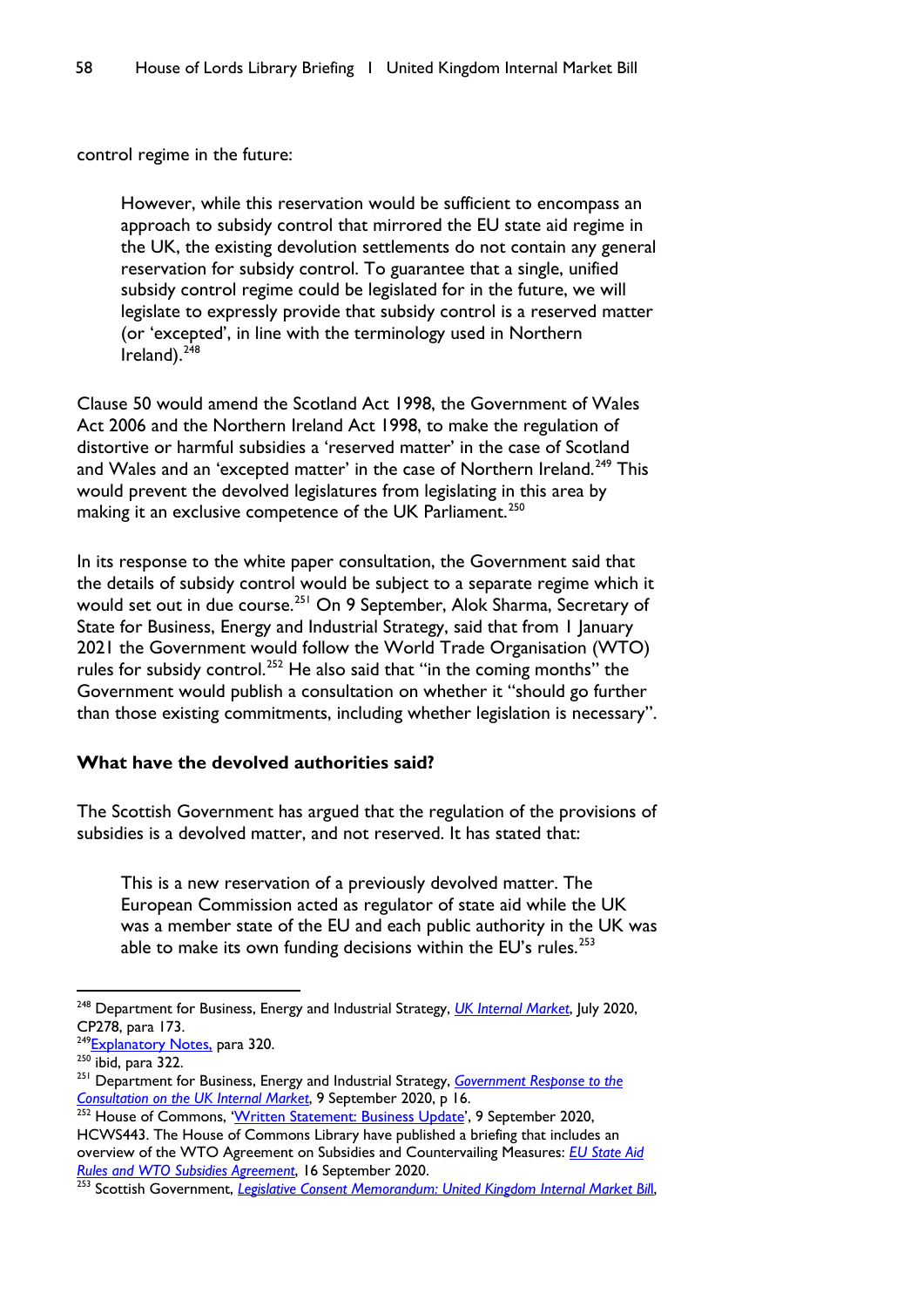The Scottish Government has said it is concerned that any future UK-led subsidy framework may not reflect Scotland's specific needs.

The Welsh Government has said that it favours the creation of a UK-wide subsidy system.<sup>[254](#page-60-0)</sup> However, it has said that it objects to amending the Government of Wales Act 2006 to reserve state aid. The Welsh Government argues that a future regime "should be achieved through discussion and negotiation between the four parts of the UK".<sup>[255](#page-60-1)</sup>

#### *Clause 51: Protection of act against modification*

Clause 51 would amend the Scotland Act 1998, the Government of Wales Act 2006 and the Northern Ireland Act 1998, to prevent devolved authorities from modifying the United Kingdom Internal Market Act 2020.

### **What have the devolved authorities said?**

The Scottish Government has said it is "deeply" concerned at the increased use of adding enactments to schedule 4 of the Scotland Act 1998, especially in the absence of legislative consent.<sup>[256](#page-60-2)</sup> The Scottish Government has argued doing so is like adding reservations to schedule 5 of that act:

Adding enactments to schedule 4 has a similar effect to adding reservation to schedule 5 in that the legislative competence of the [Scottish] Parliament is permanently reduced and there are no measures the Scottish Parliament can take to recover its powers; only further primary legislation in the UK Parliament can achieve that. In addition, the operation of schedule 4 to prevent "modification" of the relevant provisions is less clear than the well understood operation of reservations under schedule 5, introducing, in the Scottish Government's view, significant levels of uncertainty in discerning the limits of devolved competence in considering future legislation in the Scottish Parliament.<sup>[257](#page-60-3)</sup>

The Welsh Government also objects to the bill being made a protected enactment by clause 49 [now clause 51].<sup>[258](#page-60-4)</sup> It has argued that such protections should only operate on a narrow basis and should be based on agreement between the legislatures.

<span id="page-60-3"></span> $257$  ibid, para 114.

September 2020, para 110.

<span id="page-60-0"></span><sup>&</sup>lt;sup>254</sup> Welsh Government, *[Legislative Consent Memorandum: United Kingdom Internal Market Bill](https://senedd.wales/laid%20documents/lcm-ld13513/lcm-ld13513-e.pdf)*, 25 September 2020, para 79.

<span id="page-60-1"></span> $255$  ibid.

<span id="page-60-2"></span><sup>256</sup> Scottish Government, *[Legislative Consent Memorandum: United Kingdom Internal Market Bil](https://www.parliament.scot/S5_Finance/General%20Documents/SPLCM-S05-47.pdf)*l, September 2020, para 114.

<span id="page-60-4"></span><sup>&</sup>lt;sup>258</sup> Welsh Government, *[Legislative Consent Memorandum: United Kingdom Internal Market Bill](https://senedd.wales/laid%20documents/lcm-ld13513/lcm-ld13513-e.pdf)*,

<sup>25</sup> September 2020, para 80.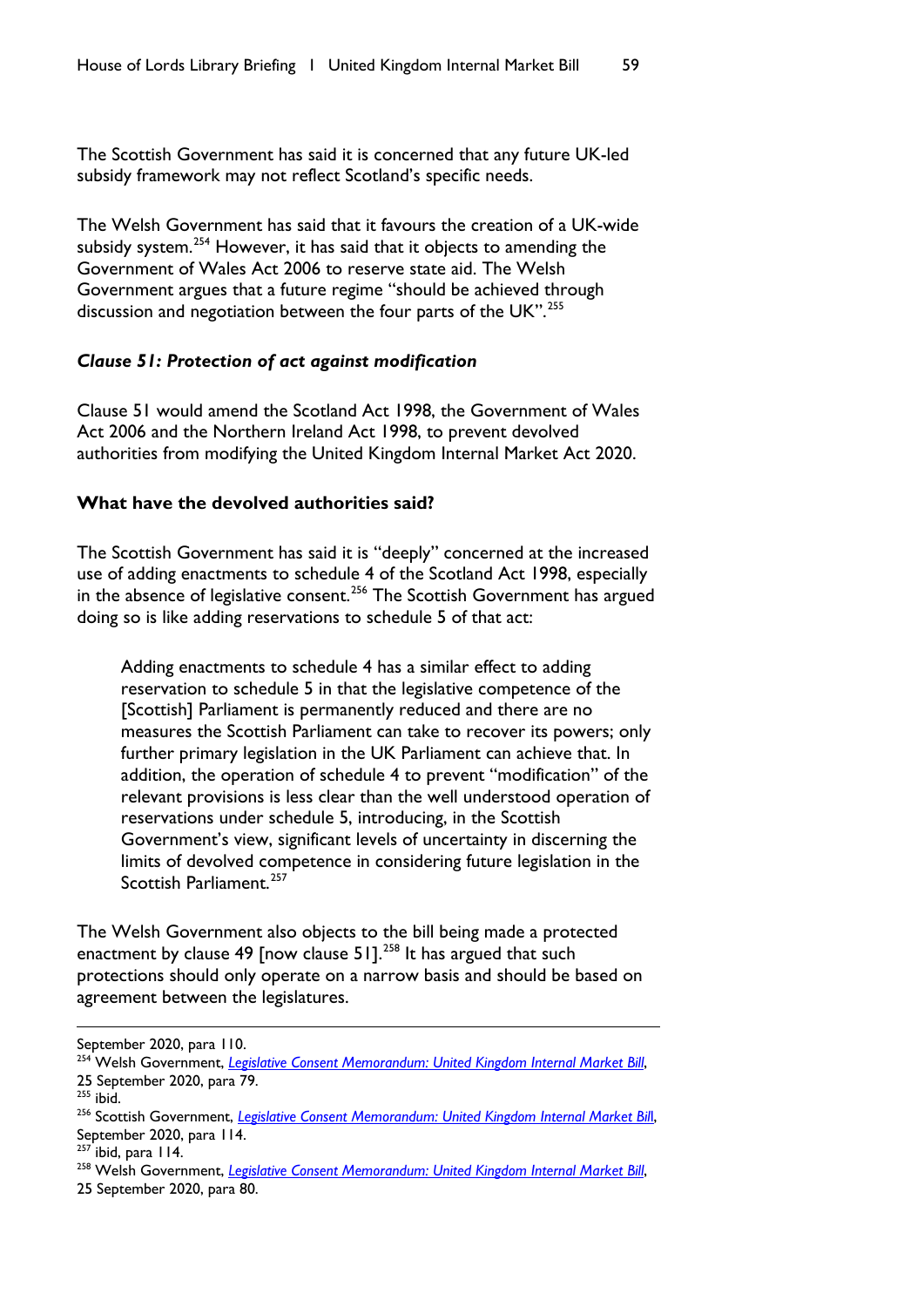# *Clause 52: Further provision in connection with the Northern Ireland Protocol*

Article 18 of the Northern Ireland Protocol contains a democratic consent mechanism. The Northern Ireland Assembly will hold a consent vote every four years from 2024 (four years after the end of the transition period) to decide whether articles 5 to 10 of the protocol should continue to apply.<sup>[259](#page-61-0)</sup> The interval between consent votes is increased to eight years if there is cross-community support within the Assembly for the provisions' continued application. If there is no majority in favour of articles 5 to 10 continuing, they would cease to apply two years later.

Clause 52 of the bill reflects this consent mechanism by providing that clause 11 and part 5 (clauses 42 to 47) of the bill would cease to apply if articles 5 to 10 ceased to apply.

Clause 52 also makes some provisions in relation to section 8C of the European Union (Withdrawal) Act 2018. Section 8C gives ministers the power to make regulations to implement the Northern Ireland Protocol. Clause 52 specifies that nothing in the bill limits that power, except that it can be used to modify the operation of clause 43 of the bill only in the ways set out in clause 52(3). This exception would cease to have effect if articles 5 to 10 of the protocol ceased to apply.

## *Clause 53: Regulations—general*

Clause 53 provides that all regulations made under the act, except commencement regulations made under section 56(3), could amend, repeal or otherwise modify legislation.

The House of Lords Delegated Powers and Regulatory Reform Committee noted that seven Henry VIII powers in the bill (those that are now numbered 3(8), 6(5), 8(7), 10(2), 17(2), 20(7) and 43(8)) allow ministers to amend or repeal significant provisions of the bill itself once it is enacted.<sup>[260](#page-61-1)</sup>

The committee said it was not convinced that all the Henry VIII powers were justified. The committee's comments about specific powers are discussed in this briefing in sections 2.3, 3.2 and 3.5.

<span id="page-61-0"></span><sup>&</sup>lt;sup>259</sup> Articles 5 to 10 cover: customs and movement of goods; protection of the UK internal market; technical regulations, assessments, registrations, certificates, approvals and authorisations; VAT and excise; the single electricity market; and state aid.

<span id="page-61-1"></span><sup>260</sup> House of Lords Delegated Powers and Regulatory Reform Committee, *[United Kingdom](https://committees.parliament.uk/publications/2628/documents/26219/default/)  [Internal Market Bill](https://committees.parliament.uk/publications/2628/documents/26219/default/)*, 17 September 2020, HL Paper 130 of session 2019–21. The numbering of the relevant clauses has changed since the committee's report was published. Henry VIII powers are powers that enable ministers to amend or repeal provisions in acts of Parliament using secondary legislation.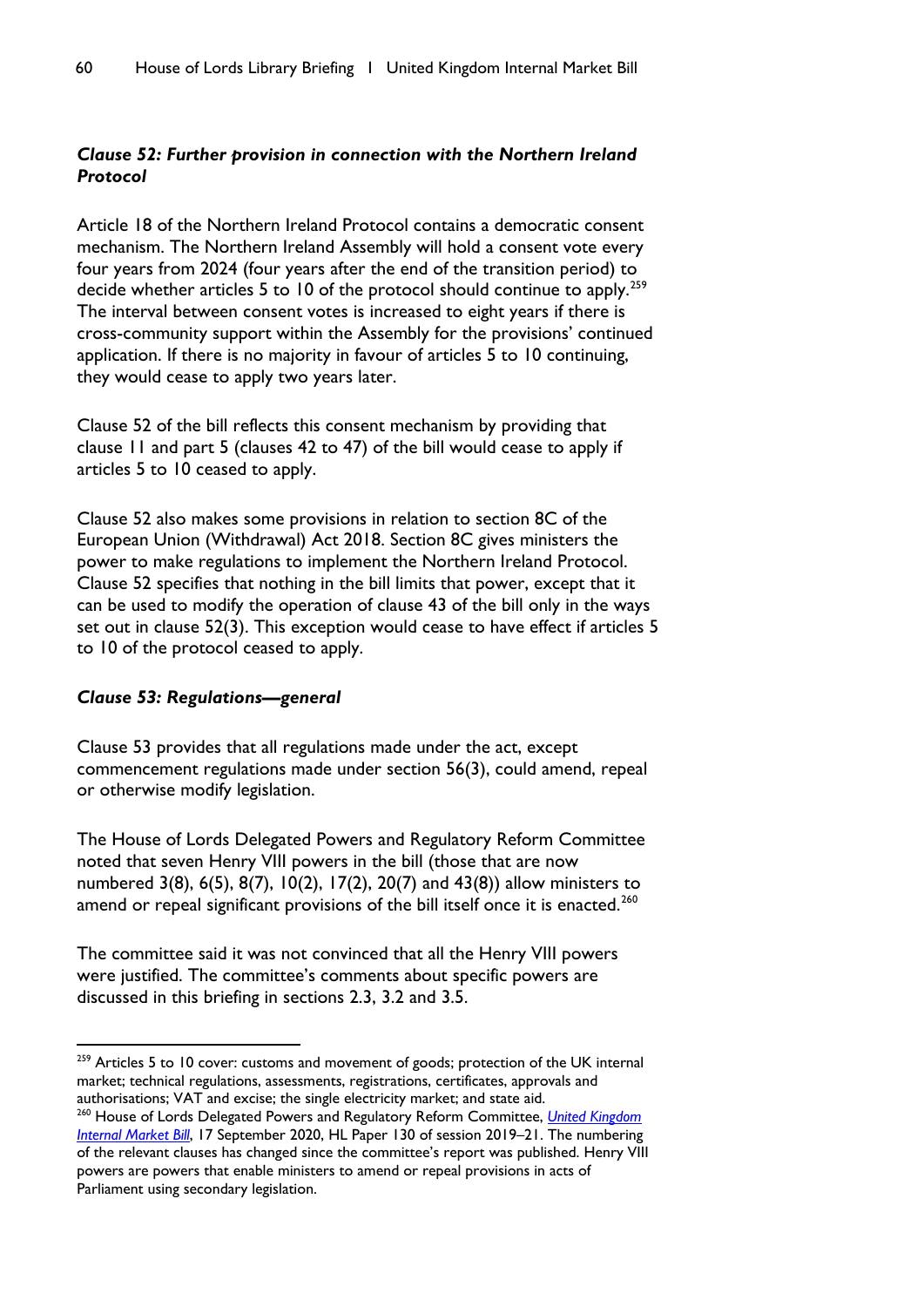## *Clause 54: Regulations—references to parliamentary procedure*

Clause 54 sets out the parliamentary procedure that would apply making regulations under the bill using the affirmative, made affirmative and negative procedure.

## *Clause 55: Interpretation—general*

Clause 55 provides definitions of terms used in the bill.

## *Clause 56: Extent, commencement and short title*

Clause 56 provides for the extent, commencement and short title of the bill. The bill extends to England and Wales, Scotland and Northern Ireland.

Clause 56 would come into force on the day on which the bill is passed. The other provisions would be brought into force by the secretary of state making commencement regulations. However, clause 56(4) contains an extra requirement for commencing clauses 44, 45 and 47. The secretary of state could not bring these clauses into force unless:

- The House of Commons had approved a motion that the relevant sections on or after a specified date.
- A motion to take note of the specified date had been tabled in the House of Lords.

This requirement was added as a government amendment to the bill at committee stage in the House of Commons. This is covered further in [section 3.2 of this briefing.](#page-31-0)

## **6. How did the House of Commons react to the bill at second reading?**

The United Kingdom Internal Market Bill had its second reading in the House of Commons on 14 September 2020.<sup>[261](#page-62-0)</sup>

Introducing the bill, the Prime Minister said its fundamental purpose was to ensure the UK's single market continued to operate after the end of the transition period.<sup>[262](#page-62-1)</sup> He argued that the bill would provide legal certainty to businesses and was essential to guarantee the economic and political integrity of the UK.

<span id="page-62-0"></span><sup>261</sup> HC *Hansard*[, 14 September 2020, cols 41–143.](https://hansard.parliament.uk/commons/2020-09-14/debates/83A18A5B-75DE-4843-9C64-FAD20602C884/UnitedKingdomInternalMarketBill)

<span id="page-62-1"></span> $262$  ibid, col 41.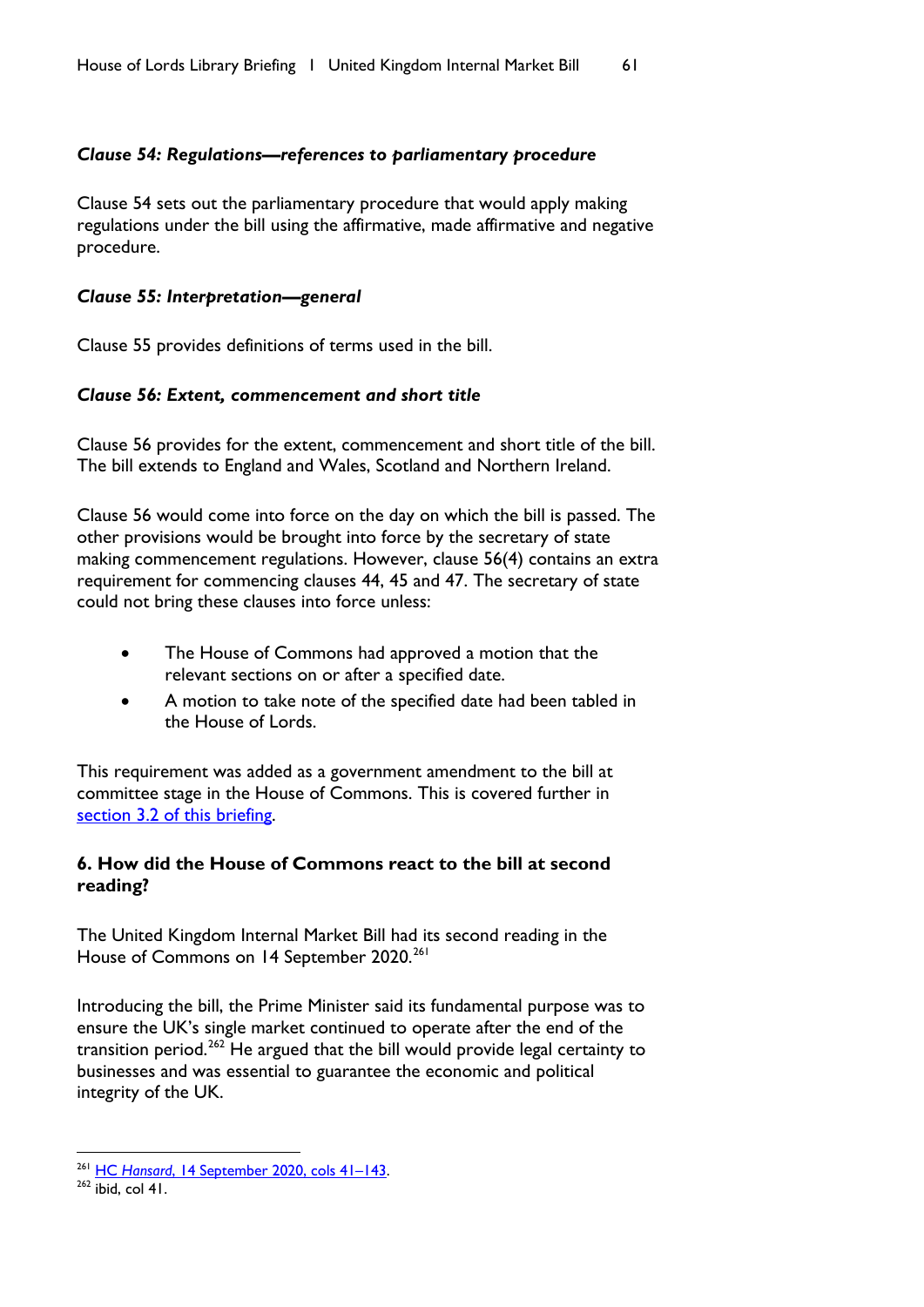The Prime Minister suggested that the EU might seek to obstruct the "transfer of our animal products from Great Britain to Northern Ireland".<sup>[263](#page-63-0)</sup> He argued the bill's provisions that related to the Northern Ireland Protocol in the withdrawal agreement were "an insurance policy" against this kind of eventuality.<sup>[264](#page-63-1)</sup> The bill's provisions as they relate to the Northern Ireland Protocol are discussed in further detail in [section 3 of this briefing.](#page-28-0)

On devolution the Prime Minister argued that the bill would help deliver "the single biggest transfer of powers" to the devolved administrations since their creation.<sup>[265](#page-63-2)</sup> He said that each administration would be "fully and equally" involved in the oversight of the UK internal market through the Office for the Internal Market (OIM). The Prime Minister also argued that the bill would "maintain our common cause of high standards, where we already go beyond the EU in areas ranging from health and safety to consumer and environmental protections".<sup>[266](#page-63-3)</sup>

Responding for the official opposition, Ed Miliband, Shadow Secretary of State for Business, Energy and Industrial Strategy, said that Labour agreed with the Government that it was responsible for safeguarding the internal market.<sup>[267](#page-63-4)</sup> However, he argued the UK's devolution settlements reflected a decision to share power across the UK. He said that Parliament should legislate for an internal market "but in a way that respects the role and voice of devolved governments in setting those standards".<sup>[268](#page-63-5)</sup> Mr Miliband argued that the Government's approach did not respect the devolution settlements and also risked a lowering of standards:

From across the UK, we have heard that the Government are not doing that; that they want to legislate with a blunderbuss approach that does not do that and simply says that the lowest standard in one Parliament must become the standard for all, with no proper voice for devolved Governments. If the Westminster Government decided to lower standards, there would be no voice for the devolved nations, even in a discussion about those standards because the Government have decided not to legislate for common frameworks.<sup>[269](#page-63-6)</sup>

On the bill's provisions on the Northern Ireland Protocol, Ed Miliband said that he "never thought that respecting international law would be a matter of disagreement" in his lifetime.<sup>[270](#page-63-7)</sup> He said that he did not believe the provisions in the bill were necessary.

- <span id="page-63-2"></span> $265$  ibid, col 45.
- <span id="page-63-3"></span><sup>266</sup> ibid, col 45.
- <span id="page-63-4"></span> $267$  ibid, col 47. <sup>268</sup> ibid.
- <span id="page-63-5"></span><sup>269</sup> ibid.
- <span id="page-63-7"></span><span id="page-63-6"></span> $270$  ibid, col 48.

<span id="page-63-0"></span><sup>263</sup> HC *Hansard*[, 14 September 2020, col 42.](https://hansard.parliament.uk/commons/2020-09-14/debates/83A18A5B-75DE-4843-9C64-FAD20602C884/UnitedKingdomInternalMarketBill)

<span id="page-63-1"></span> $264$  ibid, col 42.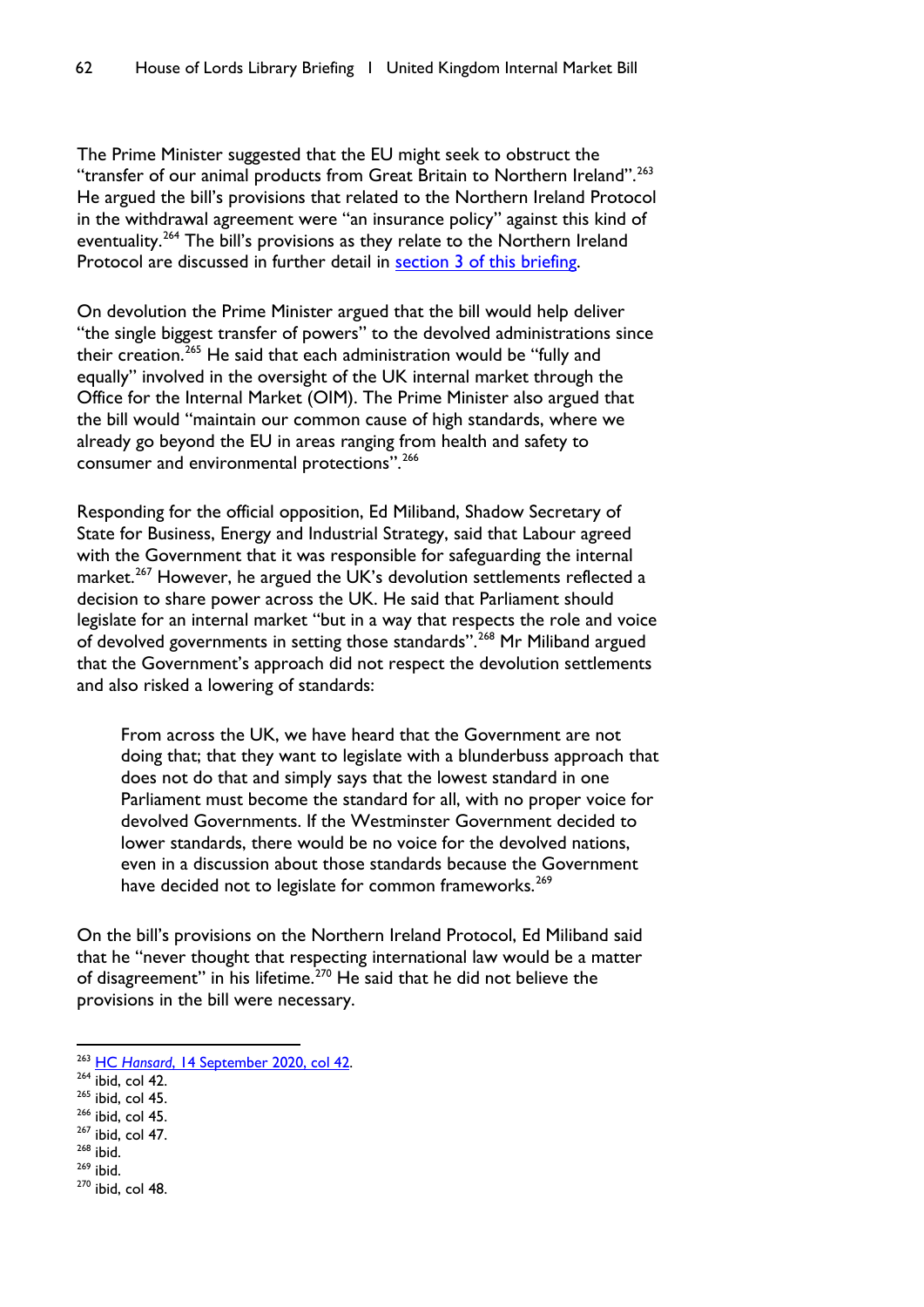Mr Miliband said that the Government should "remove the provisions breaking international law and ensure that the Bill works in a way that respects the devolution settlements".[271](#page-64-0)

Ian Blackford, the SNP's leader at Westminster, described the bill as the "greatest threat" to devolution that Scotland has faced since the Scottish Parliament was re-established.<sup>[272](#page-64-1)</sup> He argued that the bill was a "naked power grab".<sup>[273](#page-64-2)</sup> Mr Blackford stated that the powers in clauses 2 to 9 (those that provide for the market access principles) could "compel" Scotland to accept lower standards set elsewhere in the UK. He also asserted that the establishment of the Office for the Internal Market would lead to an unelected body passing "judgment on devolved laws, directly over the heads of the Scottish people's chosen Government".<sup>[274](#page-64-3)</sup>

Ian Blackford described the bill's provisions reserving state aid as "one of the most blatant power grabs" in the bill. He expressed concern that the state aid provisions would mirror those of the World Trade Organisation and make a deal with the EU "even more difficult". Mr Blackford argued that the provisions on financial assistance powers for the UK Government were the "ultimate insult and the ultimate attack" on devolution. He said it would give powers to the UK Government to design and impose replacements for EU spending programmes in areas of devolved competence.

On the bill's provisions on the Northern Ireland Protocol, Ian Blackford described the issue as a matter of principle and that "we should not breach our legal obligations".<sup>[275](#page-64-4)</sup>

Sammy Wilson, the DUP spokesperson on Brexit, said that he welcomed the bill if it were an attempt to "undo some of the damage done by the withdrawal agreement".<sup>[276](#page-64-5)</sup> However, Mr Wilson said that the bill did "not go the whole way or address all the issues that need to be addressed". He said that he did not accept the argument that the bill would affect peace in Northern Ireland. Mr Wilson also argued that the withdrawal agreement required both the EU and the UK to act in good faith to ensure there was unfettered access between Northern Ireland and Great Britain. He said that he believed that the bill was the Government, in part, fulfilling its obligations to Northern Ireland and that was why the DUP would support the bill.

Colum Eastwood (SDLP MP for Foyle) expressed concern that the bill would damage the Good Friday Agreement. He argued that the bill "rips up" the agreement's principles that there would not be a hard border in Ireland and

- <span id="page-64-4"></span> $275$  ibid, col 57.
- <span id="page-64-5"></span><sup>276</sup> ibid, col 67.

<span id="page-64-0"></span><sup>271</sup> HC *Hansard*[, 14 September 2020, col 54.](https://hansard.parliament.uk/commons/2020-09-14/debates/83A18A5B-75DE-4843-9C64-FAD20602C884/UnitedKingdomInternalMarketBill)

<span id="page-64-1"></span> $272$  ibid, col 55.

<span id="page-64-2"></span> $273$  ibid, col 57.

<span id="page-64-3"></span> $274$  ibid, col 58.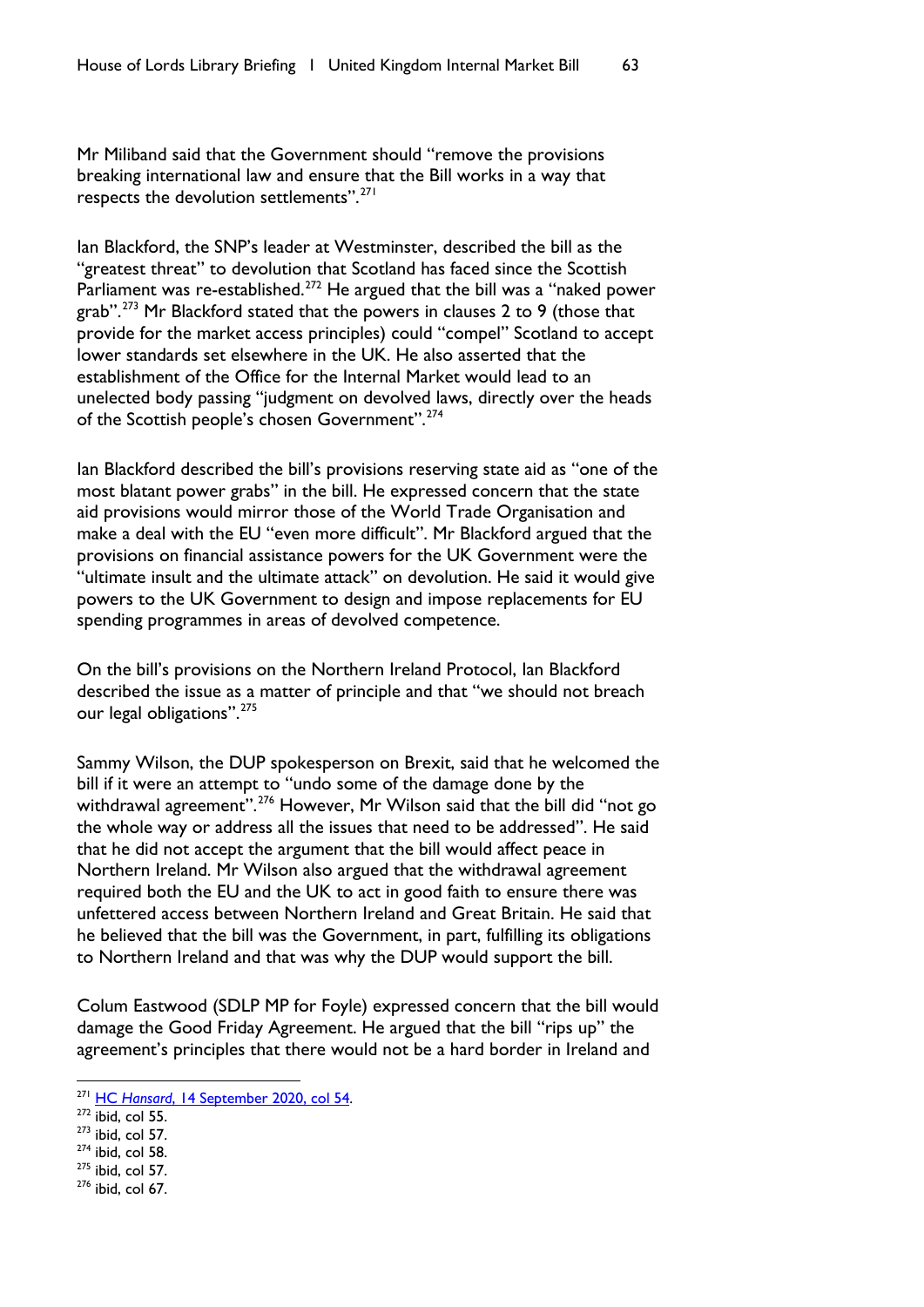that "local people will make local decisions for local communities".<sup>[277](#page-65-0)</sup> Mr Eastwood argued that the protocol was there to protect Northern Ireland from a hard border. He also expressed concern that the Government's actions would put a future trade deal with the US at risk.

Stephen Farry (Alliance MP for North Down) argued that the people of Northern Ireland "pragmatically recognise the need for the protocol, despite its challenges".[278](#page-65-1) He asserted that if the UK defaulted on the protocol it risked a return to a hard border.

Liz Saville Roberts (Plaid Cymru MP for Dwyfor Meririonnydd) said that the bill was damaging for Wales "without precedent".<sup>[279](#page-65-2)</sup> She thought the bill would "render Wales powerless" to prevent low-quality produce from entering Welsh supermarkets and undercutting Welsh farmers on cost. Ms Saville Roberts also argued that "it would invalidate 'buy local' policies in Wales by making it illegal to place goods from another part of the UK at a disadvantage compared with local goods in Wales". She expressed concern about the impact of the bill's provisions on trade asserting that it "holds up the spectre of no trade deal with the UK due to the Prime Minister breaking international law".<sup>[280](#page-65-3)</sup> Ms Saville Roberts said that devolution was not an experiment and that Welsh democracy had been growing in the last "two decades and more, in confidence and in power".<sup>[281](#page-65-4)</sup>

Ed Davey, leader of the Liberal Democrats, said that his party would oppose the bill.<sup>[282](#page-65-5)</sup> He argued that the bill broke the Government's promise to 'Leave' voters of a "global Britain" because if the Government breached international law it would weaken Britain's ability to exercise influence in the world.

Labour moved a reasoned amendment to the motion to give the bill second reading:

That this House notes that the UK has left the EU; calls on the Government to get on with negotiating a trade deal with the EU; recognises that legislation is required to ensure the smooth, effective working of the internal market across the UK; but declines to give a second reading to the Internal Market Bill because this bill undermines the withdrawal agreement already agreed by Parliament, re-opens discussion about the Northern Ireland Protocol that has already been settled, breaches international law, undermines the devolution settlements and would tarnish the UK's global reputation as a

<span id="page-65-0"></span><sup>277</sup> HC *Hansard*[, 14 September 2020, col](https://hansard.parliament.uk/commons/2020-09-14/debates/83A18A5B-75DE-4843-9C64-FAD20602C884/UnitedKingdomInternalMarketBill) 76.

<span id="page-65-1"></span> $278$  ibid col 108.

<span id="page-65-2"></span> $279$  ibid, col 114.

<span id="page-65-3"></span><sup>280</sup> ibid, cols 114–15.

<span id="page-65-4"></span> $281$  ibid, col 115.

<span id="page-65-5"></span><sup>282</sup> ibid, col 94.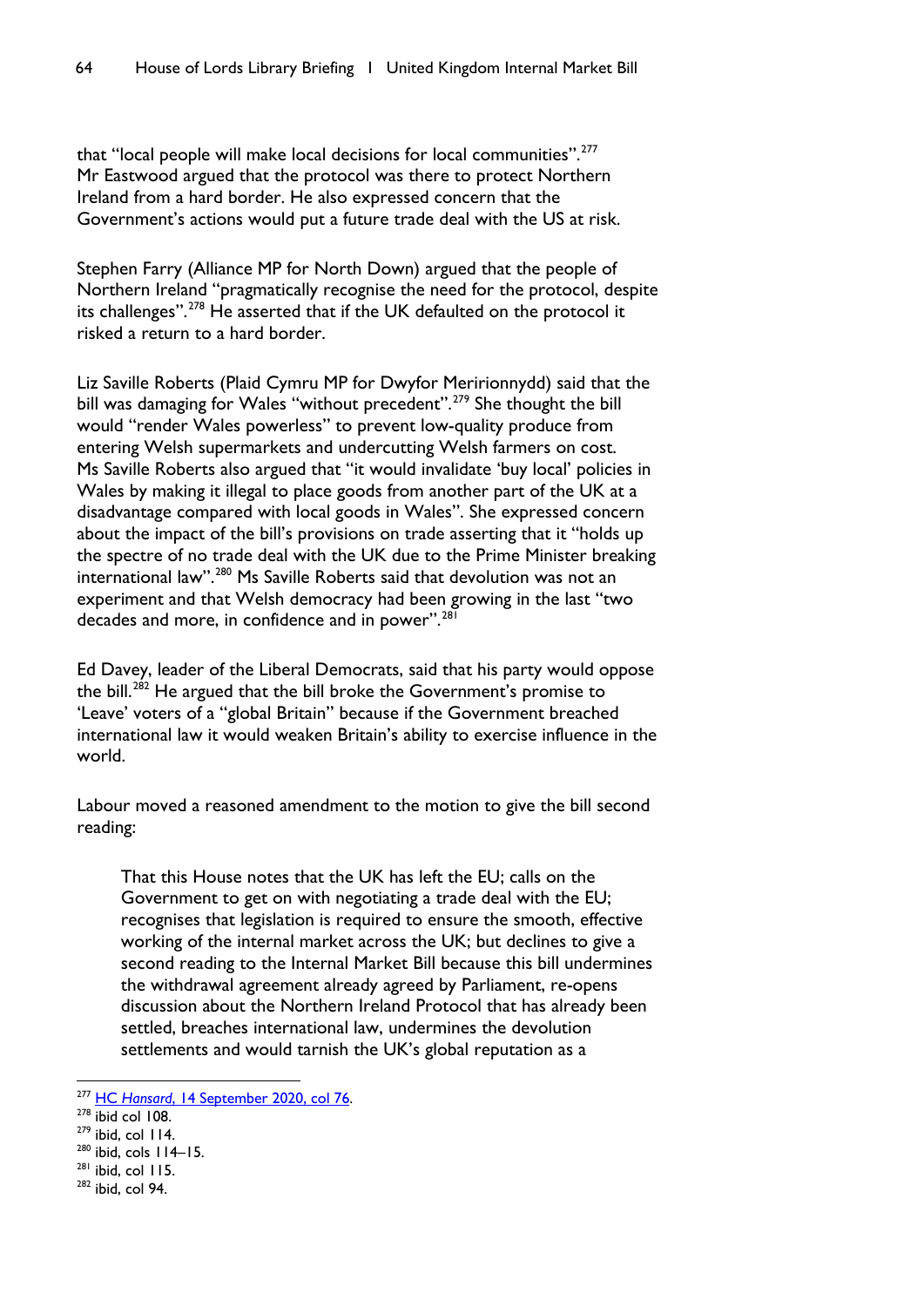law-abiding nation and the UK's ability to enforce other international trade deals and protect jobs and the economy.<sup>[283](#page-66-0)</sup>

Labour's reasoned amendment to the motion for the bill to be read a second time was defeated by 349 votes to  $213^{284}$  $213^{284}$  $213^{284}$ 

The bill passed second reading by 340 votes to 263.<sup>[285](#page-66-2)</sup>

# **7. How did the bill change in the House of Commons?**

## **7.1. Committee stage government amendments**

Committee stage took place over four days on 15, 16, 21 and 22 September 2020. The Government made over 30 amendments to the bill during its committee stage in the House of Commons. These were all agreed to without division. The amendments included clarifying and technical amendments. Other amendments included:

- A new clause, now clause 12 (guidance to part 1), which provided for the secretary of state to issue guidance relating to the practical operation of the UK market access principles and the effect of any of the provisions of part 1. This clause is discussed in [section 2.3 of this briefing.](#page-4-0)
- Amendments were made to what is now clause 42 to add VAT or excise duty in connection with the Northern Ireland Protocol, and biosecurity threats to the list of reasons for which new checks, controls or processes would be allowed. This is discussed in [section 3.2 of this briefing.](#page-31-0)
- A government amendment to require Commons approval for the commencement of clauses 44, 45 and 47 was agreed to without division. This is covered in **section 3.2 of this briefing**.
- Government amendments relating to judicial review were made at committee stage to what is now clause 47. These were agreed to without division. These amendments are discussed further in [section 3.2 of this briefing.](#page-31-0)

This briefing's part by part discussion of the bill (sections 2 to 5 of this briefing) looks at the bill as amended at committee and report in the House of Commons.

<span id="page-66-0"></span><sup>&</sup>lt;sup>283</sup> House of Commons, '<u>Votes and Proceedings</u>', 14 September 2020.<br><sup>284</sup> HC *Hansard*[, 14 September 2020, cols 131–4.](https://hansard.parliament.uk/commons/2020-09-14/debates/83A18A5B-75DE-4843-9C64-FAD20602C884/UnitedKingdomInternalMarketBill)

<span id="page-66-2"></span><span id="page-66-1"></span> $285$  ibid, cols 135–8.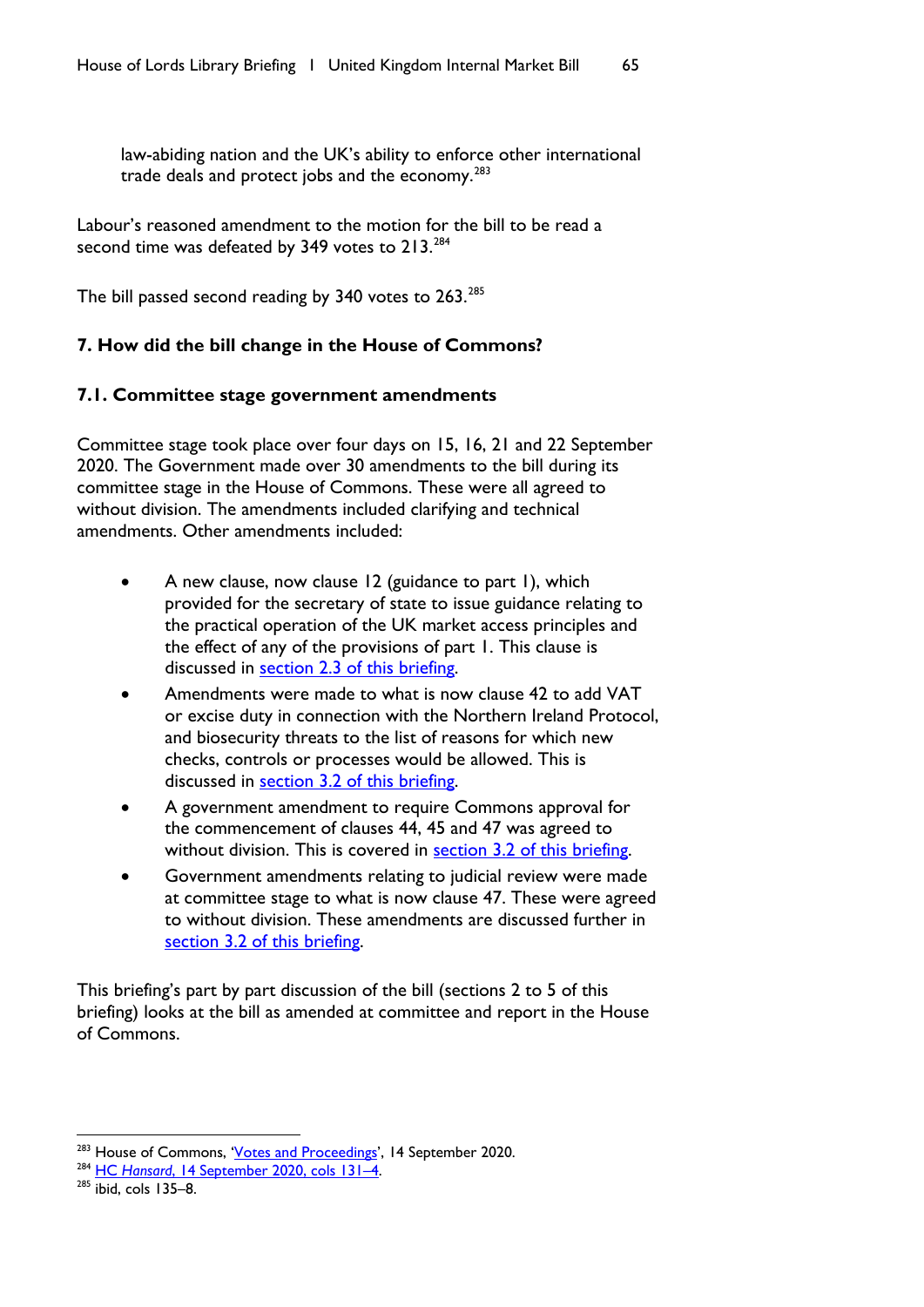# **7.2 Committee stage divisions**

Six opposition amendments were defeated on division, as follows:

- An SNP amendment intended to exempt from the operation of part 4 regulatory provisions applying in Scotland which did not apply to the whole of the UK was defeated by 351 votes to 51.<sup>[286](#page-67-0)</sup>
- Labour new clause 2 intended to put common frameworks on a statutory footing and prevent ministers from overriding an agreed common framework through secondary legislation to impose lower standards on devolved nations was defeated by 356 votes to 195.[287](#page-67-1)
- A Labour amendment intended to provide a policy framework for the allocation of financial assistance under clause 46 (which is now numbered clause 48) was defeated by 330 votes to 208.<sup>[288](#page-67-2)</sup>
- A cross-party amendment intending to provide a safeguard to ensure that any actions under part 5 of the bill must be consistent with relevant existing international and domestic law commitments, including the withdrawal agreement and the Ireland/Northern Ireland Protocol, was defeated by 346 votes to 255.[289](#page-67-3)
- A DUP amendment intended to require the consent of the Northern Ireland Assembly before new requirements for goods traded from Great Britain to Northern Ireland could come into force, and to protect Northern Ireland businesses from paying for any new administrative costs was defeated by 350 votes to  $6.290$  $6.290$
- A cross-party amendment intended to prevent powers being reserved to Westminster by the bill without the consent of the devolved legislatures was defeated by 350 votes to 63.<sup>[291](#page-67-5)</sup>

'Stand-part' votes were held on several clauses (to agree that that they should remain in the bill), as follows:

- Clause 46 [now clause 48]. The clause was agreed to stand part by 340 votes to  $51.^{292}$  $51.^{292}$  $51.^{292}$
- Clauses 42 to 44 [now clauses 44 to 46]. The clauses were agreed to stand part by 332 votes to 257.<sup>[293](#page-67-7)</sup>

<span id="page-67-0"></span><sup>286</sup> HC *Hansard*[, 15 September 2020, cols 271–3.](https://hansard.parliament.uk/commons/2020-09-15/debates/D4DE4FBD-B877-4687-B81F-6FDF07E4C923/UnitedKingdomInternalMarketBill)

<span id="page-67-1"></span><sup>287</sup> ibid, cols 275–7.

<span id="page-67-2"></span><sup>288</sup> HC *Hansard*[, 16 September 2020, cols 446–9.](https://hansard.parliament.uk/commons/2020-09-16/debates/FA8E8617-F27D-44F5-9449-84EBA5E7EBEA/UnitedKingdomInternalMarketBill)

<span id="page-67-3"></span><sup>289</sup> HC *Hansard*[, 21 September 2020, cols 747–50.](https://hansard.parliament.uk/commons/2020-09-21/debates/E16E72B4-04B3-4C62-8375-503BEE8799B0/UnitedKingdomInternalMarketBill)

<span id="page-67-4"></span><sup>290</sup> ibid, cols 752–3.

<span id="page-67-5"></span><sup>&</sup>lt;sup>291</sup> HC Hansard, 22 September 2020, cols 905-7.

<span id="page-67-6"></span><sup>292</sup> HC *Hansard*[, 16 September 2020, cols 442–4.](https://hansard.parliament.uk/commons/2020-09-16/debates/FA8E8617-F27D-44F5-9449-84EBA5E7EBEA/UnitedKingdomInternalMarketBill)

<span id="page-67-7"></span><sup>293</sup> HC *Hansard*[, 21 September 2020, cols 756–9.](https://hansard.parliament.uk/commons/2020-09-21/debates/E16E72B4-04B3-4C62-8375-503BEE8799B0/UnitedKingdomInternalMarketBill)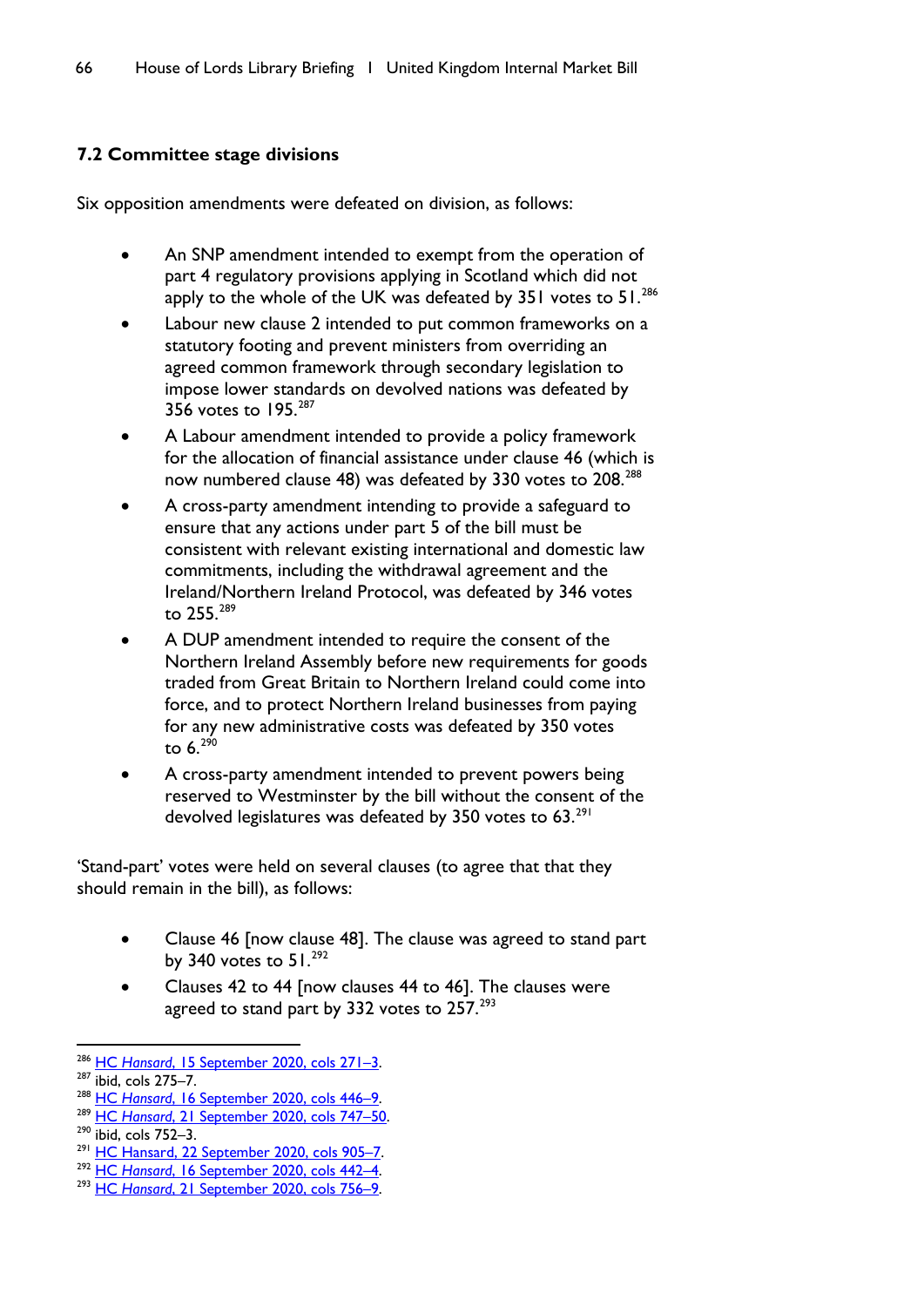• Clauses 45 and 50 [now clauses 47 and 52]. The clauses were agreed to stand part by 338 votes to 254.<sup>[294](#page-68-0)</sup>

# **7.3 Report stage government amendments**

Report stage took place on 29 September 2020.

The Government tabled amendments to different areas of the bill. This included two new clauses and a new schedule along with amendments designed to improve the bill's drafting. All these amendments were agreed without division.

## *New clause 4: Objectives for the CMA*

New clause 4 [now clause 29] would make provision in relation to the objectives and general functions of the Competition and Markets Authority (CMA) under part 4 of the bill. Specifically, the new clause would require the CMA to have regard to a new objective when carrying out its functions under part 4. The objective would be:

[...] to support, through the application of economic and other technical expertise, the effective operation of the internal market in the United Kingdom (with particular reference to the purposes of Parts 1, 2 and 3).<sup>[295](#page-68-1)</sup>

New clause 4 would also provide that section 25(3) of the Enterprise and Regulatory Reform Act 2013 (duty to seek to promote competition), and sections 6(1)(b) (function of giving information or advice to the public) and 7 (provision of information and advice to ministers etc) of the Enterprise Act 2002 do not apply in relation to the carrying out of the CMA's functions under part 4.

Speaking to new clause 4 at report, Paul Scully, Parliamentary Under Secretary of State for Business, Energy and Industrial Strategy, said that it would give the CMA the objective of supporting the effective operation of the UK internal market "through the provision of economic and technical advice and expertise".<sup>[296](#page-68-2)</sup> Mr Scully said that this objective would exist in parallel to the CMA's existing objective to promote competition for the benefit of consumers.

<span id="page-68-0"></span><sup>294</sup> HC *Hansard*[, 21 September 2020, cols 761–4.](https://hansard.parliament.uk/commons/2020-09-21/debates/E16E72B4-04B3-4C62-8375-503BEE8799B0/UnitedKingdomInternalMarketBill)

<span id="page-68-1"></span> $295$  Clause 29(2).

<span id="page-68-2"></span><sup>296</sup> HC *Hansard*[, 29 September 2020, col 188.](https://hansard.parliament.uk/commons/2020-09-29/debates/96A7BFAF-F6AD-409C-86EC-4799A382727D/UnitedKingdomInternalMarketBill)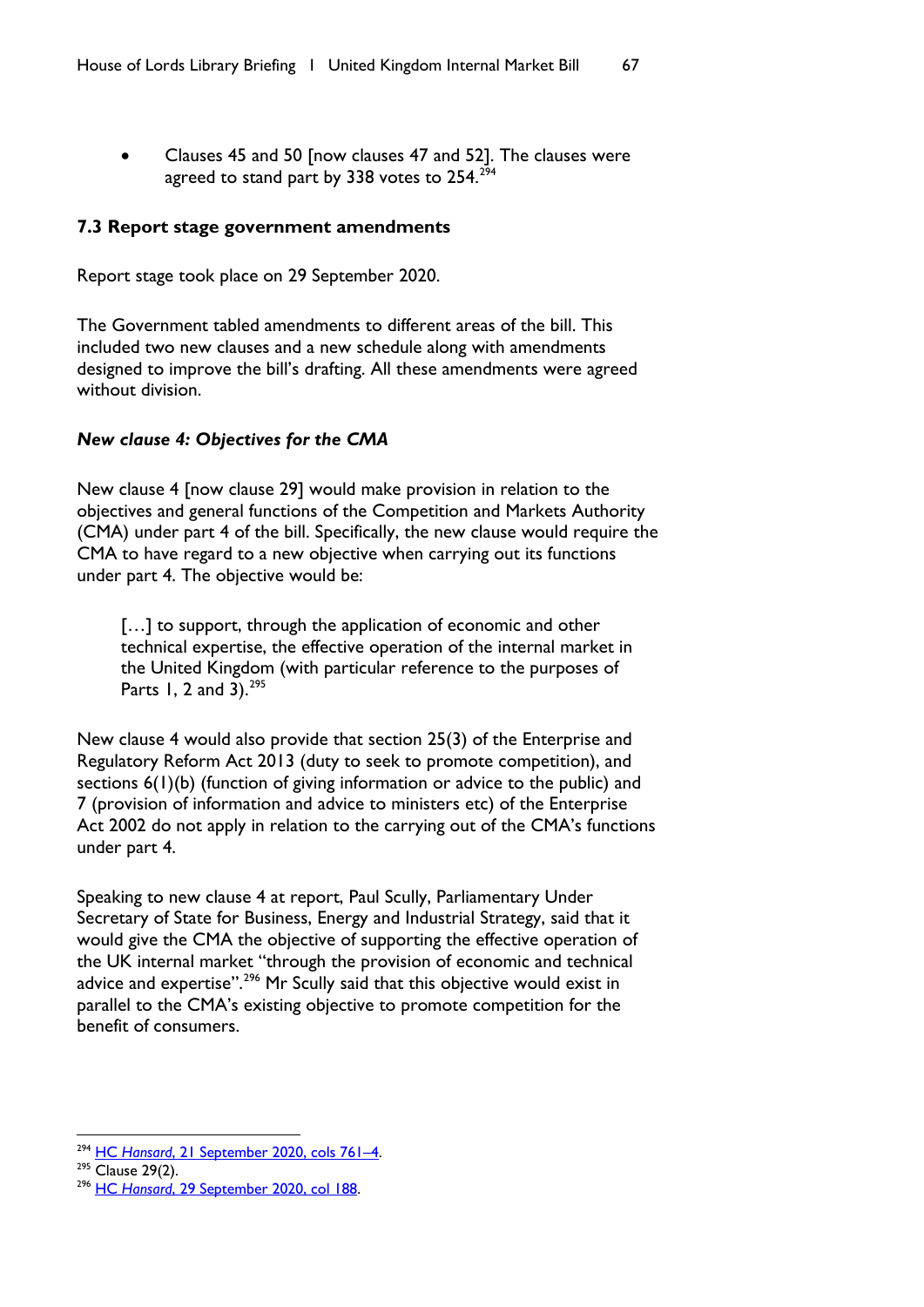## *New clause 5 and new schedule 1: OIM task groups*

New schedule 1 [now schedule 3] would make amendments to schedule 4 of the Business Enterprise and Regulatory Reform Act 2013 to allow for the constitution of an Office for the Internal Market (OIM) panel and OIM task groups. New clause 5 [now clause 30] would allow the CMA to authorise such an OIM task group to "do anything required or authorised to be done by the CMA under this part (and such an authorisation may include authorisation to exercise the power conferred on the CMA by this subsection)".<sup>[297](#page-69-0)</sup>

Speaking to new clause 4 at report, Paul Scully said that the new schedule reflected existing provisions:

New clause 5 enables Competition and Markets Authority functions under part 4 of the Bill to be carried out by an Office for the Internal Market task group and introduces a new schedule setting out the Government's arrangements for the Office for the Internal Market panel and task groups. That mirrors the existing arrangements for the establishment of panels and groups that it has in place.<sup>[298](#page-69-1)</sup>

Mr Scully also stated that new schedule 1 would establish a panel of experts to lead the work of the OIM. He said that the secretary of state would appoint a chair and further members after consulting ministers from the three devolved administrations.<sup>[299](#page-69-2)</sup>

### *Amendment 1: CMA—protection from defamation*

Amendment 1 amended clause 28 to insert a new sub-section 6A which stated that:

For the purposes of the law relating to defamation, absolute privilege attaches to any advice given, or report made, by the CMA (or a person acting on the CMA's behalf) in the exercise of any functions of the CMA under this Part.<sup>[300](#page-69-3)</sup>

Paul Scully said that this would give the CMA "absolute privilege" against defamation when carrying out its functions under part  $4.301$  $4.301$  He said this would ensure that the CMA could report and provide advice independently. It would not need to use resources to prepare against litigation and would mean that "businesses with deep pockets cannot sue or threaten to sue the

<span id="page-69-0"></span> $297$  Clause 30(1).

<span id="page-69-1"></span><sup>298</sup> HC *Hansard*[, 29 September 2020, col 188.](https://hansard.parliament.uk/commons/2020-09-29/debates/96A7BFAF-F6AD-409C-86EC-4799A382727D/UnitedKingdomInternalMarketBill)

<span id="page-69-2"></span> $299$  ibid.

<span id="page-69-3"></span><sup>&</sup>lt;sup>300</sup> Clause 28(7).

<span id="page-69-4"></span><sup>301</sup> HC *Hansard*[, 29 September 2020, col 189.](https://hansard.parliament.uk/commons/2020-09-29/debates/96A7BFAF-F6AD-409C-86EC-4799A382727D/UnitedKingdomInternalMarketBill)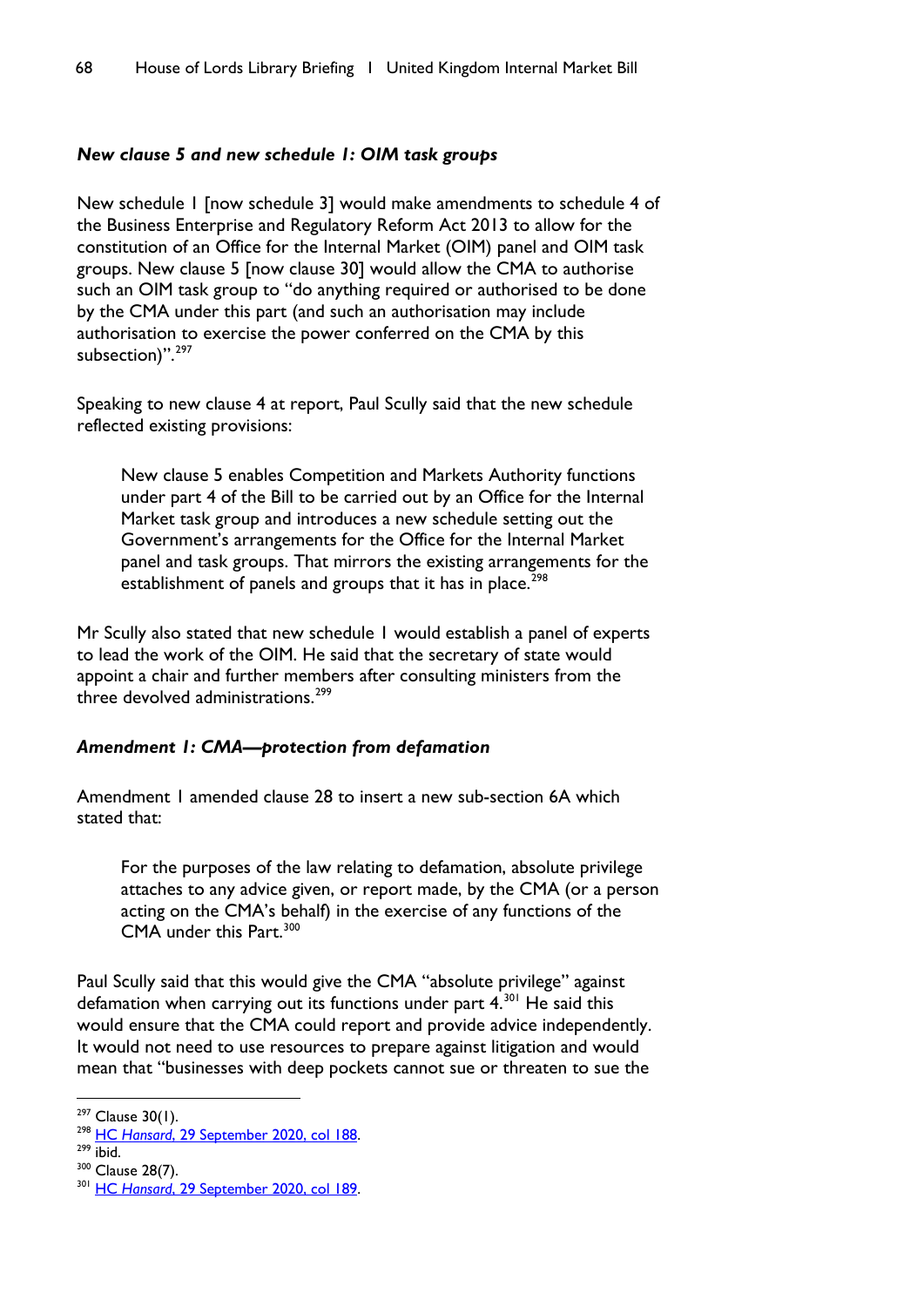CMA to obstruct it from carrying out its functions".

#### *Amendments 31 to 34: Manner of sale requirements*

Amendment 32 inserted new sub-sections into clause 3 of the bill (relevant requirements for the purposes of section 2, the mutual recognition principle for goods). This would introduce the concept of a 'manner of sale requirement', defined as:

[...] a statutory requirement that governs any aspect of the circumstances or manner in which the goods are sold (such as where, when, by whom, to whom, or the price or other terms on which they may be sold). $302$ 

Manner of sale requirements would not be in scope of the mutual recognition principle unless new subsection 4C [now clause  $3(6)$ ] applied.<sup>[303](#page-70-1)</sup> Amendment 31 was consequential on amendment 32. Amendments 33 and 34 made amendments to the wording of clause  $6(4)(a)^{304}$  $6(4)(a)^{304}$  $6(4)(a)^{304}$  to bring it into line with the changes made by amendment 32 to clause  $3^{305}$  $3^{305}$  $3^{305}$ 

Speaking to the amendments, Paul Scully said that they would put "beyond any possible doubt" that alcohol minimum unit pricing-type regulation were not in scope of the mutual recognition principle, unless they were to amount in practice to a complete ban on a good being sold.<sup>[306](#page-70-4)</sup>

Several SNP MPs raised the issue of minimum alcohol pricing during the bill's committee stage in the House of Commons. For example, Anne McLaughlin (SNP MP for Glasgow North East) argued that:

None of the new rules would apply to alcohol imported from elsewhere in the UK, so cheap high-strength alcohol from England, Wales and Northern Ireland could flood the market in Scotland and a bulldozer would again be driven through all of our good work.<sup>[307](#page-70-5)</sup>

<span id="page-70-1"></span><span id="page-70-0"></span> $302$  Clause 3(5).<br> $303$  This would provide that a statutory requirement that was worded as a manner of sale requirement but "appears to be designed artificially to avoid the operation of the mutual recognition principle in relation to what would otherwise be a requirement within the scope of that principle", would still be regarded as a relevant requirement, despite new subsection 4A [now clause 3(4)].

<span id="page-70-2"></span><sup>&</sup>lt;sup>304</sup> Which related to relevant requirements for the purposes of the non-discrimination principle set out in clause 5.

<span id="page-70-3"></span><sup>&</sup>lt;sup>305</sup> House of Commons, *Consideration of Bill (Report Stage): United Kingdom Internal Market Bill, [as Amended](https://publications.parliament.uk/pa/bills/cbill/58-01/0185/amend/ukim_daily_rep_0928.pdf)*, 29 September 2020, p 9.

<span id="page-70-4"></span><sup>306</sup> HC *Hansard*[, 29 September 2020, col 189.](https://hansard.parliament.uk/commons/2020-09-29/debates/96A7BFAF-F6AD-409C-86EC-4799A382727D/UnitedKingdomInternalMarketBill)

<span id="page-70-5"></span><sup>307</sup> HC *Hansard*[, 22 September 2020, col 866.](https://hansard.parliament.uk/commons/2020-09-22/debates/0AA112D9-F297-424A-8646-B291BC401248/UnitedKingdomInternalMarketBill)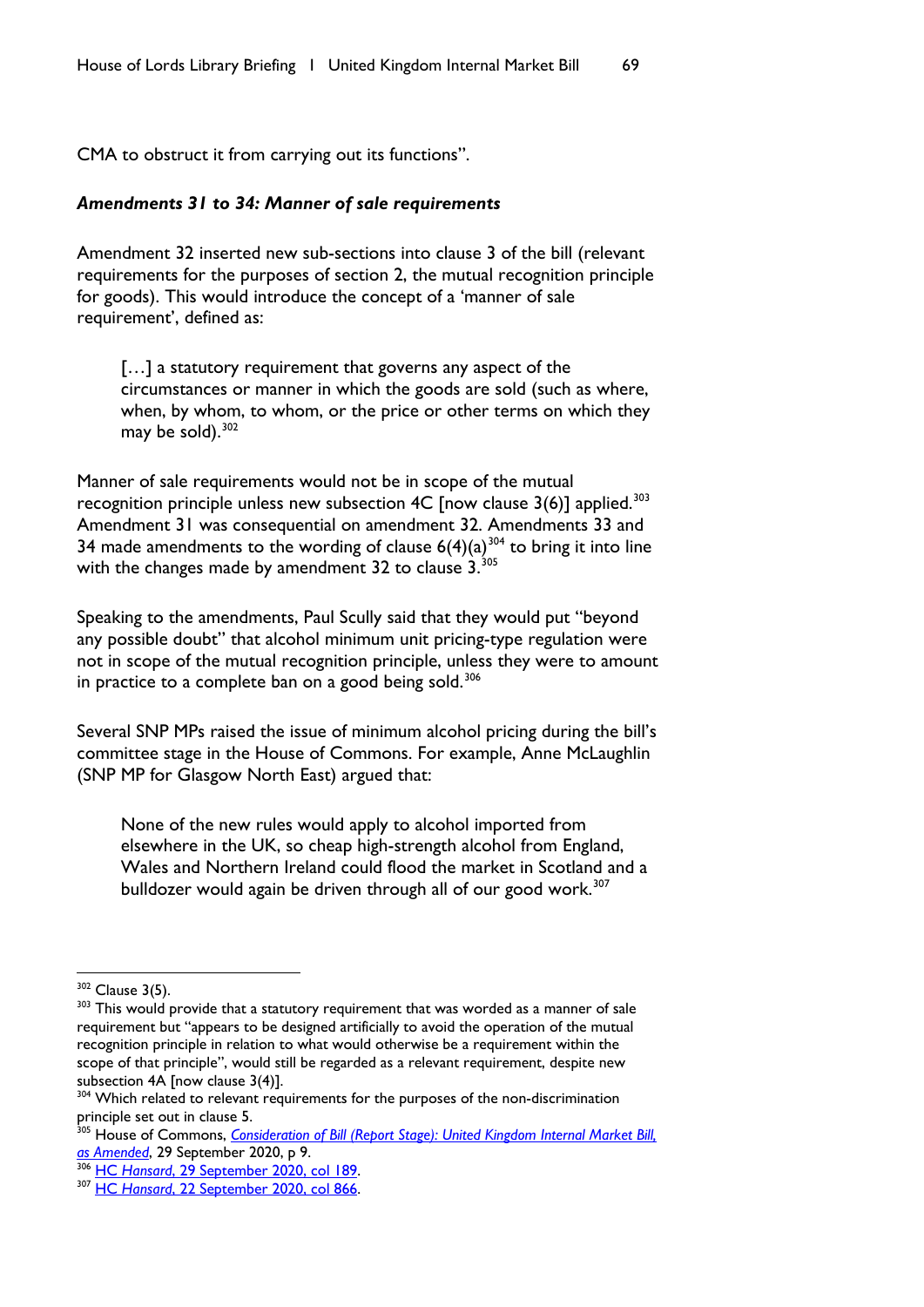Responding to the Government's amendments at report, Drew Henry, SNP spokesperson for business, energy and industrial strategy, argued that the amendments supported the SNP's concerns that as previously drafted the bill could have affected minimum unit pricing.<sup>[308](#page-71-0)</sup> He also argued that the "non-discriminatory aspects of the amendment make it completely useless anyway".[309](#page-71-1)

Replying, Paul Scully said that the amendment would "ensure we take that political football totally off the table".<sup>[310](#page-71-2)</sup>

## *Further amendments*

Mr Scully stated that:

- Amendments 2 to 11, 24, 27, 28 and 35 to 38 were amendments to improve drafting.<sup>[311](#page-71-3)</sup>
- Amendments 19 and 21 provided "a fuller clarification that a wide range of agricultural processes are considered to be in scope when we refer to the production of goods".<sup>[312](#page-71-4)</sup>
- Amendment 20 "ensures that the UK Government and devolved administrations can continue to respond to specific biosecurity threats arising from the movement of animals and high-risk plants and that they are excluded from the mutual recognition and non-discrimination principles of the bill".<sup>[313](#page-71-5)</sup>
- Amendments 22 and 23 "clarify the meaning of clause 16 that a change to the conditions attached to an authorisation requirement would bring it in scope of part 2 of the bill".<sup>[314](#page-71-6)</sup>
- Amendment 26 "ensures that the exemption in clause 23 covers the replication of non-statutory rules as well as a re-enactment of legislation".<sup>[315](#page-71-7)</sup>

The Government also made amendments to clause 21 through amendment 25 to "deal with a case where a regulator has an obligation to apply discriminatory requirements".<sup>[316](#page-71-8)</sup>

<span id="page-71-0"></span><sup>308</sup> HC *Hansard*[, 29 September 2020, col 189.](https://hansard.parliament.uk/commons/2020-09-29/debates/96A7BFAF-F6AD-409C-86EC-4799A382727D/UnitedKingdomInternalMarketBill)

<span id="page-71-1"></span> $309$  ibid.

<span id="page-71-2"></span><sup>310</sup> ibid.

<span id="page-71-3"></span><sup>311</sup> ibid.

<span id="page-71-4"></span> $312$  ibid.

<span id="page-71-5"></span><sup>313</sup> ibid, cols 189–90.

<span id="page-71-6"></span> $314$  ibid, col 190.

<span id="page-71-7"></span><sup>315</sup> ibid.

<span id="page-71-8"></span><sup>316</sup> House of Commons, *[Consideration of Bill \(Report Stage\): United Kingdom Internal Market Bill,](https://publications.parliament.uk/pa/bills/cbill/58-01/0185/amend/ukim_daily_rep_0928.pdf)  [as Amended](https://publications.parliament.uk/pa/bills/cbill/58-01/0185/amend/ukim_daily_rep_0928.pdf)*, 29 September 2020, p 11.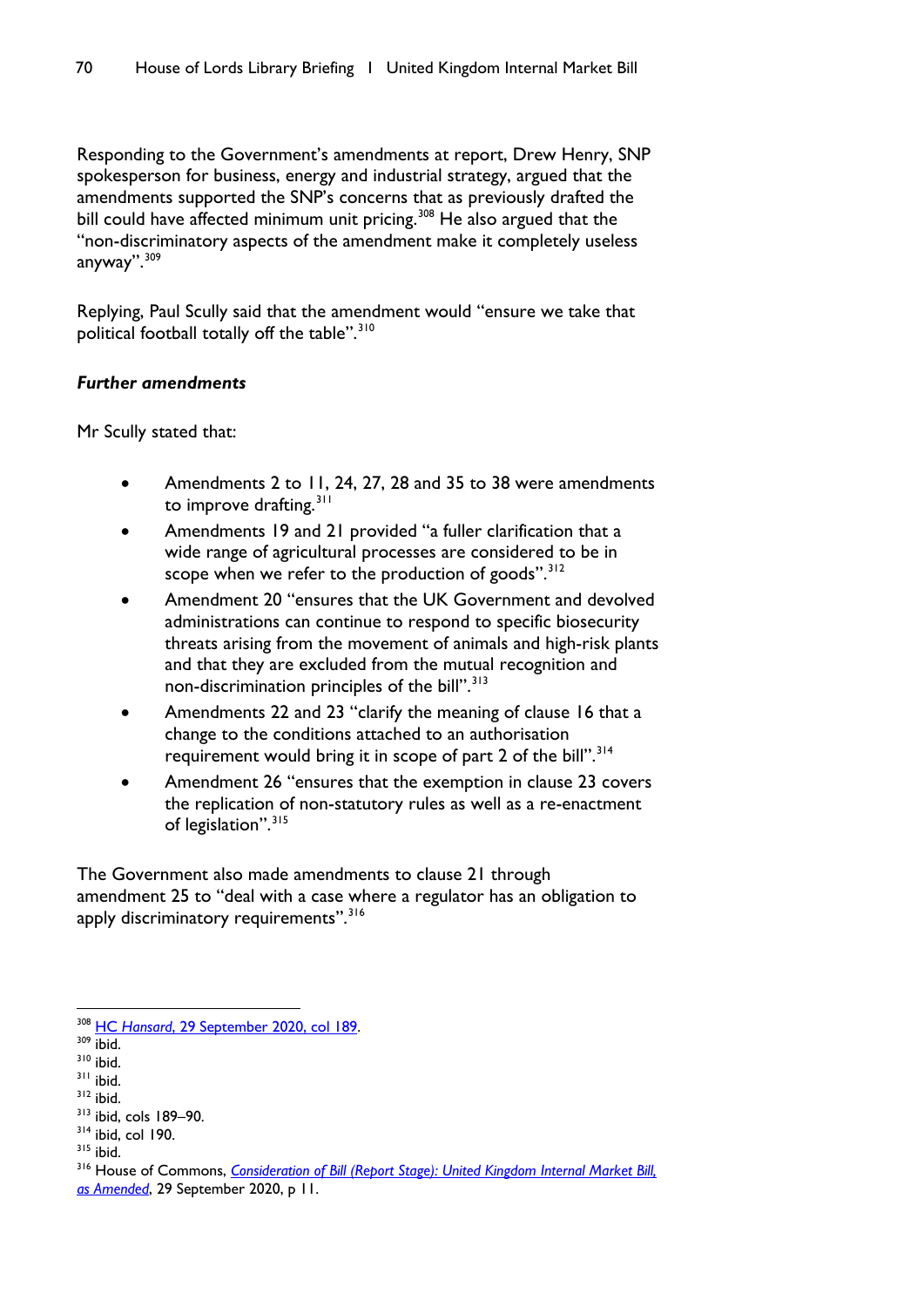## *Amendments 12 to 15: Judicial review and the Human Rights Act 1998*

Government amendments relating to judicial review were made at report stage to what is now clause 47. These were agreed to without division. These amendments are discussed further in [section 3.2 of this briefing.](#page-31-0)

## **7.4 Report stage divisions**

Four opposition amendments were defeated on division at report stage, as follows.

#### *New clause 1 and amendment 16*

Labour moved new clause 1, which it said was intended to replace the clauses that are now numbered 44, 45 and  $47<sup>317</sup>$  $47<sup>317</sup>$  $47<sup>317</sup>$  New clause 1 would have required authorities exercising functions under part 5 of the bill to:

- Respect the rule of law;
- Allow for the possibility of judicial review;
- Use the provisions of article 16 of the protocol to safeguard the UK's interests. Article 16 states that: "If the application of this protocol leads to serious economic, societal or environmental difficulties that are liable to persist, or to a diversion of trade, the [European] Union or the United Kingdom may unilaterally take appropriate safeguard measures";
- Comply with the UK's obligations under international law;
- Comply with specified requirements in the withdrawal agreement to act in good faith;
- Comply with the Good Friday (Belfast) Agreement; and
- Comply with the Human Rights Act 1998.

Lucy Powell, Shadow Minister for Business and Consumers, said the bill was "a bad bill that is not in the national interest" and that Labour would "work to try to improve it".<sup>[318](#page-72-1)</sup> She was critical of the Government's argument that it "only breaks the law in a 'limited and specific way".<sup>[319](#page-72-2)</sup> She said the Prime Minister, the Foreign Secretary and the Chancellor of the Duchy of Lancaster had all spoken on previous occasions of the importance of upholding the rule of law to the UK's international reputation.<sup>[320](#page-72-3)</sup> She argued the concession the Government made at committee stage—the so-called 'break glass' provision that clauses 44, 45 and 47 cannot come into force

<span id="page-72-0"></span><sup>317</sup> House of Commons, *[Consideration of Bill \(Report Stage\)](https://publications.parliament.uk/pa/bills/cbill/58-01/0185/amend/ukim_daily_rep_0928.pdf)*, 29 September 2020, p 3 (member's explanatory statement).

<sup>&</sup>lt;sup>318</sup> HC Hansard[, 29 September 2020, col 199.](https://hansard.parliament.uk/Commons/2020-09-29/debates/96A7BFAF-F6AD-409C-86EC-4799A382727D/details)

<span id="page-72-2"></span><span id="page-72-1"></span> $319$  ibid, col 200.

<span id="page-72-3"></span><sup>320</sup> ibid, col 201.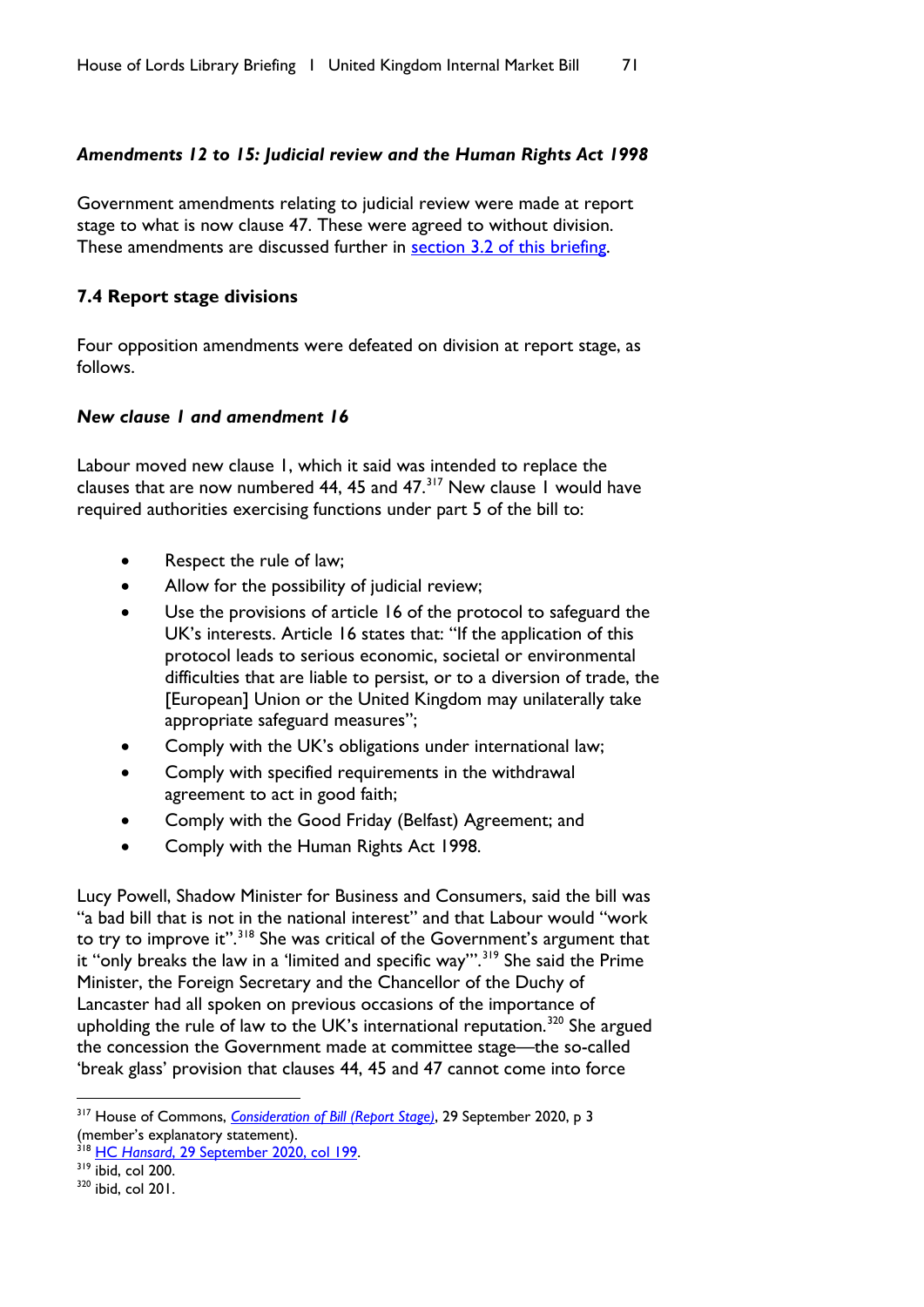without the Commons' approval—did "not change the fundamentals that this bill itself breaks the [withdrawal] agreement and breaks international law".

Stephen Farry (Alliance MP for North Down) moved an amendment to remove the clause that is now numbered 47, the so-called 'notwithstanding' clause, from the bill altogether. The Liberal Democrats, Plaid Cymru, the SDLP and the Green Party supported this amendment. Mr Farry described clause 47 as "offensive and dangerous".[321](#page-73-0) He said the "vast majority" of people and businesses in Northern Ireland did not want to see the Government breaking or threatening to break international law on their behalf. He argued that doing so would undermine the Good Friday Agreement, which is itself part of international law, and would create a more uncertain legal situation for businesses in Northern Ireland. He said that amendments to "put hurdles in place to make the prospect of breaking the law more difficult or push it further down the line" were not sufficient because they would leave the threat of breaking international law on the table.

Paul Scully, Parliamentary Under Secretary of State at the Department for Business, Energy and Industrial Strategy, addressed new clause 1 and Stephen Farry's amendment together. He said that the clauses that are now numbered 44, 45 and 47 provided a safety net of powers in reserve, powers that the Government would only use if it could not reach agreement with the EU in the Joint Committee.<sup>[322](#page-73-1)</sup> He argued that the Government had already addressed many of the points in new clause 1 on judicial review, dispute resolution and acting in good faith:

First, the Government have been clear that regulations made under clauses 42 or 43 [now numbered 44 and 45] would be subject to judicial review on general public law grounds, while ensuring that any claims must be brought within three months […]

Secondly, on article 16 of the protocol, which new clause 1 mentions, in the event that regulations were made under clauses 42 or 43 [now numbered 44 and 45], we have been clear that we would activate appropriate dispute settlement mechanisms to find a solution in parallel to domestic legislation. Thirdly, the UK Government will continue as we have always done, to negotiate with our friends and partners in the EU in good faith. $323$ 

Mr Scully emphasised that the Government was committed to implementing the withdrawal agreement and the protocol and had already taken practical

<span id="page-73-0"></span><sup>321</sup> HC *Hansard*[, 29 September 2020, col 227.](https://hansard.parliament.uk/Commons/2020-09-29/debates/96A7BFAF-F6AD-409C-86EC-4799A382727D/details)

<span id="page-73-1"></span> $322$  ibid, col 193.

<span id="page-73-2"></span> $323$  ibid.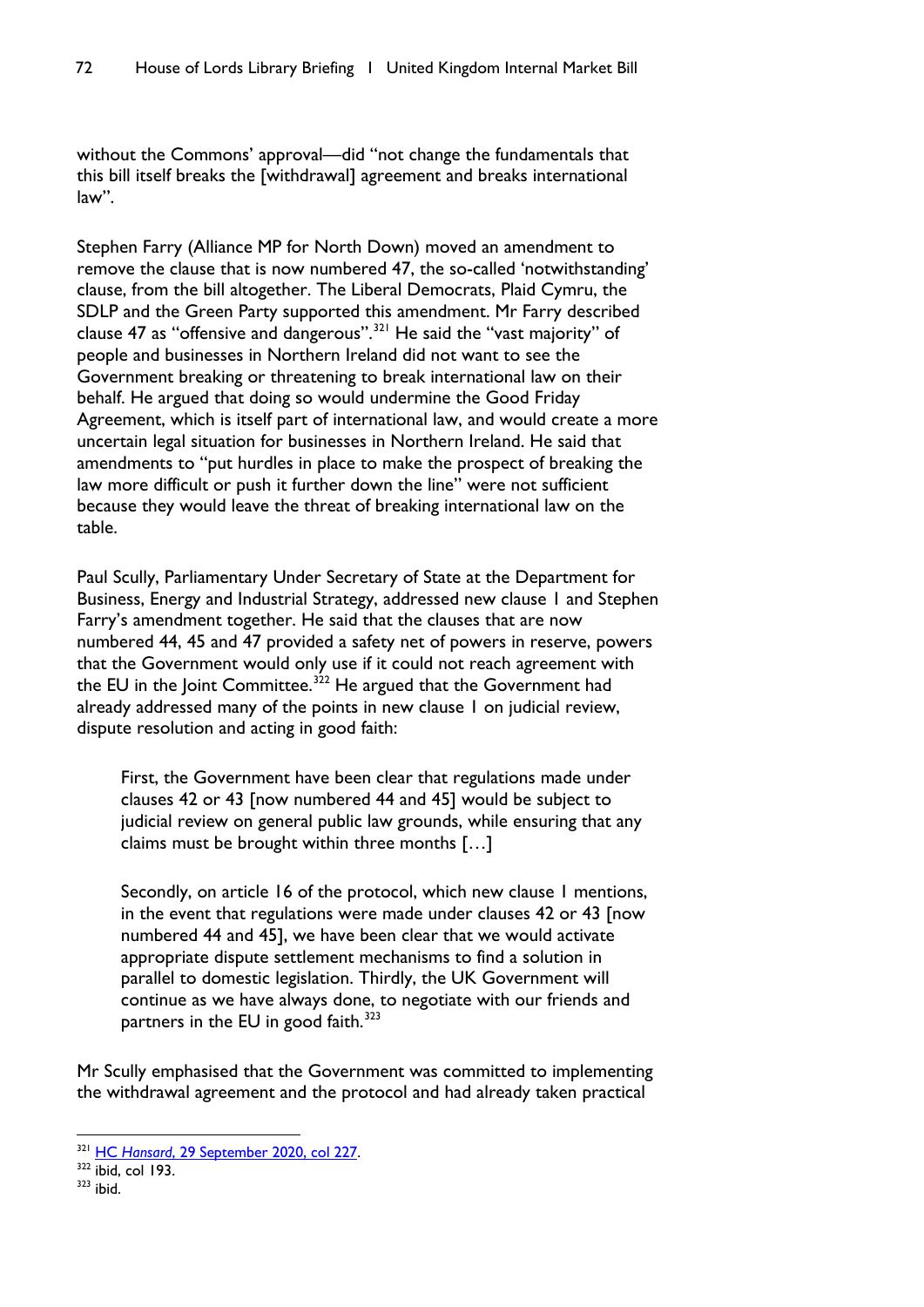steps to do so.

New clause 1 was defeated by 350 votes to 256.<sup>[324](#page-74-0)</sup> Amendment 16 was defeated by 354 votes to  $256$ .  $325$ 

## *New clause 6: Economic development—climate and nature emergency impact statement*

Caroline Lucas (Green Party MP for Brighton, Pavilion) moved new clause 6, supported by MPs from Alliance, the SDLP, Plaid Cymru, and the SNP.

New clause 6(1) would have required any financial assistance provided under part 6 of the bill (now clauses 48 and 49) to consider the "overarching need for a sustainable strategy aimed at long-term national well-being".[326](#page-74-2)

Under new clause 6(2) any proposal for "financial assistance under this Act" would have to be accompanied by a climate and nature emergency impact statement. The applicant for the financial assistance would have to produce the impact statement.[327](#page-74-3) Responsibility to assess the impact assessments would lie with ministers who would have to publish the assessments for any successful proposals.<sup>[328](#page-74-4)</sup> Impact statements "should take account of any carbon budget, climate, nature and environmental goals approved by the relevant Parliament" (for example the House of Commons and House of Lords for a person in England, or the Scottish Parliament for a person in Scotland and the same for Senedd Cymru and the Northern Ireland Assembly).

Responding to the amendment, Paul Scully said that the Government was committed to "ambitious climate targets" and that it was crucial for the UK to meet domestic obligations under the Climate Change Act 2008.<sup>[329](#page-74-5)</sup> He stated that the act required governments to set five-year carbon budgets towards meeting a target of net-zero greenhouse gas emissions by 2050. He argued that any net emissions increase that came from a particular policy or project were therefore managed within the Government's existing strategy for achieving net-zero by 2050. He also referenced powers to set legally binding environment targets under the Environment Bill. He said that:

Given the Government's strong commitment already to meeting their ambitious climate targets, and the frameworks established under the Climate Change Act and proposed under the Environment Bill, I do

<span id="page-74-0"></span><sup>324</sup> HC *Hansard*[, 29 September 2020, cols 255–60.](https://hansard.parliament.uk/Commons/2020-09-29/debates/96A7BFAF-F6AD-409C-86EC-4799A382727D/details)

<span id="page-74-1"></span> $325$  ibid, cols 274–8.

<span id="page-74-2"></span> $326$  New clause 6(1).

<span id="page-74-3"></span> $327$  New clause 6(2).

<span id="page-74-4"></span> $328$  New clause  $6(3)$ .

<span id="page-74-5"></span><sup>329</sup> HC *Hansard*[, 29 September 2020, col 198.](https://hansard.parliament.uk/commons/2020-09-29/debates/96A7BFAF-F6AD-409C-86EC-4799A382727D/UnitedKingdomInternalMarketBill)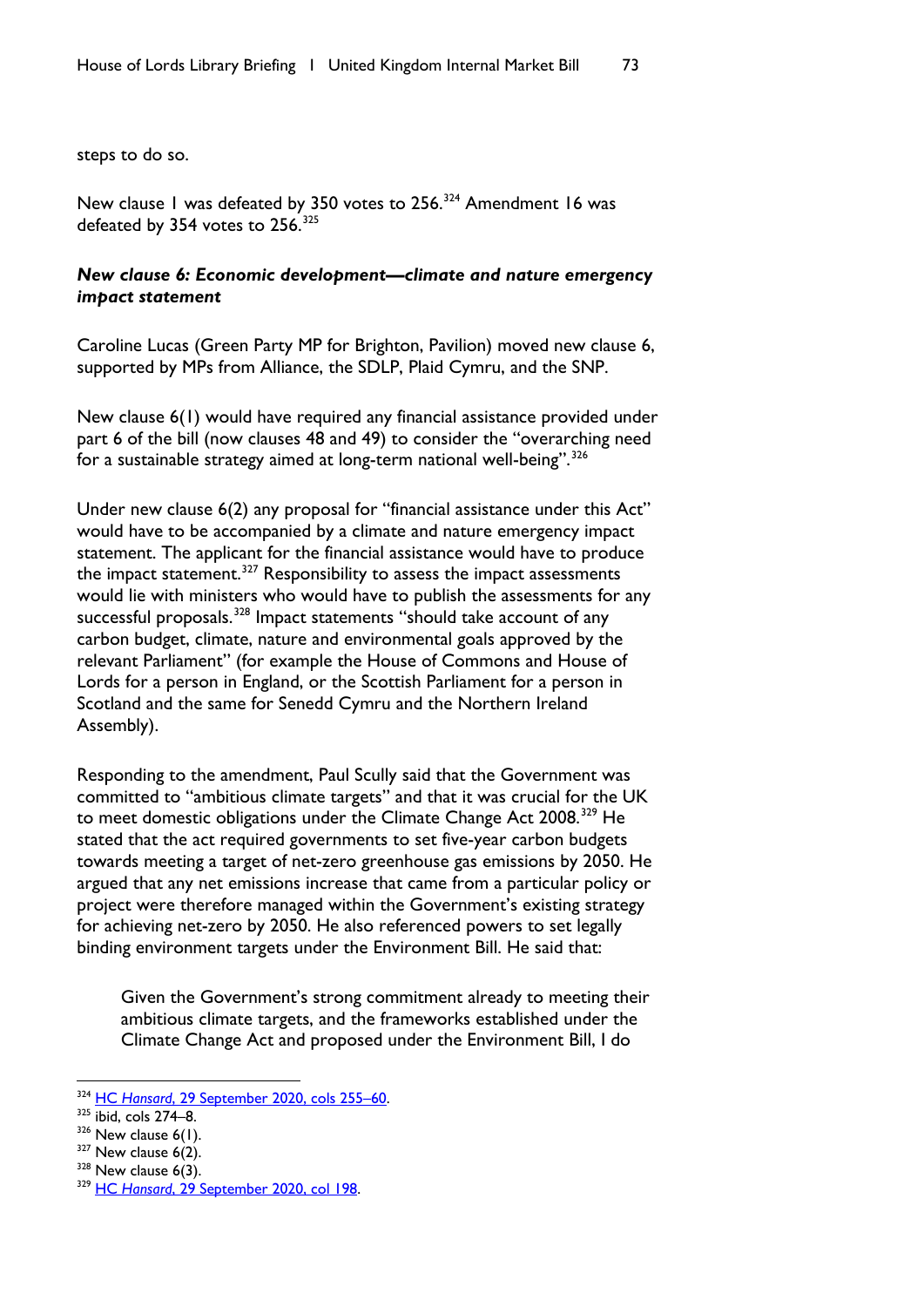not think that it is necessary to put such a legislative requirement in this bill. $330$ 

Speaking to new clause 6, Caroline Lucas said its intention was to ensure that people seeking public money for economic development under the bill would be obliged to undertake a climate and nature emergency impact  $ascesment<sup>331</sup>$  $ascesment<sup>331</sup>$  $ascesment<sup>331</sup>$ 

Ms. Lucas said the powers in part 6 were subject to very few restrictions. She said that her amendment was designed to be a "genuinely constructive" suggestion to "help ministers see the serious gap in the legislation, and to help them to assess and decide whether the money they are dishing out is trashing the environment or supporting its restoration".<sup>[332](#page-75-2)</sup> Caroline Lucas said references by ministers to existing overarching legal and policy frameworks was "not good enough".[333](#page-75-3) She argued that "we need commitments that would make those fine words actually bite when it comes to the wide financial assistance decisions set out in the bill". $334$ 

New clause 6 was defeated on division by 351 votes to 258.<sup>[335](#page-75-5)</sup>

# *New clause 7: Unfettered access*

The DUP moved new clause 7, co-sponsored by Labour and Alliance. New clause 7 would have required the Government to publish a yearly assessment of any impact on businesses and consumers of the effect of the protocol on trade in both directions between Great Britain and Northern Ireland. The assessment would have had to include an assessment of the impact of any actual or proposed regulatory or trade policy divergence on Northern Ireland's place in the UK internal market. New clause 7 would also have required the Government to develop mitigations to safeguard the place of Northern Ireland businesses and consumers in the UK internal market.

Speaking for the DUP, Gavin Robinson (DUP MP for Belfast East), said the operation of the protocol meant there would be "distinct differences" in Northern Ireland compared to the rest of the UK.<sup>[336](#page-75-6)</sup> He said this disadvantaged Northern Irish businesses as having "one foot in the GB market and one in the European Union single market" would place additional burdens on them and make them less competitive.<sup>[337](#page-75-7)</sup> He said the new clause sought to "indemnify businesses in Northern Ireland who are unduly, unfairly

<span id="page-75-7"></span> $337$  ibid, col 218.

<span id="page-75-0"></span><sup>330</sup> HC *Hansard*[, 29 September 2020, col 198.](https://hansard.parliament.uk/commons/2020-09-29/debates/96A7BFAF-F6AD-409C-86EC-4799A382727D/UnitedKingdomInternalMarketBill)

<span id="page-75-1"></span> $331$  ibid, col 222.

<span id="page-75-2"></span> $332$  ibid.

<span id="page-75-3"></span><sup>333</sup> ibid, col 223.

<span id="page-75-4"></span> $334$  ibid.

<span id="page-75-5"></span><sup>335</sup> ibid, cols 260-5.

<span id="page-75-6"></span><sup>336</sup> ibid, col 220.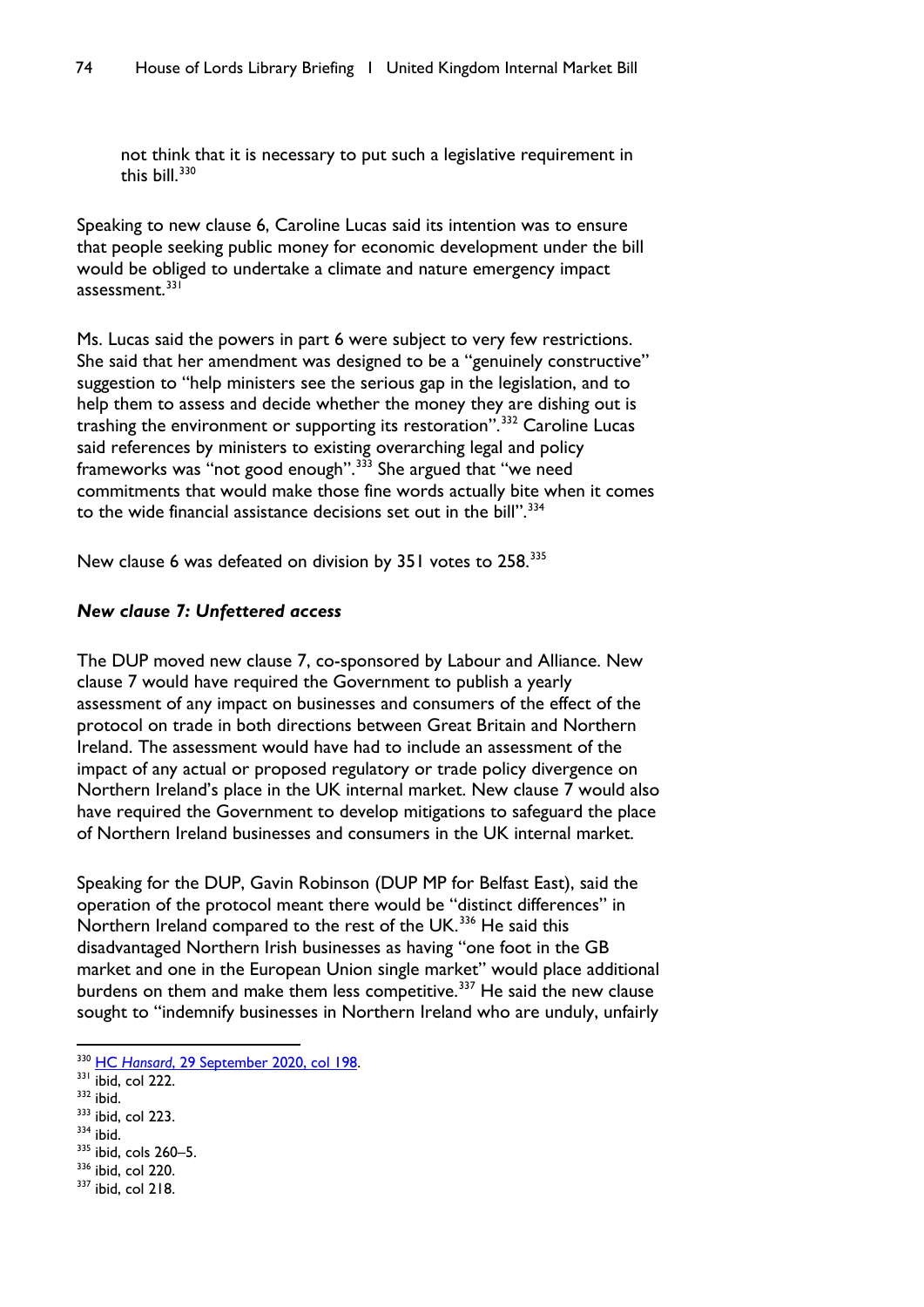and uncompetitively put at a disadvantage to their colleagues and counterparts in GB".<sup>[338](#page-76-0)</sup> He argued it would not undermine the protocol, but would show businesses in Northern Ireland the Government would stand with them if they suffered negative impacts.

Paul Scully said he had considerable sympathy for the underlying aims of new clause 7, but argued it was unnecessary.<sup>[339](#page-76-1)</sup> He said the bill gave effect to the Government's commitment to ensure unfettered access for Northern Ireland goods to the whole of the UK internal market. Clause 42 (as currently numbered) already contained "significant provisions" to cement Northern Ireland's integral place in the UK. He said the Government would continue to provide Parliament with information on implementation of the withdrawal agreement, including the protocol. He re-stated the Government's commitment to carry out an annual review of new procedures arising from the application of EU customs rules to goods entering Northern Ireland and if they should turn out to impose a disproportionate burden on goods moving wholly within the UK, to consider how to further reduce or remove that burden.<sup>[340](#page-76-2)</sup> For these reasons, Mr Scully argued that a statutory reporting requirement was not necessary.[341](#page-76-3)

New clause 7 was defeated by [342](#page-76-4) votes to 264.<sup>342</sup>

# **8. House of Commons third reading debate and vote**

The bill's third reading took place directly after report stage on 29 September 2020. Alok Sharma, the Secretary of State for Business, Energy and Industrial Strategy, characterised it as a "business bill" and an "economic continuity bill".<sup>[343](#page-76-5)</sup> He said the legislation was vital to ensure the cost of doing business in the UK stayed as low as possible without damaging and costly regulatory barriers emerging between different parts of the UK.<sup>[344](#page-76-6)</sup> He maintained the bill reaffirmed the Government's commitment to devolution by "supporting one of the biggest transfers of power to the devolved administrations".<sup>[345](#page-76-7)</sup> By allowing the Government to "invest further in communities" across the whole UK, he said the bill was about "levelling up […] and strengthening our precious Union".

<span id="page-76-0"></span><sup>338</sup> HC *Hansard*[, 29 September 2020, col 220.](https://hansard.parliament.uk/commons/2020-09-29/debates/96A7BFAF-F6AD-409C-86EC-4799A382727D/UnitedKingdomInternalMarketBill)

<span id="page-76-1"></span> $339$  ibid, col 195.

<span id="page-76-2"></span><sup>340</sup> The Government originally made this commitment in a command paper on *[The UK's](https://assets.publishing.service.gov.uk/government/uploads/system/uploads/attachment_data/file/887532/The_UK_s_Approach_to_NI_Protocol_Web_Accessible.pdf)  [Approach to the Northern Ireland Protocol](https://assets.publishing.service.gov.uk/government/uploads/system/uploads/attachment_data/file/887532/The_UK_s_Approach_to_NI_Protocol_Web_Accessible.pdf)*, May 2020, CP226, p 12.

<span id="page-76-3"></span><sup>341</sup> HC *Hansard*[, 29 September 2020, col 196.](https://hansard.parliament.uk/Commons/2020-09-29/debates/96A7BFAF-F6AD-409C-86EC-4799A382727D/details)

<span id="page-76-4"></span><sup>342</sup> ibid, cols 265–70.

<span id="page-76-5"></span><sup>343</sup> HC *Hansard*[, 29 September 2020, cols 283 and 284.](https://hansard.parliament.uk/Commons/2020-09-29/debates/96A7BFAF-F6AD-409C-86EC-4799A382727D/details)

<span id="page-76-6"></span><sup>&</sup>lt;sup>344</sup> ibid, col 283.

<span id="page-76-7"></span><sup>345</sup> ibid, col 285.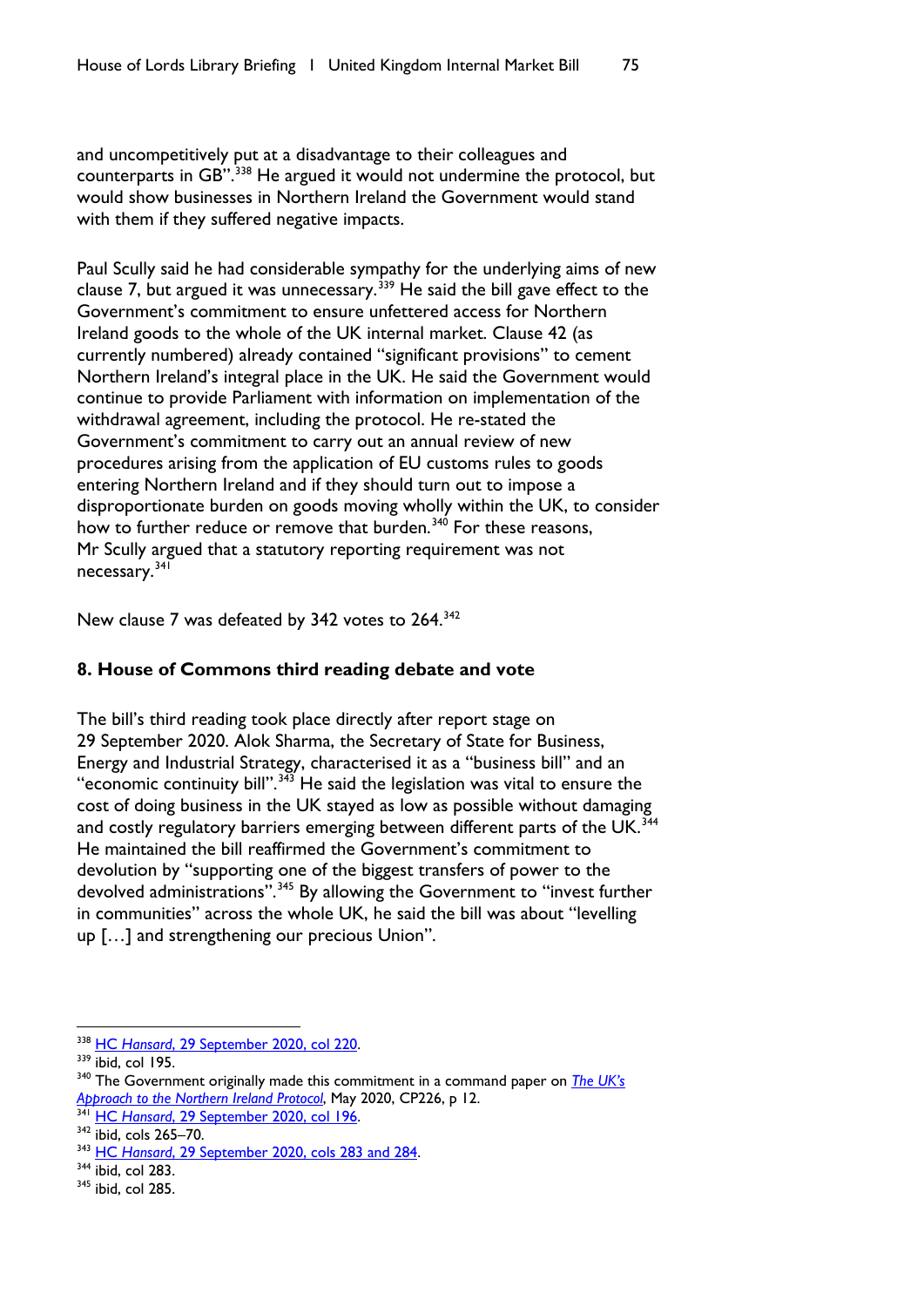Mr Sharma said that the bill's provisions on the Northern Ireland protocol had attracted a "disproportionate amount of interest and commentary".<sup>[346](#page-77-0)</sup> He said the bill delivered on the Government's manifesto commitments to ensure Northern Ireland businesses and producers enjoyed unfettered access to the rest of the UK.<sup>[347](#page-77-1)</sup> The powers the Government was taking in the bill in relation to the Northern Ireland Protocol were a "legal safety net" to ensure the Government could deliver on these commitments in the event no agreement could be reached with the EU on implementing the protocol.

Ed Miliband, Shadow Secretary of State for Business, Energy and Industrial Strategy, said Labour supported the principle of the internal market, but believed there were two "profound flaws" at the heart of the bill.<sup>[348](#page-77-2)</sup> Firstly, he said the bill sought to centralise power, rather than sharing it across the Union. He argued it would "impose the rule that the lowest regulatory standard in one parliament must be the standard for all without a proper voice for the devolved administrations".

Secondly, citing the responses of the EU and both main US parties, Mr Miliband said "on international law, nobody should be any doubt about the damage already done by the bill".<sup>[349](#page-77-3)</sup> He argued that the clauses that are now numbered 44, 45 and 47 were unnecessary, as the protocol already contained dispute resolution mechanisms. Calling into question the Government's motivations for including measures that may breach international law, he said the Government's argument that it was "necessary to prevent the blockade of goods from GB into NI" was a "fig-leaf", as these measures did not deal with the issue of trade from Great Britain to Northern Ireland.<sup>[350](#page-77-4)</sup> He said the Government's subsequent "excuse" was that this would be dealt with in the Finance Bill, but there would not be a Finance Bill as planned following the decision to delay the budget. He therefore lamented that the bill would cause "all this grief, all this damage to our international reputation, and the central argument on which it is based is not even covered by any legislation".<sup>[351](#page-77-5)</sup>

Mr Miliband acknowledged that the bill would pass the House of Commons, but he sought to draw the attention of the House of Lords to the "deep concern" across the Commons about the bill.<sup>[352](#page-77-6)</sup> He called on the Lords to "bring the bill into compliance with the rule of law and salvage our reputation".

- <span id="page-77-3"></span><sup>349</sup> ibid, col 286.
- <span id="page-77-4"></span><sup>350</sup> ibid, cols 286–7.
- <span id="page-77-5"></span>351 ibid, col 287.
- <span id="page-77-6"></span><sup>352</sup> ibid.

<span id="page-77-0"></span><sup>346</sup> HC *Hansard*[, 29 September 2020, col 284.](https://hansard.parliament.uk/Commons/2020-09-29/debates/96A7BFAF-F6AD-409C-86EC-4799A382727D/details)

<span id="page-77-1"></span> $347$  ibid.

<span id="page-77-2"></span><sup>&</sup>lt;sup>348</sup> ibid, col 285.